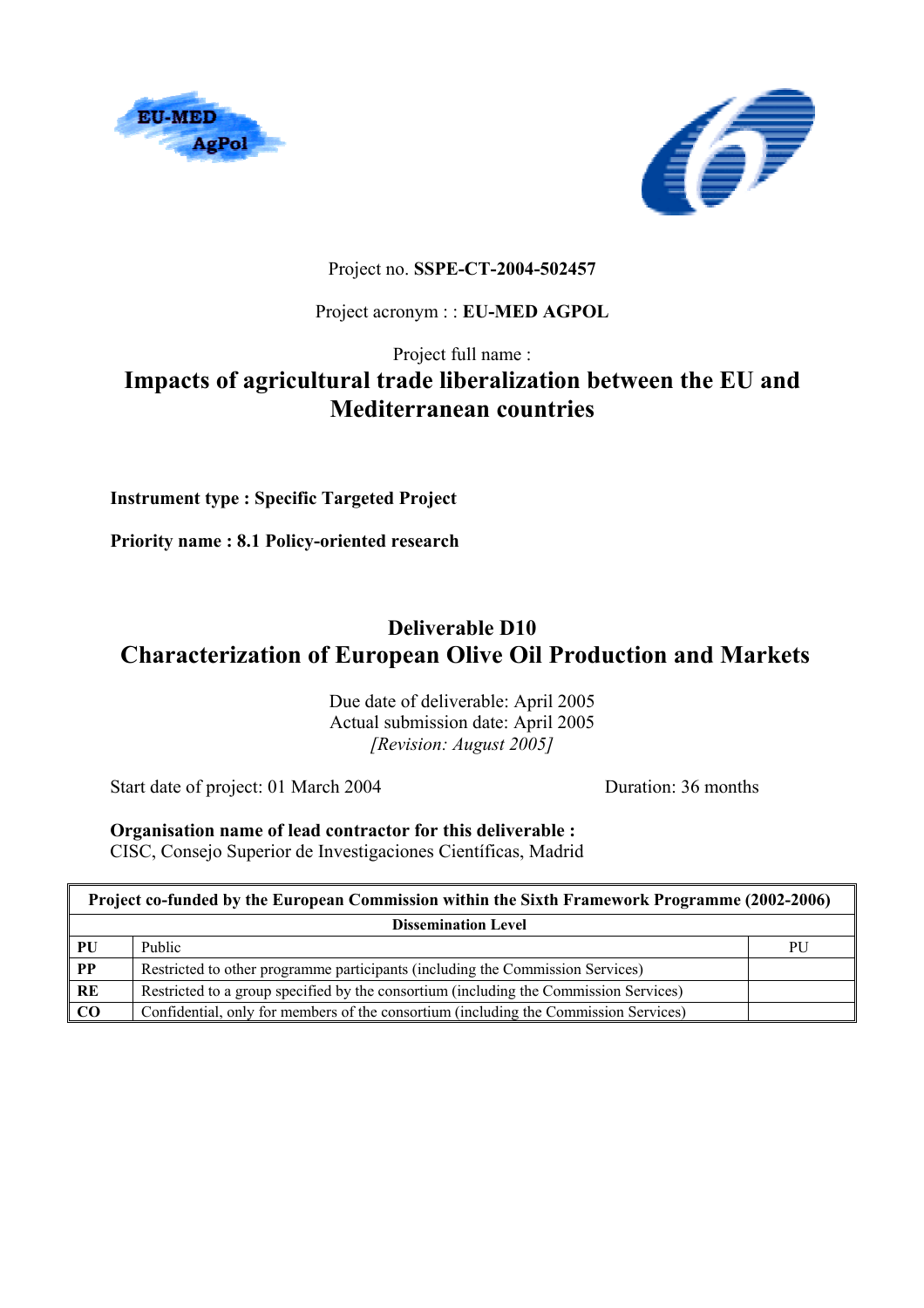*This report has been written by :*

**Samir MILI, Mario MAHLAU** 

**CISC - Consejo Superior de Investigaciones Científicas, Madrid** 

# **Table of Contents**

| 1.2.1. Olive oil participation in agricultural output, land use and employment17 |  |
|----------------------------------------------------------------------------------|--|
|                                                                                  |  |
|                                                                                  |  |
|                                                                                  |  |
|                                                                                  |  |
|                                                                                  |  |
|                                                                                  |  |
|                                                                                  |  |
| III. Olive and olive oil production systems and their compared performance 31    |  |
|                                                                                  |  |
|                                                                                  |  |
|                                                                                  |  |
|                                                                                  |  |
| III.2.3. Organisation and structure of the refiners and packers38                |  |
|                                                                                  |  |
|                                                                                  |  |
|                                                                                  |  |
|                                                                                  |  |
|                                                                                  |  |
|                                                                                  |  |
|                                                                                  |  |
|                                                                                  |  |
|                                                                                  |  |
|                                                                                  |  |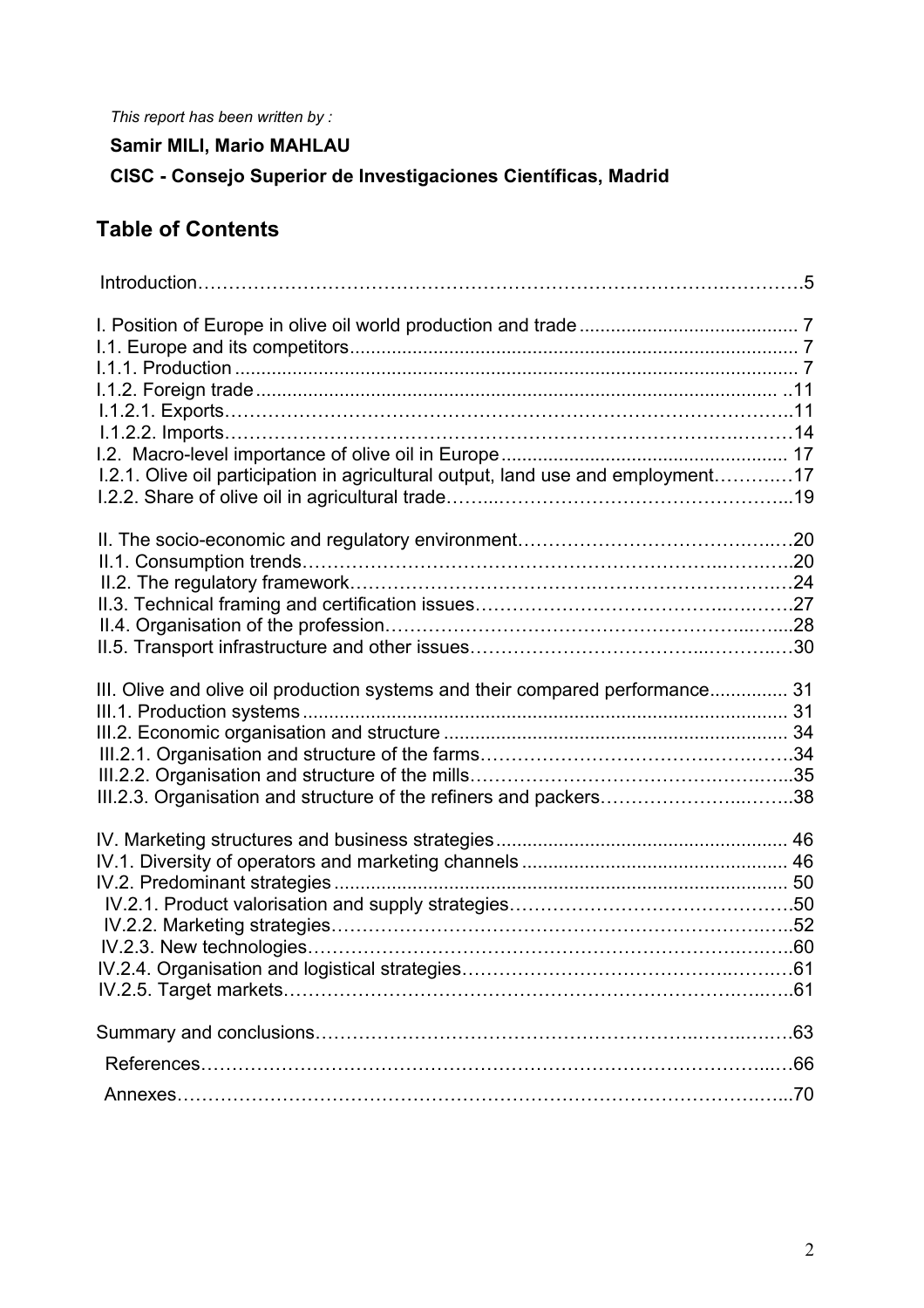# **List of tables**

|          |                                                                                                            | <b>Page</b> |
|----------|------------------------------------------------------------------------------------------------------------|-------------|
| Table 1: | Olive oil production in the EU (15) and the World (1.000 tonnes)                                           | 9           |
| Table 2: | Olive oil exports of the EU-15 and the World (1.000 tonnes)                                                | 12          |
| Table 3: | Exports of olive oil of the main exporting EU countries (2003, tonnes)                                     | 13          |
| Table 4: | Olive oil imports of the EU (15) and the World (1.000 tonnes)                                              | 15          |
| Table 5: | Imports of olive oil of the main importing EU countries (2003, tonnes)                                     | 16          |
| Table 6: | Production, consumption and trade of olive oil at world and EU (15)<br>level since 1990                    | 17          |
| Table 7: | Macroeconomic indicators with regard to olive oil (2002)                                                   | 19          |
| Table 8: | Olive oil consumption in the EU (15) and in the World (1.000 tonnes)                                       | 23          |
| Table 9: | Economic data relating to the olive-growing in the EU in 1995-99                                           | 33          |
|          | Table 10: Evolution of economic data relating to olive-growing in Spain since<br>1991 (average holding)    | 33          |
|          | Table 11: Structure of the mills by annual throughput (tonnes)                                             | 36          |
|          | Table 12: Olive oil processing in the EU (1998-99)                                                         | 39          |
|          | Table 13: Developments in the oils and fats and food industry (FI) in Spain                                | 40          |
|          | Table 14: Evolution of the market concentration and corporate structure in the<br>Spanish olive oil market | 42          |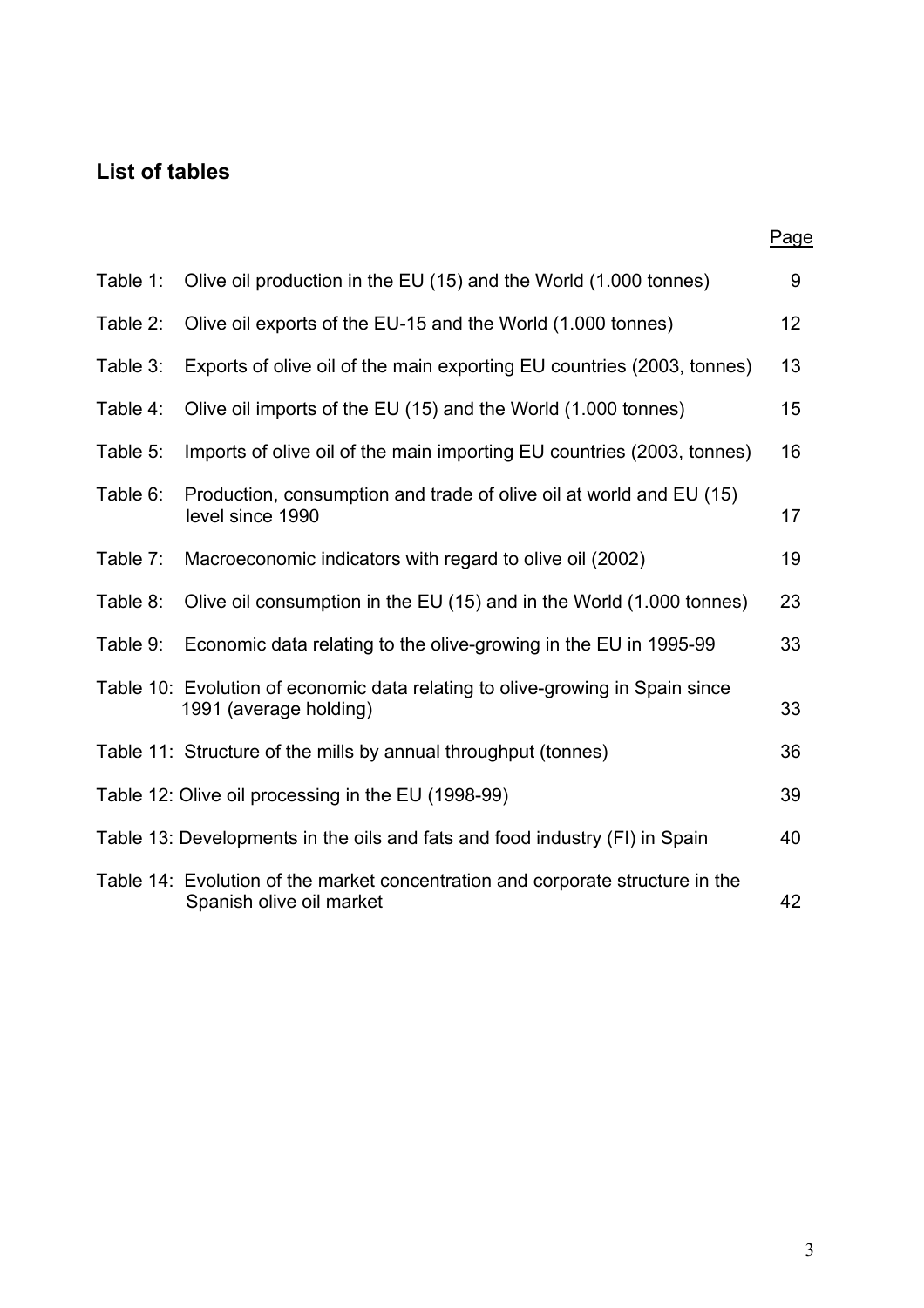# **ANNEXES**

|                                                                 |                                                                                | Page |
|-----------------------------------------------------------------|--------------------------------------------------------------------------------|------|
| Table A1: Area cultivated with olives, yields and production    |                                                                                | 70   |
| Table A2: Structure of the Spanish olive growing farms, 1999    |                                                                                | 71   |
| Table A3: Structure of the Italian olive growing farms, 1997/98 |                                                                                | 71   |
| Table A4: Evolution of olive tree and olive oil in Greece       |                                                                                | 72   |
| in value                                                        | Table A5a: Main brands of extra virgin olive oil bought by Italian households, | 72   |
| value                                                           | Table A5b: Main brands of blended olive oil bought by Italian households, in   | 73   |
| Chart $1$ :<br>(general scheme)                                 | Entrepreneurial structure of the olive oil production and marketing chain      | 74   |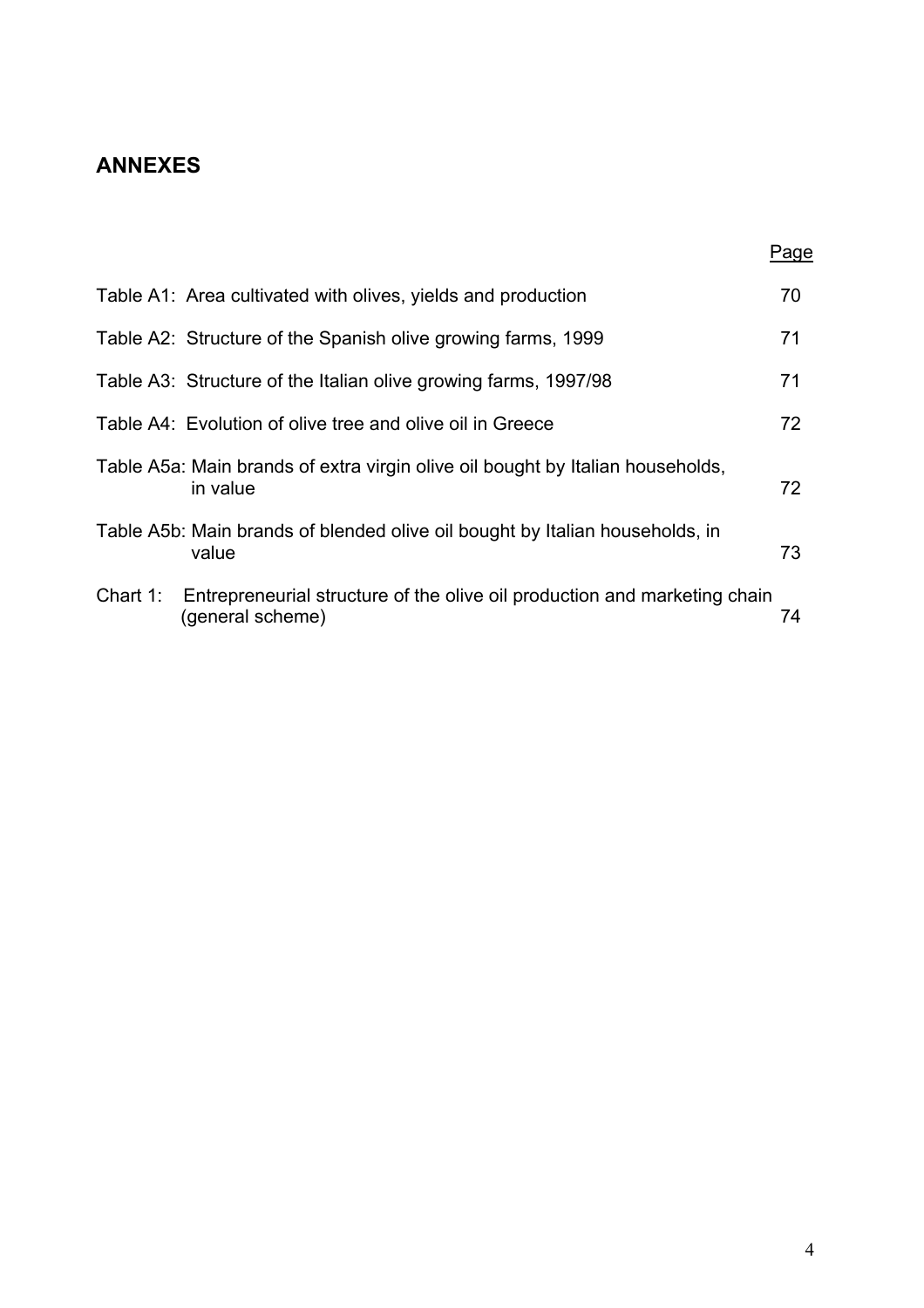#### **Introduction**

The overall objective of EU-MED AGPOL project is to estimate and describe the impacts on European countries of agricultural trade liberalization in the Mediterranean region. The project has nine work packages that characterize the agricultural and agro-industry sectors in Mediterranean countries and the EU (1 and 2); describe and quantify the EU protection systems for the same products (3); develop specific liberalization scenarios (4); estimate the production and export potential for each Mediterranean country (5); quantify changes in European and Mediterranean production, imports, and exports (6); examine interaction with world markets and international negotiations (7); estimate changes in European production, incomes, budgets, social changes, etc. (8); and disseminate results (9).

According to the work plan regarding the first reporting period, activities performed by the CSIC's team have principally concerned objectives stated in work package 2 (WP2). The main objective of WP2 is to characterize the agricultural production subsectors in major European regions for production of fruits, vegetables, and olive oil. That characterization should cover aspects such as natural endowment; farm structure; employment; farm capital and investment; rural infrastructure; marketing systems; key characteristics of the food processing, distribution, and retailing systems; production and consumption levels and trends; yields and intermediate output use; price levels, amongst others. At last, this analysis should provide detailed description of European production of fruits, vegetables, olive oil, and that information will serve as point of departure for the analysis of impacts on the EU of trade liberalization with the Mediterranean countries.

The olive oil part of this work package is led by the CSIC team in Madrid. In order to achieve the objectives stated for EU olive oil sector characterization, the CSIC team has firstly elaborated an analytical scheme illustrating concrete variables, factors and aspects to be analyzed, and methodology to be used in the olive oil report. That scheme has been conceived in agreement with INRA-Montpellier team (responsible for fruits and vegetables part) in order to preserve certain homogeneity and unity in the analysis in the whole WP2, albeit obviously considering the product and sectoral particularities as well as data availability in each case.

The analytical approach used relies basically upon conventional sectoral analysis methods and case studies, using marketing systems approaches in order to take into account not only the global aggregates, but also the role and the dynamics of institutions and economic agents involved in the whole marketing chain (producers, manufacturers, distributors, exporters/importers, consumers) and stakeholders in general.

The analytical scheme (see full document on the project website) used for this report is structured into four parts. Product categories concerned are extra virgin olive oil, virgin olive oil, olive oil (blend of refined and virgin olive oil), olive-pomace oil.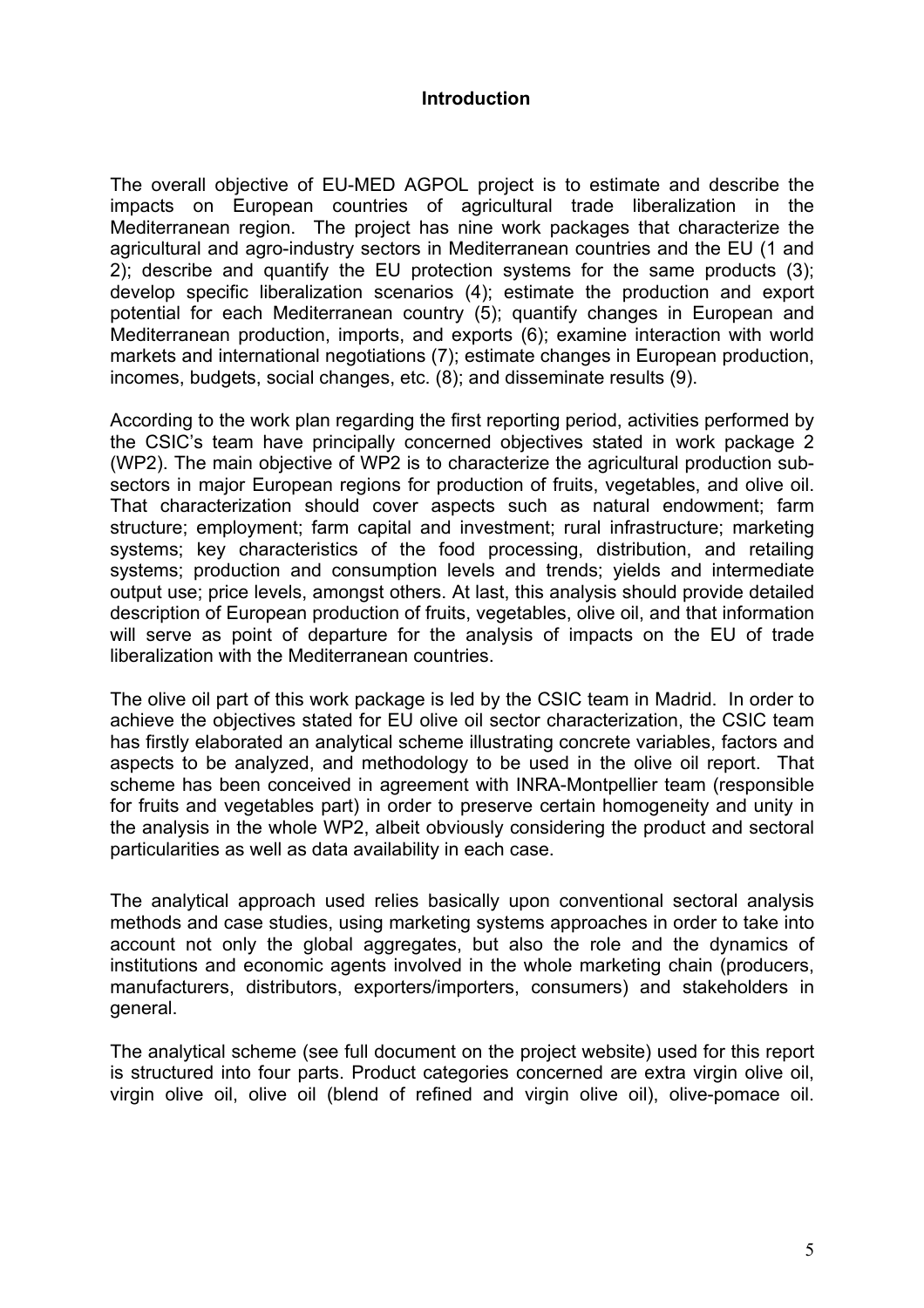Countries explored are Spain, Italy, Greece, Portugal and France, and the period of analysis is 1990 to 2005.

This report thus is structured into four parts. The first part deals with the position of Europe in olive oil world production and trade, namely 1) world production, surfaces and yields (special emphasis on European producers), imports, exports, average prices, 2) macro-level importance of olive oil in Europe: share of olive oil in total agricultural output, share of surfaces with olives in total UAA, share of imports of olive oil/total imports of agricultural products, share of exports of olive oil/total exports of agricultural products…

The second part refers to the social and institutional environment, particularly the evolution of consumption levels and consumer behaviour, Common Agricultural Policy (CAP) for olive oil, international agricultural agreements and negotiations underway (WTO negotiations and bilateral agreements), technical framing of the sector (investigation and divulgation, innovations, quality and control, certification bodies…), organisation of the profession (producers and exporters associations, inter-professions, local administration…), national and regional support for the sector…

The third part explores olive and olive oil production systems and their compared performances: 1) conventional production systems (economic and technical features), emergent production systems at farm level (organic products, integrated production, precision production), production systems at industrial level (first and second transformation stages), 2) economic organization and structure: farms: number, structure, physical and economic size, specialization/ diversification, status, labour force…), organization of the mills (first industrial transformation), concentration of supply, producer organizations (cooperatives…), principal operators and dominating strategies, organization of the second industrial transformation: structure of the industry of olive oil refining and packing, governance of enterprises, capital composition and ownership: public, private, familiar, presence on the stock exchange, industrial model: production technologies, localization of production, outlets: modern retail outlets, catering outlets…

The fourth part focuses on marketing structures and business strategies: 1) diversity of operators and marketing channels: identification of principal operators in each stage of the supply chain: olive producers, first processing stage (milling industry), second processing stage (refining and packing), wholesalers, retailers (large distribution formats, traditional commerce, discount), importers, exporters, 2) predominant strategies: strategies used by the companies in accordance with their status, their size and their activities, measures of structural change (introduction in foreign markets, internal growth …), product valorisation and supply strategies: certification and quality measures (PDO, IGP, organic products…), brand policy (producer vs distributor brands), supply segmentation, product innovation, factors that determine purchases, marketing mix strategies (branding, pricing, advertising, product segmentation, completion of product lines…), target markets: in domestic markets, in the EU and beyond…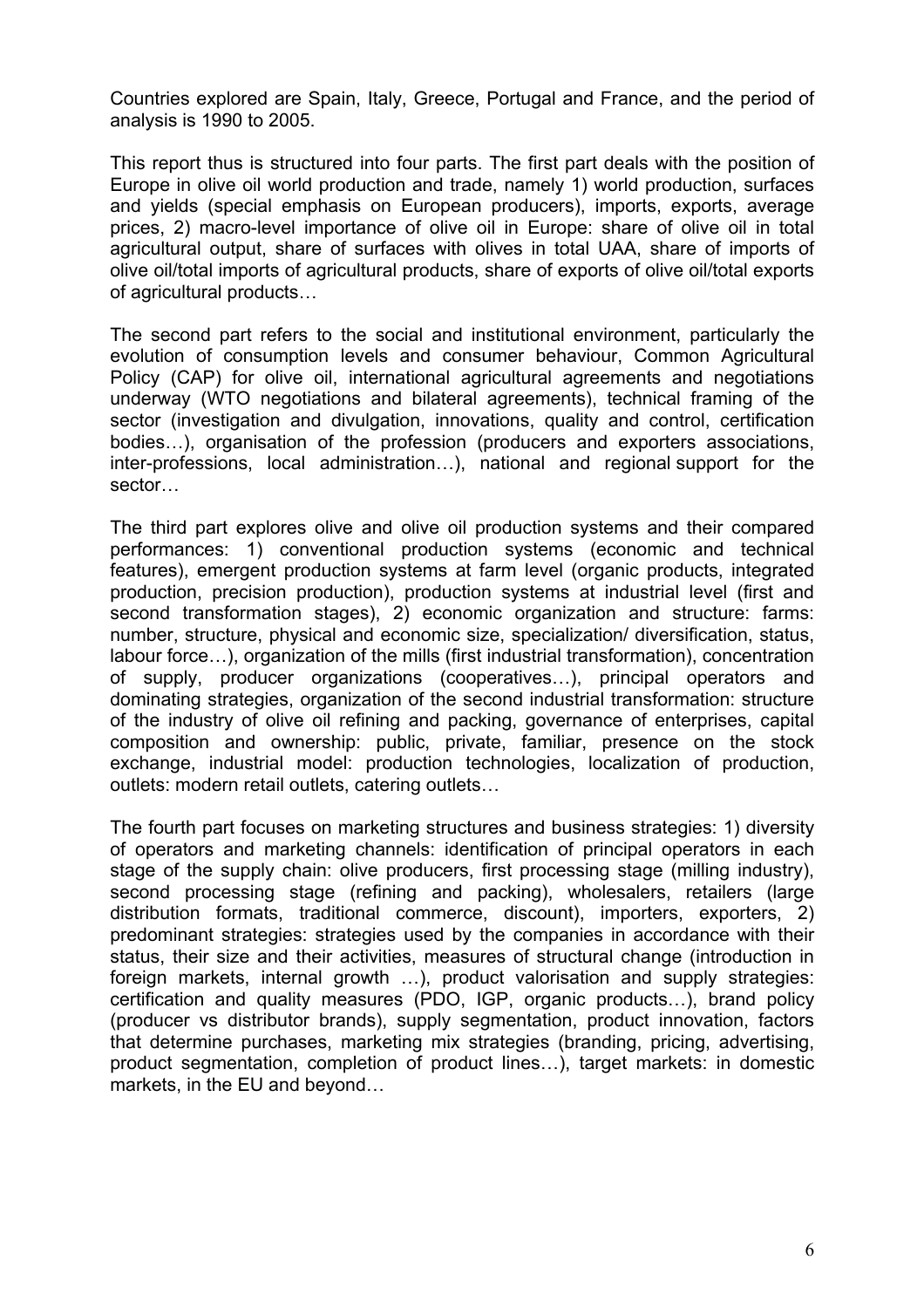This investigation has been accomplished basically with data collected from secondary sources, distinguishing between three categories of sources: 1) public, official (national and international) sources: IOOC, FAO, Eurostat, WTO, official national sources…; 2) private (professional associations, private consulting): Alimarket, Asoliva, Anierac, ACNielsen…, and 3) published literature and data bases. Moreover, this report has included some useful information derived from the olive oil report (mainly for Greece) submitted by MEDFROL project partners.

Finally, it is worth mentioning that in another contribution we specifically analyze one of the most challenging issues for the EU olive oil producers and exporters for the next years: the international marketing on emergent, non-traditional markets, taking into consideration the changing international economic and institutional scenario (see contribution on the project website).

# **I. Position of Europe in olive oil world production and trade**

#### **I.1. Europe and its competitors**

#### **I.1.1. Production**

 $\overline{a}$ 

The title edible oils includes olive oil<sup>1</sup> and seed oils. Both of them have differentiated production chains, although some agents of these chains are common. In the olive oil sector, according to the markets for the final products obtained, there may be distinguished three different chains. On the one hand, the chain of virgin oils, which are extracted mechanically and comprises "extra virgin", "virgin" and "lampante" olive oils. On the other hand, the chain of "composed" olive oil, which is a blend of refined and "virgin" or "extra virgin" olive oil. Finally, the chain of olive pomace oil, that is a blend of refined olive pomace oil and "virgin" or extra virgin" olive oil. Some phases of these chains are common (production of olives, grinding, packing). Indeed, to some extent the production of these final products is complementary.

Since 1990, world production of olive oils doubled, climbing from 1,406,500 t (1990/91) to 2,766,000 t (2004/05, provisional figure). The rise in production was

 $1$  The denominations of different types of olive oils have changed recently. The EU Regulation 1513/2001 of the European Council, developed in the Regulation 1019/2002 of the 13th June, which came into force on 1<sup>st</sup> November 2003, has modified the basic Regulation 136/1966, concretely the Annexes of denominations and definitions of olive oils and olive-pomace oil. At present the olive oils eligible for consumption are: *olive oil*, which contains exclusively refined and virgin olive oils, *extra virgin olive oil* (less than 0.8º acidity), *virgin olive oil* (0.8 to 2º acidity) and *olive-pomace oil*. Intermediate products are: crude olive-pomace oil, refined olive-pomace oil, extra virgin olive oil, virgin olive oil, lampante olive oil and refined olive oil. Some national institutions maintain other denominations, which necessarily have to be respected in this study. Finally, the trade sector uses some additional denominations, for instance, the Spanish Pool net has the category "other oils with inferior quality".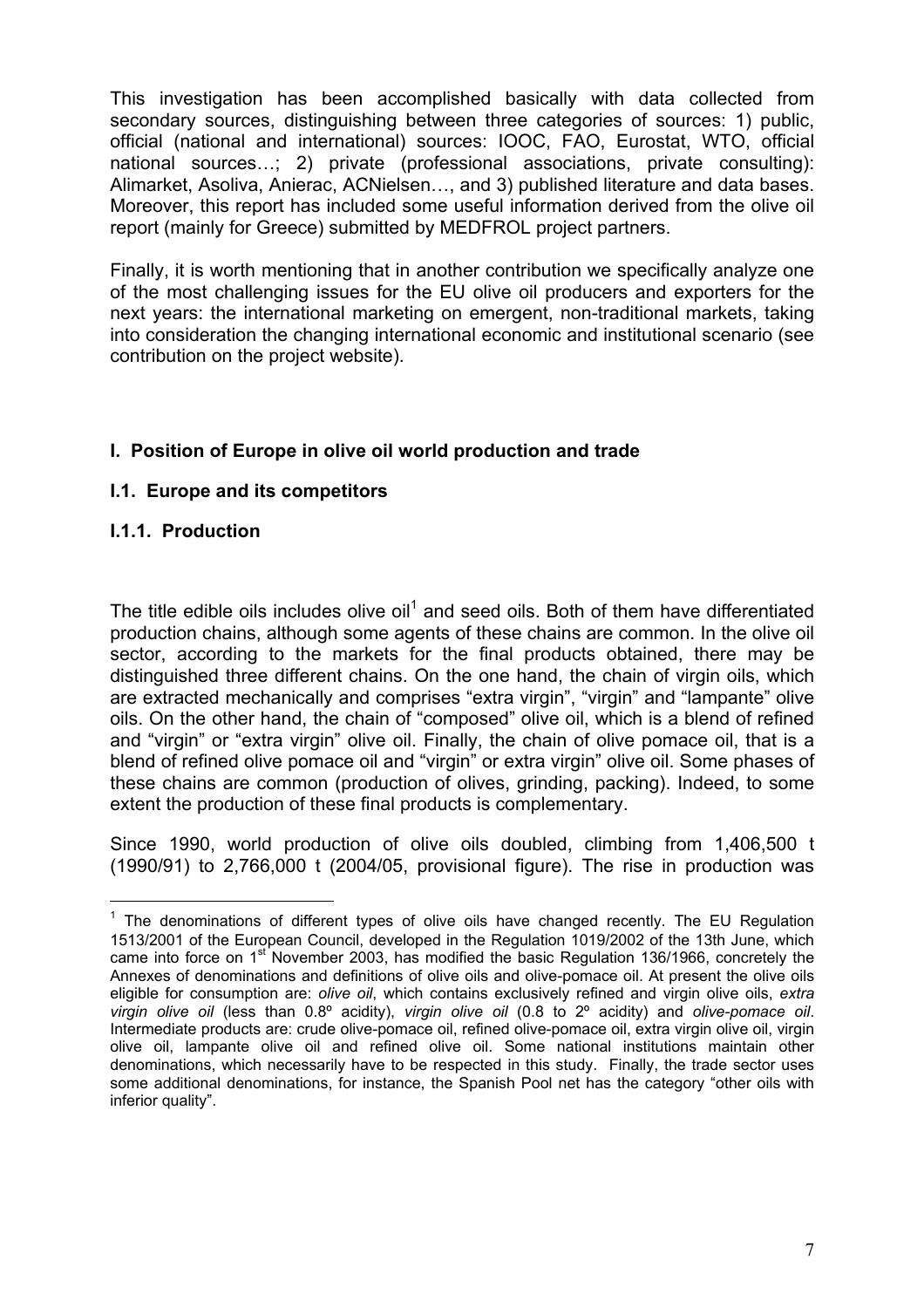particularly significant since 1995/96, when 1,718,500 t were produced. Between 2000/01 and 2004/05 annual production averaged 2,763,000 t, 33% more than the average of the 1990s (crop years 1990/91 to 1999/2000). Production first topped the three million mark in the crop year 2003/04, when it was well above (3,162,000 t) the production in the previous seasons, due *inter alia* to favourable climate condition in most production regions.

Almost the whole olive oil production – more than 95% - is concentrated in the Mediterranean countries, although olive growing is gradually spreading in newcomers, such as Argentina, Chile, China, Brazil, Australia and South Africa, amongst others. The European Union (EU) accounted for 80% of average world production during the campaigns 2000/01 to 2004/05. This means an increase of the EU share of world production since the 1990s (crop years 1990/91 to 1999/2000) by 4%. The main reasons for this evolution were the improvement of the production techniques, especially in the new plantations, the increase in irrigation (which triplicates or multiplies by four yields), and the positive impact of the production aid (especially in the EU). Parallel to the increase of the produced quantities, the quality of olive oil has improved worldwide as a consequence of the modernization of the producing and manufacturing techniques.

In the crop year 2004/05, 2,154,500 t olive oil was produced in the EU, compared to 994,000 t in 1990/91. Spain, Italy and Greece produced 98% of EU production. Up to the first half of the 1980s, Italy was the leading producer worldwide; from the second half onwards, Spain became the top producer due to its larger production capacity. Syria, Tunisia and Turkey accounted for approximately 14% of the world total in the campaigns 2000/1 to 2004/05. More than 90% of world production is concentrated in six countries.

When itemised by country and region, it becomes apparent that in the early 2000s (crop years 2000/01 to 2004/05) annual olive oil production averaged 1,118,100 t in Spain, which is 65% above the average annual Spanish production in the 1990s (1990/91 to 1999/2000, see table 1). In this period, Spain increased its share in total EU production by 8% to reach 51%. It is expected that in the crop year 2004/05 Spain will produce 932,500 t of olive oil (International Olive Oil Council "IOOC", 2004). The bulk of the Spanish olive oil is produced in the southern regions Andalucía (85% in 2003), Castilla-La Mancha (6.6%) and Extremadura (2.7%). The main other producing regions - Cataluña (2.2%), Comunidad Valenciana (1.7%) and Aragón (1%) - are located in the east of Spain (Mercasa, 2004).

Between the 1990s (annual average 1990/91-1999/00) and the early 2000s (annual average 2000/01-2004/05), Italian production climbed by 30% to reach 648,900 t. At the beginning of the 2000s (between 2000/01 and 2004/05) Italy held a share of 30% in total EU production. In the crop year 2004/05, according to the IOOC (2004) estimations, Italy will produce 760,000 t. The southern regions Puglia (37% in 2003/04), Calabria (31%), Sicilia (7.8%) Campania (7.5%) and Abruzzo (4.6%) account for the bulk of the Italian olive oil production. Other remarkable producing regions are Lazio (3.4%) Toscana (2.0%) and Sardegna (1.7%) (Ismea, 2004).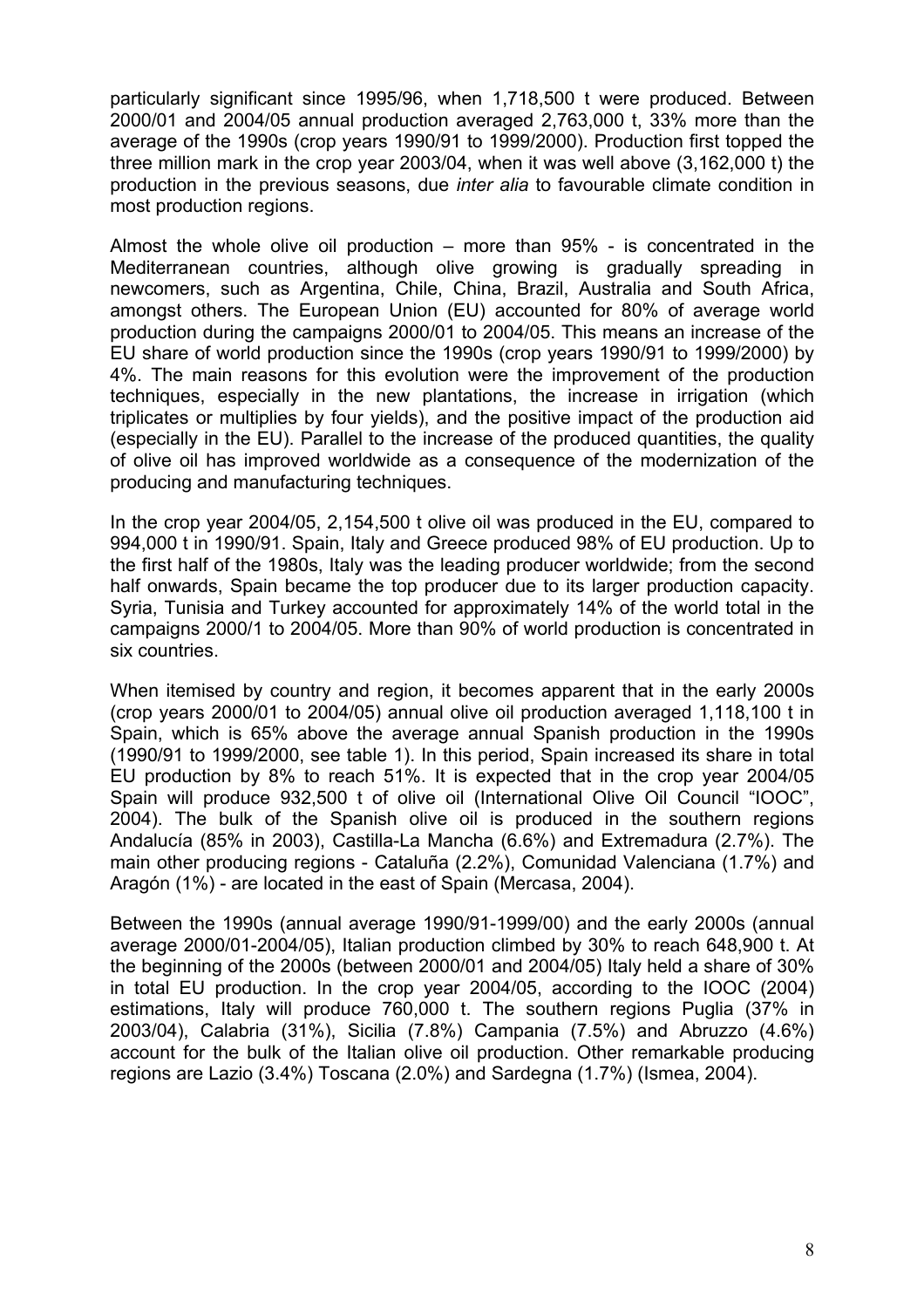| Marketing<br>year                 | <b>Spain</b> | <b>Italy</b> | <b>Greece</b> | Portugal | <b>France</b> | <b>Total EU</b><br>(15) | World   |
|-----------------------------------|--------------|--------------|---------------|----------|---------------|-------------------------|---------|
| 1990/91                           | 639.4        | 163.3        | 170.0         | 20.0     | 1.0           | 994.0                   | 1,453.0 |
| 1991/92                           | 593.0        | 674.5        | 385.0         | 62.0     | 4.3           | 1,719.0                 | 2,206.0 |
| 1992/93                           | 623.1        | 435.0        | 310.0         | 22.0     | 1.6           | 1,391.5                 | 2,811.5 |
| 1993/94                           | 550.9        | 520.0        | 254.0         | 32.1     | 2.3           | 1,359.5                 | 1,825.0 |
| 1994/95                           | 538.8        | 448.0        | 350.0         | 32.2     | 2.0           | 1,371.0                 | 1,845.5 |
| 1995/96                           | 337.6        | 620.0        | 400.0         | 43.7     | 2.3           | 1,403.5                 | 1,735.5 |
| 1996/97                           | 947.3        | 370.0        | 390.0         | 44.8     | 2.5           | 1,754.5                 | 2,595.0 |
| 1997/98                           | 1,077        | 620          | 375           | 42       | 2.7           | 2,116.5                 | 2,465.5 |
| 1998/99                           | 791.9        | 403.5        | 473.0         | 35.1     | 3.4           | 1,707.0                 | 2,402.5 |
| 1999/00                           | 669.1        | 735.0        | 420.0         | 50.2     | 4.1           | 1,878.5                 | 2,374.5 |
| Average                           | 676.8        | 498.9        | 352.7         | 38.4     | 2.6           | 1,569.5                 | 2,071.4 |
| 2000/01                           | 973.7        | 509.0        | 430.0         | 24.6     | 3.2           | 1,940.5                 | 2,565.5 |
| 2001/02                           | 1,411.4      | 656.7        | 358.3         | 33.7     | 3.6           | 2,463.5                 | 2,825.5 |
| 2002/03*                          | 861.1        | 634.0        | 414.0         | 28.9     | 4.7           | 1,942.5                 | 2,493.5 |
| 2003/04*                          | 1,412        | 685.0        | 308.0         | 33.2     | 2.9           | 2,448.0                 | 3,164.5 |
| 2004/05*                          | 932.5        | 760.0        | 420.0         | 30.0     | 5.0           | 2,154.5                 | 2,766.0 |
| Average                           | 1,118.1      | 648.9        | 386.1         | 30.1     | 3.9           | 2,187.1                 | 2,763.0 |
| <b>Total</b><br>average           | 823.9        | 548.9        | 363.8         | 35.6     | 3.0           | 1,776.3                 | 2,301.9 |
| Coef. of<br>variation<br>$(CV)$ % | 37.7         | 29.6         | 21.2          | 31.5     | 37.9          | 23.8                    | 20.8    |

Table 1: Olive oil production in the EU (15) and the World (1,000 tonnes)

\* Provisional figures. Source: Based on IOOC data. www.internationaloliveoil.org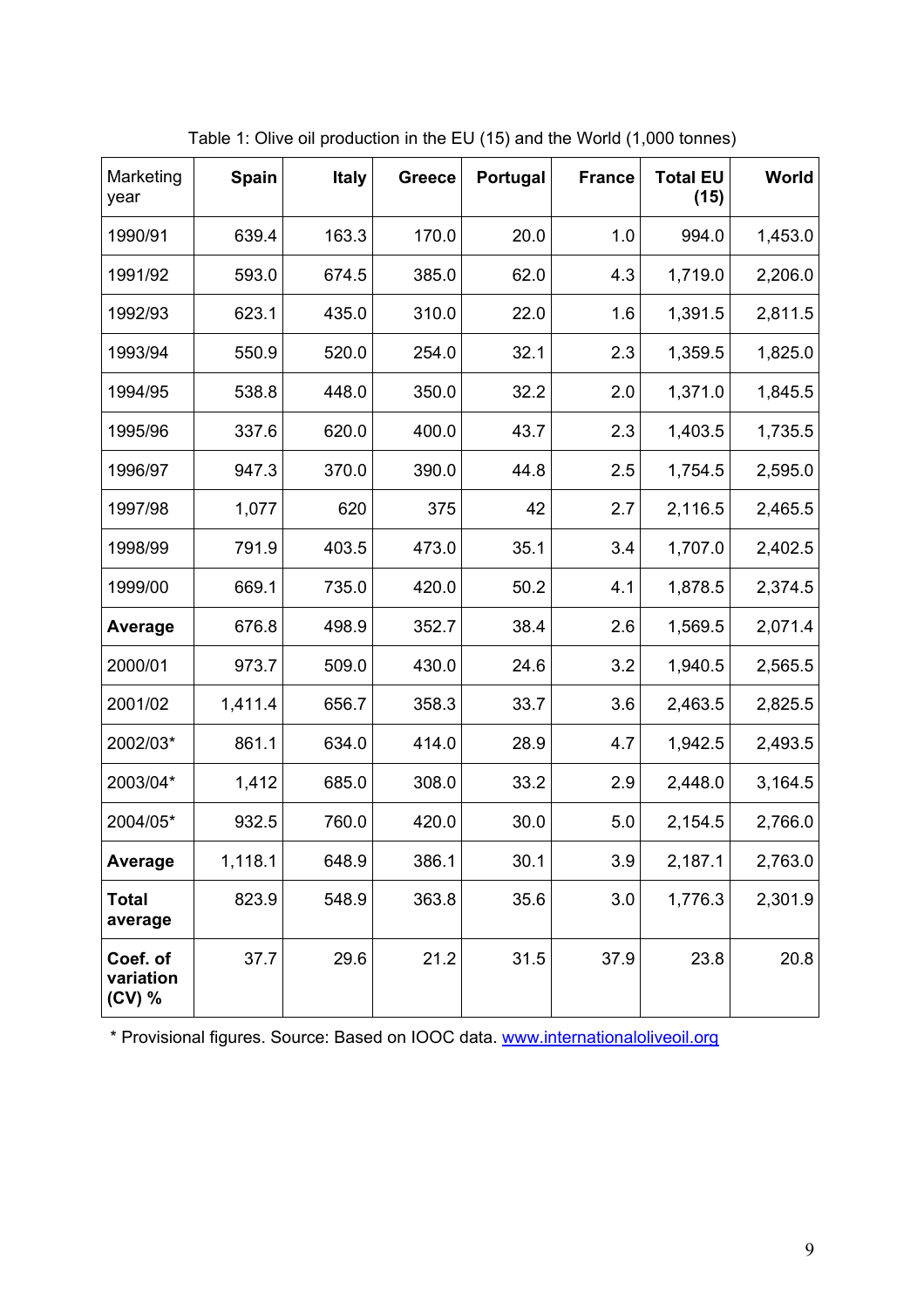In Greece, annual olive oil production averaged 386,100 t the early 2000s (2000/01-2004/05). This means an increase of 9.5% in comparison to the average annual production in the 1990s (1990/91- 1999/00). In spite of this development, the Greek share on total EU (15) production decreased from 22% to 18%. Olives are cultivated in most (93%) Greek departments (nomi). However, Greek olive oil production is centred in the centre and south of Greece as well as in Creta Island.

The Portuguese annual production of 30,100 t (average in the 2000/05 quinquennium) was 21% down average production in the 1990s. The olive oil production is centred in Alentejo (29% in 94/98 quinquennium), Tras-os Montes (29%), Beira Interior (17%), Beira Litoral (12%) and Ribatejo e Oeste (9%) (Ministério da Agricultura, do Desenvolvimento Rural e das Pescas "MADRP", 2001).

Meanwhile, between 2000/01 and 2004/05 production in France averaged 3,900 t, 50% more than on average in the 1990s. French olive oil production is located mainly in the departments Bouches du Rhone (27% in 2003/04), Var (14%), Drome (12%), Gard (9%), Alpes de Haute Provence (9%), Alpes Maritimes (9%), Vaucluse (8%), Herault (5%) and Corse (4%) (AFIDOL, 2005).

Hence, since the early 1990s, Spain achieved to strengthen its leading position in the EU, and Portugal was the only country where production declined. The ten new EU member states will have a minimal impact on EU olive oil production. It is expected that in the crop year 2004/05 they will account for about 0.3% of total EU production (IOOC, 2004).

It could be argued that probably the figures of the production in some EU countries overestimate to some extent the real production, as the subsidies and aids perceived by producers have been proportional to production until reaching a certain production level. The control of the production, especially of the quantities consumed by farmers or sold in bulk by farmers or mills is difficult (ADE, 2002).

Outside the EU, in the early 2000s (crop years 2000/01 to 2004/05), average production climbed by 78% to 141,800 t in Syria and by 31% to 120,800 t in Turkey, in comparison to the average production during the 1990s. In Tunisia, it declined by 28% to 125,000 t due to climatic problems. However, in 2003/04 Tunisia regained the leading position outside the EU.

As mentioned above, the production of virgin olive oil, composed olive oil and olive pomace oil is complementary to some extent. A certain share of the virgin oils -which in particular varies in function of the care in the olive harvesting and processing and the climate conditions during the harvest- called "lampante" olive oil, cannot be consumed directly due to its defects in taste and/or smell. It has to be refined. Traditionally more or less 8% of the olive oil has been extracted with solvents from the oil cake remaining from the mechanical extraction of virgin oil (olive pomace oil). New methods of centrifugal extraction leave lower oil content in the olive residue (European Commission 2003a).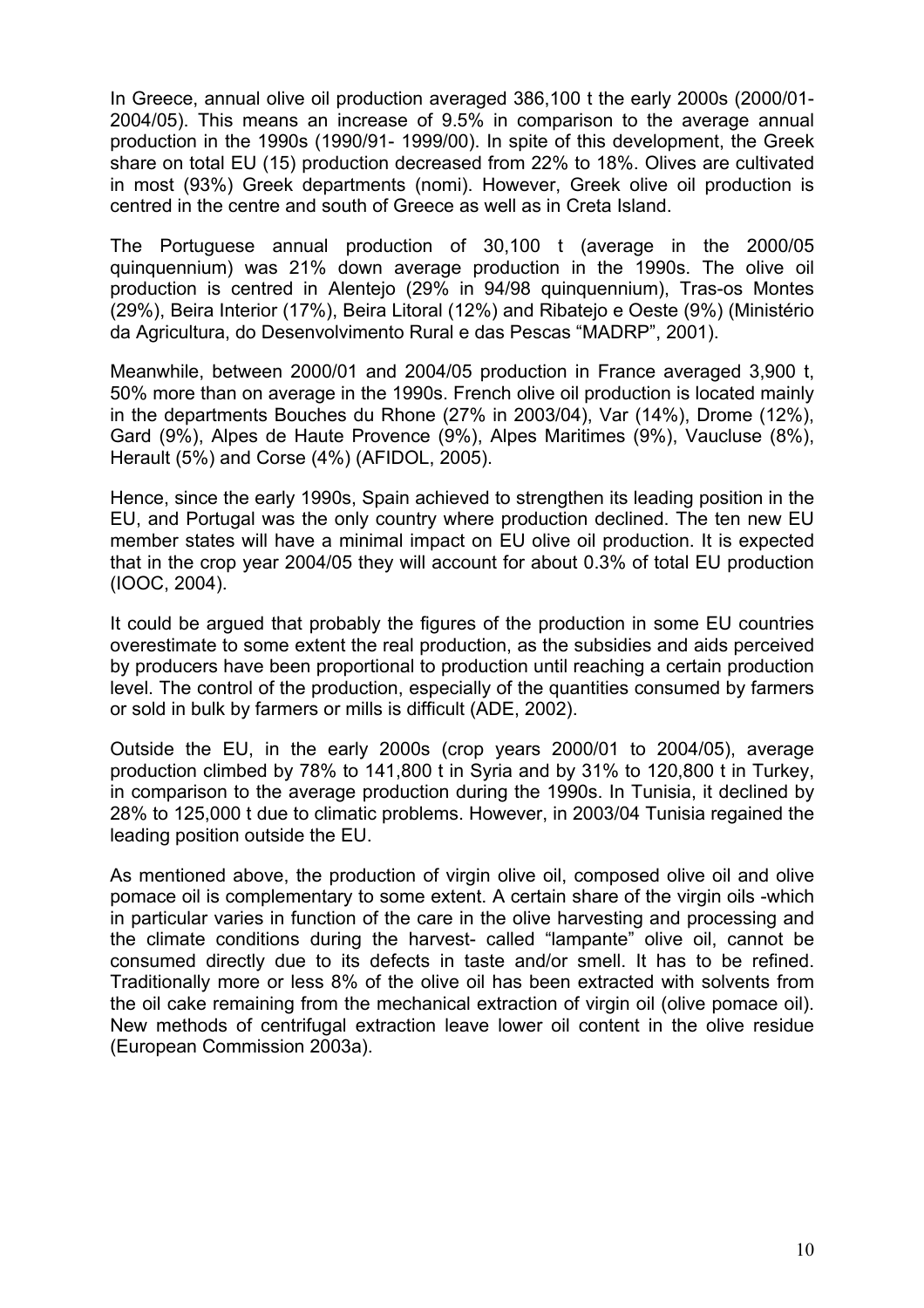# **I.1.2. Foreign trade**

# **I.1.2.1. Exports**

Olive oil tends to be mostly consumed in production areas. In the early 2000s (2000/01-2004/05), more or less 20% of world production and 15% of EU- production of olive oil has gone into exports (excluding intra-EU-exports). Italy, Spain and Tunisia account for approximately 76% of the world exports. The EU held a 62.5% slice of the world total (table 2).

Italy (60%), Spain (32%), Portugal (4%) and Greece (3%) are the top European exporters, accounting for 99% of EU exports (2000/01-2004/05, only extra-EU exports are considered).

Table 3 shows the principal EU exporters of the different categories of olive oil in 2003, considering extra-EU as well as intra- EU exports. It is worth mentioning that exports between the EU members double extra-EU exports. The EU exported 917,615 t of olive oil. Therefrom, 69% was virgin or extra-virgin olive oil, 8% lampante olive oil and 23% olive oil (blend of refined and virgin olive oil). Besides, the EU (15) exported 100,452 t of olive-pomace oil in 2003. Half of these exports were intra EU exports and half were extra EU exports.

The main exporter was Spain, which exported 408,173 t to other EU countries and 104,246 t outside the EU. Including the intra-EU exports, Spain exported about 36% of its production (2003) and was the leading exporter worldwide. The exported products were virgin olive oil (71% of the total volume), olive oil (19%) and lampante olive oil (10%). Italy (49%), France (13%) and Portugal (11%) were the principal destinations of the Spanish exports during the crop year 2002/03 (IOOC, 2004). Italy was the second largest exporter in 2003, with 104,236 t intra-EU exports and 173,114 t extra-EU exports. It exported mainly virgin olive oil (65%), and olive oil (33%). The main destinations of the Italian exports are the United States (38%), Germany (14%), France (8%), Japan (6%) and Great Britain (5%). With a much lower level of exports than Spain and Italy, Greece and Portugal are the other important exporters within the EU. In 2003, Greece exported 96,709 t of olive oil, mainly to Italy (83%) and other EU countries (8%). The principal exported products were virgin olive oil (76%) and lampante olive oil (21%), while olive oil just accounted for 3% of total exports. Portugal exported 17,399 t olive oil in 2003. Therefrom, 63% was olive oil and 33% virgin olive oil. Portuguese olive oil was sold mainly to Brazil (57%), Spain (12%) and the United States (10%). French exports of olive oil (3,654 t) were much lower. France exported mainly (85%) virgin olive oil.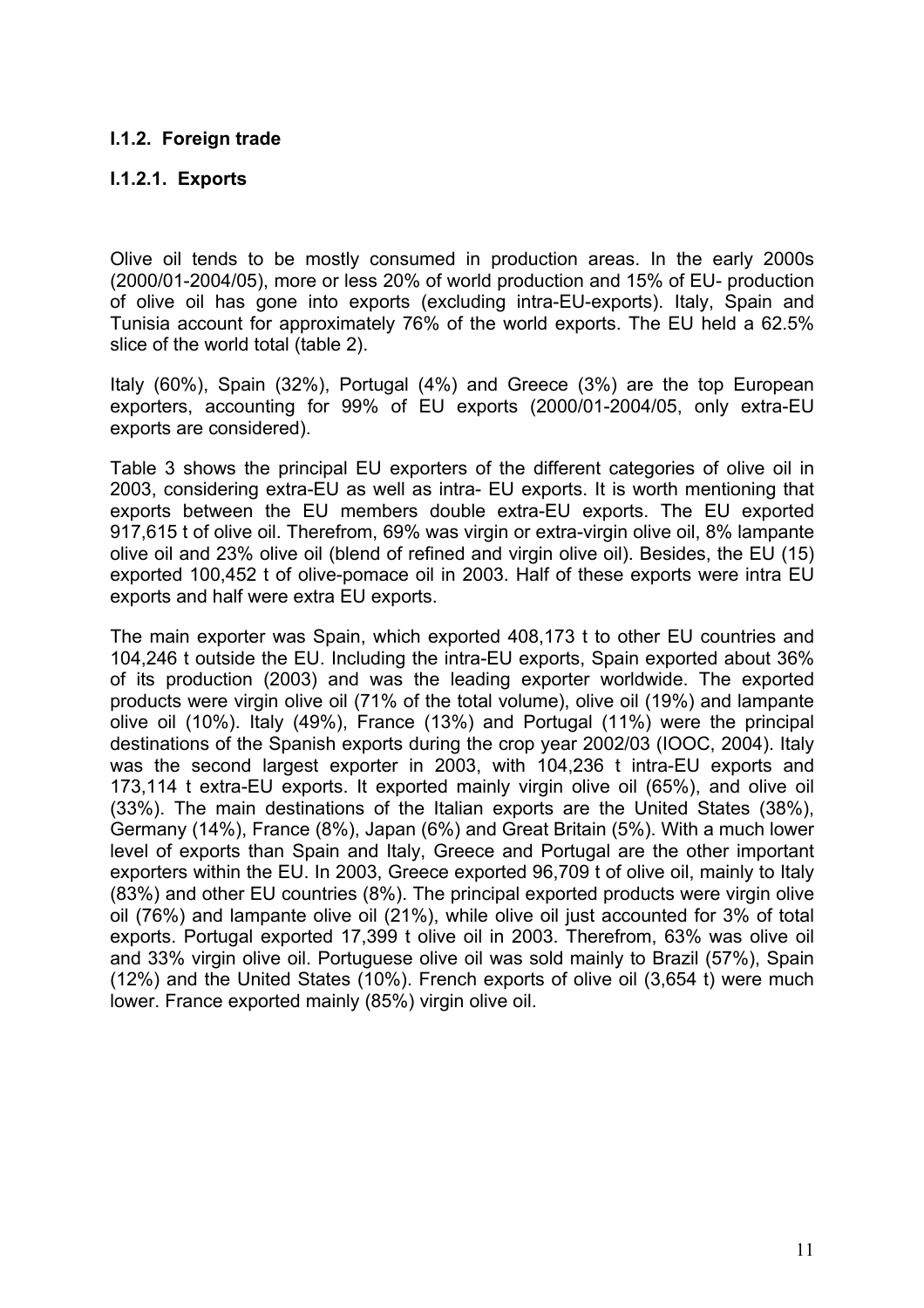| Marketing<br>year       | <b>Spain</b> | <b>Italy</b> | <b>Greece</b> | Portugal | <b>France</b> | <b>Total EU</b><br>(15) | World |
|-------------------------|--------------|--------------|---------------|----------|---------------|-------------------------|-------|
| 1990/91                 | 65.8         | 66.5         | 6.0           | 6.4      | 0.9           | 146.0                   | 337.0 |
| 1991/92                 | 62.8         | 90.1         | 12.8          | 6.1      | 1.0           | 174.0                   | 303.5 |
| 1992/93                 | 51.6         | 90.8         | 10.3          | 7.5      | 0.9           | 161.5                   | 298.0 |
| 1993/94                 | 54.6         | 104.8        | 9.2           | 10.5     | 1.1           | 182.5                   | 378.0 |
| 1994/95                 | 54.0         | 105.8        | 5.5           | 13.1     | 1.0           | 182.5                   | 368.5 |
| 1995/96                 | 48.8         | 90.5         | 11.0          | 11.8     | 1.1           | 164.8                   | 256.5 |
| 1996/97                 | 66.7         | 129.5        | 5.2           | 17.0     | 1.1           | 220.2                   | 438.0 |
| 1997/98                 | 76.2         | 123.5        | 8.0           | 17.4     | 1.1           | 227.2                   | 407.0 |
| 1998/99                 | 63.6         | 125.3        | 5.4           | 12.4     | 1.0           | 208.6                   | 506.0 |
| 1999/00                 | 87.7         | 183.7        | 8.2           | 17.5     | 1.4           | 298.5                   | 444.5 |
| Average                 | 63.2         | 111.1        | 8.2           | 12.0     | 1.1           | 196.6                   | 373.7 |
| 2000/01                 | 88.3         | 173.0        | 10.0          | 17.3     | 1.3           | 291.0                   | 502.0 |
| 2001/02                 | 112.5        | 182.9        | 10.0          | 16.2     | 1.0           | 324.3                   | 394.5 |
| 2002/03*                | 107.0        | 176.1        | 15.0          | 13.1     | 1.3           | 313.6                   | 477.5 |
| 2003/04*                | 107.5        | 211.0        | 7.5           | 19.0     | 1.5           | 348.7                   | 682.0 |
| 2004/05*                | 110.0        | 245.0        | 10.0          | 4.2      | 1.5           | 371.9                   | 583.5 |
| Average                 | 105.1        | 197.6        | 10.5          | 14.0     | 1.3           | 329.9                   | 527.9 |
| <b>Total</b><br>average | 77.1         | 139.8        | 8.9           | 12.6     | 1.1           | 241.0                   | 425.1 |
| CV (%)                  | 30.0         | 37.2         | 31.6          | 38.2     | 17.7          | 31.5                    | 26.7  |

Table 2: Olive oil exports of the EU-15 and the World (1,000 tonnes)

\* Provisional figures. Source: Based on IOOC data. www.internationaloliveoil.org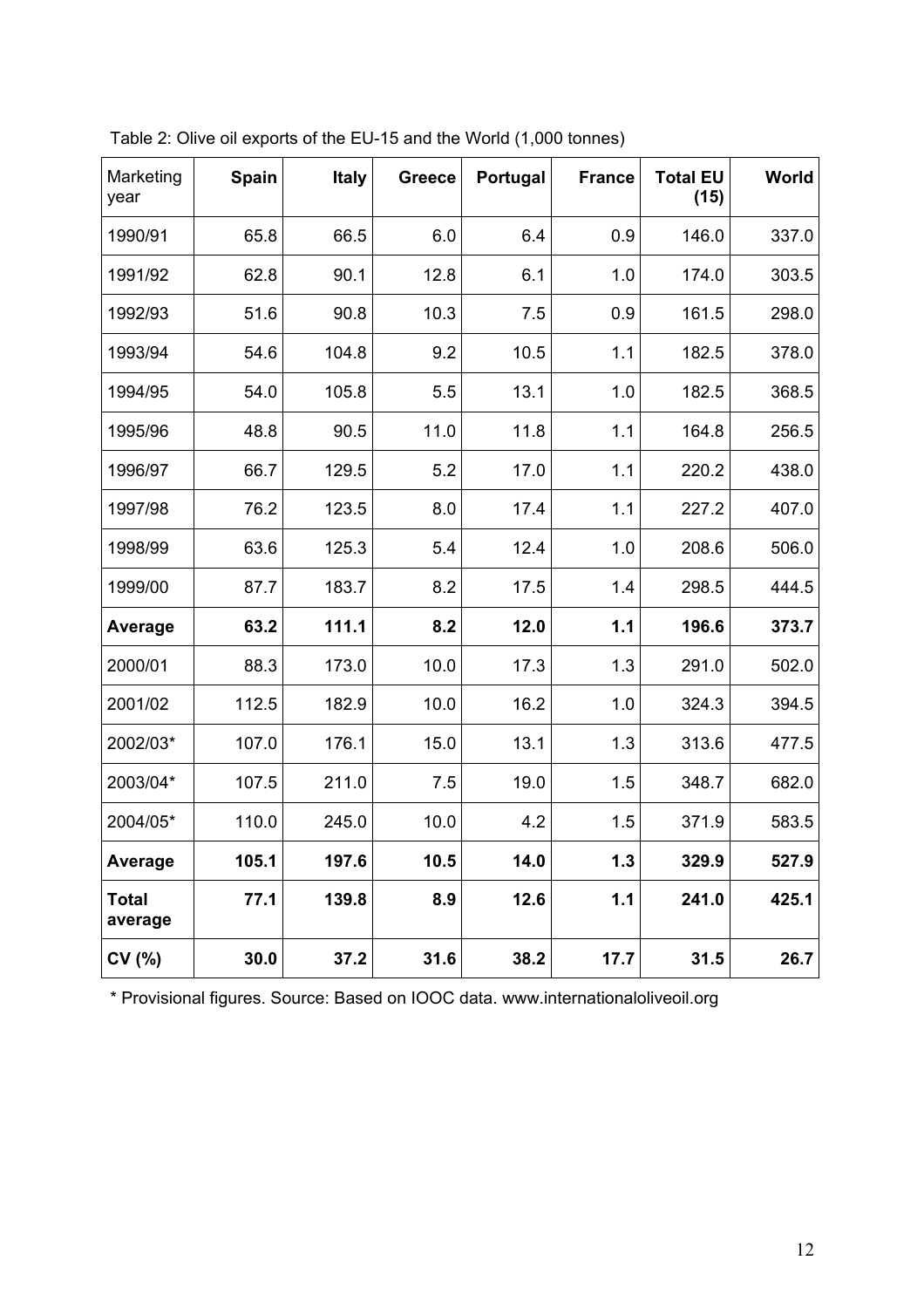| Country            | Virgin  |         |         | Lamp<br>ante |         | Olive oil |         | <b>TOTAL</b> |         |         |  |
|--------------------|---------|---------|---------|--------------|---------|-----------|---------|--------------|---------|---------|--|
|                    | Total   | Intra   | Extra   | Total        | Total   | Intra     | Extra   | Total        | Intra   | Extra   |  |
| France             | 3,105   | 1,869   | 1,236   | 41           | 508     | 472       | 36      | 3,654        | 2,371   | 1,283   |  |
| Greece             | 72,912  | 65,351  | 7,762   | 20,676       | 3,120   | 2,381     | 739     | 96,709       | 88,380  | 8,329   |  |
| Italy              | 181,470 | 90,571  | 90,899  | 4,333        | 91,558  | 9,616     | 81,942  | 277,360      | 104,246 | 173,114 |  |
| Portugal           | 5,793   | 1,856   | 3,937   | 705          | 10,901  | 611       | 10,290  | 17,399       | 2,886   | 14,513  |  |
| Spain              | 363,718 | 309,045 | 54,674  | 49,581       | 99,991  | 50,759    | 49,232  | 513,290      | 408,173 | 105,117 |  |
| Other<br>countries | 5,029   | 4,659   | 168     | 233          | 3,951   | 3,290     | 661     | 9,203        | 8,001   | 1,202   |  |
| <b>Total EU</b>    | 632,027 | 473,352 | 158,676 | 75,559       | 210,029 | 67,129    | 142,900 | 917,615      | 614,057 | 303,558 |  |

Table 3: Exports of olive oil of the main exporting EU countries (2003, tonnes)

Source: Eurostat, cited in IOOC, Hojas de información, nº 995/16.04.2004 (modified).

While almost all of Greek and Portuguese and 91% of Italian exports are in small immediate containers, exports in bulk (containers of 5 liters and more) represent an large share (70%) of Spanish exports (European Commission, 2003; Alimarket, 2004). Italy, Portugal and France usually have achieved to obtain higher average prices for the exported olive oil than Spain and Greece. For instance, in 2002 Italy sold the olive oil for 2.40 Euro/Kg, Portugal for 2.13 Euro/Kg, and France for 2.38 Euro/Kg. Greece got 2.02 Euro/Kg, and Spain only 1.84 Euro/Kg. Therefore, in 1999 and 2000 Italy was the main exporter worldwide with regard to value. However, in 2001 and 2002 Spain got the leading position as exporter, also with regard to value. In 2002, Spain exported olive oil for 1,115 million Euro, Italy for 773 million Euro, Greece for 176 million Euro, Portugal for 46 million Euro and France for 15 million Euro (FAO, 2004). The reasons for the price differences are diverse, such as differences in the product quality exported (virgin olive oil, olive oil, etc.), the packing (bulk olive oil, packed olive oil) and the destinations of the exports. For example, one of the reasons of the low average prices received by Spanish exporters is the high share of bulk olive oil (70%) in total exports.

Spain (40%), Italy (35%) and Greece (21%) also were the main EU exporters of olive-pomace oil, which totalled 100,452 t in 2003. Therefrom, half were intra-EUexports and half extra-EU exports.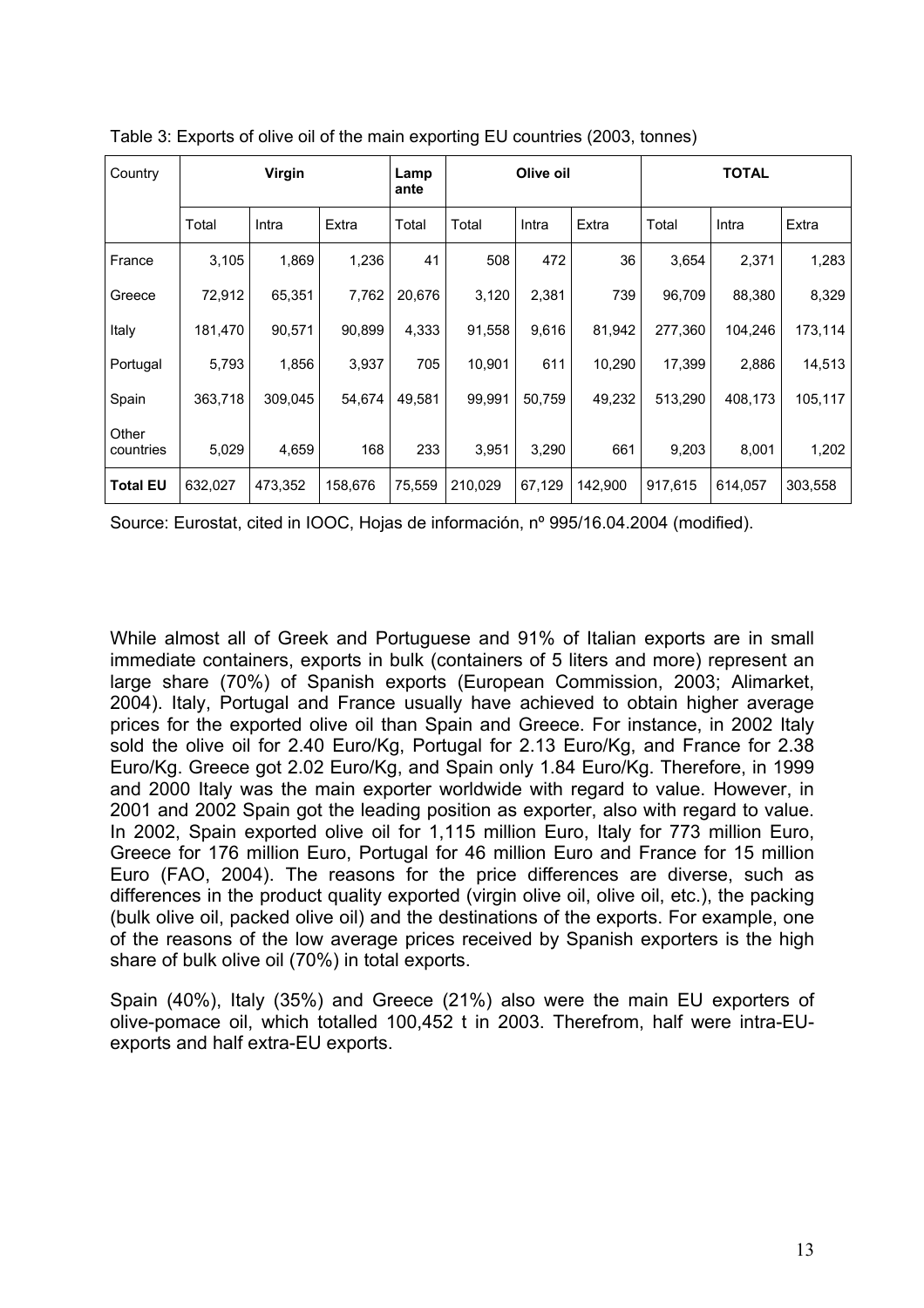# **I.1.2.2. Imports**

The United States is the chief destination of olive oil imports, representing 38% of total world imports by quantities during the period 2000/2005. It is currently the world fourth's largest consumer of olive oil. At present, exporters are concerned, as, because of the Euro revalorization vis-à-vis the dollar, Dollar prices, at about 6 \$ per litre, are far above historic levels (USDA, 2005). The levels of consumption in many non traditional markets may not be very relevant in quantitative terms (except the United States), but they are very relevant in qualitative terms since they focus on high-quality products with high added-value (Mili, 1999). The United States, Japan, Australia, Brazil and Canada account for the major part of EU exports. The EU has a dominant position in these markets. The other major exporters to non- producing countries are Turkey and Tunisia.

The EU accounted for some 25% of the world imports by quantities, with Italy accounting for some 82% of total extra-EU imports of the EU, and Spain for some 17% (2000/01-2004/05; only extra-EU exports and imports are considered for the EU countries). Compared to the average annual imports during the 1990s (1990/91 to 1999/2000), average annual imports during 2000/01-2004/05 increased by 20% in Italy; meanwhile, imports were reduced in the whole EU (-0.9%), Spain (-38%), Greece (-100%), Portugal (-70%) and France (-93%) (see table 4). Recently, the recovery of the Euro against the dollar and yen, the stronger producer prices and the halt of IOOC promotion certainly had a negative impact on imports of olive oil and olive-pomace oil into Australia, Brazil, Canada and the United States.

In 2003, inward processing arrangements accounted for 60 to 80% of total EU imports. This means that more than half of the imported olive were processed within the Community and the finished product was re-exported (European Commission, 2003a).

Table 5 shows the principal European importers of the different categories of olive oil in 2003 considering extra-EU as well as intra-EU imports. In this year, the UE imported 810,586 t olive oil. Therefrom, 87% were intra EU imports. By product, 74% of the volume was virgin olive oil, 14% olive oil and 12% lampante. Italy was the top destination, accounting for 485,454 t, which were 60% of the total EU imports. Italy imported mainly virgin olive oil (73%) and lampante (17%). The main suppliers were Spain (some 54%) and Greece (30%). Tunisia, Syria and Turkey together provided more than 14% of the Italian imports. These imports (e.g. of the variety Picual) often are used to improve certain characteristics, such as the stability, of the native olive oils in the blends and, in this way, increase their market value. France was the second largest importer of the EU, with imports of 95,764 t, wherefrom the bulk (93%) was virgin olive oil. The French imports come mainly from Spain (71%) and Italy (24%). Portugal followed with 53,551 t, mainly of virgin olive oil (64%) and olive oil (31%). Almost all the Portuguese imports (97%) come from Spain. Further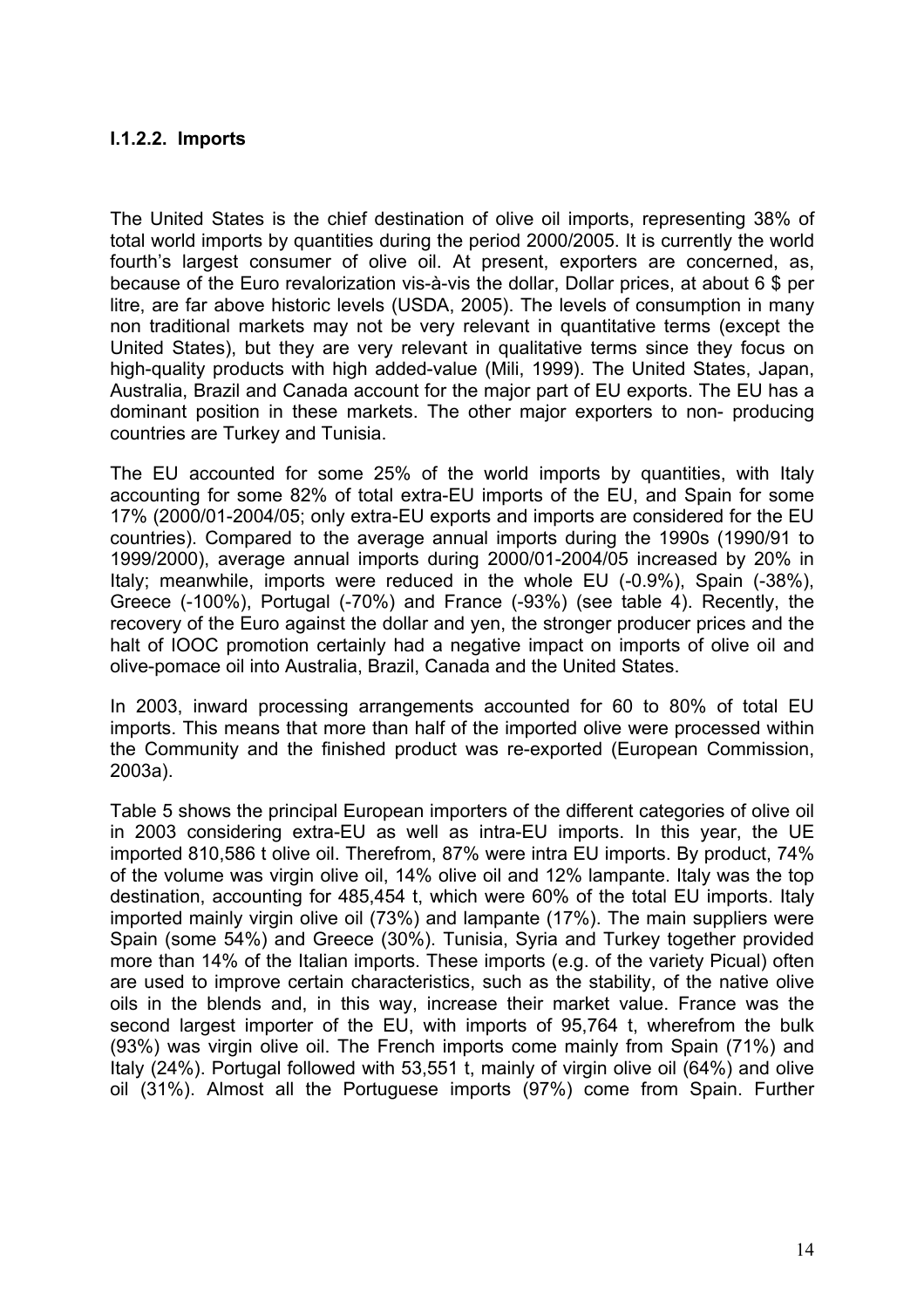remarkable importers were the United Kingdom (51,256 t), Germany (38,237 t) and Spain (37,733 t). The latter imports mainly lampante (37%) and virgin olive oil (37%) from several countries such as Italy (24%), Tunisia (22%), Greece (18%), Turkey (17%) and Portugal (10%). While Spain and Greece are net exporters of olive oil, Italy, Portugal and France are net importers (by quantities).

| Marketing<br>year       | <b>Spain</b> | <b>Italy</b> | <b>Greece</b> | Portugal | <b>France</b> | <b>Total EU</b> | World |
|-------------------------|--------------|--------------|---------------|----------|---------------|-----------------|-------|
| 1990/91                 | 26.7         | 95.7         | 0.0           | 0.0      | 2.7           | 125.5           | 310.0 |
| 1991/92                 | 31.0         | 90.0         | 0.1           | 0.0      | 13.9          | 135.5           | 346.5 |
| 1992/93                 | 13.1         | 65.5         | 0.0           | 0.9      | 20.9          | 101.0           | 323.0 |
| 1993/94                 | 54.0         | 91.5         | 0.0           | 4.4      | 2.6           | 153.0           | 378.0 |
| 1994/95                 | 61.6         | 107.5        | 0.2           | 8.8      | 0.6           | 179.0           | 436.5 |
| 1995/96                 | 24.0         | 46.0         | 0.1           | 1.7      | 0.9           | 73.7            | 288.5 |
| 1996/97                 | 35.5         | 106.6        | 0.0           | 1.7      | 1.4           | 145.5           | 437.5 |
| 1997/98                 | 28.0         | 89.3         | 0.0           | 0.2      | 0.1           | 117.8           | 423.0 |
| 1998/99                 | 81.5         | 136.3        | 0.0           | 7.0      | 0.4           | 225.6           | 551.0 |
| 1999/00                 | 13.2         | 101.9        | 0.0           | 1.4      | 0.1           | 116.7           | 479.0 |
| Average                 | 36.9         | 93.0         | 0.1           | 2.6      | 4.4           | 137.3           | 397.3 |
| 2000/01                 | 15.8         | 110.8        | 0.0           | 0.0      | 0.2           | 127.1           | 517.0 |
| 2001/02                 | 1.6          | 40.7         | 0.0           | 0.0      | 0.1           | 42.4            | 437.0 |
| 2002/03*                | 18.2         | 74.3         | 0.0           | 0.2      | 0.4           | 93.3            | 492.5 |
| 2003/04*                | 55.0         | 152.0        | 0.0           | 1.7      | 0.4           | 209.5           | 635.5 |
| 2004/05*                | 25.0         | 180.0        | 0.0           | 2.0      | 0.4           | 208.1           | 643.0 |
| Average                 | 23.1         | 111.6        | 0.0           | 0.8      | 0.3           | 136.1           | 545.0 |
| <b>Total</b><br>average | 32.3         | 99.2         | 0.0           | 2.0      | 3.0           | 136.9           | 446.5 |

Table 4: Olive oil imports of the EU (15) and the World (1,000 tonnes)

\* Provisional figures. Source: Based on IOOC data. www.internationaloliveoil.org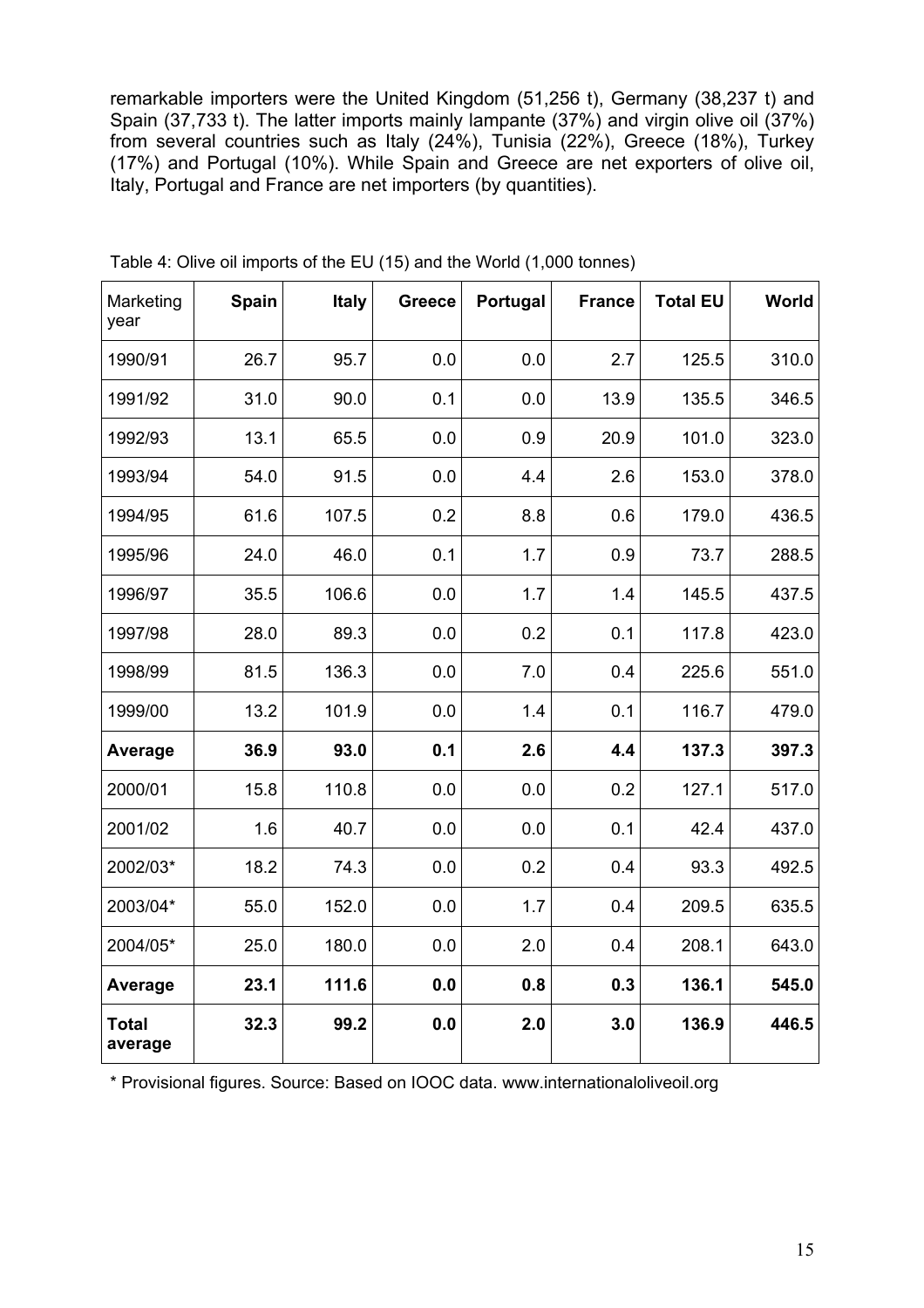| Country            | Virgin  |          |             | Lampan-<br>te |         | Olive oil   |             | <b>TOTAL</b> |          |          |  |
|--------------------|---------|----------|-------------|---------------|---------|-------------|-------------|--------------|----------|----------|--|
|                    | Total   | Intra EU | Extra<br>EU | Total         | Total   | Intra<br>EU | Extra<br>EU | Total        | Intra EU | Extra EU |  |
| France             | 88,616  | 88,499   | 117         | 483           | 6,665   | 6,665       | 0           | 95,764       | 95,647   | 117      |  |
| Greece             | 3,114   | 3,109    | 4           | 505           | 408     | 408         | 0           | 4,026        | 4,021    | 4        |  |
| Italy              | 354,529 | 327,759  | 26,770      | 83,262        | 47,663  | 16,836      | 30,828      | 485,454      | 403,060  | 82,394   |  |
| Portugal           | 34,226  | 34,106   | 120         | 2,863         | 16,462  | 16,264      | 198         | 53,551       | 53,233   | 318      |  |
| Spain              | 13,861  | 9,383    | 4,478       | 14,104        | 9,769   | 221         | 9,548       | 37,733       | 18,193   | 19,540   |  |
|                    |         |          |             |               |         |             |             |              |          |          |  |
| Germany            | 34,257  | 34,120   | 138         | 73            | 3,907   | 3,904       | 3           | 38,237       | 38,095   | 142      |  |
| Gr.Britain         | 34,463  | 34,409   | 54          | 717           | 16,076  | 16,062      | 13          | 51,256       | 51,188   | 68       |  |
| Other<br>countries | 34,402  | 34,263   | 140         | 491           | 9,670   | 9,648       | 22          | 44,565       | 44,404   | 163      |  |
| <b>Total EU</b>    | 597,468 | 565,648  | 31,821      | 102,498       | 110,620 | 70,008      | 40,612      | 810,586      | 707,841  | 102,746  |  |

Table 5: Imports of olive oil of the main importing EU (15) countries (2003, tonnes)

Source: Eurostat, cited in IOOC, Hojas de información, nº 995/16.04.2004, (modified).

According to the FAO statistics, among the analysed countries in 2002 Italy was the main importer of olive by values, with imports valorised in 945 million Euro, followed by France (198 million Euro) and Portugal (78 million Euro). In comparison, Spain only imported olive oil for 21 million Euro and Greece for 11 million Euro. Consequently, Italy, France and Portugal were net importers of olive oil, while Spain and Greece were net exporters. This is remarkable, as these five countries are the only olive oil producers within the EU.

In the five analysed countries, import prices for olive oil were lower than export prices. In 2002, France paid the highest prices (2.01 Euro/kg), followed by Italy (1.70 Euro) and Portugal (1.67 Euro). Greece and Spain paid lower prices (1.63 and 1.27 Euro, respectively). The difference between prices for exported olive oil and imported olive oil was highest in Italy (0.70 Euro/kg), medium in Spain (0.57) and Portugal (0.46) and lowest in Greece (0.39) and France (0.37 Euro) (FAO, 2004). The main reason for the high price difference in Italy is that this country usually imports bulk olive oil and exports mainly (91%) bottled olive oil.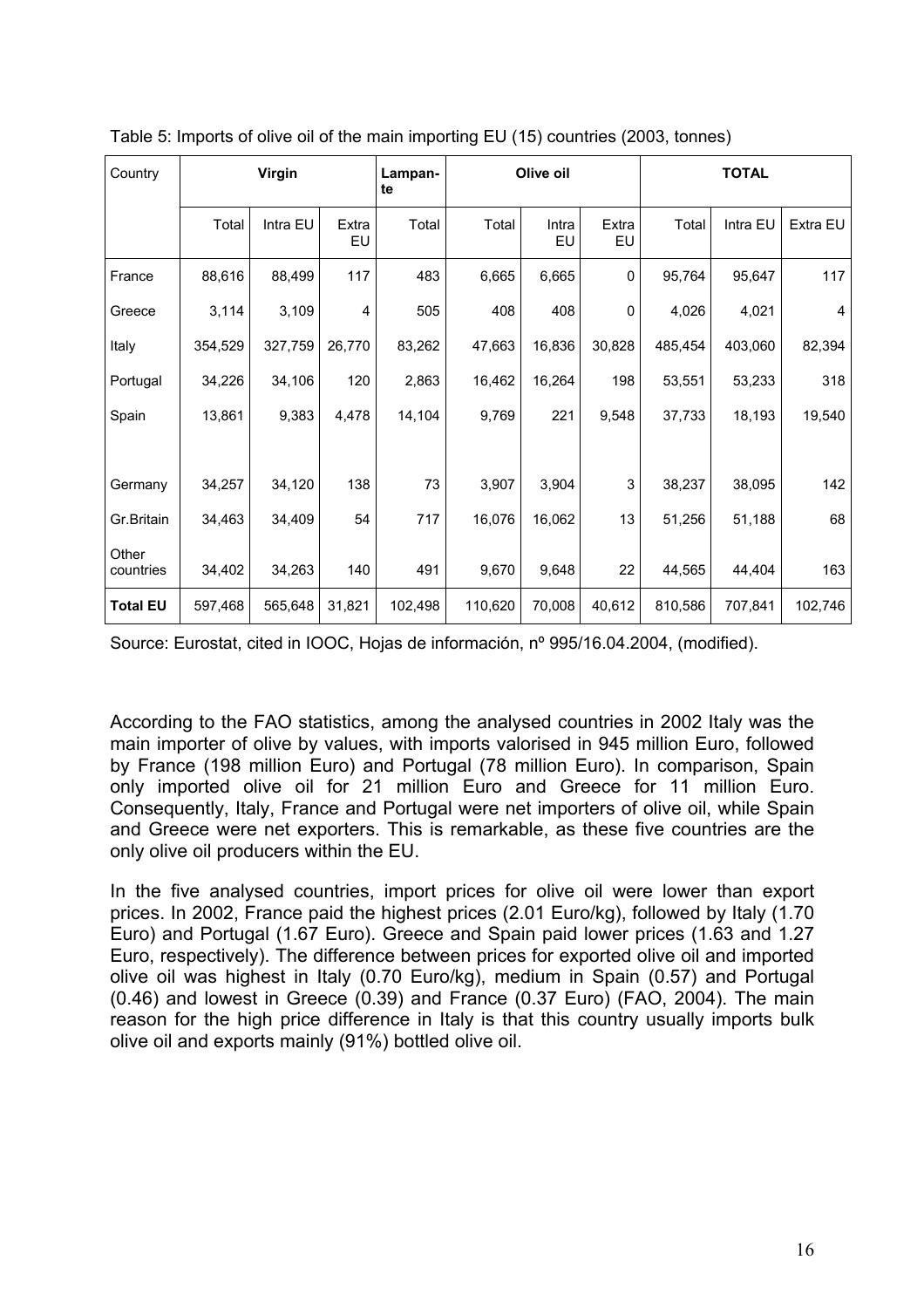In 2003, Spain (43%) and Italy (41%) were the top destinations of the EU imports of olive-pomace oil, which totalled 79,292 t. Spain imports crude olive pomace oil from Greece and Portugal for processing.

Table 6 summarises the main trends in the evolution of the production, consumption and foreign trade of olive oil in the EU and in the world since 1990. In the EU, production has increased substantially and persistently (a relatively low value of the coefficient of variation for this variable), while consumption has increased less. Consequently, extra-EU exports have increased significantly, while EU imports have decreased slightly. At world level, production increased more rapidly than demand. Demand has increased outside the EU more than in the EU, due to the demand increases in certain non-traditional markets, namely the United States, Japan, Canada and Australia. On the contrary, world production increased less than EU production.

Table 6: Production, consumption and trade of olive oil at world and EU (15) level since 1990 (1,000 tonnes)

| Olive oil   | 1990/91 - 1999/00   2000/01 - 2004/05 |         |         |         | Variation |       |           |        |
|-------------|---------------------------------------|---------|---------|---------|-----------|-------|-----------|--------|
|             | World                                 | EU (15) | World   | EU (15) | World     |       | EU (15)   |        |
|             |                                       |         |         |         | 1,000t    | %     | 1,000 $t$ | %      |
| Production  | 2,071,4                               | 1,569.5 | 2,763.0 | 2,189.8 | 691.6     | 33.43 | 620.3     | 39.5   |
| Consumption | 2,077.4                               | 1,495.6 | 2,708.5 | 1,917.2 | 631.4     | 30.4  | 421.6     | 28.2   |
| Imports (1) | 397.3                                 | 137.3   | 545.0   | 136.1   | 147.7     | 37.2  | $-1.2$    | $-0.9$ |
| Exports (1) | 373.7                                 | 196.6   | 527.9   | 329.9   | 154.2     | 41.3  | 133.3     | 67.8   |

(1) Only extra EU- imports and exports of the EU are considered.

Source: Based on IOOC data.

# **I.2. Macro-level importance of olive oil in Europe**

# **I.2.1. Olive oil participation in agricultural output, land use and employment**

In the EU olive oil and olives have accounted for some 3.4% of the crop output and 1.8% of the total agricultural output in 2001 (European Commission, 2002a). Olive oil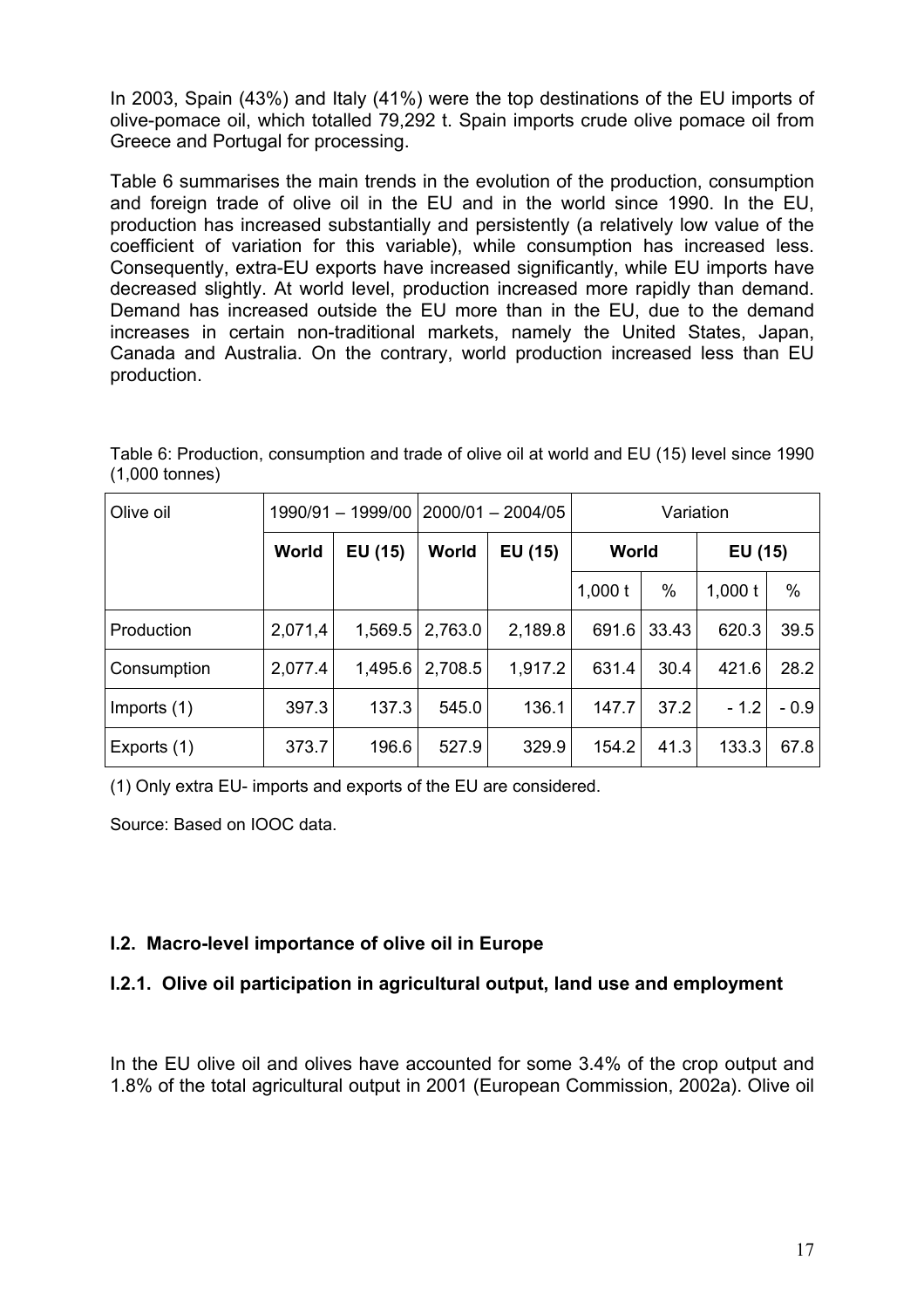also is quite important from the social and environmental viewpoints in most of the main producing regions. Most olive oil production is concentrated in less- developed regions of the EU.

In Italy, in the crop year 2002/03, olive oil has had a share of 4.3% in total agricultural output at national level. In some southern regions this share was much higher, namely in Calabria (29%) and Puglia (17%) (Ismea, 2004). In Spain, olive oil has accounted for 11.5% of the crop output and 6.9% of the agricultural output in 2002 (MAPA, 2004). In Portugal it has accounted for 3.7% of the crop output and for 2.2% of the agricultural output in 2000 (MADRP, 2001). In Greece, the share of olive oil in total agricultural output has been higher than in these countries (15% in 1995) (Panagiotou, 1995). Both indicators presumably are lowest in France.

Within the EU, according to EUROSTAT, areas with olives totaled 4.5 million ha and accounted for about 3.5% of total utilized agricultural area (UAA) in 2002. This share was significantly higher in the analyzed countries, excepting France: concretely 8.6% in Spain, 7.6% in Italy, 20.2% in Greece, 9.7% in Portugal, and 0.1% in France. In absolute values, in 2002, in Spain 2,169 382 ha were cultivated with olives, which were used mainly (95%) for olive oil production, in Italy 1,170,362 ha (98%) and in Greece, 767,200 ha (83%). These areas were much lower in Portugal (369,858 ha, 97%) and in France (17,036 ha, 84%). Consequently, the share of olive area cultivated with table olives is highest in Greece and France (see table 7).

The EUROSTAT figures are rather similar to the national statistics. They probably underestimate the areas cultivated with olives. According to the results of an inquiry called "Oliarea" commanded by the European Commission, the EUROSTAT figures might underestimate the areas used mainly for olives in the EU by 22%, in Portugal by 40%, in Greece by 30% and in Italy by 25% (1998/99) (ADE, 2002). New plantations, the importance of very small parcels with olive trees, the joint use of some areas for olives and grapes, and by the cultivation of olives by hobby farmers, may explain partly these differences. Table 7 shows that olive-growing holdings are generally small in size, particularly in Italy and Greece, where on average they do not exceed two hectares. Taking into consideration farms which do not receive aid, farm size is even smaller (3.5 ha in Spain, 0.9 ha in Italy) (MAPA, 2004; ISTAT, 2005). From the political viewpoint, it is worth mentioning that most olive trees are cultivated in less favored areas, with a few exceptions, as for example the regions Catalonia in Spain and Toscana in Italy.

When analyzing the evolution of the areas cultivated with olives since 1990, an increase of these areas may be seen as an indication that farmers consider this activity to be profitable compared to other crops (ADE, 2002). In this period, the increase of these areas was particularly significant (approximately 17.5%) in Spain. Moreover, the proportion of irrigated olive groves has increased slightly in Spain. According to the figures of the Ministry of Agriculture (MAPA, 2004a), in 2001, 14.2% of the total area of olives used for olive oil production were irrigated (according to the census of the National Statistical Institute "INE" (2005), in 1999 this share was of 16.5%).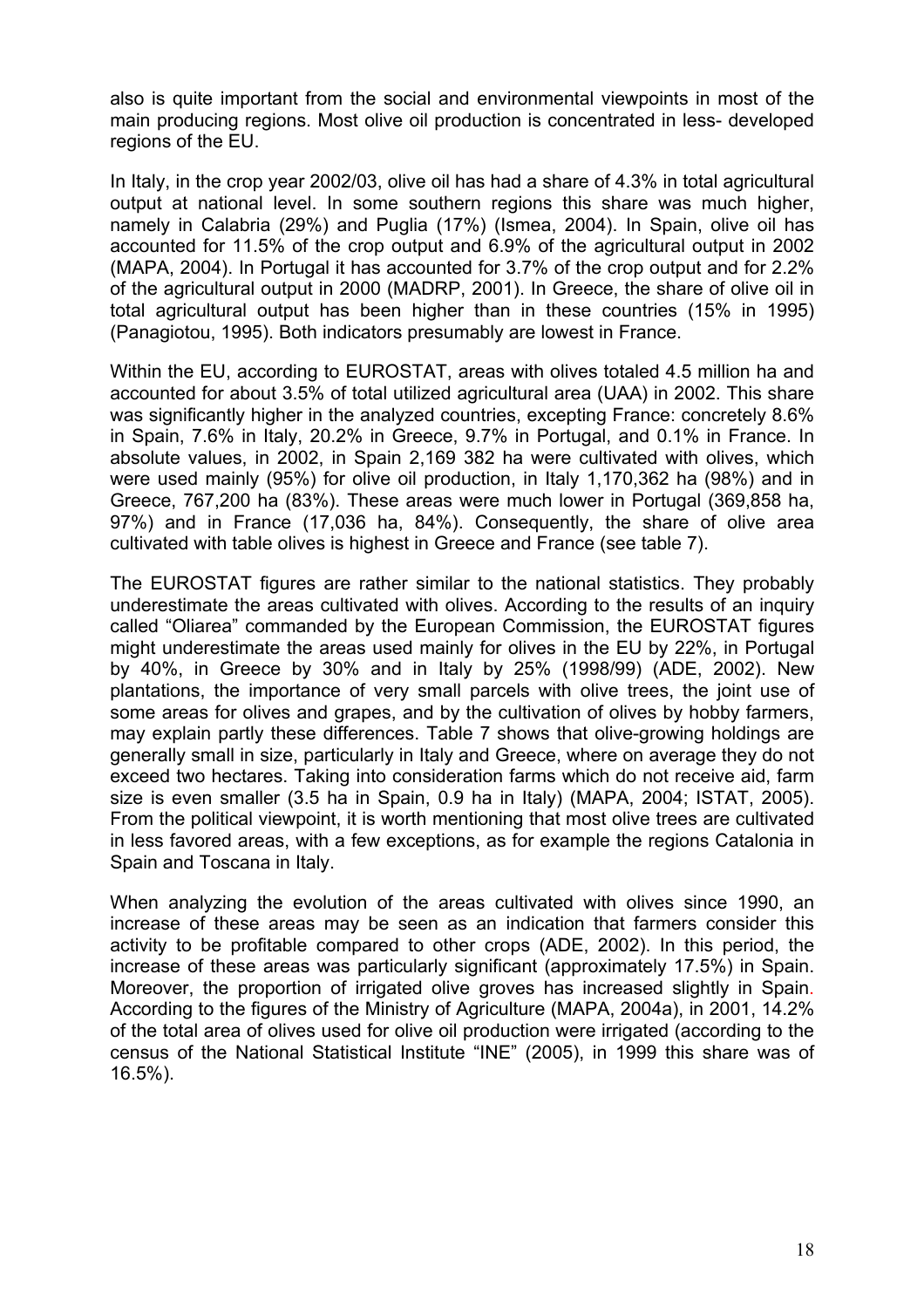| Indicator                                 | Unit   | <b>Spain</b> | <b>Italy</b> | Greece (3) | Portugal | <b>France</b> | <b>EU-15</b> |
|-------------------------------------------|--------|--------------|--------------|------------|----------|---------------|--------------|
| Agricultural<br>Area                      | Mio ha | 25.2         | 15.4         | 3.9        | 3.8      | 29.6          | 130.2(3)     |
| Area with<br>olives                       | Mio ha | 2.2          | 1.2          | 0.8        | 0.4      | 0.02          | 4.5          |
| Area with<br>olives used<br>for olive oil | Mio ha | 2.1          |              | 0.6        | 0.4      | 0.02          |              |
| Farm size (1)                             | Ha     | 6.1          | 1.7          | 2.0        | 5.6      |               |              |
| Farm size (2)                             | Ha     | 13.5         | 4.0          | 3.2        | 9.4      |               |              |

Table 7: Macroeconomic indicators with regard to olive oil (2002).

1) Farm size in holdings receiving aid. 2) Farm size in professional holdings. 3) 2000.

Sources: Based on European Commission (2003a, 2005a).

Olive cultivation and processing is also an important source of employment. In the EU there are approximately 2.5 million farms cultivating olives (European Commission 2003a). According to estimates based in information provided by the Farm Accountancy Data Network (FADN), employment associated with olive growing in Spain amounts to about 46 million manpower per year, 60% of which in harvesting operations (MAPA, 2003). On another hand, it is estimated that, in Spain, the olive oil processing industry generates 10,000 direct jobs, i.e. approximately one job for every 100 tonnes of oil (European Commission, 2003a). Besides, there are several economic activities related directly (pesticide industry…) or indirectly ("olive oil tourism routes", gastronomy, publications and conferences about olive oil, etc.) to olive oil production.

#### **I.2.2. Share of olive oil in agricultural trade**

According to FAO data, between 1990 and 2002 the share in value of olive oil in total European imports of agricultural products increased by 0.1% (1990) to 0.8% (2002). In 2002, this share was greatest in Italy (4.5%), medium in Portugal (2.0%) and lowest in France (0.8%), Greece (0.3%) and Spain (0.2%).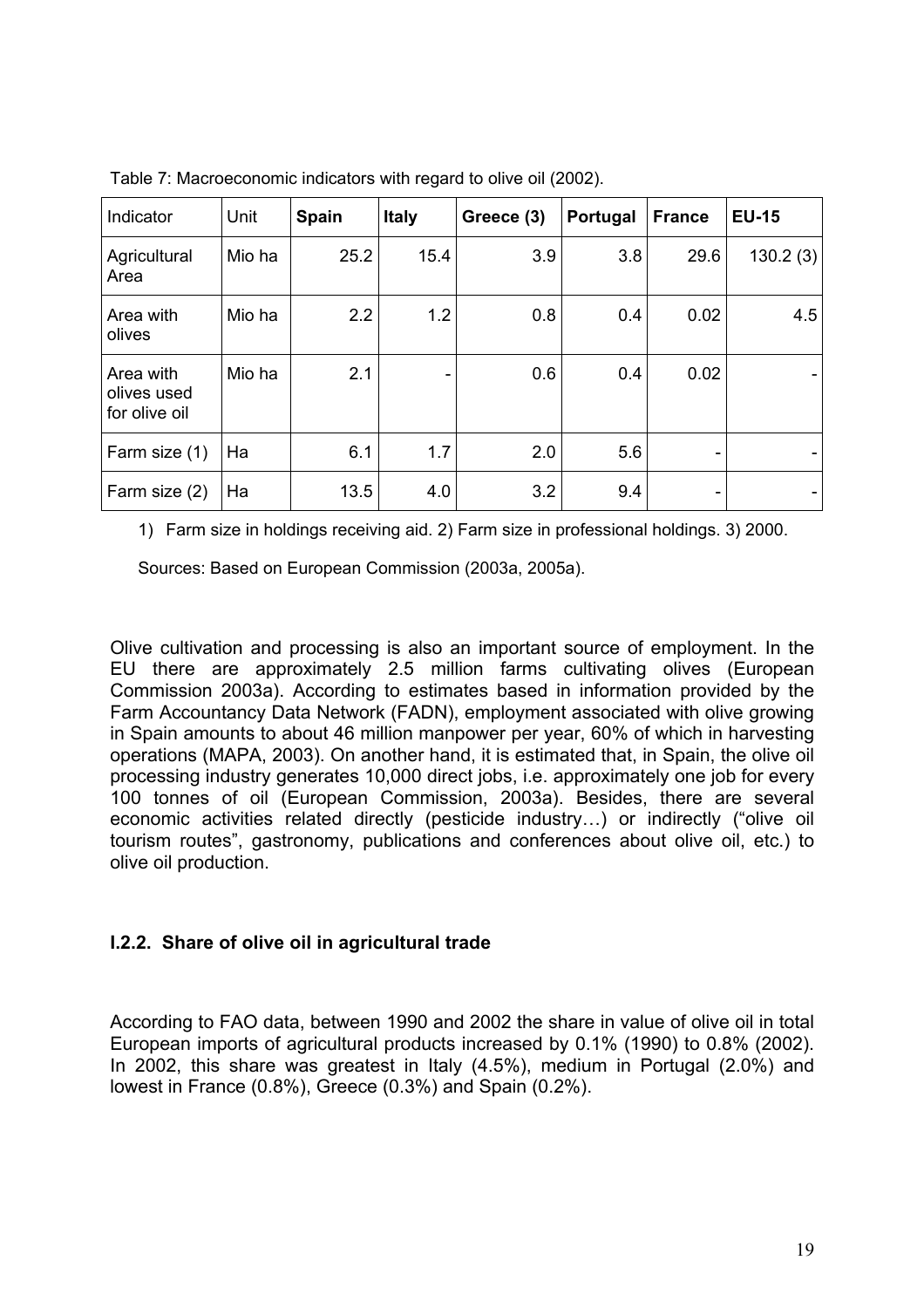The share of olive oil in total European exports of agricultural products increased from 0.8% to 1.1% between 1990 and 2002. In 2002, this indicator was largest in Greece (7.4%) and Spain (7.2%). In the other countries it varied between 4.7% in Italy, 2.9% in Portugal and 0.05% in France. At regional level, e.g. for the Spanish province Jaén in Andalucía, this share is much higher.

#### **II. The socio-economic and regulatory environment**

#### **II.1. Consumption trends**

Over the last two decades there have been great changes in food demand, especially in advanced societies. These were the result of a range of economic, demographic and socio-cultural factors. Although income an price continue to be essential variables to explain consumer demand, consumption patterns have been increasingly shaped by qualitative factors such as preferences, values, attitudes and perceptions (Mili, 2005). A growing segment of population in these advanced countries is becoming more and more aware of the various aspects of product quality, such as the attributes of nutritional balance, health, image, presentation, and general convenience.

These demands -especially those related to nutrition and health- coincide largely with the properties of the Mediterranean diet whose most characteristic product is olive oil. This explains partly why the Mediterranean diet is increasingly appreciated and valued outside the Mediterranean region. The healthy image of olive oil, in combination of promotion campaigns supported by the EU and other national and international institutions, made olive oil a key feature for preparing meals not only in South Europe but also increasingly in North Europe and other non-traditional markets. Prospectively, this seems to indicate that high-quality consumption, which already has reached significant proportions of total olive oil consumption, could continue to grow in traditional markets where niches still remain unconquered, as well as –and very especially- in emerging markets as long as a policy is adopted that emphasizes quality and information over prices, which technically cannot be lower than determined thresholds (Mili, 1999).

Across the EU-15 member states, there is a wide variation in oil preference. Consumer preferences are deeply rooted in tradition and the availability of raw materials. The Mediterranean countries have a preference for locally produced olive oil and sunflower oil. According to Oil World, in 2002 in the region "South EU" (Italy, Spain, Greece and Portugal), olive oil accounts for about 38% of total vegetable oil consumption, and sunflower oil for about 19%. Soybean oil ranks third (some 17%) and palm oil fourth (about 12%). There also are consumed smaller amounts of other oils such as rape oil and lauric oil (Rabobank, 2003). Most producing countries (Spain, Italy, Greece, etc.) prohibit the sale of olive oil blended with other types of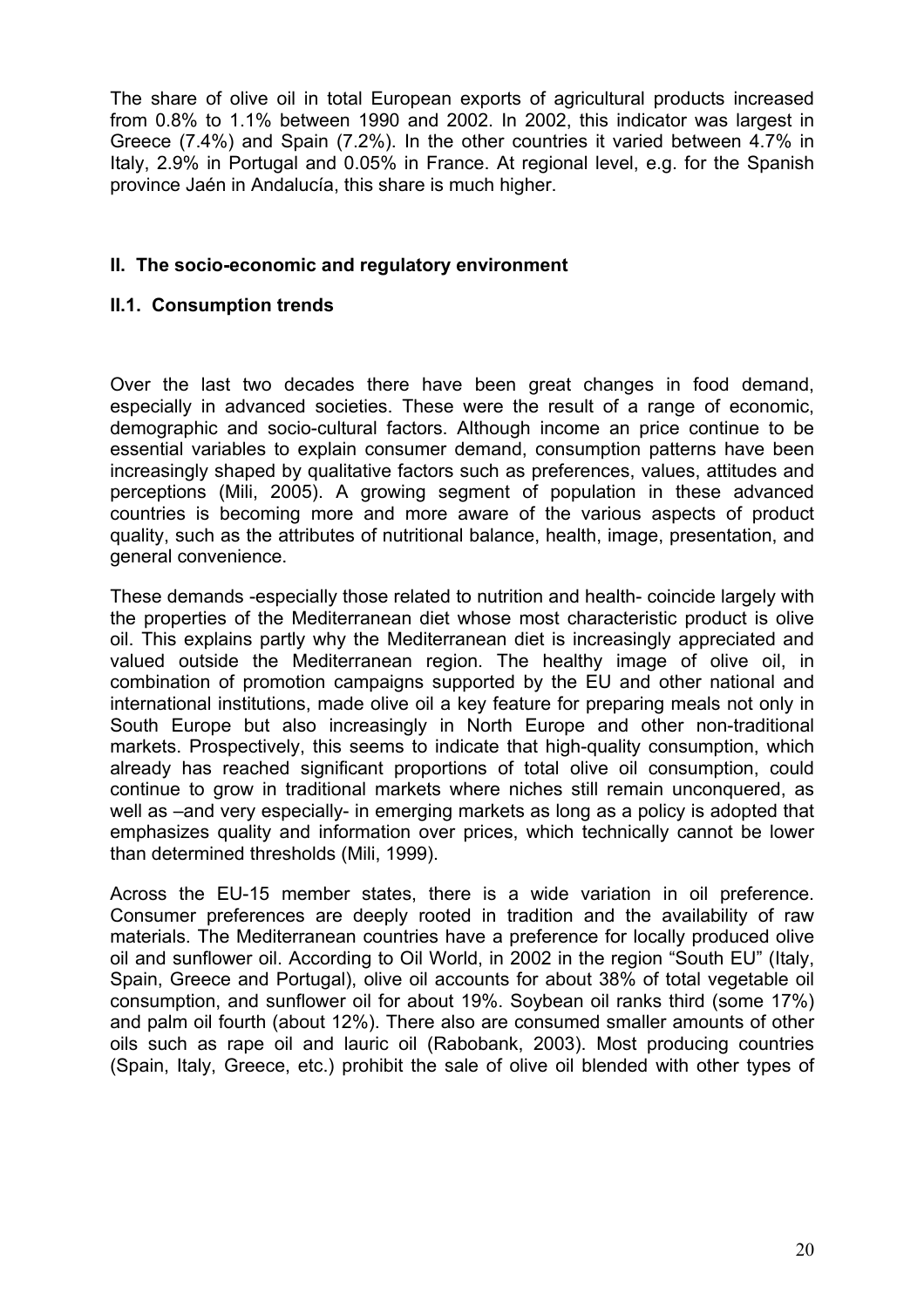oils. Conversely, most non-producing countries, as Germany, Great Britain and even France (producer and consumer) authorize the sale of such blends (Calderón, 2004).

Olive oil has a high competitive pressure from cheaper, substitute oils. Nevertheless, due to the changing habits of consumers (Mediterranean diet), in several of the analysed countries the share of olive oil in total vegetable oils bought by the households has increased since 1990. For instance, in Spain it increased from 55% in 1990 to 65% in 2002 (MAPA, 2004b). In Italy, it increased from 64% in 1990 to 69% in 2003 (Ismea. 2001, 2004). In Greece, in 2001/2002, olive oil made up 53.5% of total consumption of vegetable fats and oils (Greek Ministry of Agriculture, 2005). In France, in the period 1990-2003 the share of olive oil in total consumption of edible vegetable oils increased from 6% to 22% (Afidol, 2005). In all these south European countries, excepting France, per capita consumption of animal fats is quite low. For instance, in Spain in 2002 per capita consumption of butter was 0.5 kg (MAPA, 2004b).

Olive oil accounts for only about 3% of the world market of edible oils, although world olive oil consumption has increased parallel to the production. Compared to an average annual world olive oil consumption in the 1990s (2,077,400 t), it increased by 30% to an average annual consumption of 2,708,500 t between 2000 and 2005. In the crop year 2004/05, consumption (2,836,500 t) presumably will be higher than production (2,766,000 t). Consumption is concentrated in the biggest producing countries, which accounted for 85% of total consumption in the early 2000s (average 2000/01 to 2004/05).

With an average annual consumption of 1,917,200 t in 2000/01 - 2004/05, which means an increase of 28% compared to the average annual consumption in the 1990s, the EU had a share of 71% in world consumption. Italy, Spain and Greece were the largest European consumers, accounting for 85% of total consumption in the EU. The EU enlargement by ten new member states does not have a significant impact on EU olive oil consumption. At present (2004/2005) these countries only account for 0.7% of total consumption in the EU.

Apart from the EU, the major consumers within the Mediterranean basin are Syria, Turkey, Morocco and Tunisia. In recent years, consumption has also started to spread in non- traditional consumption markets, even with higher rates than in the traditional countries, amongst other things as a result of the promotional activities of the International Olive Oil Council (IOOC). Other explaining factors have been the rising per capita income and the enhanced prestige of the Mediterranean diet. For example, the share of the United States in total world consumption increased 7.4% in the beginning of the 2000s (2000/01 to 2004/05) compared to 5.8% in the 1990s. However, olive oil consumption is not yet consolidated in most emergent markets. Most consumers in these countries consider olive oil to be a non-essential, for which demand tends to be more price and income elastic than in the traditional consuming countries. In the latter, price increases (until certain levels) only cause small, temporary drop in consumption, but in non- traditional consumption markets they may cause a (sometimes) definitive shift in consumption to other types of oils (Quaranta and Rotundo, 2002).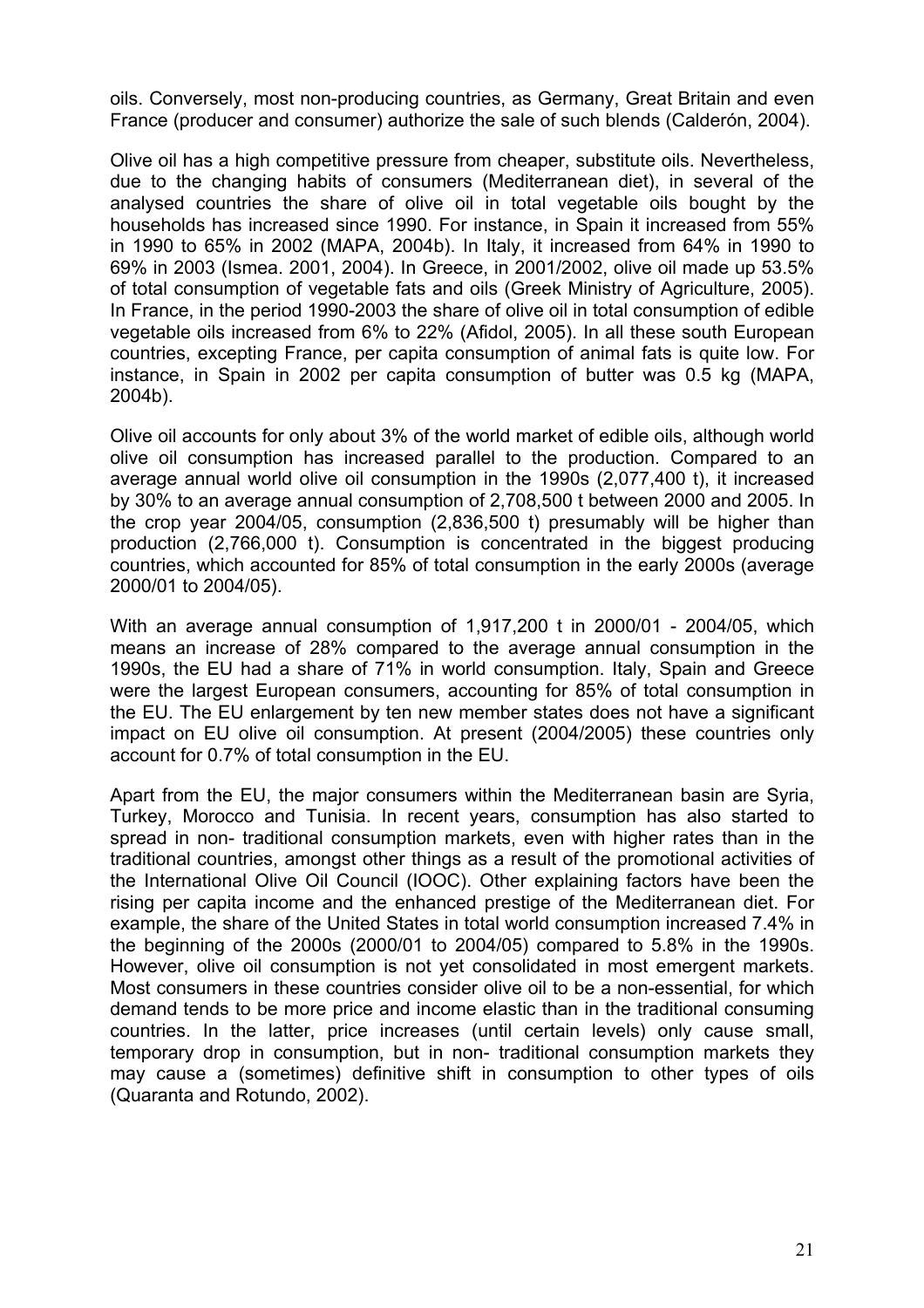Within the EU Italy is the largest consumer, with an average annual consumption of 758,800 t from 2000/01 to 2004/05, which represents 40% of total consumption in the EU (see table 8). Some 76% of the packed olive oil bought by the Italian households is virgin or extra virgin olive oil. Almost one third (32%) of the olive oil bought by the households is not packed.

Spain ranks second within the EU, with an average annual consumption of 602,700 t and a share of 31%. Spanish population consumes principally (75%) olive oil, while virgin olive oil accounts for 25% of consumption.

Like in production, Greece is the third largest consumer within the EU, with 270,000 t and a share of 14%. About one quarter of the consumption is olive oil and three quarters virgin olive oil (Galapoulos and Mattas, 2005). The majority of Greek consumers are unaware of the difference between virgin and other olive oils. Most Greek consumers seem to distinguish between them mainly on the basis of their market price (Patsis, 1995).

France and Portugal are also important consumers of olive oil within the EU, with 96,200 t (5%) and 63,000 t (3%) (average 2000-01 to 2004-05), respectively. A peculiarity of the French market is that olive oil consumed is primarily (98%) extra virgin (Afidol-Oniol, 2001). In Portugal, in 2004, 35% of the consumed olive oil was extra virgin oil, 10% virgin oil and 55% common olive oil. Since 1999 the share of extra virgin olive oil on total consumption increased by 8% at the expense of common olive oil (Hipersuper, 2005).

Spain, Italy, Greece, France and Portugal account for 93.4% of the total olive oil consumption of the EU. In all these countries, consumption has grown slightly in the decade of the 1990s, but since then it has remained rather stable in Greece and Portugal. In Italy, Spain and France it has continued to increase (see table 8). However, in France there can be observed a trend towards stabilization or even decrease of olive oil demand since 2003 (Afidol, 2005). The structure of olive oil consumption has changed, as consumers are increasing the demand of high quality virgin oils at the expense of not so good and cheaper categories of olive oil.

With about 19 kg/capita, Greece holds the top position in the world in the per capita consumption of olive oil, followed by Italy (13 kg) and Spain (12 kg) (Ismea, 2004). Per capita consumption in Portugal (4.4 kg) and France (1.5 kg) is much lower. Due to the high level already reached, it seams not easy to increase significantly per capita consumption in Greece, Italy and Spain. Nevertheless, total demand may increase due to an increase of the population in these countries. In Greece, and Spain, almost all households (98%) consume olive oil (Patsis, 1995, Mahlau and Mili, 2001). In France, household penetration index has doubled in the last decade, passing from 33.5% in 1991 to 65.5% in 2003 (Argenson, 2004; Afidol, 2005).

In France, olive oil consumption is highest in the summer months and lowest from December to March (Afidol, 2005). Apparently, olive oil is used mainly for salads. On the contrary, in Spain olive oil consumption does not show this seasonal pattern, as consumers use this oil in many ways when preparing their meals. Many Spanish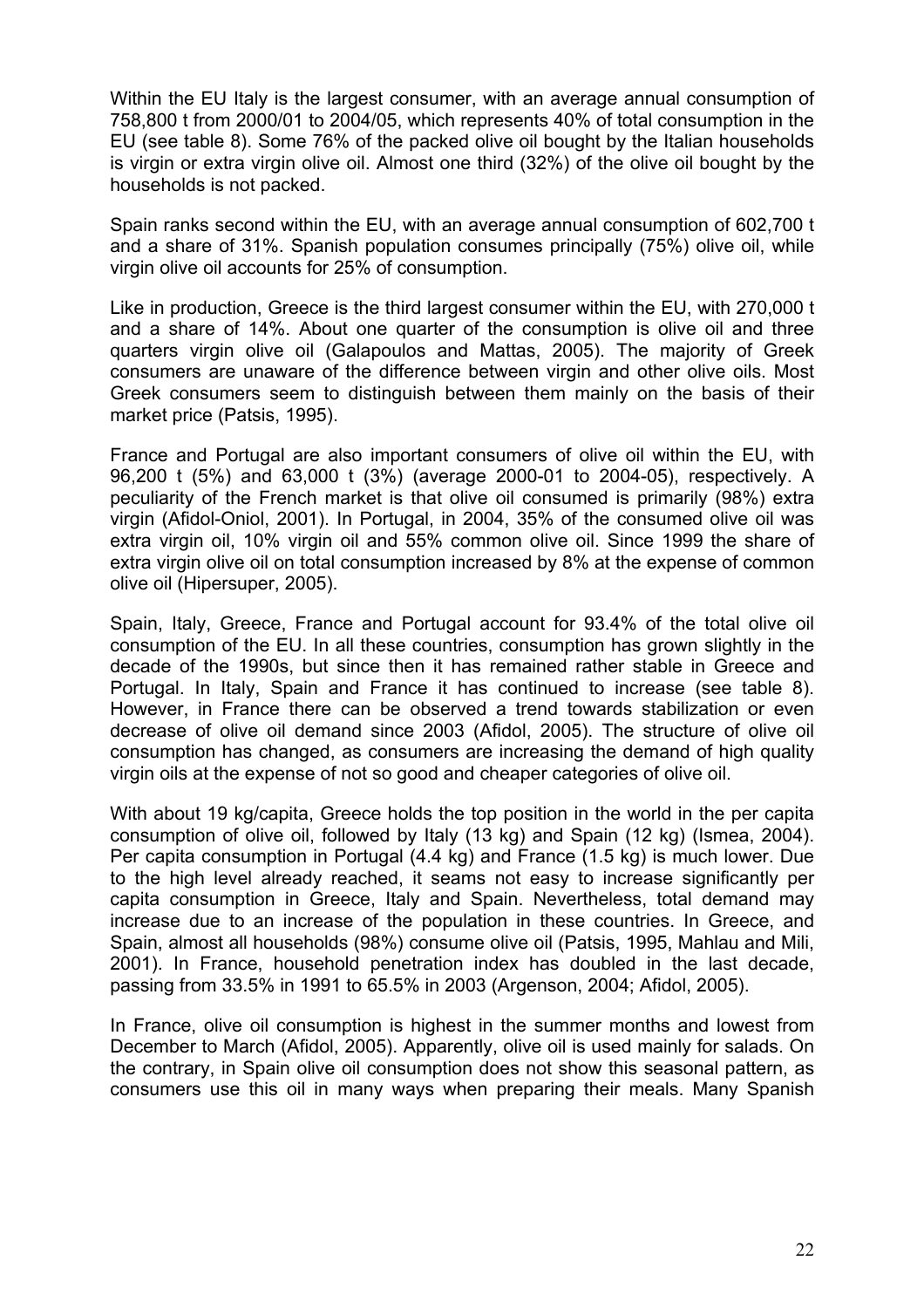consumers use virgin olive oil for salads and olive oil -which has less strong own taste- for frying.

| Marketing<br>year       | <b>Spain</b> | <b>Italy</b> | <b>Greece</b> | Portugal | <b>France</b> | <b>Total EU</b><br>(15) | World   |
|-------------------------|--------------|--------------|---------------|----------|---------------|-------------------------|---------|
| 1990/91                 | 394.1        | 540.0        | 204.0         | 27.0     | 28.0          | 1,214.5                 | 1,666.5 |
| 1991/92                 | 418.7        | 630.0        | 203.0         | 45.0     | 34.8          | 1,357.0                 | 1,857.0 |
| 1992/93                 | 421.4        | 641.0        | 197.0         | 49.9     | 43.8          | 1,383.5                 | 1,904.0 |
| 1993/94                 | 421.0        | 692.0        | 196.0         | 59.0     | 43.7          | 1,453.5                 | 1,985.0 |
| 1994/95                 | 420.0        | 675.0        | 210.0         | 58.0     | 41.6          | 1,451.2                 | 1,994.5 |
| 1995/96                 | 352.1        | 653.0        | 230.0         | 58.4     | 48.5          | 1,387                   | 1,888.5 |
| 1996/97                 | 470.2        | 675.0        | 240.0         | 62.0     | 58.8          | 1,566.7                 | 2,241.5 |
| 1997/98                 | 550.4        | 698.0        | 240.0         | 69.3     | 75.6          | 1,705.2                 | 2,381.5 |
| 1998/99                 | 528.5        | 705.0        | 245.0         | 66.1     | 78.8          | 1,708.9                 | 2,413.0 |
| 1999/00                 | 502.6        | 714.0        | 265.0         | 66.5     | 81.5          | 1,728.0                 | 2,442.5 |
| <b>Average</b>          | 447.9        | 662.3        | 223           | 56.1     | 53.5          | 1,495.6                 | 2,077.4 |
| 2000/01                 | 580.8        | 729.0        | 270.0         | 60.5     | 92.0          | 1,835.1                 | 2,590.5 |
| 2001/02                 | 631.2        | 735.0        | 270.0         | 61.5     | 95.1          | 1,894.4                 | 2,606.5 |
| 2002/03*                | 591.3        | 770.0        | 270.0         | 64.9     | 97.0          | 1,918.6                 | 2,677.5 |
| 2003/04*                | 610.0        | 775.0        | 270.0         | 64.3     | 98.0          | 1,967.7                 | 2,831.5 |
| 2004/05*                | 600.0        | 785.0        | 270.0         | 64.0     | 99.0          | 1,970.0                 | 2,836.5 |
| Average                 | 602.7        | 758.8        | 270.0         | 63.0     | 96.2          | 1,917.2                 | 2,708.5 |
| <b>Total</b><br>average | 499.5        | 694.5        | 338.7         | 58.4     | 67.7          | 1,739.3                 | 2,287.8 |
| CV(%)                   | 18.3         | 9.2          | 12.6          | 18.4     | 38.3          | 11.6                    | 16.7    |

Table 8: Olive oil consumption in the EU (15) and in the World (1,000 tonnes)

\* Provisional figures.

Source: Based on IOOC data. www.internationaloliveoil.org.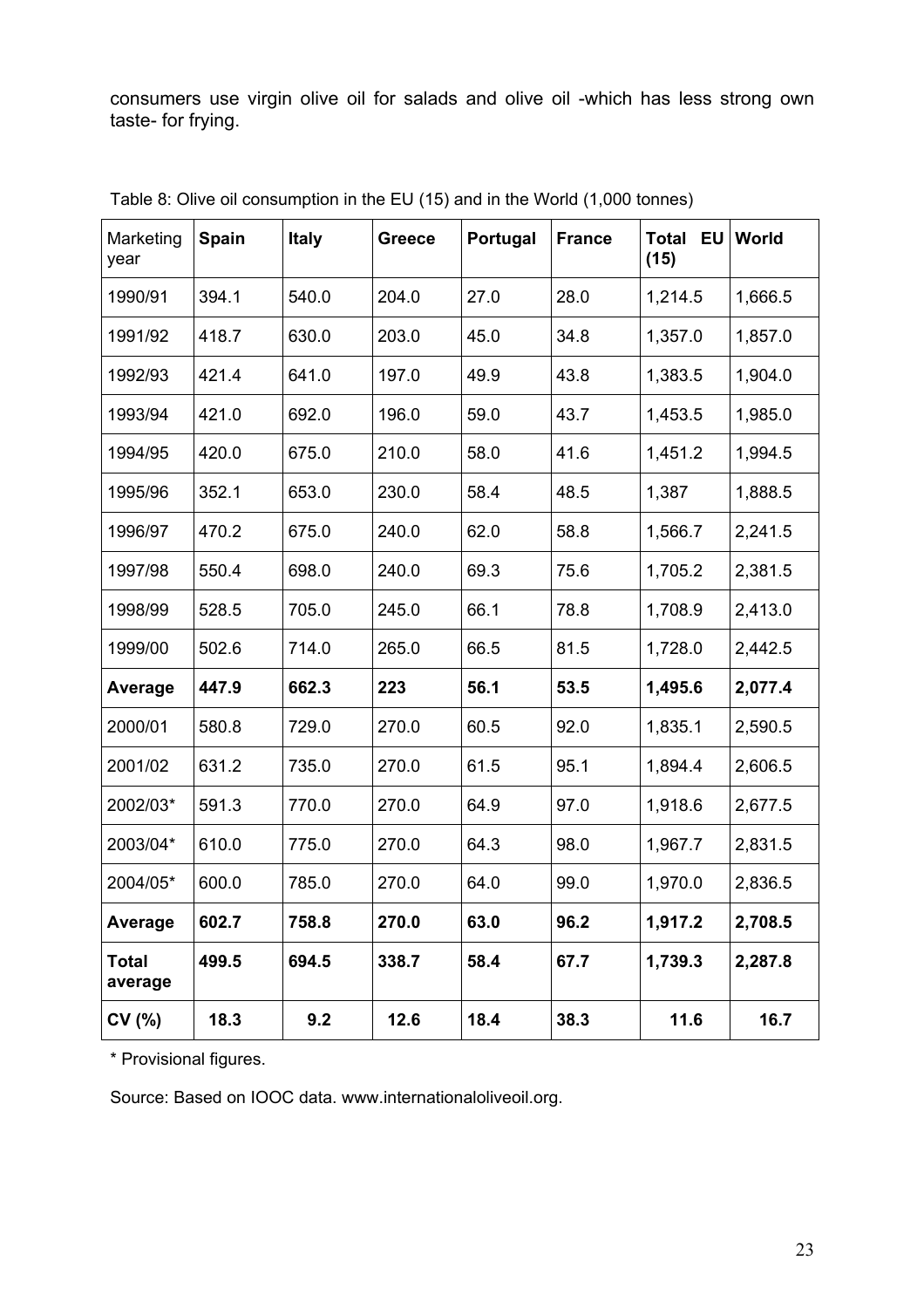Another important aspect of the consumption is the increasing importance of eating out in most developed countries. This development has repercussions on the olive oil demand. In Spain, according to the household panel of the Ministry of Agriculture (MAPA, 2004b), the share of demand of hotels, restaurants and institutions on total olive oil demand increased from 12% in 1990 to 17% in 2003 at the expense of the demand of private households. This can be partly explained by the increase of consumption of extra virgin olive oil in hotels, restaurants and institutions. In Italy, importance of eating out is increasing, too. According to two panels (for households and restaurants), in 2003 households consumed about 296,000 t of olive oil, while restaurants used 32,000 t. If the results of these panels would be comparable, this would suppose a share of 10% of eating out (Ismea, 2004). In Greece, the largest amount of olive oil is consumed within households. This situation has not changed over time in spite of considerable changes in lifestyle (Patsis, 1995).

# **II.2. The regulatory framework**

The normative environment of the olive oil sector, concretely the Common Market Organization (CMO) for this product, and the international trade agreements (WTO, bilateral agreements with third countries) have a substantial impact on the development of production and trade in the EU. From the supply side the processes of commercial deregulation are creating openings for products from a variety of geographical areas to markets to which it hitherto been difficult to get access. Tariffs and non-tariff barriers are gradually lowering for the exchange of goods and services. These aspects are now analyzed briefly.

The Council Regulation NR 136/66 of the 22nd September 1966 defined the different types of olive oil according to a former definition of the International Olive Oil Agreement of 1963 elaborated by the UN Conference on Trade and Development (UNCTAD) of the United Nations. For each crop year there were fixed the following prices for a standardized quality of olive oil: indicative prices, intervention prices, representative prices and threshold prices. The pricing system included allowances and penalizations in order to stimulate the production of high quality olive oil. Since the crop year 1987/88, the Community has applied new definitions of the different types of olive oil. In 1991, considerable changes above all with regard to the chemical analyses applied for the classification of the oil and the adaptation by the EC of Panel Tests in order to evaluate the sensorial characteristics of virgin olive oils were introduced in the EC normative. These changes have improved the determination of the chemical and physical characteristics of the oil, and also of the perception of the quality by consumers (Mili, 1996). Nevertheless, there was some debate considering that the denominations still are not optimal for helping consumers to distinguish between the different types of olive oil (Parras Rosa, 1999).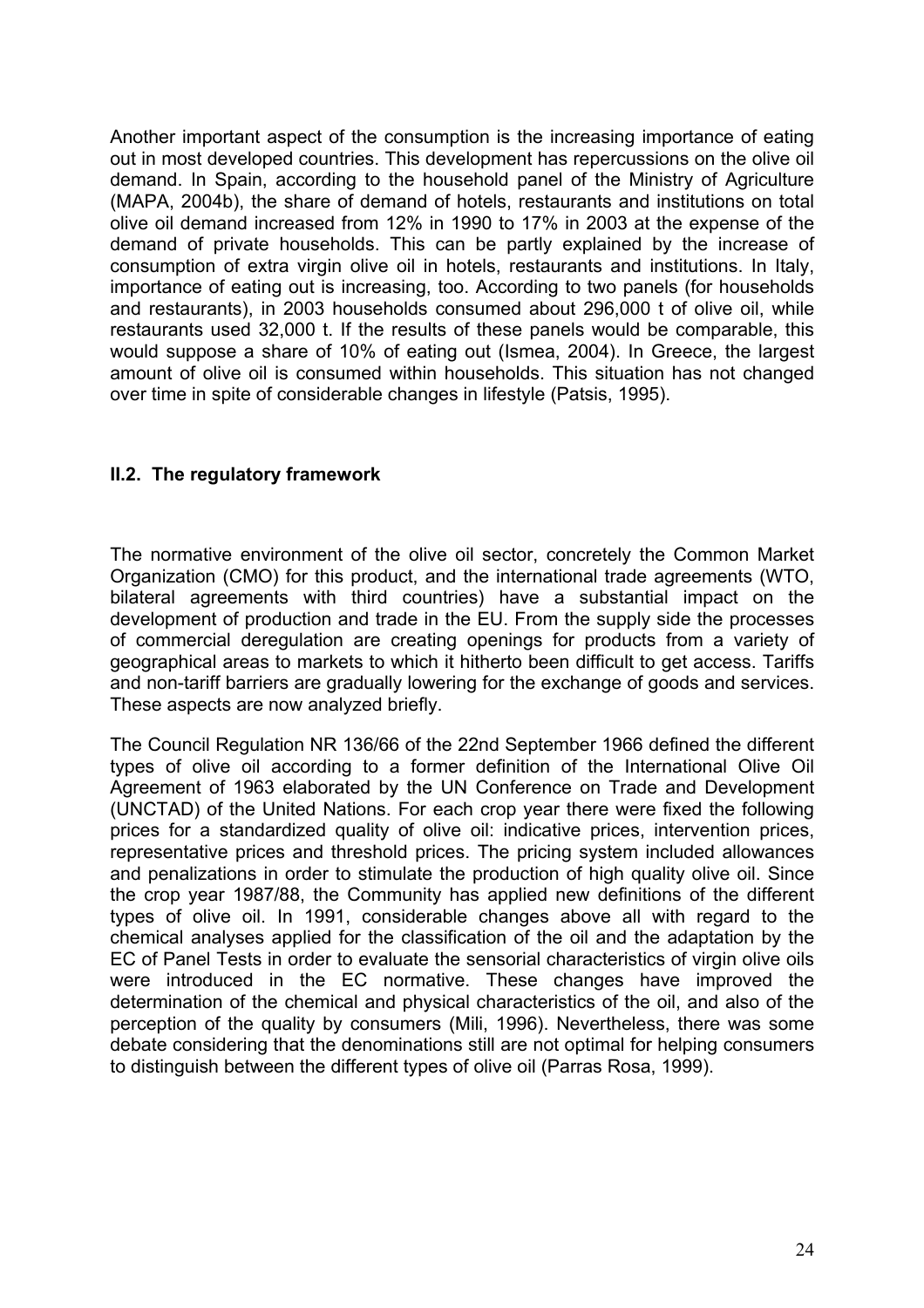As other CMOs, the CMO for olive oil is based on the basic principles of the Common Agricultural Policy (CAP): the community preference, the financial solidarity and the unity of the market. It originally was designed in a European Community with six members, which was in deficit with vegetable oils. There was one regulation for edible oils and fats, the- Council Regulation NR 136/66 of the 22nd September 1966 -, which really had two Common Market Organizations, one for olive oil, and another one for other edible oil and fats. While the latter was rather liberal, the first one was rather protective for the food industry. The main aim of these market organizations was to guarantee Community olive oil growers a fair income by supporting their production and encouraging the use of olive oil in the Community. With the accession of Spain and Portugal in 1986, the EC became a net exporter of olive oil. The olive oil market has been gradually liberalized in order to take account for the changes in supply and demand (integration of Greece, Spain and Portugal into the EC, etc.) and the international trade negotiations (Uruguay Round, Doha Round, bilateral agreements). The liberalization was performed especially since the crop year 1994- 95, when some regulations regarding the trade with third countries were modified.

The reform of 1998 abolished reference prices, substituted the former intervention system by a mechanism of aids for private stocks, as a means of managing crisis, and suppressed the subsidies for consumption. It linked aid to actual output for all producers. These aids for olive oil production still have been considerable – 1,322.5 Euro per t until reaching a guaranteed reference quantity in each member state. Production aid was calculated as a result of multiplying unit aid by the quantity of virgin oil produced independently of its category (extra virgin, virgin or lampante). Restitution for the use of olive oil for canned products was granted. Despite this reform, the Producer Subsidy Estimator (an indicator performed by the OECD to estimate the total transfers from consumers and taxpayers to producers) reflects that these subsidies add up to 50% of the gross incomes of producers, a similar level as for continental products of the EU (OECD, 2004). In addition, a significant share of aids is considered to be distorting for trade. According to the WTO, the aids of the amber box for olive oil have decreased from 40% in 1986-88 to 26% in 2000-01. However, due to the big share of the EU in world production and trade, the WTO considers that these aids still have a great impact on international trade and competition. Therefore, now the EU agreed the introduction of aids which are decoupled from production, and that could be classified as green box subsidies, which are not considered to be trade distorting by the WTO (WTO, 2004).

The Guarantee Section of the European Agricultural Guidance and Guarantee Fund (EAGFL) of the EU provided about 2,384 million Euro for aids for olive oil in 2001. Therefrom, Spain got approximately 42%. The other main receptors of these aids are Italy, Greece and Portugal, respectively. Olive oil accounts for about 5.4% of total expenditure by the Guarantee Section of the EAGFL (European Commission, 2002a; Pérez Hernández, 2000).

The CAP has stimulated olive oil production within the EU. For example in Spain, the CAP has been applied completely since 1993, after a stand-still period. Due to the aid to this sector financed by the EAGFL, olive oil producers have higher incomes as they additionally to the value of the olives get aids of approximately one euro per kg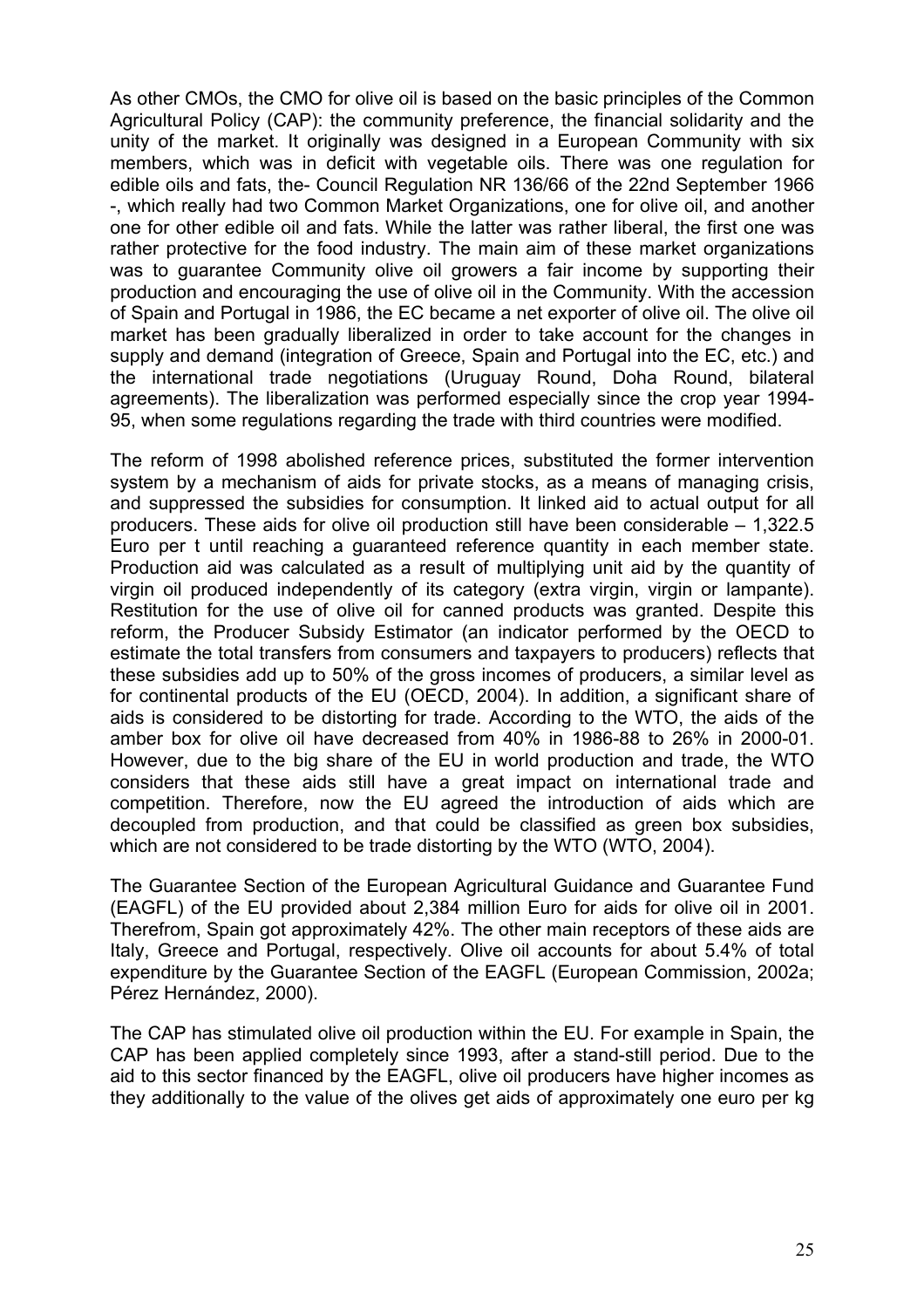of olive oil. Since 1996 Spain has been getting yearly between 894 million and 1,021 million Euro as aid for the production of olive oil. Since 1998 Spain has a National Guarantied Quantity of 760,027 t olive oil. When production is higher (which occurs since 1999), the aid has to be divided accordingly. Table olives are included in this aid. For paying this aid, the administration supposes that table olives have a fat content of 11.5% (Mercasa, 2004). According to the figures provided by the Farm Accountancy Data Network, production aid has made an important part of the farm incomes in the EU. In the formal olive oil sector (full time farms) on average in the 1995-99 period it contributed up to 27-30% (depending on the country) of gross product per 100 kg oil, while the remaining 70-73%% of this product was generated by sales of oil. In this sector, like in other agricultural sectors, a large proportion of the total aid budget has gone to a small number of big farms (ADE, 2002).

The system of producer aids did not sufficiently encourage producers to make an effort to improve quality (European Commission, 2003a). In 2001, special emphasis was put on aspects of control and quality. The new 2001 legislation introduced changes to the classification of the categories of olive oil, improved rules on labeling in order to provide more precise information to the consumer and other measures aiming at improving the quality of the olive oil and at combating fraudulent mixtures.

The Common Market Organization for olive oil was reformed again in 2004. The European Commission is consolidating the concept of decoupling farm subsidy payments from production. The EU agricultural policy is introducing a farm payment that breaks the links between amounts paid to farmers, their level of production, and market prices that resembles the Farm Bill introduced in the United States in 1996. The policy aims at promoting more qualitative aspects, such as product quality, food safety and environmental protection than quantitative aspects (yields). The decoupling details are not yet clear in all European countries. Decoupled payments also are being introduced in the olive oil sector. The European Commission considers that this policy has three main advantages in comparison to the former link between the payment of subsidies, prices and production. At first, it expects that establishment of a system of a decoupled payment per farm the olive oil sector will adapt better to the demand and increase its competitiveness. Secondly, it awaits that this payment will stabilize the incomes of the farmers. Finally, it may contribute to stabilize its positive image in the society with regard to its transparency, security and positive impact on environment.

However, the Commission fears that this new system might be harmful for traditional regions with low yields where olive oil is an important economic activity. Therefore, the Commission proposes that only some 60% of the subsidies will be a decoupled payment per farm. The rest would be granted by the national administration, in dependence either of the size in ha or the numbers of trees in order to maintain the olive trees, preserve the soil and protect the environment. Most plantations with olive trees planted since 1 May1998 would not get these two subsidies. The new system will go into effect in the crop year 2005-2006. Until November 2005, the present system will continue to be applied (European Commission, 2003b and 2005b). In some countries, as e.g. in Spain, the decoupled payment per farm will have an upper limit. The government presupposes that big olive farms will be able to gain a profit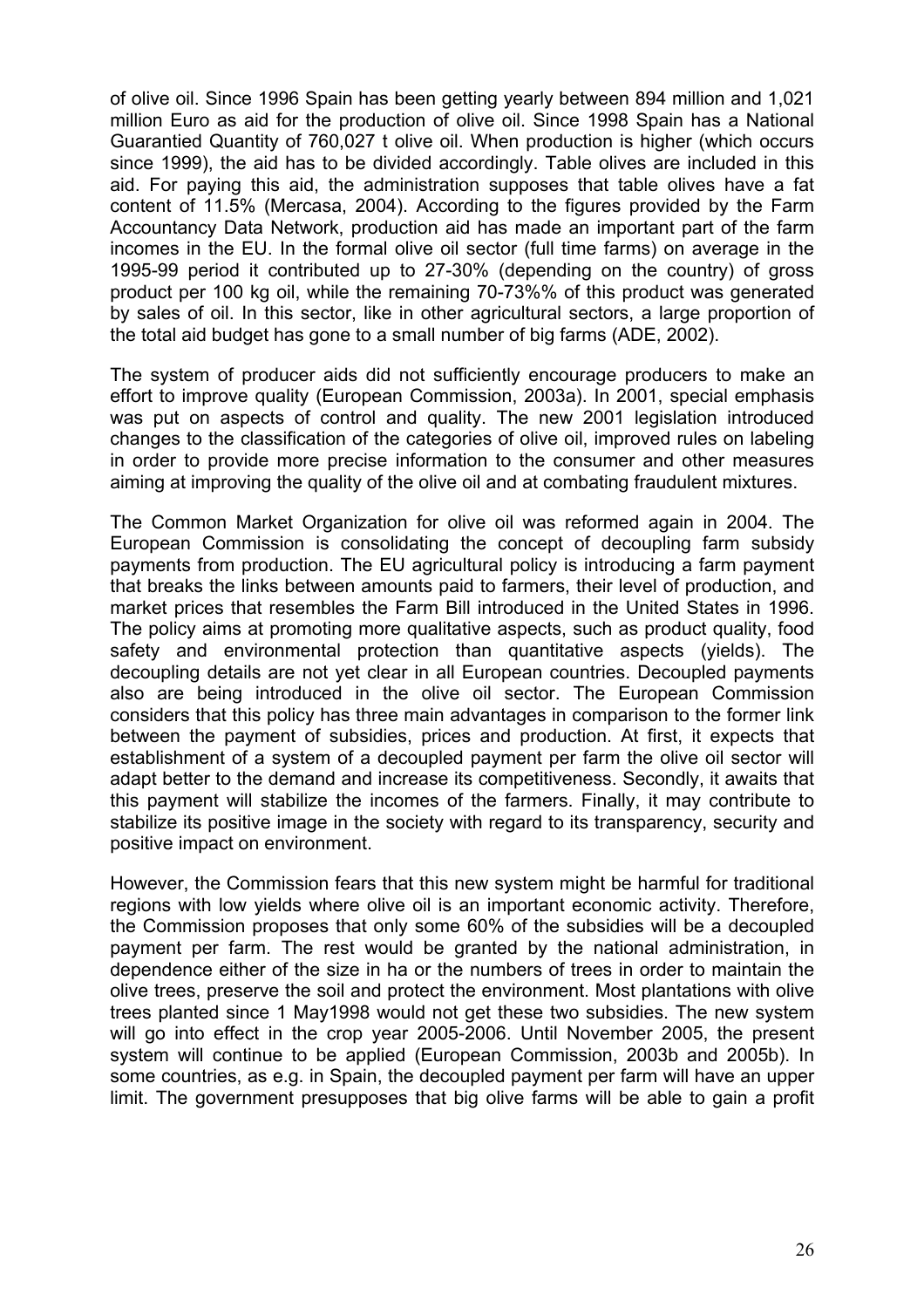without subsidies. Concerning the European trade policy, the EU-Tunisia association agreement and the new EU-Morocco free-trade agreement allow growing access to the EU olive oil market (USDA, 2005).

Other remarkable aspects of the EU policy in the agri-food sector that have repercussions on the olive oil sector are the food legislation and food safety initiatives. In 2002, the EU adopted Directive EC No 178/2002, often referred to as the General Food Law which aims at improving food safety. This directive lays down the general principles and requirements of food law and establishes the European Food Safety Authority. The law covers all stages of the food chain, including primary production, processing and retail. The law stipulates that the primary responsibility for food safety now lies with the food manufacturers, farmers and food processors. It also establishes the principle of traceability at all stages of the food production and marketing chain. All parts of the chain must keep records of their product flow in order to assure traceability up to five years (Rabobank, 2003). The EU regulations on labeling of olive oil and food safety have direct repercussions on the marketing chain of olive oil. For instance, in Portugal the traditional labels of the bottles, which emphasized mainly the acidity, were substituted in 2004 by labels which emphasize the type of olive oil (extra virgin, virgin, etc.). On the other hand, the traditional way of offering oils and vinegar in restaurants (in so-called *galheteiros*) will be prohibited since January 2006 in order to avoid adulterations of the oils and enhance the food safety (Hipersuper, 2005).

Finally, it should be mentioned that the olive oil mills and the packing and processing industry of many producer regions have gotten aids in the frame of EU rural development programs such as Leader or Proder II (MAPA, 2004).

# **II.3. Technical framing and certification issues**

The technical framing of the sector also is important for the development of the olive oil sector. Research and development (R&D) has a positive influence on economic growth, innovation, and quality of products. The R&D intensity (R&D expenditure as a percentage of GDP) in the whole economy is a significant indicator for comparing the countries R&D efforts. Among the analysed countries, in 2001 only France (2.23) had a higher R&D intensity than the EU-15 average (1.98). In Spain (0.95), Italy (1.11), Greece (0.64) and Portugal (0.85) it was much lower (Eurostat, 2004).

In the olive oil sector there are in all analysed countries organisations dealing with investigation and divulgation, as well as control and certification bodies that certify product quality and food safety. Some EU initiatives support the co-operation between universities and other research organisms of different EU countries.

In Spain, some of the main control and certification bodies are *Asociación Española de Normalizacilón y Certificación (AECOC), Bureau Veritas, Det Norske Veritas,*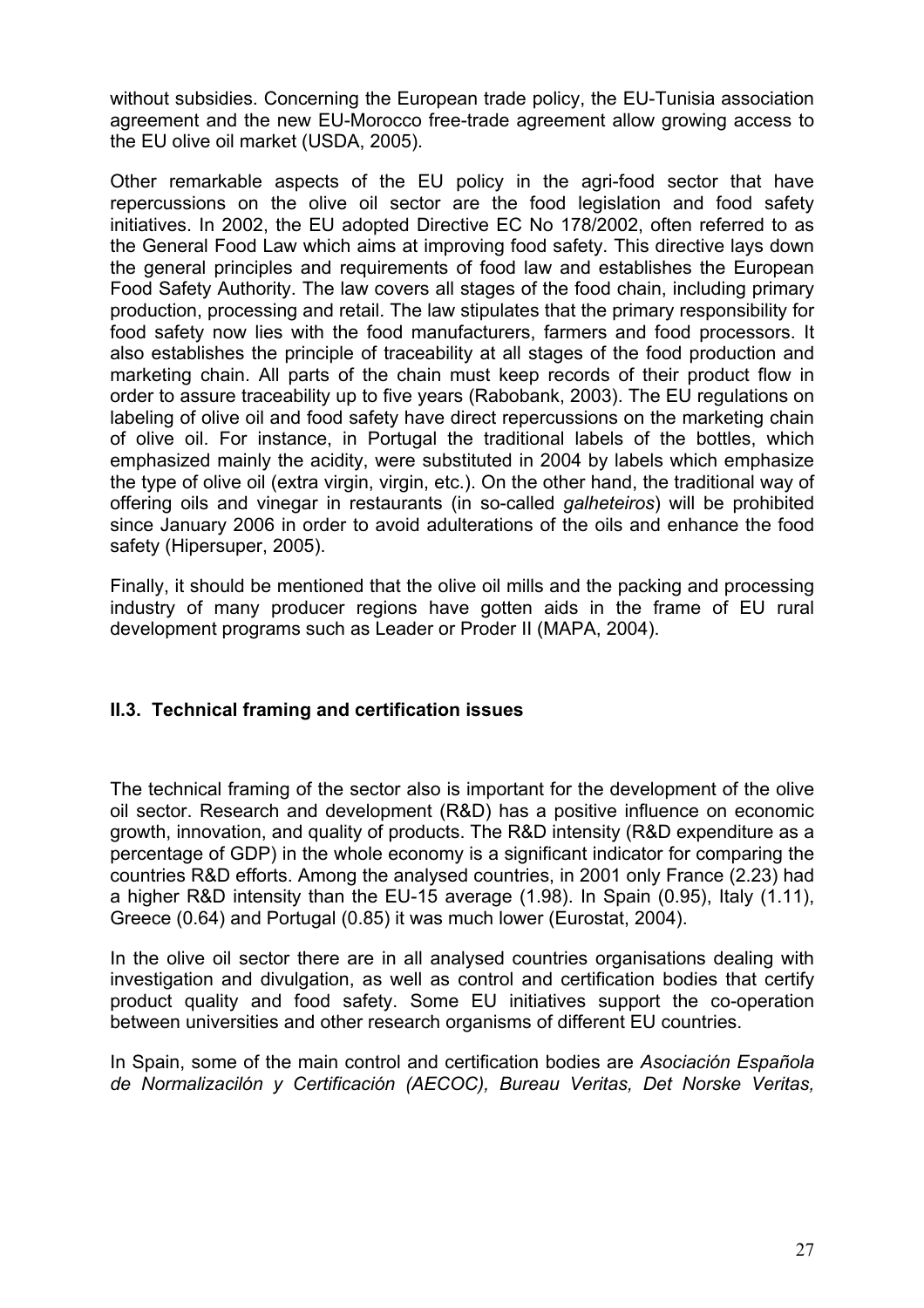*Lloyd´s, Societé Génerale de surveillance and Technische Ueberwachungsvereine*. For products with PDO there usually are specific councils which certify product quality and the fulfilment of the specific requirements of each PDO. There also are specific public and private institutions that certify organic products (e.g. Socert and Sativa in Portugal) and food obtained with integrated production systems (Codimaco in Portugal) (MADRP, 2002).

The existence of specific public institutions for the control of the policy in the olive oil sector, such as *Agencia para el Aceite de Oliva* in Spain and *Agecontrol* in Italy, is an indicator for the complexity of the application of the CAP in this sector. The following chapters give more details about the organisation of the profession.

# **II.4. Organisation of the profession**

In all analysed countries there is a great deal of professional organisations dealing with different aspects of the olive oil sector. For instance, in Spain, there is an association of olive oil producers and exporters (*Asociación Española de Exportadores de Aceite de Oliva - ASOLIVA*), an association of olive oil industries (*Federación de Industrias Oleícolas de España- FIODE*) and an association of industries that pack and refine edible oils (*Asociación Nacional de Industriales Envasadores y Refinadores de Aceites Comestibles -ANIERAC*). There also is an association of the olive oil municipalities (*Asociación Española de Municipios del Olivo –AEMO*) that promotes cultural aspects related to olives, such as "olive oil tourism routes", olive oil museums, investigation, health issues, etc. There also is a professional inter-branch organisation whose main purpose is the promotion of olive oil consumption, as well as three national syndicates (COAG, UPA, ASAJA). The national Ministry of Agriculture is responsible for the co-ordination of the activities of the regional and local institutions that are involved in agricultural policy and has some own activities that affect all regions. For instance, with regard to promotion, the Ministry of Agriculture – Direction of Food - organises promotional activities within Spain and the external trade institute (*Instituto de Comercio Exterior – ICEX*) and the chambers of commerce outside Spain. There are several regional institutions that are responsible for the promotion of products of these regions, as for instance the institution that promotes food from Andalucía (*Agencia Andaluza de Promoción Exterior – Extenda*). The regulating councils of denominations of origin regulate and control the different denominations of origin in this sector. The "*Agencia para el Aceite de Oliva"* controls the implementation of the common agricultural policy of the EU in the Spanish olive oil sector. Some research institutes such as the *Instituto de la Grasa* (CSIC) are specialised in the oil sector. Finally, there may be mentioned the consortiums of enterprises in order to join their effords in the exports, such as for instance the Andalusian Food Exporter consortium (AFEX).

In Italy, the professional organisation is rather similar. Some of the main public organisms dealing with the olive oil sector are the Ministry of Agricultural Policy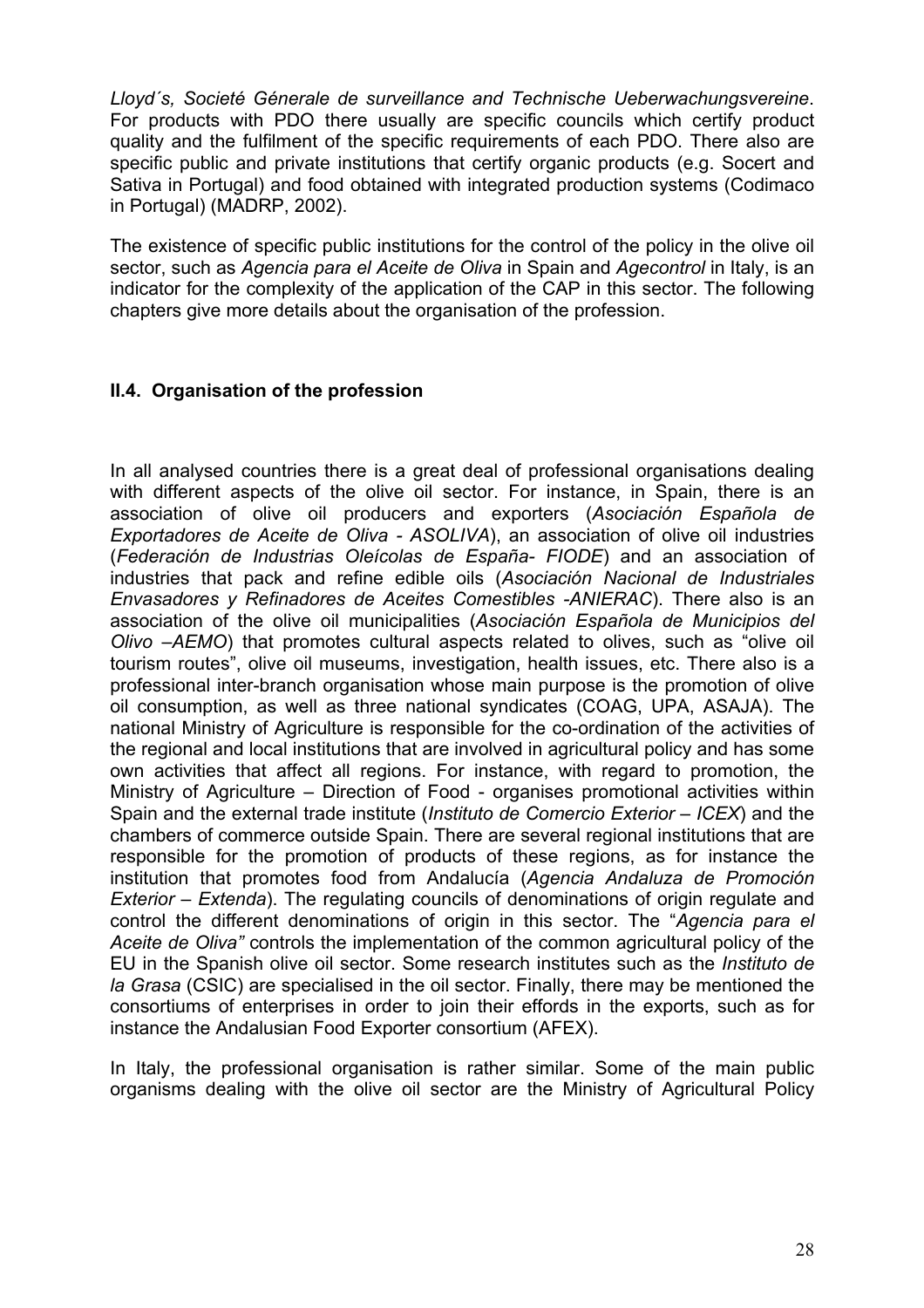*(Ministero delle Politiche Agricole*), the Ministry for Agricultural Ressources (*Ministero delle Risorse Agricole*) and the External Trade Institute (ICE). There also are several olive oil producer associations, as for instance *l´Unaprola* – which includes the associations *Coltovatori Diretti and Confagricultura*, and *Cno*, which includes the *Confederazione Italiana dellá Agricoltura*. These organisations have promoted the creation of associations of mills, which have been very important within EU common agricultural policy of the EU: L´Unaprola promoted the creation of *Associacione Molini Olivicoli*, *Cno* the foundation of *Consorzi nazionale frantoiani* and other producer organisations *Frantoniani d´Italia*. The main associations representing the interests of the olive oil industry are *Associazione Italiana dell´Industria Olearia* and *Corporazione dei Mastri Oleari*. The organism *Agenzia per i controlli e leazione Communitarie nel quadro del regime di ajuto all´olio di oliva (Agecontrol)* has controlled the EU aids to olive producers. The service institute for agricultural markets "*Istituto di Servizi per il Mercato Agricolo Alimentare*" (ISMEA) and the statistical institute (*ISTAT*) publish much information about the olive oil sector (Sivini, 2001).

In Greece, the Olive Oil Division of the Greek Ministry of Agriculture deals specifically with the olive oil sector. The Helenic Olive Oil Society (*FILAIOS*) is a private institution that represents the interests of this sector. *SEVITEL* is the Greek Association of Industries and Processors of Olive Oil, and *ESVITE* the Hellenic Association of Olive Oil Packers. Since 1992 there is an Inter-professional Body (Galanopoulos and Mattas, 2005).

In Portugal, some departments of the national Ministry of Agriculture and its regional directions deal with the olive oil sector (INGA, GPPA, DGDR, etc.) There are several producer associations such as e.g. "*Confederacao dos Agricultores de Portugal*" – CAP, "*Confederacao Nacional de Agricultura, CNA*" and "*Confederacao Nacional das Cooperativas Agrícolas de Portugal- CONFAGRI*". Several regional associations of olive oil producers are integrated in these organisations. The Portuguese olive oil association "*Casa do Azeite*" represents the interests of the processing industry. In 1999/2000 there were 21 Producer Organizations that were recognised according to the Regulation (EU) 136/66. The production co-operatives have a market share of approximately 30% in the Portuguese olive oil production (MADRP, 2001). The agency A.C.A.C.S.A. has similar functions as *Agencia para el Aceite de Oliva* in Spain and *Agecontrol* in Italy.

In France, the main public organisations related to the olive oil sector is the Ministry of Agriculture. Other remarkable, private organisations of this sector are: - the interprofessional organisation of olive oil "*Association française interprofessionelle de l´olive- AFIDOL*", and the federation of the olive oil industry "*Fedération de l´industrie et du commerce des huiles d´olive de France – FEDICO"*. The organisation Sopexa promotes exports of French food.

Some non producing EU members, such as Germany have EU-supported Olive Oil Information Agency (called *Informationsgemeinschaft Olivenöl*) which are the main bodies involved in promoting olive oil consumption in these countries (Mahlau and Mili, 2001).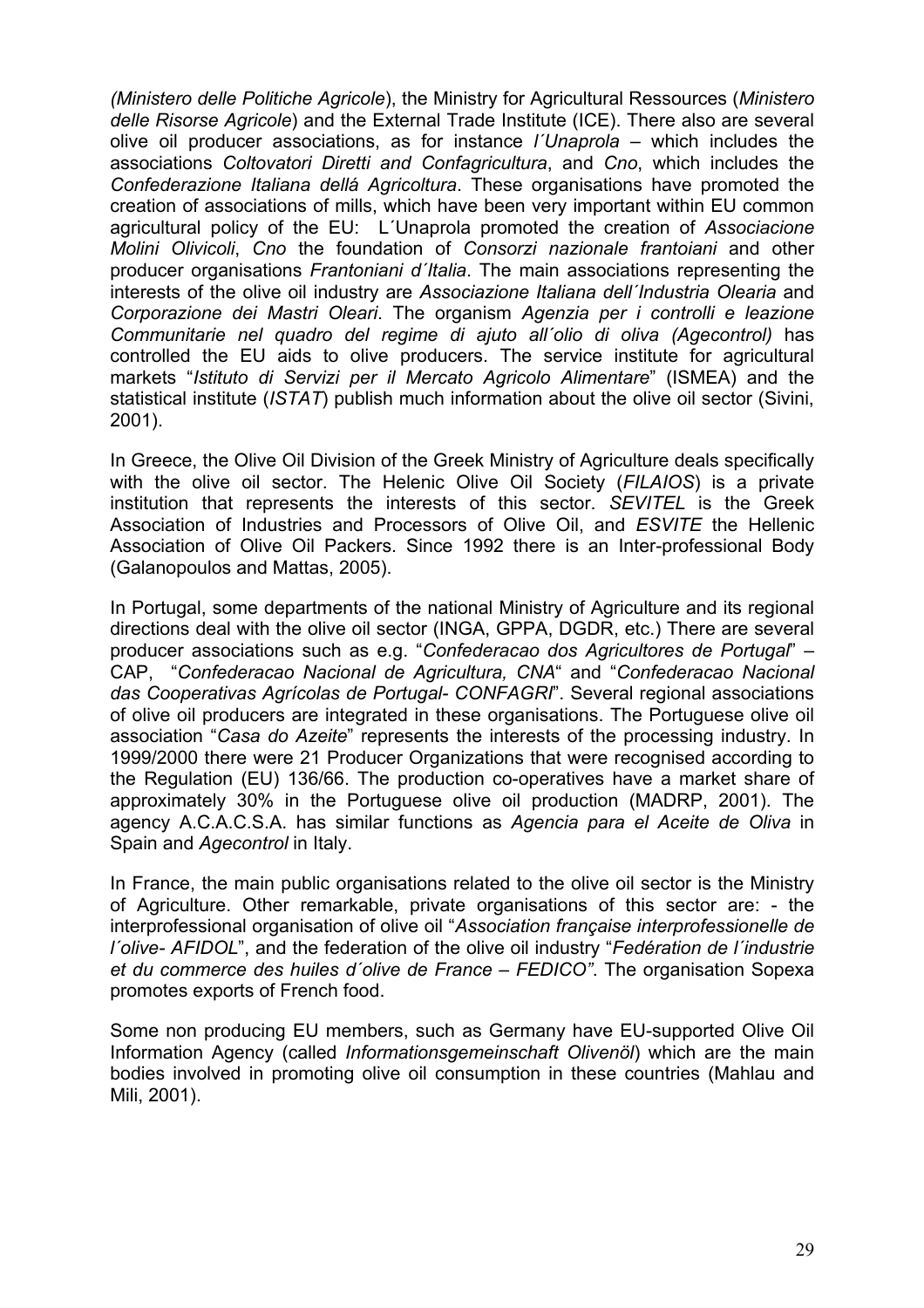The IOOC is an international organisation in which the main olive oil producer and consumer countries are members. It was created as a consequence as the entry into force of the 1956 International Olive Oil Agreement and defends the international cooperation in this sector in order to achieve an increase of production of olive oil, the regulation of the international trade and the promotion of demand. Its activities have been one important explaining factor of the increase in world trade of olive oil. The main activity of the IOOC in budgetary terms (almost half of its budget of about 10 million Euro) is the generic promotion of olive oil in non-producer, non-EU member countries (European Commission, 2003a). The IOOC has achieved to a large extent to unify the definitions of the diverse types of olive oil in the producing and consuming countries. Nevertheless, there still are some discrepancies in the international trade with olive oil, as the definitions of the IOOC are not exactly the same as the definitions of the EU. For instance, some olive oils, which are lampante olive oils according to the EU parameters, are considered edible oils in some other countries. There also have been cases where Spanish olive oil has been rejected in some markets due to some residues which are not considered in the EU norms (Calderón, 2004).

# **II.5. Transport infrastructure and other issues**

The harvested olives are transported to the oil mill for grinding. Those that are collected from the ground with nets have to be transported separately. They must be as free from stones, earth and impurities as possible to avoid breaking of the skin during transport, as this would lead to the beginning of fermentation. The virgin olive oil is transported with cistern trucks to the destination. The influence of the quality of transport infrastructure may be less than in other agricultural sectors, as for instance fruits and vegetable sector, especially for the end product "olive oil", due to the durability of this product.

In many countries, farmers, and agricultural industries have fiscal benefits in order to promote their activity in certain regions. These incentives may have repercussions in the choice of the localisation of certain agricultural industries, as for instance olive oil processing industries.

The labour is the principal cost factor in olive production at farm level. The main labour requirements are for the harvest, although in some cases, harvesting is mechanised totally or partially. Labour requirements increase obviously with the increase of the land productivity (yield per ha) of the olive farms (Barranco et al., 2001). Even if most labour force is family labour force, wage policy is important for this sector.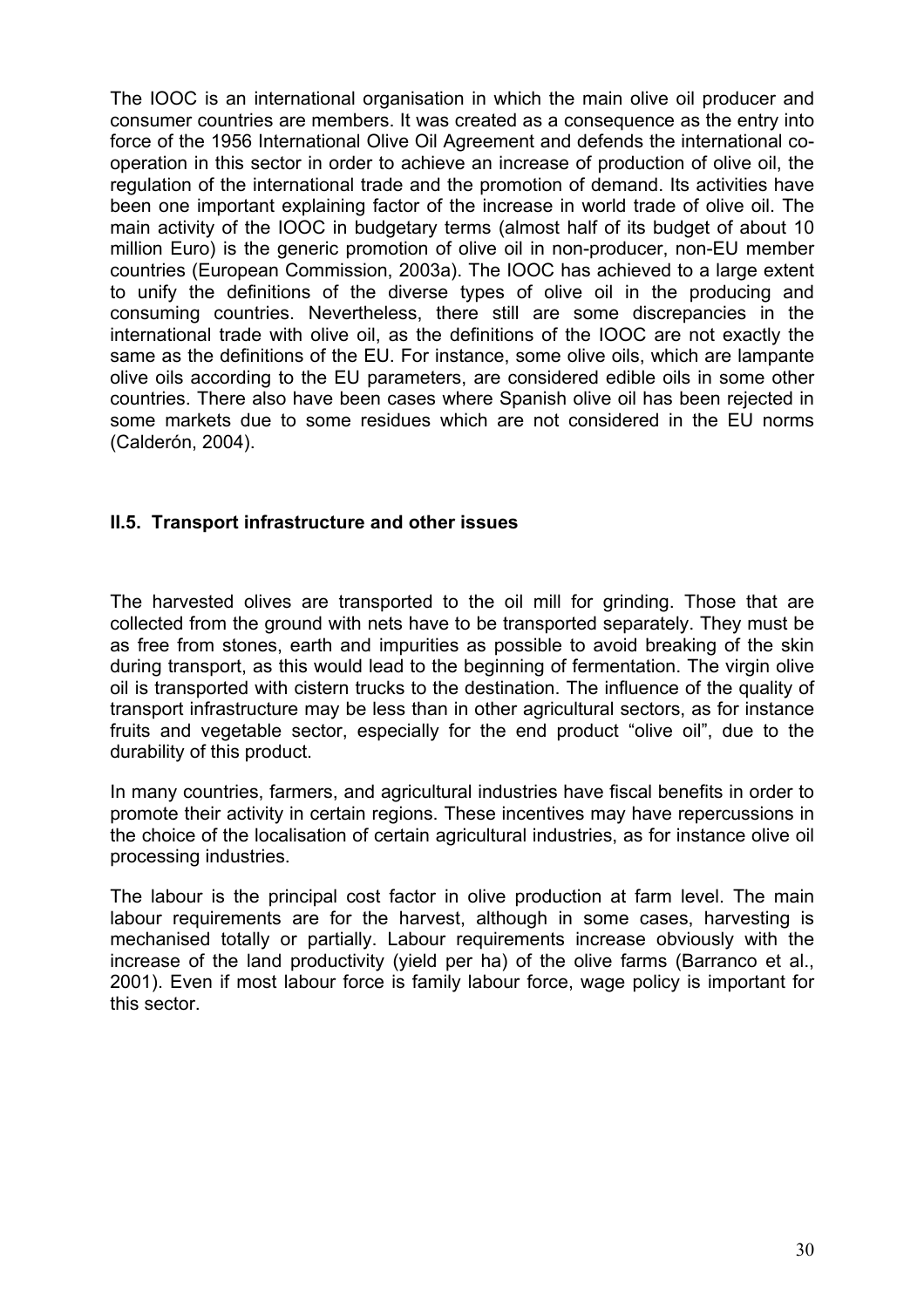#### **III. Olive and olive oil production systems and their compared performances**

#### **III.1. Production systems**

The olive oil tree is typical of the Mediterranean area as it needs a lot of sun and a climate characterized by mild winters, rainy autumns and springs, and warm, dry summers. It makes very good use of water and can grow in poor, rocky soils hardly suitable for any other crop cultivation. Olive trees grow slowly. They usually bear fruit 5-10 years after they are planted and are not fully developed until they are 20 years old. They are fully productive between the ages from 35 to 100-150. After that the trees get old and their performance is irregular. Olive trees survive even under poor treatment but respond positively to improved farming practices. On marginal land, olive growing is often the only feasible activity and the only alternative to abandonment and desertification. The peak of the work requirements is in the winter, a valuable complement with other crops or other activities (e.g. tourism) (Fotopoulus et al, 1997). Olive trees often are cultivated in hills or mountains, where it is difficult to cultivate other crops. However, they are sensitive to frost and cannot be cultivated in mountains where winter temperatures are very low. In Italy, about 67% of olive areas are in hills and 11% in mountains (D`Auria, 2001).

The olive oil tree that is cultivated has a lot of varieties. Worldwide there are cultivated about 137 varieties, 37 in Spain, 31 in Italy, 9 in Greece, although therefrom only a few, e.g. in Spain 12 varieties, are really important economically. Each variety originates an olive oil with specific characteristics such as content in oleic acid, stability, etc. This is one reason of the foreign trade between the producing countries. Most varieties can be used as well for the production of olive oil as for table olive, but usually each variety is cultivated with a special production system and used mainly either for olive oil or for table olive (Avila Granados, 2000).

Olives are cultivated in many regions with heterogeneous production systems. Most olive areas are cultivated extensively, with traditional production systems, using few off-farm inputs. On sloping sides, traditional plantations often are laid out in terraces.

However, some new plantations are grown very intensively, resembling modern wine and fruit plantations. They use precise production systems, such as for instance drop irrigation, which allow them to reduce their dependence from the natural endowment and increased quantities of inputs such as fertilizers, insecticides and herbicides.

In Italy, 32.4% of the olive oil areas are irrigated (39.4% in the southern and in the 14.8% in the central and northern regions, while in Spain the share of irrigated areas is much lower (about 15%). The olive tree makes a very good use of water. The use of irrigation allows a threefold or fourfold increase of production. Pruning is done regularly in 81.3% of Italian farms, not regularly in 18.5% of farms and never in 0.2% of farms. Most farms (81.3%) prune the olive trees manually, and 17.4% do it in a mechanized way. 45.8% of the farms pick the olives by hand, 21.8% with tree shakers and 32.4% with facilitation of harvest ("agevolatori") (Ismea, 2004).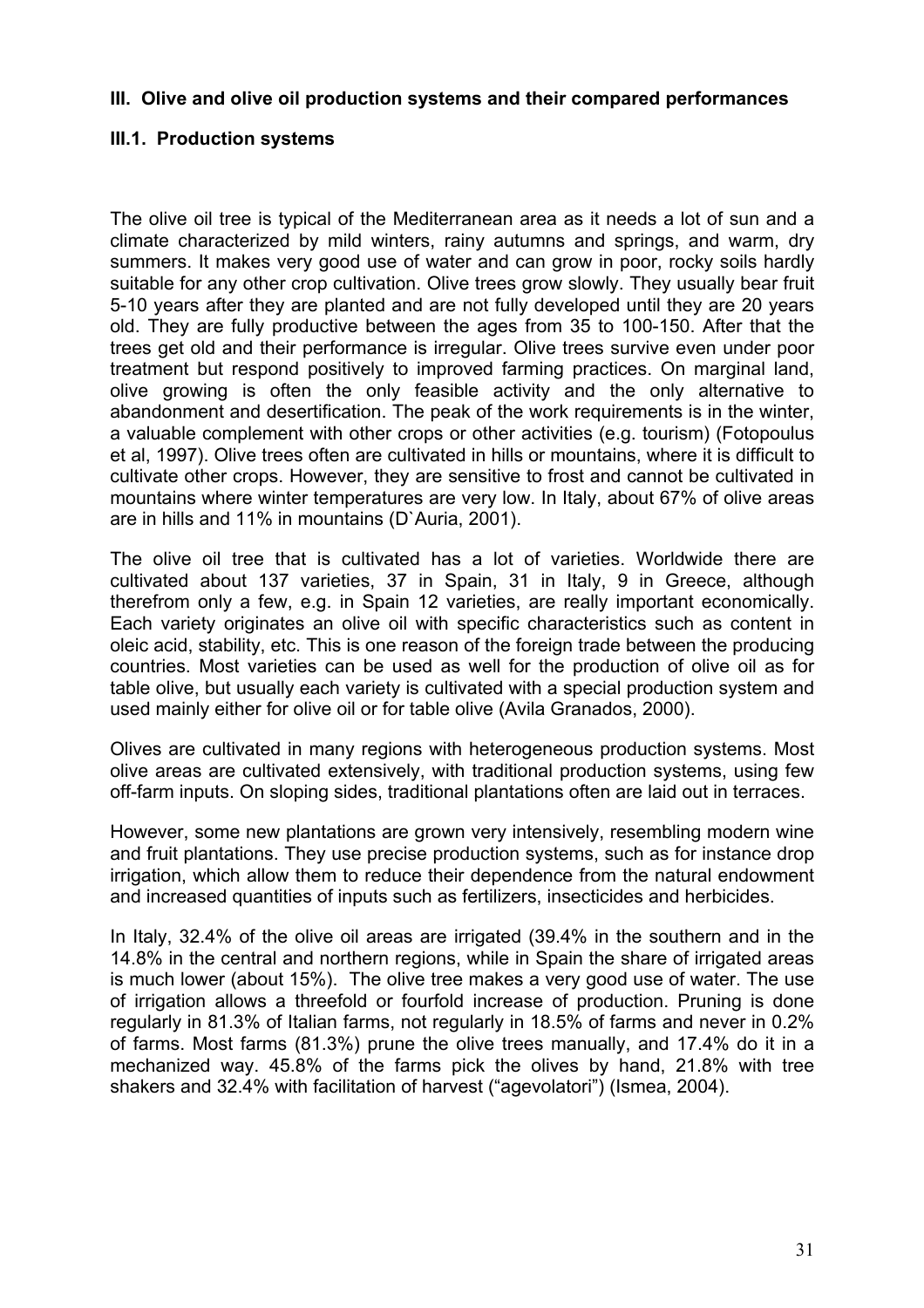A third production system is organic production of olive oil, also called "ecological" or "biological" production in some EU countries. This production system aims at reducing soil erosion. It only allows the use of certain "natural" inputs such as organic fertilization, plant protection with insects and a limited use of products, etc. In this way, this system contributes to environmental protection. There also are specific norms at industrial level. There are specific institutions that certify that the farms and industries really use this production system. In the EU, organic agriculture is defined and regulated by the Regulation EU 2092/91.

Finally, also the integrated production system should be mentioned. Like the organic production, this system aims at a production of olive oil with high, certified quality. Specific norms have to be fulfilled in order to obtain this certification. In contrast to organic production, this system allows a limited use of some "industrial" fertilizers and plant protection products. Initially, this system has been applied in the fruit and vegetable sector, but later it is has also been applied in the olive oil sector and other agricultural sectors. Contrary to organic production, integrated production has not been defined and regulated at EU scale. In Spain a national norm (Real Decreto 1201/2002) defines and regulates this production system. In other countries, as in Italy, there are similar norms at regional level (Wiegand et al., 2004; www.infolivo.com).

The average yields obtained in each country give a rough overview about the intensity of the cultivation in each region. Between 1999 and 2002, average annual yield per ha of olives was above EU-15 average (2.24 t/ha) in Italy (2.83) and Greece (2.69), a bit lower in Spain (2.06) and much lower in France (1.11) and especially in Portugal (0.64 t) (European Commission, 2005a). Besides, average prices per kg olive in Italy and Greece usually are higher than in the other countries. Thus, the added value per ha is highest in Italy and Greece.

On another hand, labour productivity is highest in Spain, where in professional (Farm Accountancy Data Network "FADN") farms one worker normally tends an average of 19.2 ha, medium in Portugal (9.6 ha) and Italy (5.3 ha) and lowest in Greece (2.1 ha, see table 9) (European Commission, 2003a).

Table 10 shows the evolution of some olive growing farms of the Spanish farm accountancy data network since 1991. Production and especially net value added per annual work unit (AWU) increased in time. However, in 2002 these indicators declined, probably as a consequence of the yield declines in this year. The analyzed farms are highly specialized on olive growing, where olives accounted for 96% of total area and for 98% of total production in these farms in 1991.

Independently of the production system used, olive oils of certain regions may have denominations of origin (DO), which may be defined as "Protected Designation of Origin" (PDO) or "Protected Geographical Indication"(PGI).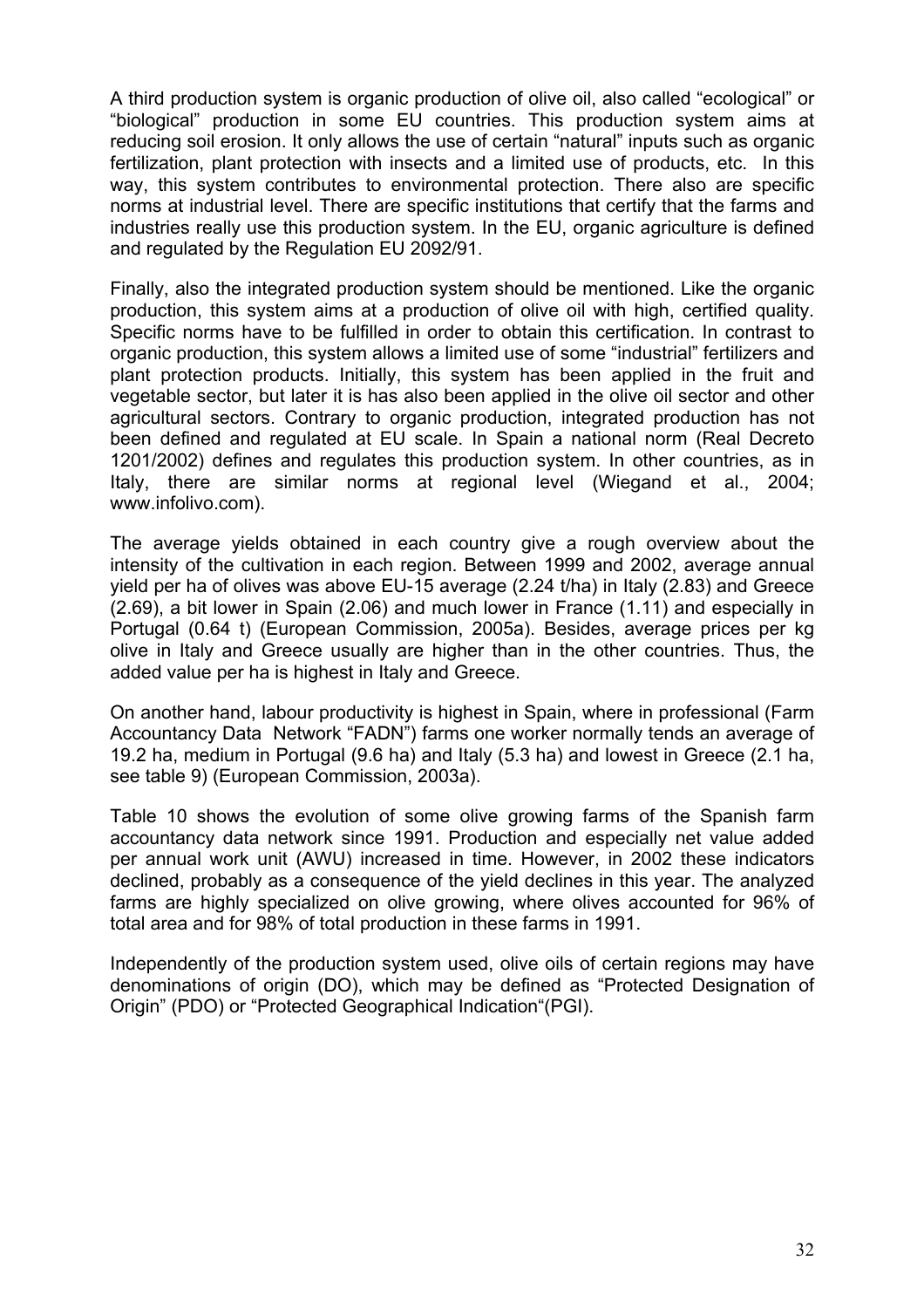| Table 9: Economic data relating to the olive-growing in the EU in 1995-99. |  |  |
|----------------------------------------------------------------------------|--|--|
|                                                                            |  |  |

|                                                   | Spain   | Italy | Greece | Portugal |
|---------------------------------------------------|---------|-------|--------|----------|
| Hectares of olive groves per AWU (1)              | 19.2    | 5.3   | 2.1    | 9.6      |
| Average prod. in kg of oil per holding (2)        | 1,912.0 | 579.0 | 793.0  | 454.0    |
| Average yield in kg of oil per hectare (3)        | 315.0   | 384.0 | 401.0  | 82.0     |
| Average yield (FADN) in kg of oil per hectare (1) | 590.0   | 810.0 | 860.0  | 170.0    |

(1) FADN data; calculations by ADE; (2) Based on the average number of the applications; (3) based on Oliarea data.

Source: European Commission, 2003a.

Table 10: Evolution of economic data relating to olive-growing in Spain since 1991 (average holding).

|                                      | 1991  | 1994  | 1998  | 2002  |
|--------------------------------------|-------|-------|-------|-------|
| Number of holdings (total sample)    | 297.0 | 158.0 | 192.0 | 276.0 |
| Agri. utl. Area (AUA) (ha)           | 17.9  | 35.1  | 18.3  | 11.3  |
| Total labour force (AWU)             | 0.8   | 2.0   | 1.9   | 1.2   |
| Family labour force (AWU)            | 0.7   | 1.0   | 0.6   | 0.8   |
| Gross output (1,000 EURO)            | 12.6  | 17.9  | 30.3  | 14.6  |
| Gross crop production (1,000 EURO)   | 12.5  | 17.8  | 30.3  | 14.4  |
| Expenses (1,000 EURO)                | 8.2   | 14.8  | 22.2  | 10.3  |
| Gross Value Added (f.c., 1,000 EURO) | 12.3  | 18.2  | 39.5  | 17.1  |
| Net Value Added (f.c., 1,000 EURO)   | 10.9  | 15.4  | 35.5  | 16.0  |
| Prod/total AWU (1,000 EURO)          | 8.9   | 8.9   | 16.0  | 12.2  |
| NV Added/ total AWU (1,000 EURO)     | 7.7   | 7.7   | 18.7  | 13.3  |

Source: Based on MAPA, *Red Contable Agraria Nacional*, RECAN, various years.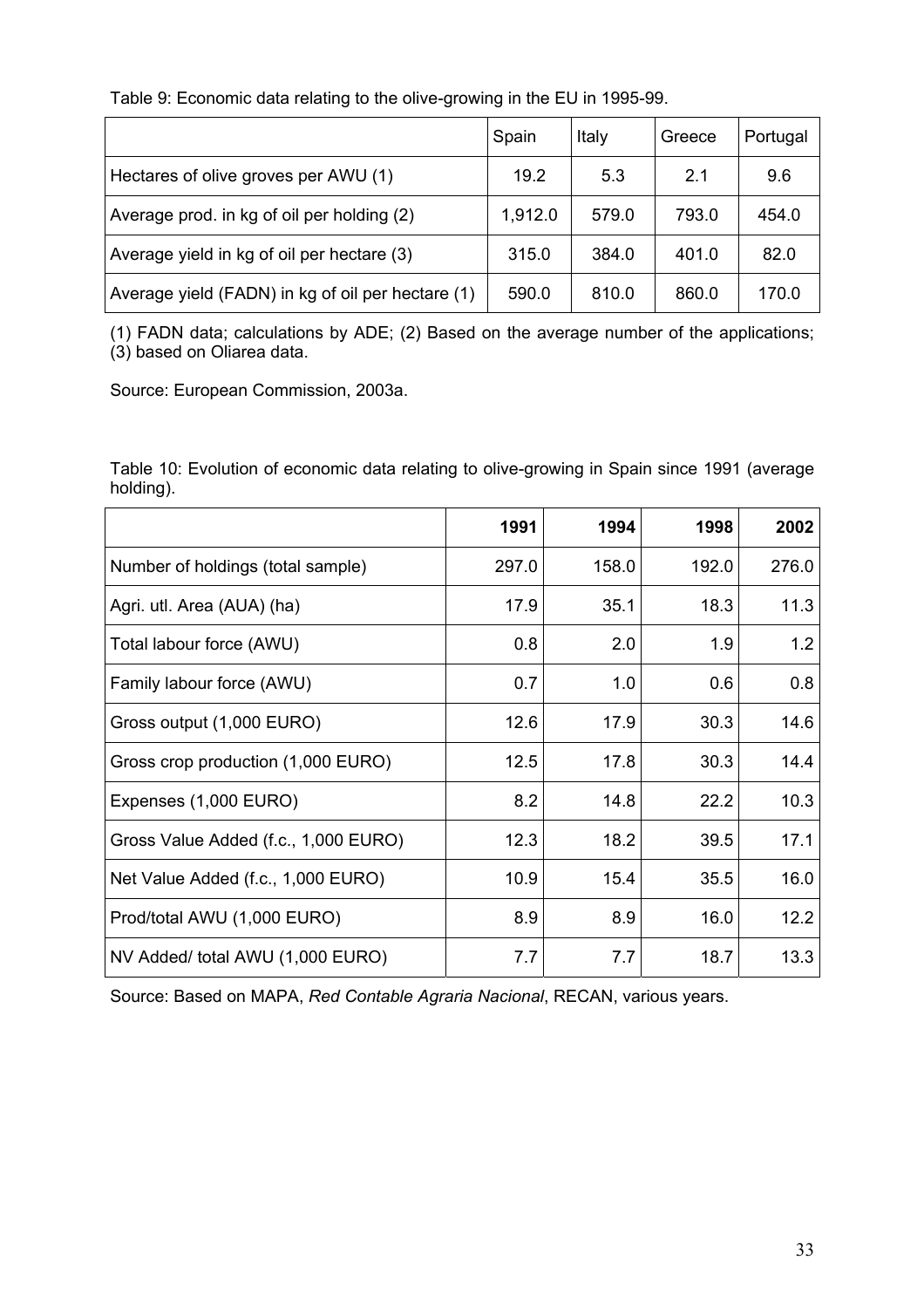In Spain, in 2002 there have been 17 PDO/PGI of virgin olive oil (therefrom, 9 were recognized at EU level). 391,445 ha and 281 milling and packing industries have been inscribed in this system. 17,937 t of olive oil were marketed under this denomination, accounting for a value of 55.91 million euro. 71% of the total sales were made in the domestic market and 29% in foreign markets (MAPA, 2004c; Ismea, 2004). In 2003, 91,200 ha of olives were grown with organic production systems, and 47.100 ha were grown using integrated production systems (Cáceres et al., 2004). At least one firm –Castillo de Tabernas- produces olive oil using olives cultivated in a desert in Almería with an integrated production system. The regional agricultural ministry of Andalucía certifies the oil (Mercacei, 2004).

Italy has recognized olive oil 29 PDOs and one PGI. In 2001/02, 5,142 t were marketed with PDO or PGI, only 4.4% of the available production that might be sold with these labels. In Italy, in 2002, 102,055 ha olives were cultivated as organic products. Compared to 2001, this means a decrease by 16%. Olives account for about 8.7% of the areas cultivated with organic products in Italy (Ismea, 2004).

In Greece, there are recognized 14 PDOs and 10 PGIs (Ismea, 2004). In 1996 total area with organic olive groves was 3,262 ha (Fotopoulos et al., 1998).

Portugal, in 2000, had 5 olive oils with PDO. In this year, 20,193 ha olive trees were cultivated with an organic production system, compared to 1,544 ha in 1993 (MADRP, 2002). In 2001/02, more than 150.000 l of olive oil with DOP was produced, which is about 0.4% of total olive oil production (Hipersuper, 2005).

In France there are recognized 4 olive oils with PDO (Ismea, 2004). Taking into consideration that total French olive oil production is low, this means that a high share of total production is sold with PDO.

# **III.2. Economic organisation and structure**

#### **III.2.1. Organisation and structure of the farms**

Nowadays, most farms of the production areas are specialized either in the production of olives for olive oil or in the production of olives used as table olives. Olive trees are cultivated mainly as monoculture in some parcels of the farms. In some regions, as e.g. Jaén (Andalucía, Spain) it is almost the only product cultivated. However, traditionally, olive trees often have been cultivated in association with wine or other crops, and sometimes this associated cultivation continues to be practiced. The different statistical treatment of these areas, which are cultivated with two crops, may explain partly the differences in the statistics about areas provided by different sources.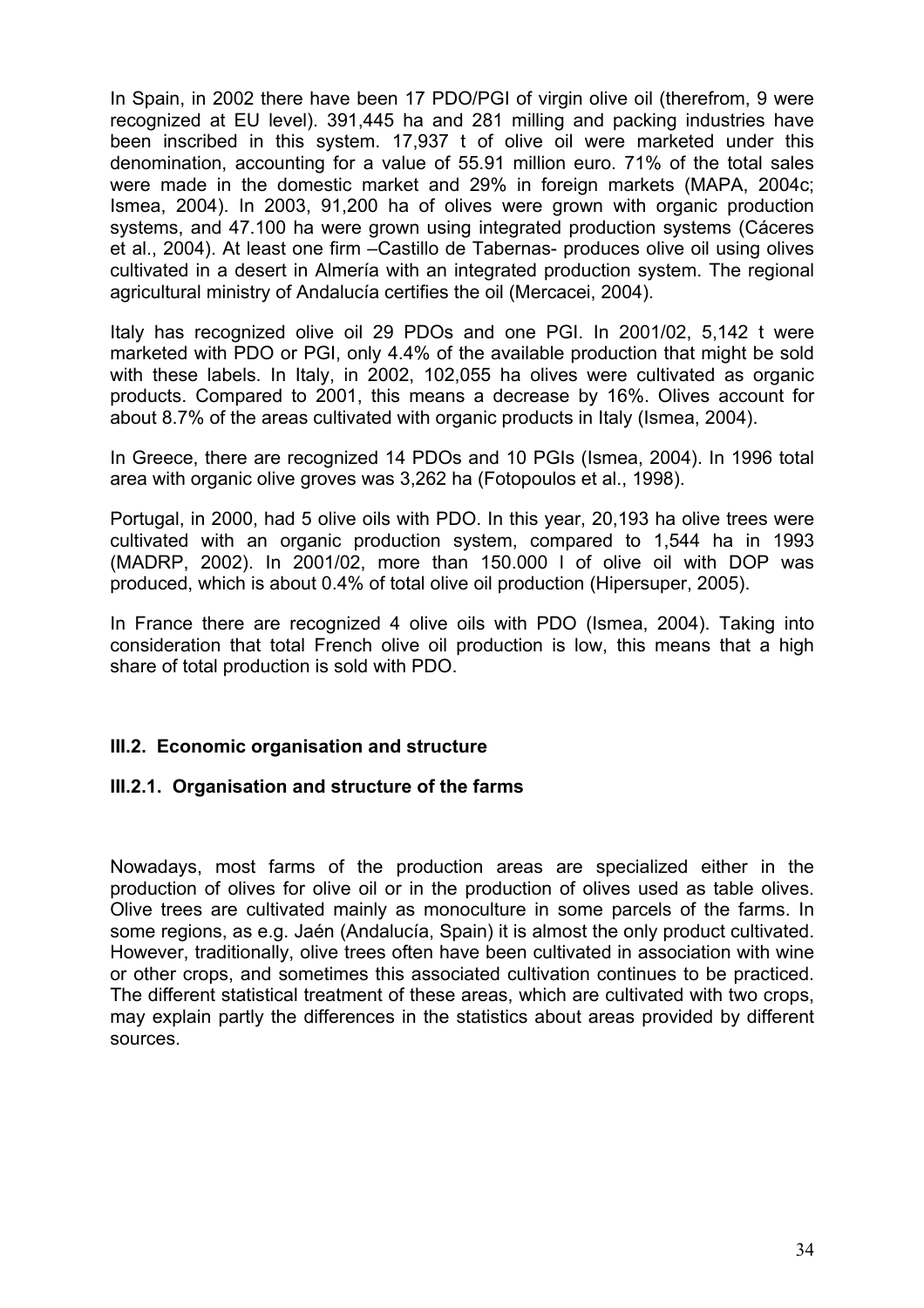A very large number of Community growers -about 2.5 million- is involved in the cultivation of olives (European Commission, 2003a).

In Spain, according to Spanish sources, there are some 650.000 olive oil farmers (450.000, according to the European Commission). Olive oil is cultivated mainly in small and medium farms. The average farm size is 3.5 ha. In 1999 5.7% of the olive oil area was in farms with less than 1 ha, 25.2% in farms with 1 to 5 ha, 30.7% in farms with 5 to 20 ha, 30.6% in farms with 20 to 150 ha and 7.8% in farms with more than 150 ha (MAPA, 2003) (see Table on farms in the annex A2).

In Italy, in 2000 1,212,000 farms with 1,081,000 ha cultivated olives (ISTAT, 2005). In 1997/ 98, about 60% of the olive farms, accounting for 21% of olive oil production, had less than 100 olive trees. 88% of the farms, which accounted for 46% of oil production, had less than 250 trees. Only 1.3% of the farms have more than 1,000 trees. They account for almost 26% of total olive oil production (D´Auria, 2001). According to the agricultural census of 1990, 42% of the farms with olive trees had less than 1 ha, and 33% 1 to 3 ha. Farms with more than 100 ha almost did not exist. The average size per farm is of a bit less than 1 ha (Capogna et al, 2001).

In Greece, in 1997 there were 430,000 farms with olive trees (Fotopoulos et al. 1998). There are about 150 million olive trees on an area of more or less on million ha. The production (about 400,000 t to 430,000 t) was mainly of a high quality level: 70 to 80% were extra virgin, and therefrom more or less the half of 0.5% acidity (Ismea, 2004).

In Portugal, in 1999, there were 183,348 olive oil farms with 340,523 ha. They had an average size of 1,86 ha per farm (MADRP, 2001). There are some 38 million olive trees. Recently the Commission has approved new investments for additional 35,000 ha. The average quality of the oil is medium: 50-60% of the oil is virgin, and 40-50% lampante (Ismea, 2004).

In France, according to Ismea, more or less 20,000 ha are cultivated in 25,385 farms with about 3 million olive trees (Ismea, 2004). According to French sources, there are less farms (19.688), but with 48,500 ha olive orchards (Afidol, 2005). Similar differences were observed in a study of the consulting firm ADE (ADE, 2002).

# **III.2.2. Organization and structure of the mills**

In the last years, there have been introduced considerable technical innovations in the European olive oil mills. The traditional extraction systems have been widely substituted by continuous systems, and within these three-phase systems have been substituted by two-phase systems. Additionally, the reception and storage process of the olives has been modernized. In many countries, the olive mill sector has been rationalized, although in some countries this process is complicated due to the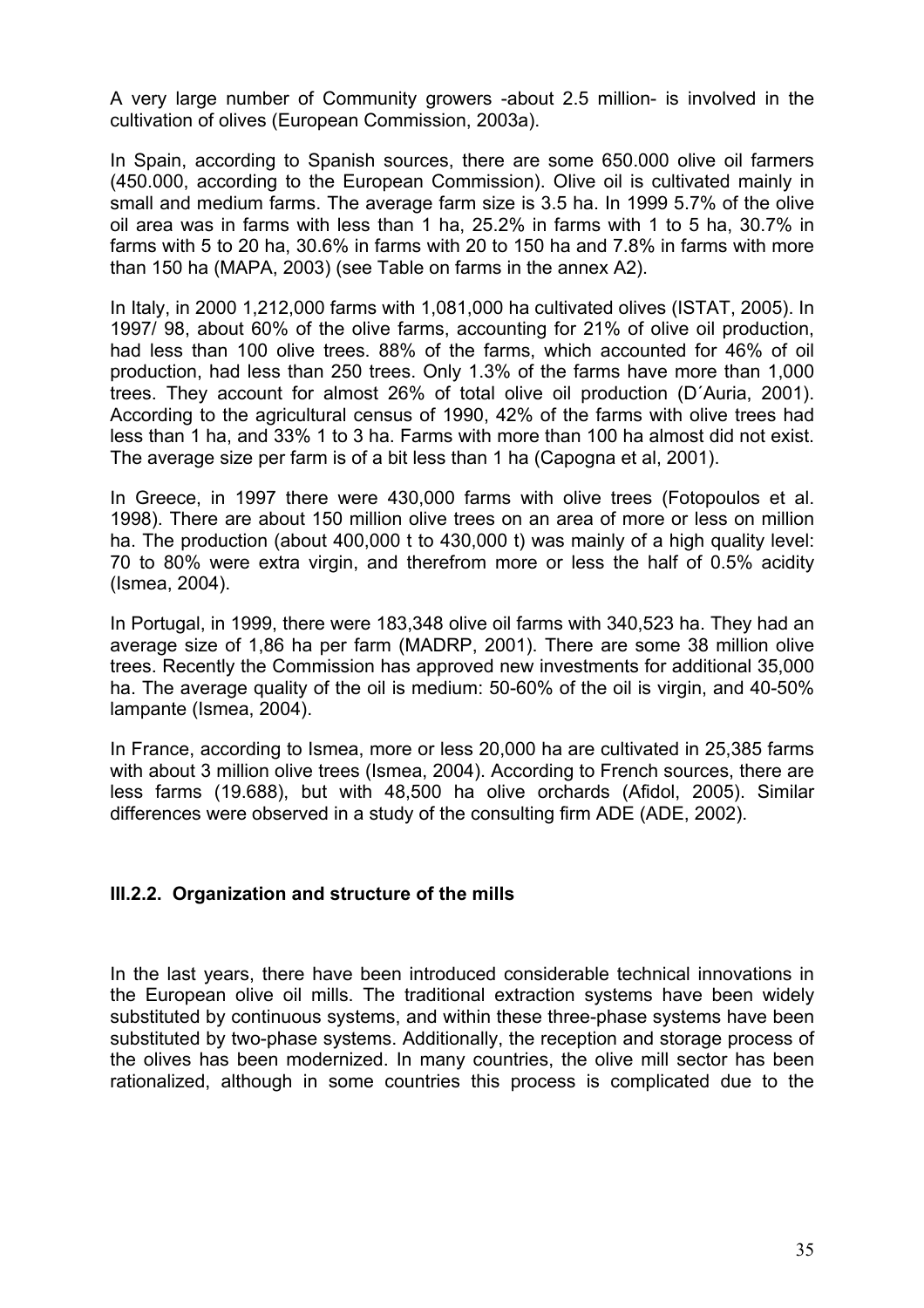persistence of a considerable excess of dimension of the existing mills. However, the modernization process has affected mainly the introduction of new processes and products, and less the management systems and the marketing of the olive milling industry.

| Tonnes        | <b>Spain</b>  |       | <b>Italy</b>  |       | Greece        |       | Portugal  |       |
|---------------|---------------|-------|---------------|-------|---------------|-------|-----------|-------|
|               | 1999/2000     |       | 1998/1999     |       | 1999/2000     |       | 1998/1999 |       |
|               | <b>Number</b> | %     | <b>Number</b> | %     | <b>Number</b> | $\%$  | Number    | $\%$  |
| $0 - 100$     | 640.0         | 37.3  | 993.0         | 16.3  | 871.0         | 39.0  | 827.0     | 92.2  |
| >100          | 772.0         | 45.0  | 4,450.0       | 73.2  | 1,344.0       | 60.2  | 70.0      | 7.5   |
| >1000         | 231.0         | 13.5  | 0.0           | 0.0   | 17.0          | 0.8   | 2.0       | 0.2   |
| <b>Others</b> | 72.0          | 4.2   | 633.0         | 10.4  | 0.0           | 0.0   | 0.0       | 0.0   |
| <b>Total</b>  | 1,715.0       | 100.0 | 6,076.0       | 100.0 | 2 2 3 2 .0    | 100.0 | 929.0     | 100.0 |

Table 11: Structure of the mills by annual throughput (tonnes)

Source: Member States Statistics, cited in European Commission 2003a.

In the Community as a whole there are close to 11.000 olive oil mills. This suggests that the fragmentation characterizes this industry. Having a mill close to the olive grove makes it possible that olives can be crushed immediately after being picked, thus under pinning oil quality (European Commission, 2003a).

In Spain there are about 1,700 mills, according to the *Agencia para el Aceite de Oliva* or about 1,750, according to another source (MAPA, 2003). This figure may give a erroneous vision of this sector, as the major mills have a clear predominance: only 670 mills grind more than 250 tons, and together they account for more than 90% of total production. Therefrom, 400 mills can grind more than 500 tons and operate in the national in bulk olive oil market in a significant way. 230 produce more than 1,000 tons, and 8 more than 5,000 tons. Considering that in the period 1999/2004 Spain produced on average yearly 978.800 t olive oil production, each mill produced yearly about 567 t. Most mills (87% in 1999) use continuous plants in 2 phases (centrifugation). They have been substituting continuously classic discontinuous plants (pressing, 3%) and continuous plants in 3 phases (10%) (Capogna et al, 2001).

About half of the mills are cooperatives. Cooperative mills have some 70% of total capacity of the mills. The average size of the cooperative mills measured by the grinding capacity doubles the capacity of other mills. Most mills are located in the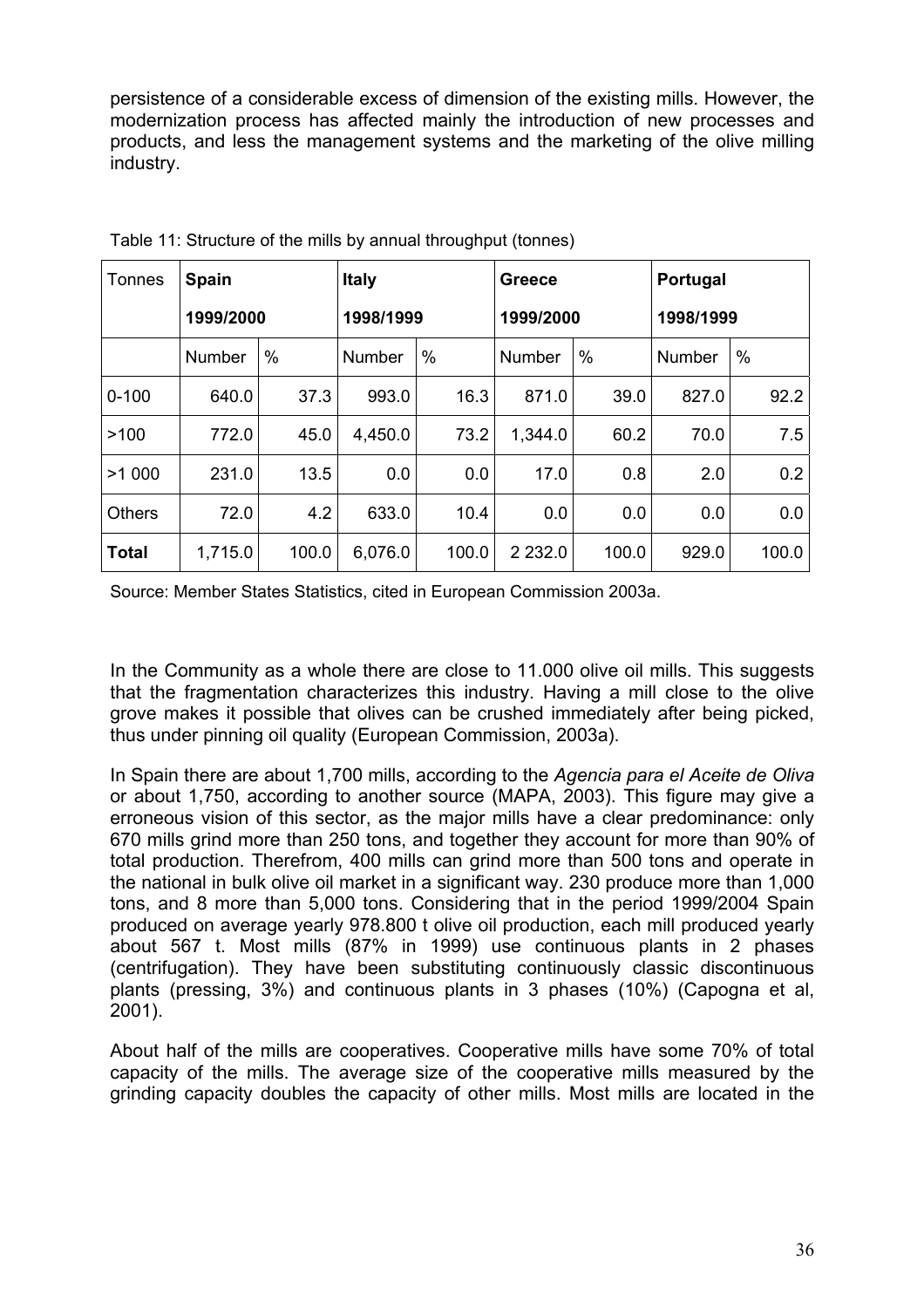production areas. Thus, about 50% of the mills and more of 80% of the total grinding capacity are in Andalucía. Since Spain has become member of the EU, the mills were modernized considerably. Cooperatives of second grade have become very important within the wholesale trade, especially since about 1995. At present there are about 20 very large cooperatives of second grade in all production regions. Therefrom 12 are very large. They market more than half of the Spanish olive oil and really have a leading position within this sector. They have a large storage capacity, good management and marketing skills. Many of them are packing an increasing part of the virgin olive oil of the members of cooperative mills (cooperatives of first grade) (MAPA, 2004a). There also are 61 industries that extract olive-pomace oil, many of them have many problems due to technological reasons. About 30 industries that refine lampante olive oil and olive-pomace oil usually are modern and large. Spain imports olive-pomace oil from Portugal and Greece, which is refined in these industries. The number of refining enterprises is about 800, it varies from year to year (Mercasa, 2004).

In Italy, between 1998/99 and 2001/02, the number of mills in operation decreased by 330 to 5,737 producing on average 118 t olive oil per mill in 2001/02. As a rule, mills in central and northern Italy produce oil on a smaller scale. In 2001/02, they produced on average 51,9 t per mill, while southern mills produced 142,5 t. Almost three-quarters of the mills (73%) were located in the southern regions of Italy, which accounted for about 88% of total production. The remaining quarter was located in central and northern Italy. In the last five years, the number of mills decreased in the southern regions, while it remained more or less stable in central and northern Italy. Between the crop years 1994/95 to 1977/98 and the crop years 1998/99 to 2001/02, the average capacity of the mills (8 hours) increased by 24% from 493 t/ 8 hours to 612 t/ 8 hours. The increase was more accentuated in the Center- North (45%) than in the South (22%). 52.7% of the mills used continuous cycle, 46,3% pressure and 1% percolating (Ismea, 2004). Some 53% of the mills used a continuous system (centrifugation), and 47% a traditional system (pressing) (Ismea, 2004). Among mills with centrifugation, most mills have continuous plants with 3 phases (80% in 1999), and the remaining 20% continuous plants in 2 phases. (Capogna et al, 2001). Nevertheless, meanwhile the main utilized system is the centrifugation with the traditional, 3 phase system (Peñafiel, 2004).

When comparing the situation of the mills in Italy and Spain, one difference is the larger size of the Spanish mills. The average production per mill in Spain almost quintupled the figure in Italy. With regard to the system used, Spanish mills had predominantly continuous plants in 2 phases, which allow a higher efficiency and lower management costs than the other systems. In Italy, still almost half of the mills use the traditional pressing system, although the quality of the oils sometimes is inferior compared to oils obtained with continuous systems. This on the one hand is a consequence of the small farm size. On the other hand, many mills prefer this system in order to obtain olive oil in a very traditional way. The mills communicate this aspect to consumers and link it to the local history and culture, as many consumers like to buy such oils, obtained in this way. The Spanish system probably in the past has been more orientated towards the efficient production of a large volume of olive oil,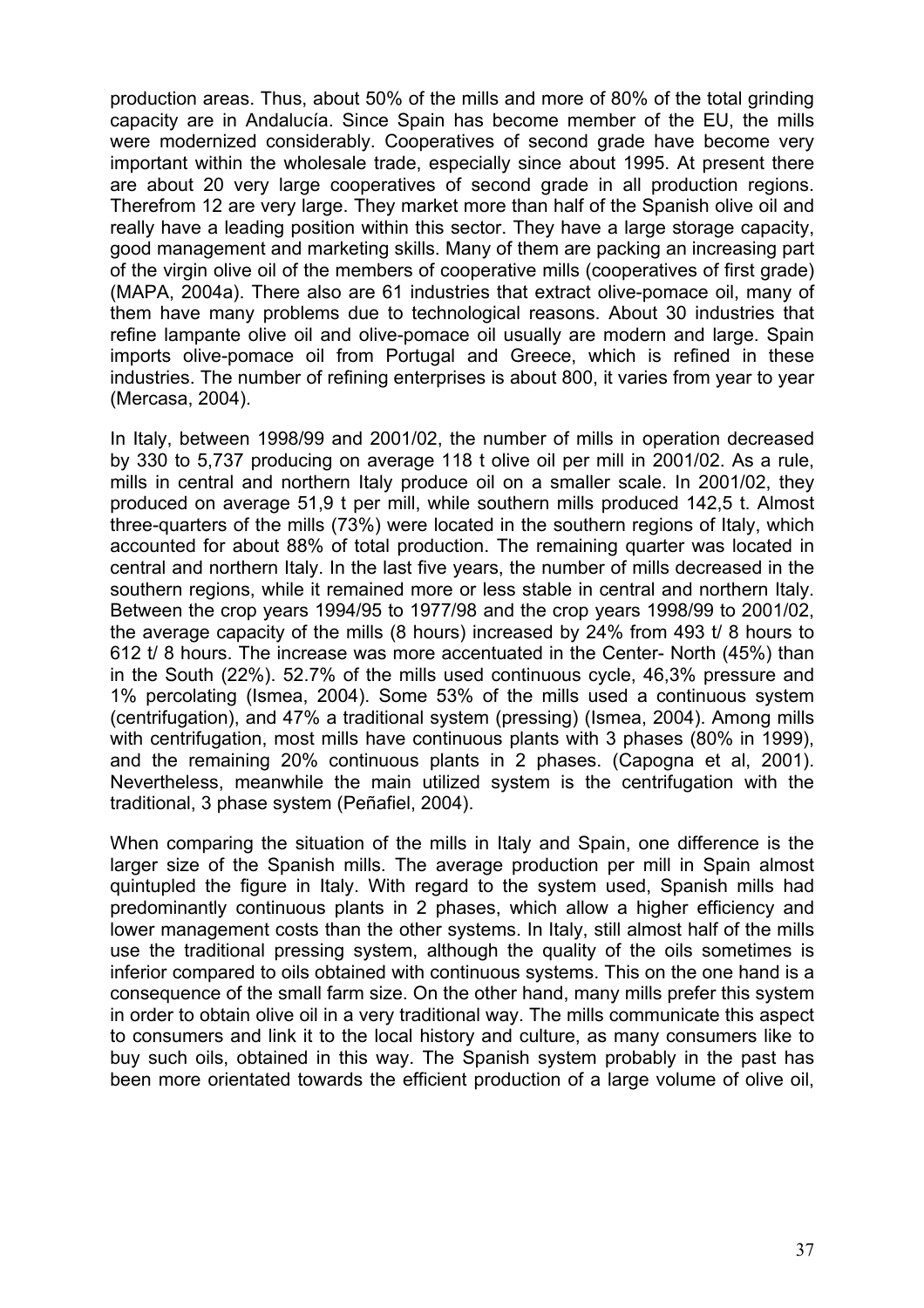while the Italian system was more orientated towards quality control and an individualization of the needs of the clients of the mills (Capogna et al, 2001).

In Greece, in 1995 the olives were processed, for oil or table olive production, in 3,215 plants. Therefrom, 2,800 were olive oil mills, 335 were packing plants/ refineries/ olive-pomace oil extraction plants and 80 were table olive processing plants). These units handled yearly an average of 1.5 million t of oil-producing olives, which produced 300,000 t of olive oil and 600,000 t pomace that gave 25,000 t olivepomace oil, in addition to 70,000 t olive oil. Most mills are small. Nearly 60% of the mills are located in the regions of Peloponesse and Crete (Galapoulos and Mattas, 2005). Greece also had modern olive storage facilities, with a capacity of up to 250,000 t. The processing sector has undergone notable modernization in the last decades. In 1995, 8% of the olive oil mills had decanters. The upgrading of the primary sector has contributed towards an improvement of the average olive oil quality. About 75% of the tonnage produced was edible virgin olive oil. The modernization of the secondary sector has helped to improve the quality of the olive oil and table olives, both packed and unpacked, which comply with strict hygiene requirements and are more marketable. About 65% of the Greek olive oil production was consumed on the domestic market. Therefrom, producers themselves consumed some 26% as it leaves the mill, without any further packing or processing. The remaining 74% were packed in small containers (up to five liters) and placed on the domestic market (Panagiotou, 1995; Ismea, 2004).

In Portugal, during 1993/94 crop year, 1,100 mills operated, of which about 100 processed approximately half of all the olives. Of these, 80% were continuousprocess centrifugal facilities, almost all of which (90%) operated triple phasedecanters (Castro et al, 1997). In the crop year 1999/2000 there were recognized 1,220 mills, but only 931 of them worked, processing 342,271 t olives and obtaining 51,257 t olive oil (MADRP, 2001).

### **III.2.3. Organization and structure of the refiners and packers**

The fragmentation of the olive-growing sector and the mills also applies to bottling/ canning firms. The process has become even more marked as a result of the growing market share of extra virgin olive oil, which has enabled many mills to branch into market preparation. On the refining industry, however, the number of operators remains limited and stable, because of the size and complexity of the plant and machinery required (European Commission 2003a).

Due to climatic conditions, the type of soil and faults in the processing process, virgin oils can have several defects, such as high acidity, a strange colour or aroma, etc., which makes them unsuitable for human consumption (they are called "lampante" oils). This means that they have to undergo a refining process to eliminate defects. There are two types of processes, classic alkaline refining and physical refining.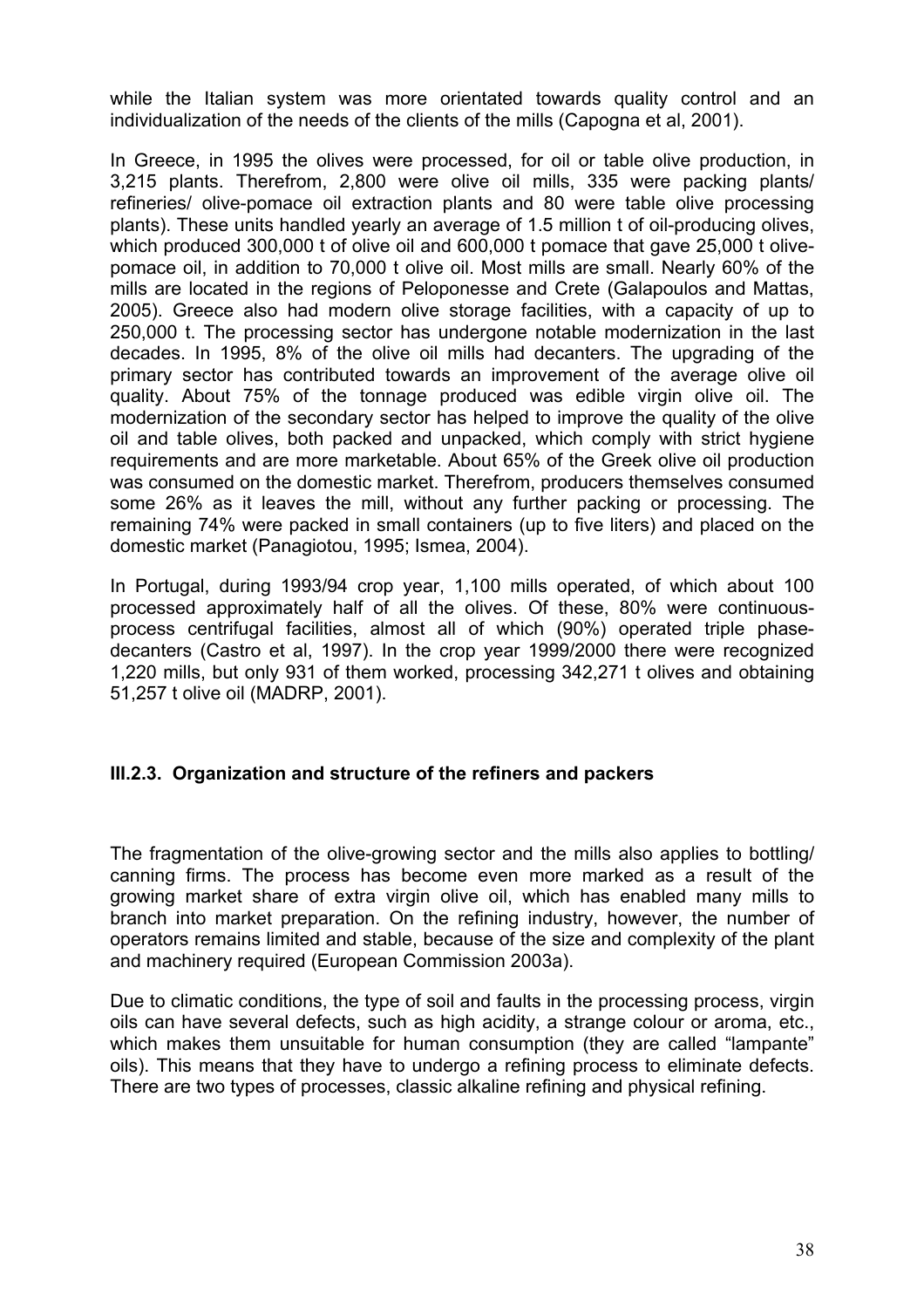In contrast to Italy. Spain refines a large part of its olive oil. Several companies refine as well olive as sunflower oil. In this way they take advantage of the different harvesting periods of olives and sunflower. In the olive oil sector there still are many producers (mills, packers and refiners) and brands, compared to other oil sectors (soybean, etc.) that are dominated by a few multinationals to a large extent (Rabobank, 2003; see table 12). In the statistics, the olive oil industry is included in the "vegetable oil refining industry" jointly with other edible oil industries (sunflower, soybean, palm oil, etc.). In the analyzed countries olive oil is an important part of these industries and of all the food processing industries. Table 13 shows that in the last decade the number of enterprises and the working-power in the oils and fats industry declined, while production and value added increased. Consequently, efficiency and labor productivity in this industry have augmented.

|                                           | Spain | Italy | Greece | Portugal |
|-------------------------------------------|-------|-------|--------|----------|
| Refining facilities                       | 29    | 13    | 27     | 8        |
| Facilities for producing olive pomace oil | 53    | 45    | 42     | 13       |
| Bottling/canning plants                   | 440   | 300   | 90     | 49       |
| Table-olive packing stations              | 404   | 53    | 256    | 30       |

Table 12: Olive oil processing in the EU (1998-99).

Source: Member States Statistics, cited in European Commission, 2003a.

When Spain jointed the European Community (1986), the Spanish olive oil sector was characterized by an atomized structure and weak coordination inter-linkages. The Spanish admission to the EC lead to intense concentration and internationalization processes in the food industry in general and the olive oil sector in particular. Until the late 1990s the process of modernization was led almost exclusively by a small number of companies with strong ties to multinational capital. However, in the beginning of the new millennium, we are in presence of a larger, fuzzy conglomerate of companies (from a structural viewpoint) that have adopted strategies of modernization of processes and products on a brand-building basis, and are well- represented in the shelves of the large distribution. Some multinational companies such as Cargill still are important in the Spanish edible oil market, but in the olive oil market the share of multinational enterprises on total capital has decreased notably in the last years. Nowadays, with few exceptions (Sovena) the main firms of this market are national.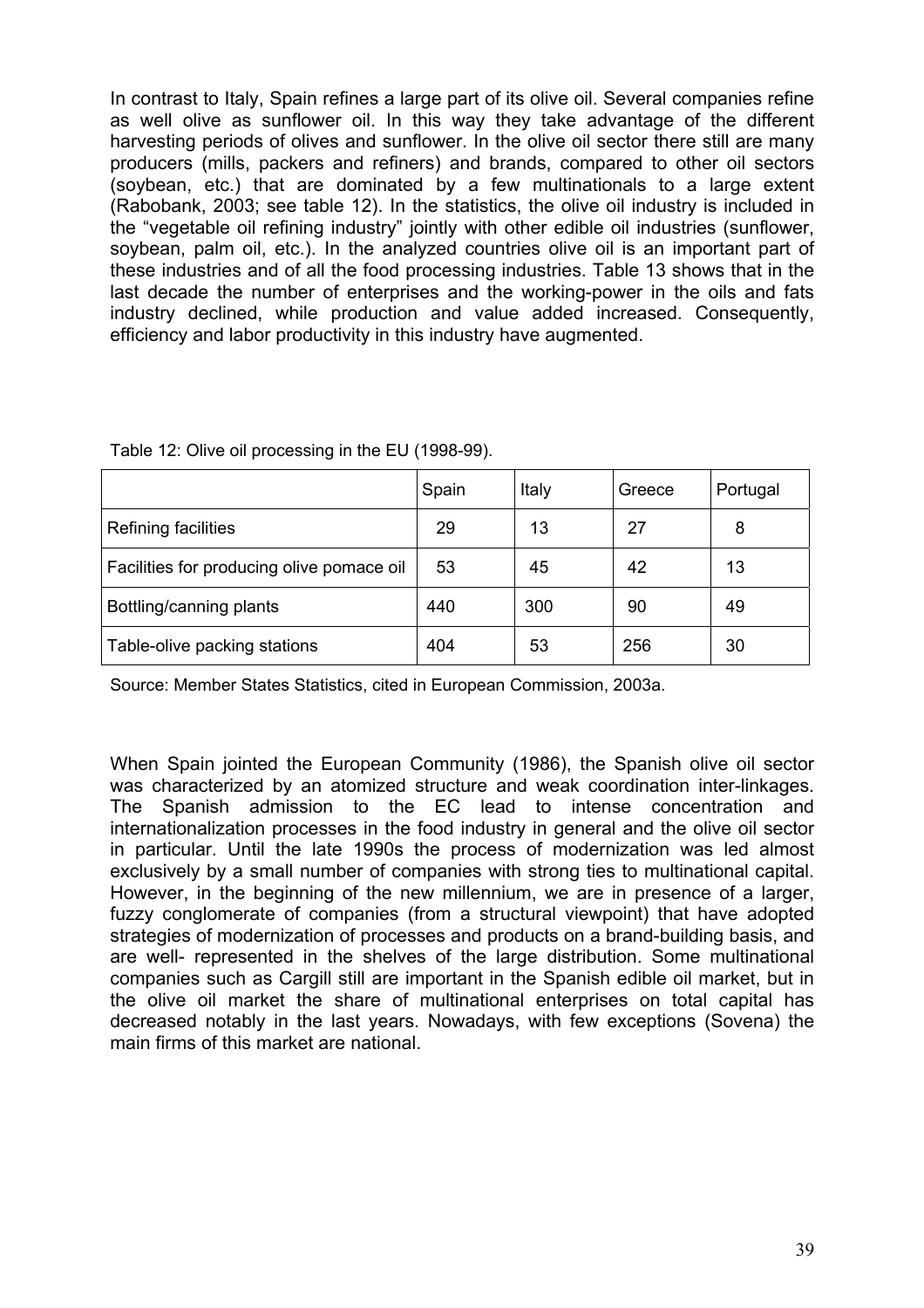|                    |      | FI        | Oils & fats | Oils & fats/ FI<br>$(\% )$ |
|--------------------|------|-----------|-------------|----------------------------|
| Number of          | 1989 | 41,560.0  | 1,936.0     | 4.7                        |
| enterprises        | 2002 | 22,457.0  | 1,425.0     | 6.3                        |
| Working-           | 1990 | 364,521.0 | 13,427.0    | 3.7                        |
| power<br>(persons) | 2002 | 371,738.0 | 11,398.0    | 3.1                        |
| Production         | 1990 | 34,829.0  | 3,208.0     | 9,2                        |
| (Mill. Euro)       | 2002 | 64,523.0  | 5,531.0     | 8,6                        |
| Value added        | 1990 | 9,617.0   | 432.0       | 4.5                        |
| (Mill. Euro)       | 2002 | 15,297.0  | 688.0       | 4.5                        |
| <b>Exports</b>     | 1990 | 2,476.0   | 547.0       | 22.1                       |
| (Mill. Euro)       | 2002 | 5,092.0   | 1,287.0     | 25.3                       |
| Imports            | 1990 | 2,636.0   | 67.0        | 2.5                        |
| (Mill. Euro)       | 2002 | 5,892.0   | 335.0       | 5.7                        |

Table 13: Developments in the oils and fats and food industry (FI) in Spain.

Sources: Based on INE, Encuesta Industrial (various issues).

In 2003 the leading 4 Spanish olive oil packers have accounted for 61% of the total market of bottled olive oil (all types of olive oil), while the 10 leading olive oil packing groups had a share of 81.5% of the total market (table 14).

In Spain, in 2003 the main firms of the olive oil sector were Koipe/ Carbonell (SOS), Hojiblanca and Migasa. In this year, Koipe/ Carbonell had a leading position in virgin olive oil market, with a market share of 18.1% (by value, according to Nielsen), in the olive oil market (28.2%), in the sunflower oil market (35.1%) and in the market for all edible vegetable oils (29.1%). Hojiblanca was the second company in the virgin olive oil market (15.5%). In the olive oil market, Migasa had a share of 7.5%, and Aceites del Sur, of 7.0%. No other enterprise had a share of more than 3% in these markets (Ortega, 2004).

According to Alimarket, in 2004 the main firms selling olive oil and virgin olive oil in the self-service retail stores were Koipe/ Carbonell (SOS), with a share of 24.4% in these markets, Grupo Acesur (6.6%), Grupo Ybarra-Migasa (6.3%), Hojiblanca (4.4%) and Aceites Borges Pont (2.2%). The scarcity of large enterprises is one of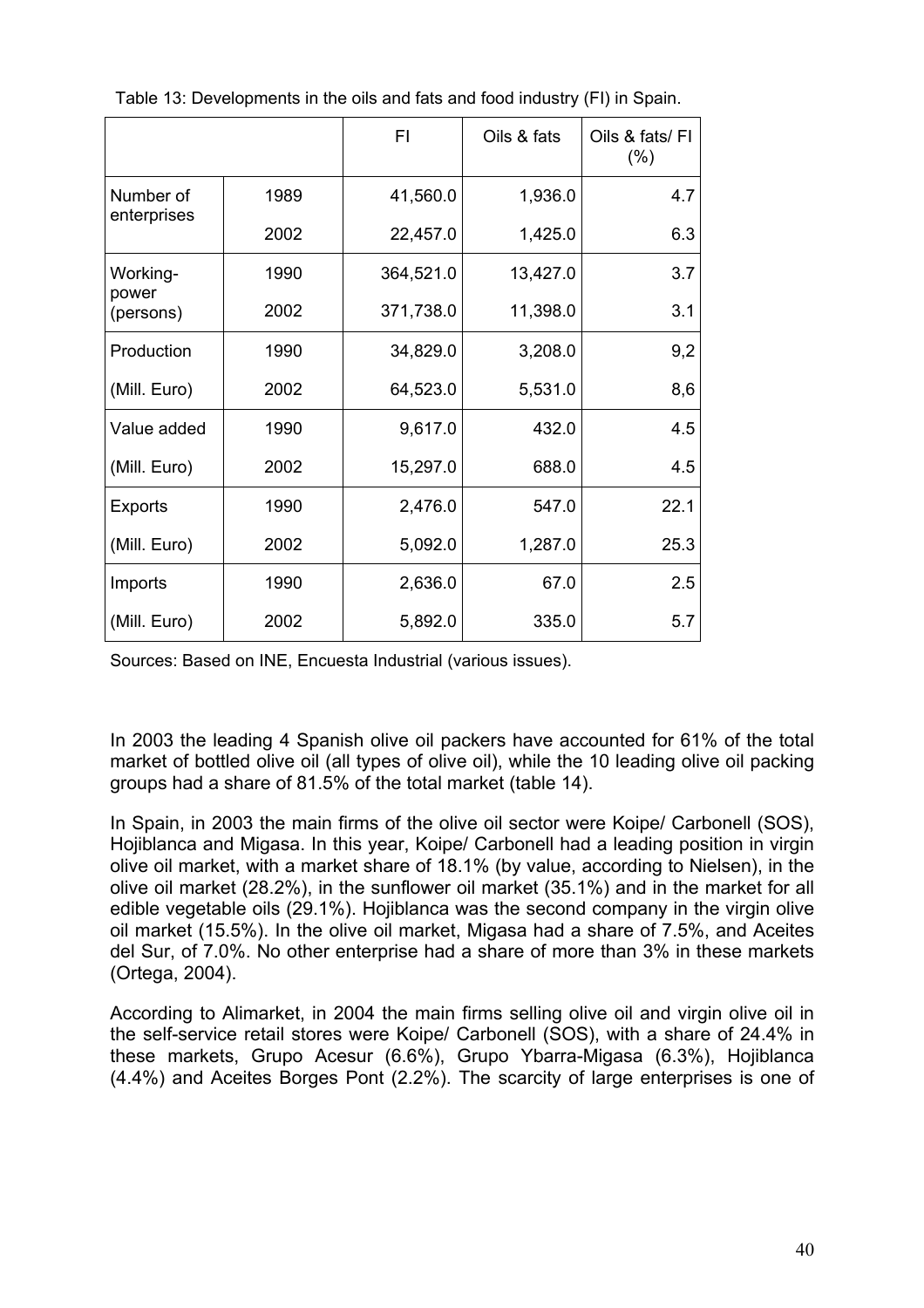the factors that explain the high share (47%) of private labels of olive oil distributors´ brands in Spain (Alimarket, 2005). Koipe/ Carbonell is word leader in packed olive oil since 1994, when Koipe bought Elosúa, the former leader in the Spanish olive oil market (Koipe was the second largest firm). Until midst 2001, the Italian group Montedison was the owner of Koipe, which depended directly from Eridania Beghin-Say, the agro-food subsidiary of that group. When Electricité de France and Fiat bought the Italian group, the new owners sold their majority participation in Koipe (52%) to the Spanish food group Sos Cuétara. This transaction led to the creation of a big food group with top brands in three different areas of activity (oil, rice and cookies). In the national scene, one of its objectives is to make more profitable Koipe´s high production capacity, up above 175 million liters of bottled oil, appealing if necessary to agreements with the distribution channels to produce oil with distributor's brands. In addition, the group attempts to take profit from the synergies between the mentioned three areas of activities in the logistics, trade and promotional levels. In the international scene, plans are more ambitious and set up the leading position of this firm in the world olive oil trade. Sales policy in the external market constitutes a prior strategy of the group given the maturity of the internal market and that growing pressure over the prices that narrows the marketing margins (see section IV.2). Its main olive oil brands are Carbonell and Koipe, which are the two leading brands in the Spanish extra virgin (Carbonell) and olive oil (Koipe) market. Olive oil will be the star product of the company in the next years. The main target markets will be the United States, Japan, Australia and Brasil. The Spanish group Koipe/Carbonell (SOS) recently bought the Italian enterprise Minerva Oil (see section IV.2) (Alimarket, 2005; Mili and Rodríguez Zúñiga, 2005).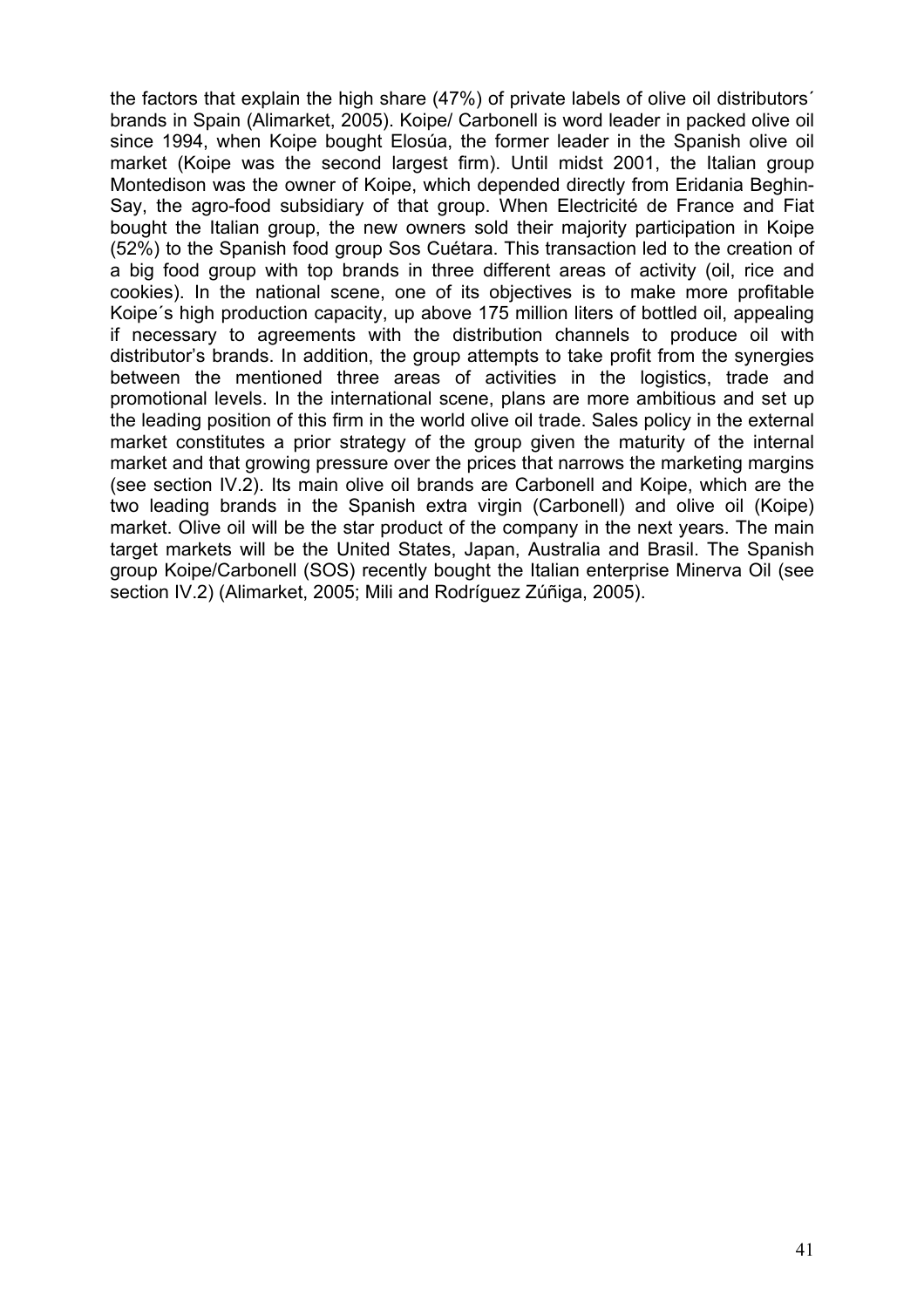Table 14: Evolution of market concentration and corporate structure in the Spanish olive oil market Table 14: Evolution of market concentration and corporate structure in the Spanish olive oil market

|                                                                                                                                                                                                                                                                                      | 1986                                                                                                |                                                                                                                                                                                                                                                         |                                                                                                                                                                                                                     | 1997                                               |                                                                                                                                                                                                                                                        |                                                                                                                                                                                                                                                                                          | 2003                                                                                                                            |                                                                                                                                                                                                                              |
|--------------------------------------------------------------------------------------------------------------------------------------------------------------------------------------------------------------------------------------------------------------------------------------|-----------------------------------------------------------------------------------------------------|---------------------------------------------------------------------------------------------------------------------------------------------------------------------------------------------------------------------------------------------------------|---------------------------------------------------------------------------------------------------------------------------------------------------------------------------------------------------------------------|----------------------------------------------------|--------------------------------------------------------------------------------------------------------------------------------------------------------------------------------------------------------------------------------------------------------|------------------------------------------------------------------------------------------------------------------------------------------------------------------------------------------------------------------------------------------------------------------------------------------|---------------------------------------------------------------------------------------------------------------------------------|------------------------------------------------------------------------------------------------------------------------------------------------------------------------------------------------------------------------------|
| Entreprise/Holding                                                                                                                                                                                                                                                                   | Market<br>share                                                                                     | Major capital<br>ownership                                                                                                                                                                                                                              | Entreprise/Holding                                                                                                                                                                                                  | Market<br>share                                    | Major capital<br>ownership                                                                                                                                                                                                                             | Entreprise/Holding                                                                                                                                                                                                                                                                       | Market<br>share                                                                                                                 | Major capital<br>ownership                                                                                                                                                                                                   |
| ACEITES ESPAÑOLES<br>ACEITES DEL SUR<br><b>INDUSTRIAS PONT</b><br>ACEITES TOLEDO<br>ACEITES COSTA<br>KOIPE HOLDING<br>GRUPO FAIGES<br><b>UTECO-JAÉN</b><br>• Carbonel<br>· Salgado<br>• Sotoliva<br><b>HOLDING</b><br><b>BLANCA</b><br><b>YBARRA</b><br>· Elosua<br>• Koipe<br>MATEO | 27.2<br>7.31<br>16.9<br>5<br>3.4<br>2.4<br>8.7<br>8.2<br>5.0<br>2.3<br>7.5<br>2.7<br>თ.<br>მ<br>4.0 | rivate Cap.<br><b>Nnal Private Cap.</b><br><b>Nnal Private Cap.</b><br><b>Nnal Private Cap.</b><br><b>Nnal Private Cap.</b><br>Nnal Private Cap.<br><b>Nnal Private Cap.</b><br><b>Nnal Private Cap.</b><br>r Group<br>Cooperative<br>Nnal Pr<br>Lesieu | ACEITES DEL SUR<br>ACEITES TOLEDO<br>KOIPE HOLDING<br>BORGES-PONT<br><b>JTECO-JAÉN</b><br>AGRIBÉTICA<br><b>MUELOLIVA</b><br>Carbonel<br>Salgado<br><b>YBARRA</b><br>Elosua<br>· Mecisa<br>MALEVA<br>• Koipe<br>AGRA | 33.0<br>19.2<br>$\overline{9}$<br>့်<br>5.9<br>2.3 | <b>Vinal Private Cap</b><br><b>Vinal Private Cap</b><br><b>Vinal Private Cap.</b><br><b>Vinal Private Cap</b><br><b>Nnal Private Cap</b><br><b>Nnal Private Cap</b><br>Inal Public Cap.<br>Eridaria Beghin-<br>Frint-Frahuil<br><b>Inilever</b><br>Say | ACESUR HOLDING<br>ACEITES TOLEDO<br>EROSKI HOLDING<br><b>BARRA-MIGASA</b><br>Aceites del Sur<br>BORGES-PONT<br>SOS HOLDING<br>HOJIBLANCA<br><b>AOPIBERICA</b><br><b>MUELOLIVA</b><br>Oleomasia<br>Carbonel<br>Salgado<br><b>HOLDING</b><br>Coosur<br>SOVENA<br>Elosua<br>Ybarra<br>Koipe | 17.5<br>4.9<br>$\frac{1}{4}$<br>3.5<br>26.0<br>°0<br>11.8<br>6.0<br>5.8<br>2.8<br>2.0<br>$\frac{27}{2}$<br>$\ddot{ }$<br>Ξ<br>Ń | SOVENA Comercio<br><b>Nnal Private Cap.</b><br>Nnal Private Cap.<br>Nnal Private Cap.<br>Nnal Private Cap.<br><b>Nnal Private Cap</b><br><b>Nnal Private Cap</b><br><b>Nnal Private Cap</b><br>Cargill España<br>Cooperative |
| 10 LEADING                                                                                                                                                                                                                                                                           | 73.9                                                                                                |                                                                                                                                                                                                                                                         | 10 LEADING                                                                                                                                                                                                          | 77.6                                               |                                                                                                                                                                                                                                                        | 10 LEADING (C10)                                                                                                                                                                                                                                                                         | 81.5                                                                                                                            |                                                                                                                                                                                                                              |

Source: Mili and R. Zuñiga (2005) **Source: Mili and R. Zuñiga (2005)**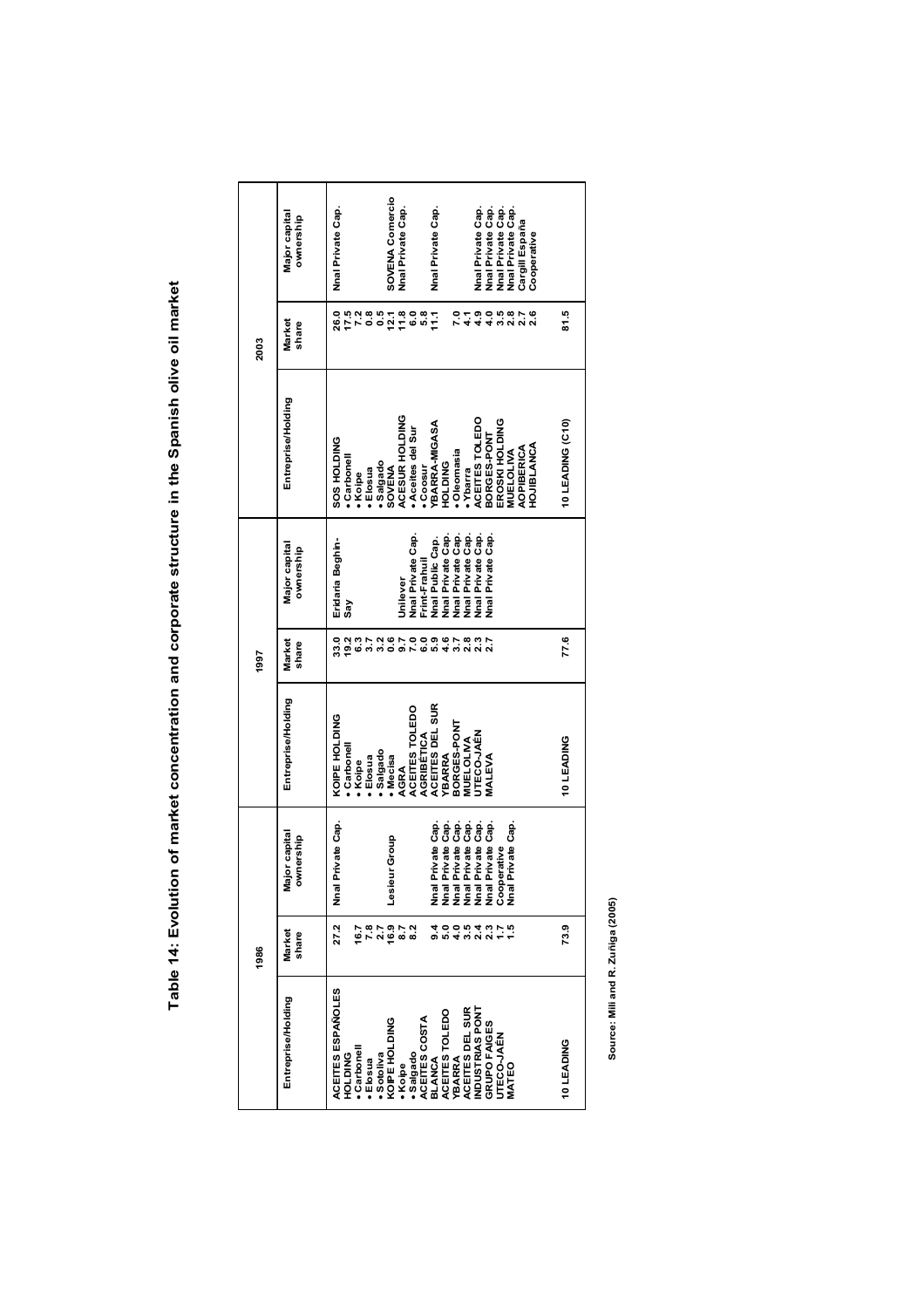In November 2003, the merger of the two co-operatives Oleicola Hojiblanca and Cordoliva lead to the foundation of Coop. Hojiblanca, the largest olive-oil cooperative world-wide, with more than 23.000 members grouped in 43 co-operatives with an average yearly production of 95,000 to 100,000 t olive oil. This new group packs more than 20,000 t yearly, and now ranks first in the Spanish virgin olive oil market, with a share of 25%, and fifth among the Spanish olive oil packing industries. Its main brands were Hojiblanca and Cordoliva. The group exported half of its production – about 50 million kg olive oil (therefrom 6 million kg packed) in 2004 and expected to increase export in the coming years. It maintained an agreement with Wal-Mart signed some time ago by Cordoliva, and has reached an agreement with the society Mediterranean Brands, propriety of the well-known actor Antonio Banderas. In this way, it tries to promote the exports to the United States, Mexico, Brazil and Puerto Rico. There also were signed agreements with marketing agents of China, Canada and South Africa in order to increase the exports to these countries. Coop. Hojiblanca also had an agreement with a cook and restaurant-owner that is very famous in Spain, Carlos Arguiñano. These agreements had much impact in the mass media of many countries (Alimarket, 2004). Coop. Hojiblanca plans to increase its packing capacity in order to reach a capacity of 70 /75 million t yearly, which means about 75% of production. Besides, probably more co-operatives will be integrated in this group, in order to improve the bargaining powder with the retail trade. His manager would like to double the number of co-operatives up to 80 (Ortega, 2004a).

In 2000, the Spanish firm Migasa bought La Masia, the second largest olive oil firm at that moment, from Unilever. This meant the end of 10 years of presence of the Anglo-Dutch multinational in the Spanish olive oil market. This sale was the consequence of recent Unilever´s policy, consisting in focussing exclusively on leader brands and discarding the non-strategic businesses for the group. Nevertheless, it should be mentioned the bad results of La Masía, whose market share was reduced from close to 10% to slightly above 5% (in the moment of its sale) in only three years. The new owners did not take too long to undertake the restructuring of the firm: they shut a refinery in order to concentrate all the refining activity in a single manufacturing installation, and they are making plans to do the same for the bottling activities (Mili and Rodríguez Zúñiga, 2002). Later, Hijos de Ybarra and Migasa founded the group "Ybarra- La Masía".

According to data of the exporter association ASOLIVA, in 2003 five enterprises accounted for about 55% of the Spanish exports of olive oil (Ortega, 2004 b).

Conversely, in the Italian case, businesses operate almost exclusively with virgin olive oil, since it represents more than 80% of national consumption and a major proportion of emerging market's imports. In Italy, in 2003 144,250 t extra virgin olive oil with a value of 612,005 million Euro were sold to households. In this market, the six principal firms had a share of 41.9% by value. Private labels of retail chains had a share of 9.5% and other firms of 48.6% (by value). The main firms were Van den Bergh (13.3%) and Carapelli (11.3%). By volume, the six main firms had a share of 40%.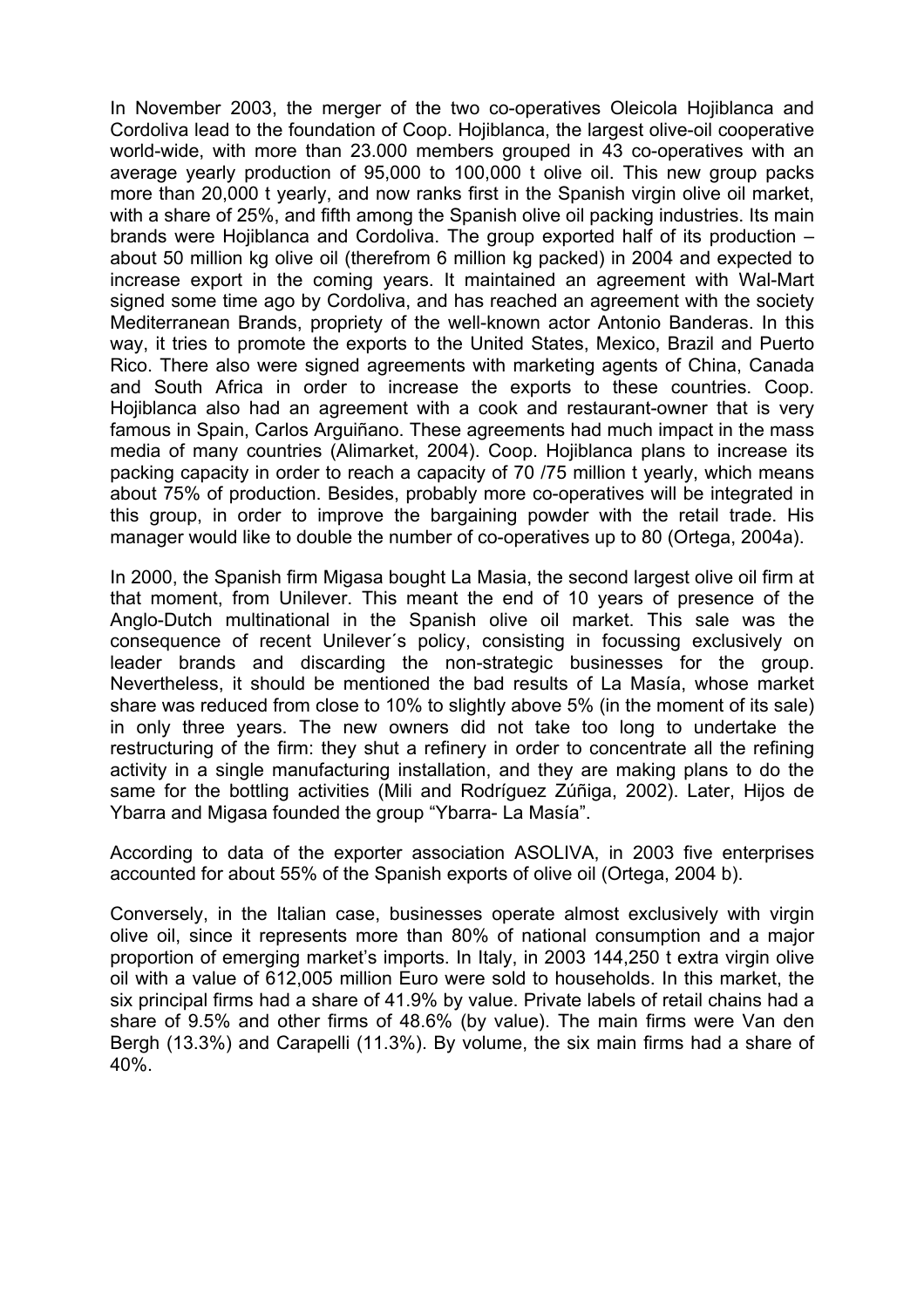Van den Bergh Italia S.p.A. – Bestfoods belongs to the group Unilever. In 2002 this company had a turnover of 142 million Euro in Italy and 280 million Euro in foreign markets. Europe, USA, Australia and Asia are the main markets. It markets the brands Bertolli, Dante, San Giorgio, Rocca dell´Uliveto and Dolci Terre. Bertolli is the leading olive oil brand in Italy, as well with regard to virgin olive oil as with regard to olive oil. The firm tries to consolidate the leading position of this brand, while the other brands are used as complementary brands whose importance may change in the different regional markets, in the frame of a segmentation policy. The principal strengths of this brand are:

- Wide product range; the brand has five references in order to satisfy the different needs of consumers: Gentile, Robusto, Riserva, Classico and Fragante.
- Good communicative capacity; developed especially in the foreign markets. Last year, the company has made promotion in order to communicate to the consumers the importance of the extra virgin olive oil in the context of the Mediterranean diet, jointly with the concept of the quality of products Made in Italy.
- High commercial penetration in the market of olive oils with PDO or PGI.

Two of the main aims of the firm in the medium term are the increase of sales in the foreign markets and the consolidation of Bertolli as umbrella brand for all products of this firm produced with extra virgin olive oil.

B&S Private Equity Group manage Carapelli Firenze. In 2003 Caparelli Firenze had a turnover of 205 million Euro, from which 26% came from exports. The main strengths of this brand are:

- A high share of typical, certified virgin olive oils and olive oils.
- Offer of several products that are differentiated by price, origin and taste to the retail trade and the restaurants.
- Products certified by CSQA.

The main medium term objective is to consolidate the obtained results by qualification of supply and valorizing more than today the origin.

 Monini, Società di Spoleto, is owned by the family Monini (65% and the group Gruppo Star (35%). In 2002 total sales amounted to about 94 million Euro. Therefrom, 25% comes from exports. 80% of total exports is extra virgin sold with the brand Monini. The principal strengths of the firm are:

- High quality standard.
- Good marketing net.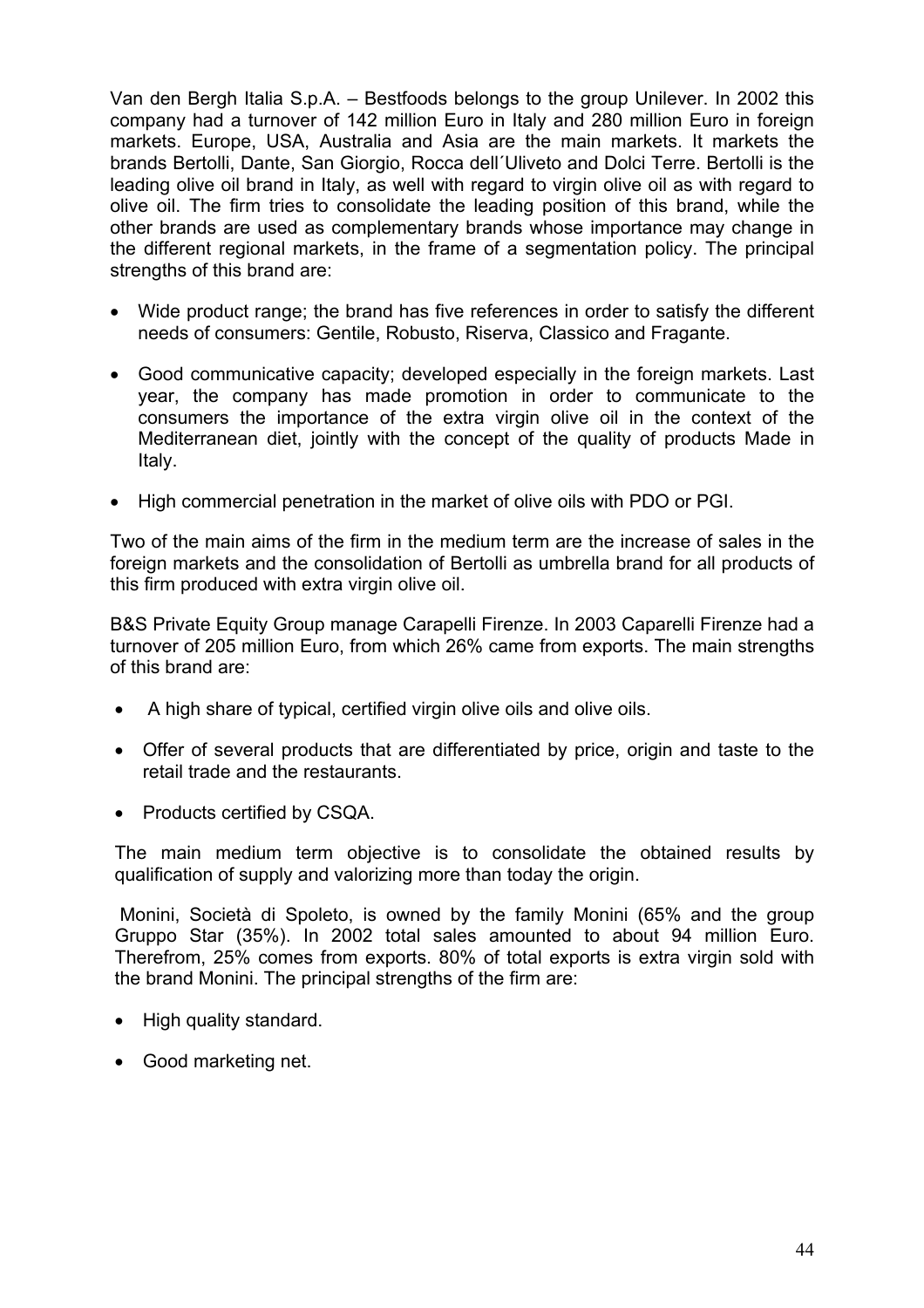• High export vocation, with an own filial in the United States and exports to many important world markets such as Canada, the EU, Eastern Europe, Taiwan and Korea.

One of the main medium term aims is to increase In Store Promotion in order to increase consumers' fidelity to its brands.

Besides extra virgin, in Italy 34,137 t olive oil with a value of 116,165 million Euro were sold to households. The six main firms had a share of 59.8% in total purchases of olive oil by Italian households in 2003. Private labels of retail chain accounted for 12.2% of this market, and other firms for 28%. Thus, this market has a higher concentration than the market for virgin olive oil. The leading firms/brands were Van den Berg (29.3%, by value), Sasso (12.2%), Carapelli (9.8%) and Monini (3.2%) (Ismea, 2004).

The industry in Greece is small. Olive oil is produced locally. In the market of labelled/standarized olive oil products, three companies hold 57%-62% of the market (2001/92 figures), while the rest is owned by a large number of small, mainly cooperative firms that operate at a local scale. Elais is the dominant firm owning a 30- 31% share and Minerva holds another 14-16%. A third firm, Elaiourgiki, is a cooperative firm and has a market share of around 11-12%. There is a clear pattern of market power concentration, given that these three leading companies accounted for around 40-45% of the market in 1998/99. Regarding virgin olive oil, concentration is even more striking: Two brands, namely Elanthi (by Elais) and Chorio (by Minerva) account for more than 70% of the market (Galanapoulous and Mattas, 2005). The only international company present in the oil sector is Unilever, through its subsidiaries Elais and Unilever Hellas (Rabobank, 2003). Approximately 75% of the olive oil produced is virgin olive oil (Panagiotou, 1995).

In Portugal Grup Nutrinvest is the largest group in the oil sector. Through its subsidiaries Sovena (ex-Lusol) and Tagol, it controls 60% of the total refining capacity. Sovena has a large filial company in Spain (Rabobank, 2003). The Portuguese oil sector invests yearly approximately 4.7 million Euro in publicity in this country. Two brands – Oliveira da Serra (70%) and the leading enterprise of this sector (Gallo, 30%) account for practically all these investments. The market share of retail brands has increased from 15% to 23% between 2002 and 2004. The recent changes in the labeling of olive oil will facilitate the marketing activities (communication, etc.) of olive oil brands in Portugal. They tend to favor especially high quality (extra virgin and virgin) olive oils (Hipersuper, 2005).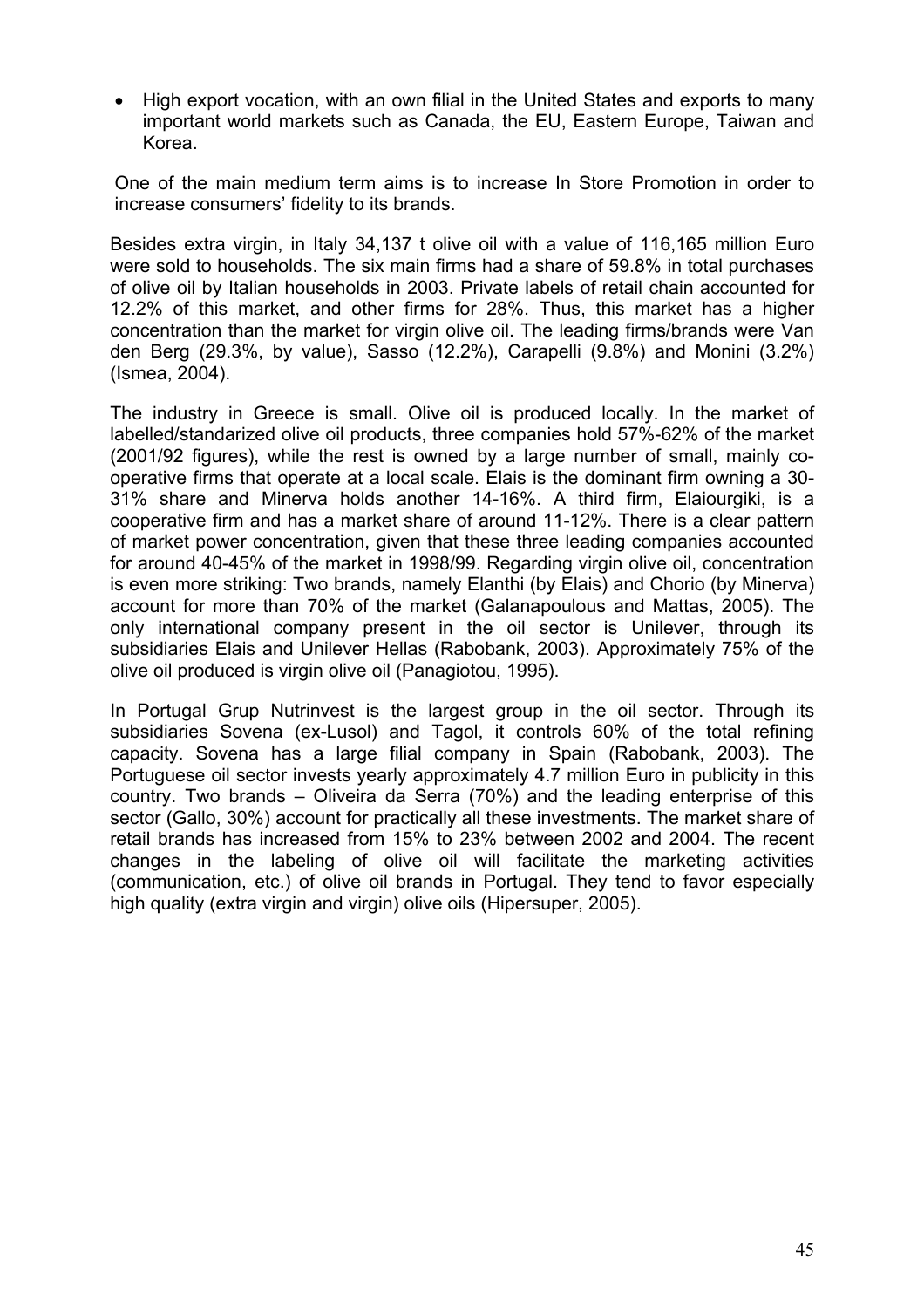#### **IV. Marketing structures and business strategies**

### **IV.1. Diversity of operators and marketing channels**

#### *Marketing channels*

Marketing channels perform a number of functions to get the product to the right place, at the right time and in the right way, so facilitating communications between producers and consumers. In the case of olive oil a number of agents are involved along these channels whose importance varies according to the circumstances. Traditionally they are farmers, mills, oil processors, refiners, packers, wholesalers and retailers. In foreign trade we have to add importers and exporters. The increasing food safety demand of consumers obligates these agents to co-operate to a certain extent in order to obtain a safe product. Historically, the general tendency in the EU has been for negotiating power on the market to be transferred from farmers to processors, and for processors to distributors. This has been the case also in the EU olive oil sector where distribution has been ongoing through a process of concentration. Therefore, at present, often the retail chains decide which innovations (e.g., which quality certification) have to be adopted by farmers and processors in order to take account for the changes required in the markets (Langreo, 2004).

According to the markets of the final products obtained, there may be distinguished three different chains: the chain of virgin and extra virgin olive oil, the chain of composed olive oil and the chain of olive-pomace oil. Chart 1 (in annex) shows a general scheme of the entrepreneurial structure of these chains. Within the chain, some enterprises are specialized in one activity, and other enterprises perform several activities, such as refining, bottling and selling. Olive growing holdings usually have strong linkages with the mills. Indeed, many farmers are owners or joint owners of the mills (e.g. in the case of co-operatives). The distribution of olive oil to urban areas within a large chain, usually by large retail chains, is the predominating way of marketing the virgin, extra virgin and composed olive oil. However, the importance of the marketing of virgin and extra virgin olive oils by the olive-growing holdings, mills, packing industries, local stores and restaurants in the surroundings (short chain) has increased in some regions in the last years. These oils often have local brands and differentiated quality (PDO/PGI/ organic product). They are demanded as well by the local population as by tourists. Refined olive pomace oil is sold mainly to restaurants, food industry, or local clients or it is exported. The market for olive pomace oil is in a difficult situation. On one hand, the health warning issued in 2001 following the detection of polyclic aromatic hydrocarbons in certain olive-residue oils had very negative repercussions on demand for these oils. On the other hand, the increasing share of the two- phase centrifugation in the mills has reduced the profitability of the extraction of olive pomace oil. Now in Spain the prices paid for olive residues just cover the transport costs, and in future probably producers will have to pay for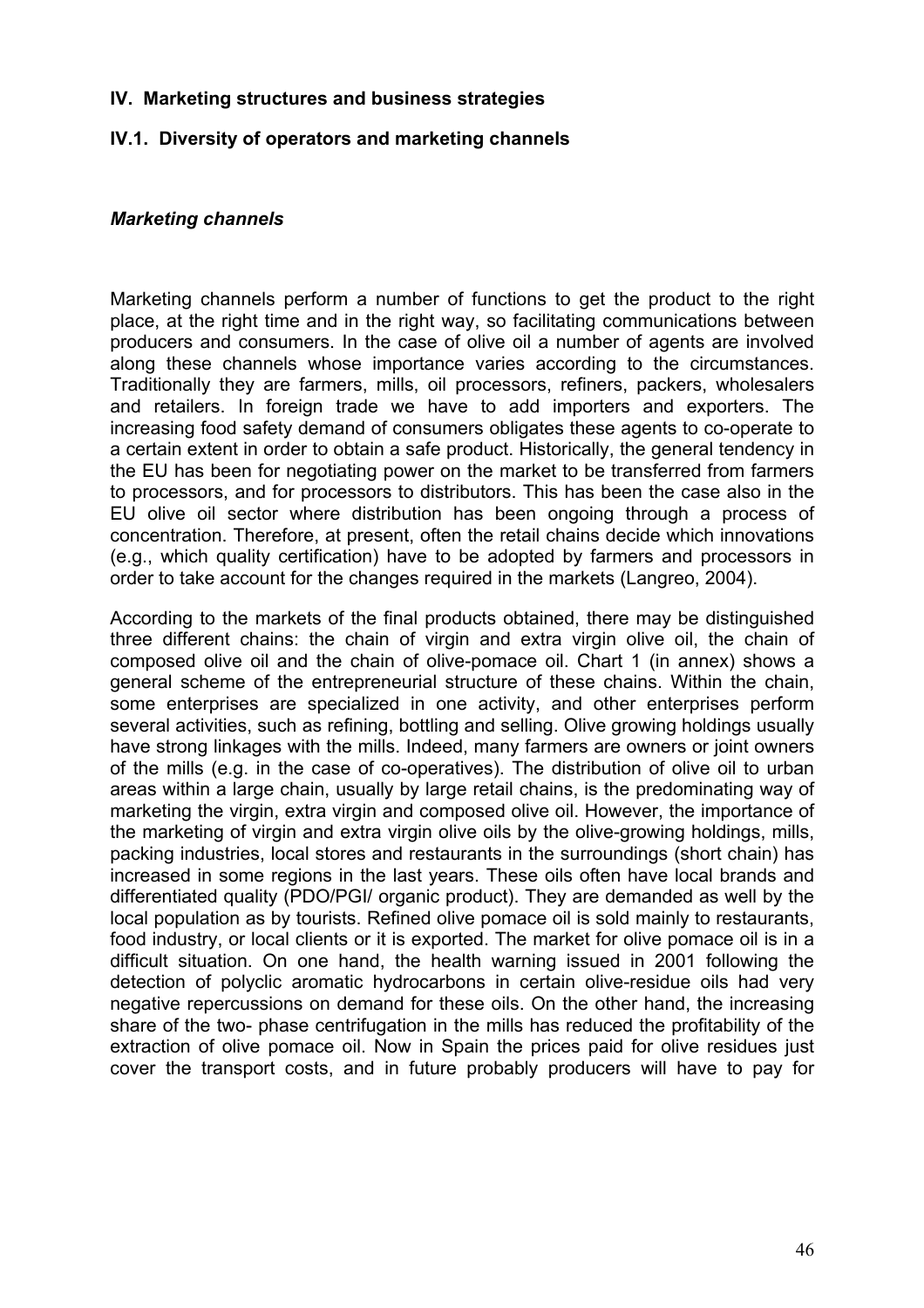retiring these products. However, the good running of this market is important for economic and environmental reasons (MAPA, 2004a).

In the new, increasingly globalized economic environment described above, which is very much conditioned by demand, operators in the national agribusiness systems need to adapt their present and future production and commercial strategies. As one of these agribusiness systems, the olive oil sector has traditionally been characterized by low levels of development in markets outside the area of production. In this sector, increase in supply has been considerable worldwide, while the increase of demand in the traditional producer countries, which in turn have been the main consumer countries, has been moderate and the increase of demand in the nontraditional markets has been relevant (see chapters I and II). These trends have forced the firms to take more and more into consideration the changes of demand in the nontraditional markets. Furthermore, the prospects for the olive oil sector depend on a series of macroeconomic, microeconomic and regulatory factors. Some of these factors act on a global level – such as the international regulatory framework to be established – others may vary from country to country, and even within countries amongst different business segments and regions. This means that there is a wide spectrum of possible business strategies for the operators of this sector.

### *Olive producers*

In Spain, there are approximately 500,000 olive producers that get aids. Therefrom, 76% are members of a recognized olive Producer Organization (PO) according to Regulation 136/66/EU. At the end of 2000 in Spain there were 69 olive oil PO with 377.789 producers constituted in order to facilitate the management of the aids. Besides, there were two associations of PO: *Unaproliva*, that groups 11 RPO and 78.000 producers and *Oleunión*, with 23 PO and 104,003 producers. There also were 50 Producer Associations according to Regulation 952/97 with 135,665 members which market about 70% of production (MAPA, 2003). Meanwhile there are 71 PO accounting for more than 80% of the countries olive growers. PO administer the aid and sometimes perform other duties, notably in the field of quality improvement. In Spain, national legislation prohibits direct sales of olive oil in bulk by growers. Only few growers have own bottling facilities. Growers sell the bulk of olives to mills, the mills then dealing with marketing of the oil once it has been produced (European Commission 2003a). According to the 1999 census, 68.7% of the olive farms sold their olives principally to co-operative mills, 15% to mills of the processing industry, 2.2% to SAT mills, 12% to other private marketing agents, 0.3% directly to consumers and 1.8% in another way (Regidor and Ruiz-Maya, 2004). Meanwhile, the share of the co-operative mills has increased to about 75%.

In Italy, almost all growers belong to one of the 188 POs. In Italy and, above all in Greece, the mills in many cases merely provide a service (oil crushing), and it is the grower who markets the oil. This fact explains the extent of self- consumption and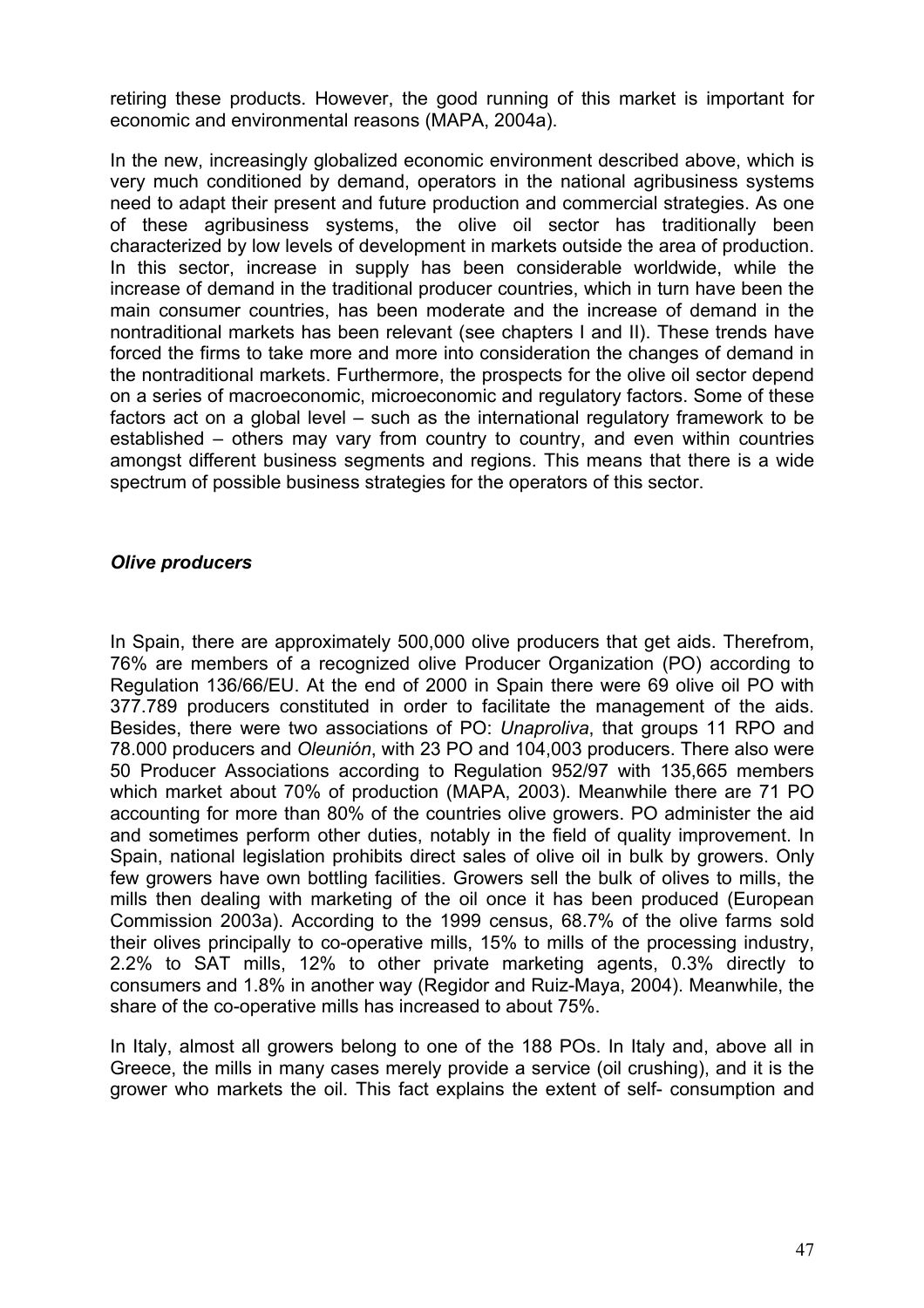direct sales by growers. (European Commission 2003a). In Italy, on average, 19.9% of the olive oil is sold for self-consumption (including family and friends), 38.1% directly to consumers or restaurants and 42% to wholesalers, mills or packing plants. In Center-North, the share of olive oil used for self-consumption (32.1%) or sold directly to consumers or restaurants (52.2%) was higher than in the South (15.1% and 32.5%, respectively). In the South, more than half (52.4%) of the oil is sold to wholesalers, mills or packing plants, compared to 15.7% in the Center-North (Ismea, 2004).

In Greece, there are 83 POs, which may belong to a common association. Almost all olive growers belong to a PO. A considerable proportion of the olive oil entering the market (up to 40%) is sold directly by producers or intermediaries to consumers. They usually sell an unbranded product that is not identified by origin or quality standards. This practice is open to possible adulteration (Patsis, 1995; European Commission 2003a).

Portugal has less (26) POs and a lower percentage of PO membership. In Portugal there are only few direct sales by growers since national legislation prohibits the sale of olive oil in bulk. In France, there is no approved PO. (European Commission 2003a).

In the analyzed EU producer countries, in the rural areas of the main producer regions direct virgin olive oil sales of the mills and packers (e.g. the co-operatives) still are important.

## *Retailers*

In most EU countries, olive oil, as other foodstuffs, is being increasingly sold in large self- service retail stores. For example in Spain, supermarkets and hypermarkets accounted for 87% of total purchases of olive oil by the households in 2002 (Mercasa, 1994). This high share is mainly a consequence of increase of the share of the hypermarkets from 15% to 30% in the period 1990-2002, mainly at the expense of the traditional shops, whose share declined from 15% to 2.5%. The concentration of the sales in the large retail stores was accompanied by an increase of the continued increase of the private labels of the food retail trade. In 2003, their share in the olive oil Spanish olive oil market was between 40% and 50%, according to different sources (Oleo Semanal, 2004, estimates a share of 39%, Segura, 2004 of 45% and Aral, 2004 of 50%). According to Segura, this share grew by 5.7% in the last year and now is higher than any established brand. In any case, this figure is lower for virgin and extra virgin olive oil than for olive oil (mixture of refined and virgin olive oil) (Segura, 2004). In Italy, private labels of the large distribution chain have much less importance. According to the panel of Ismea/Nielsen, with regard to olive oil in 2003 they had a share of 12.3% in volume and 12.2% in value, and with regard to extra virgin olive oil they had a share of 9.5% both in volume and in value (Ismea,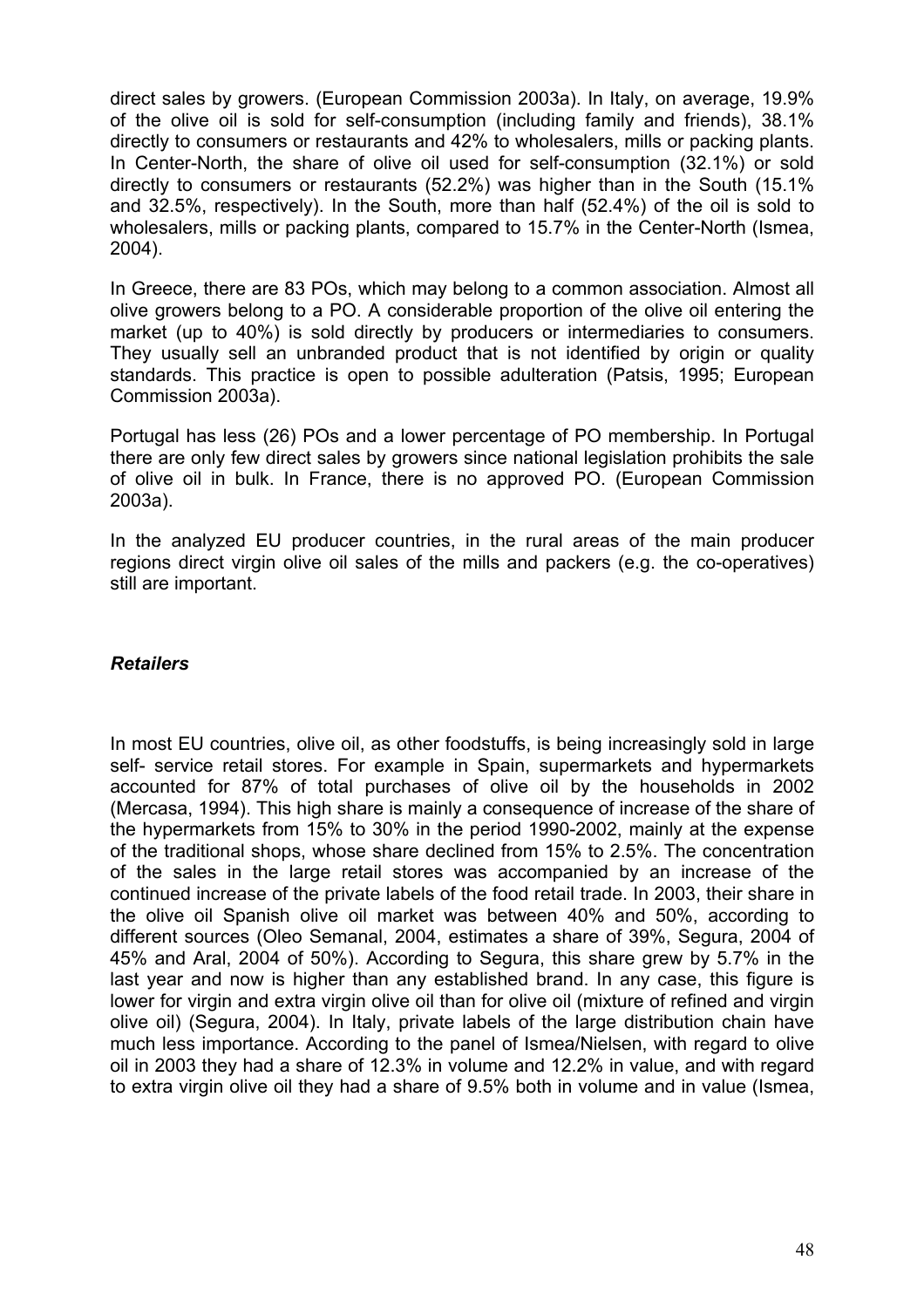2004). In Portugal, the market share of private labels increased from 15% (2002) to 23% (2004) (Hipersuper, 2005).

Prices for private labels of the food retail trade usually are lower than prices of established olive oil and extra virgin olive oil brands. Some industries, such as Olilan, which belongs to the retail chain Eroski, Sovena and Aceites de Toledo in Spain, are specialized in producing and marketing their oils in this way. Likewise, many second grade co-operatives that pack a part of their virgin olive oils sell these with private labels of the retail chains, as they do not have own, well-known brands. Other enterprises, as for instance Carbonell, sell the bulk of their products with leading brands at high prices and a smaller part of their production with private labels of retail chains at low prices. However, some retail chains, such as El Corte Inglés, position products with their private label at a medium or even high price level. In Italy, the mentioned figures indicate that there are no significant price differences between the average established olive oil brands and the olive oils sold with private labels of the retail stores.

Some retail chains are multinational enterprises, which are buying and selling their products in many countries and have much power in the negotiations with the food industry. For instance, in Spain and Portugal French retail chains as Carrefour and Auchan, are very important and German enterprises, as Lidl (hard discount) and Macro (wholesale trade) also are getting more and more important.

Parallel to this development, some olive oil Italian and Spanish enterprises have specialised on the production of high quality olive oil, which is sold at a high price level, usually in gourmet food stores or in gourmet departments of large self-service retailers. Italian enterprises are more consolidated in this market segment. Some households and cooks of gourmet restaurants differentiate between the multiple types of olive oil and are willing and able to pay high prices for high qualities.

Hotels, restaurants and institutions usually use other marketing channels and largersized containers than private households. Taking in consideration the increasing importance of eating out in many counties, these channels are getting more and more important. For instance, in Spain, while in 1990 12% of the marketed olive oils was sold in restaurants, this share increased to 17% in 2002. By product categories, the share was higher regarding virgin olive oil (21.5%) than regarding olive oil (15%). In 2002, the restaurants and hotels bought both categories of olive oil mainly from distributors (59%), wholesalers (18%) and hypermarkets (8%). Other marketing channels used by hotels and restaurants were supermarkets (6%), Cash & Carry (4%) and other providers (5%) (Mercasa, 2004).

There are many Italian restaurants offering pizzas, pasta and other Italian specialities all over the world. They include as well "fast food" as "slow food" locals. In many of these restaurants, clients can find Italian, branded bottled olive oil.

Like in the retail sector, in HRC an increasing concentration and globalisation of the markets can be observed.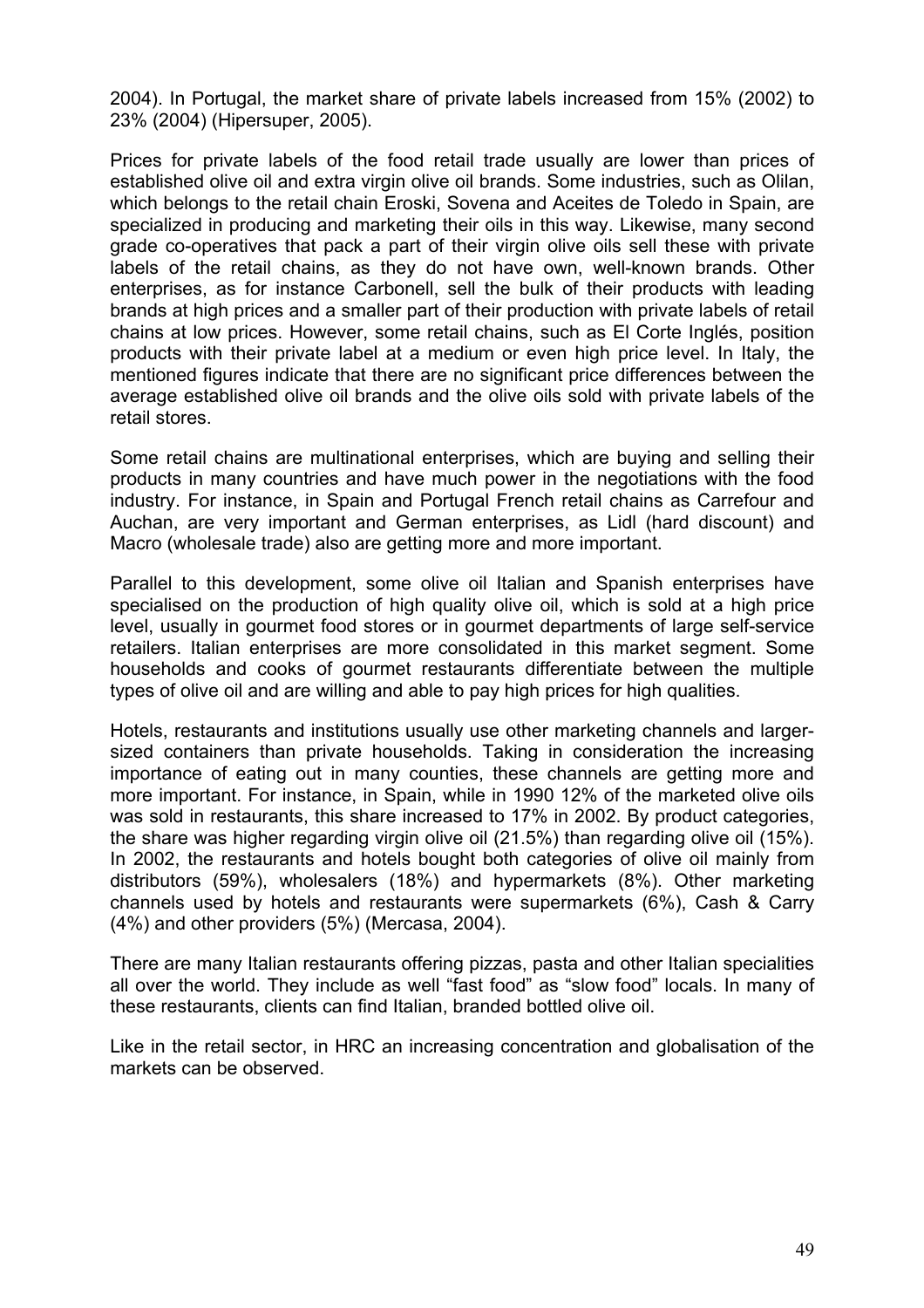## *Pricing*

When comparing virgin olive oil producer prices in the main EU producing countries, during the crop year 2003/04, prices were higher in Bari (Italy) (on average 261 Euro/ 100 kg), than in Iraklion/Messina (Greece) (253 Euro) and in Jaén (Spain) (240 Euro). The prices for refined olive oil and refined olive-pomace oil also were higher in representative Italian markets than in representative Spanish markets (IOOC, 2004). In spite of the high integration of the Community market there still are specificities in terms of prices on national markets. The difference between the producer price for extra virgin olive oil and lampante olive oil is considerable in Italy (about 39%), somewhat lower in Greece (30%) and very small in Spain (7%) (European Commission, 2003a).

Price transmission is not always easy along the marketing chain. Thus, in Spain, last years (2004) many refiners and packers could not transmit the lower prices paid by the retailers to the mills and the farmers. Therefore they had to reduce their marketing margins (Alimarket, 2005).

In the main Spanish production region (Jaén, Andalucía), a future market for olive oil has been created. One of its functions is the improvement of transparency in this market. However, up to now only few marketing agents have operated in this future market.

## **IV.2. Predominant strategies**

### **IV.2.1. Product valorisation and supply strategies**

In Spain, co-operatives of second- and third degree market bulk and packed olive oil of the members of the co-operatives of first grade. They are increasingly packing this oil for the national market. They have created their own labels and are increasing the direct exports. For this purpose, there have been some mergers of co-operatives in the past, and there are planned new processes of fusion in the next future (MAPA, 2004). Some co-operatives have own retail outlets where they market their products. By this way, they integrate all phases of the marketing chain. On the contrary, in Italy industrial co-operativism is scarce.

In Spain, the main olive oil companies are familiar enterprises, which often have a large tradition in this sector. The share of multinational enterprises has decreased in the last years. This trend tends to slow the merging processes of olive oil companies in spite of low marketing margins, as many familiar enterprises are very reluctant to give up their independence (Cinco Días, 2003).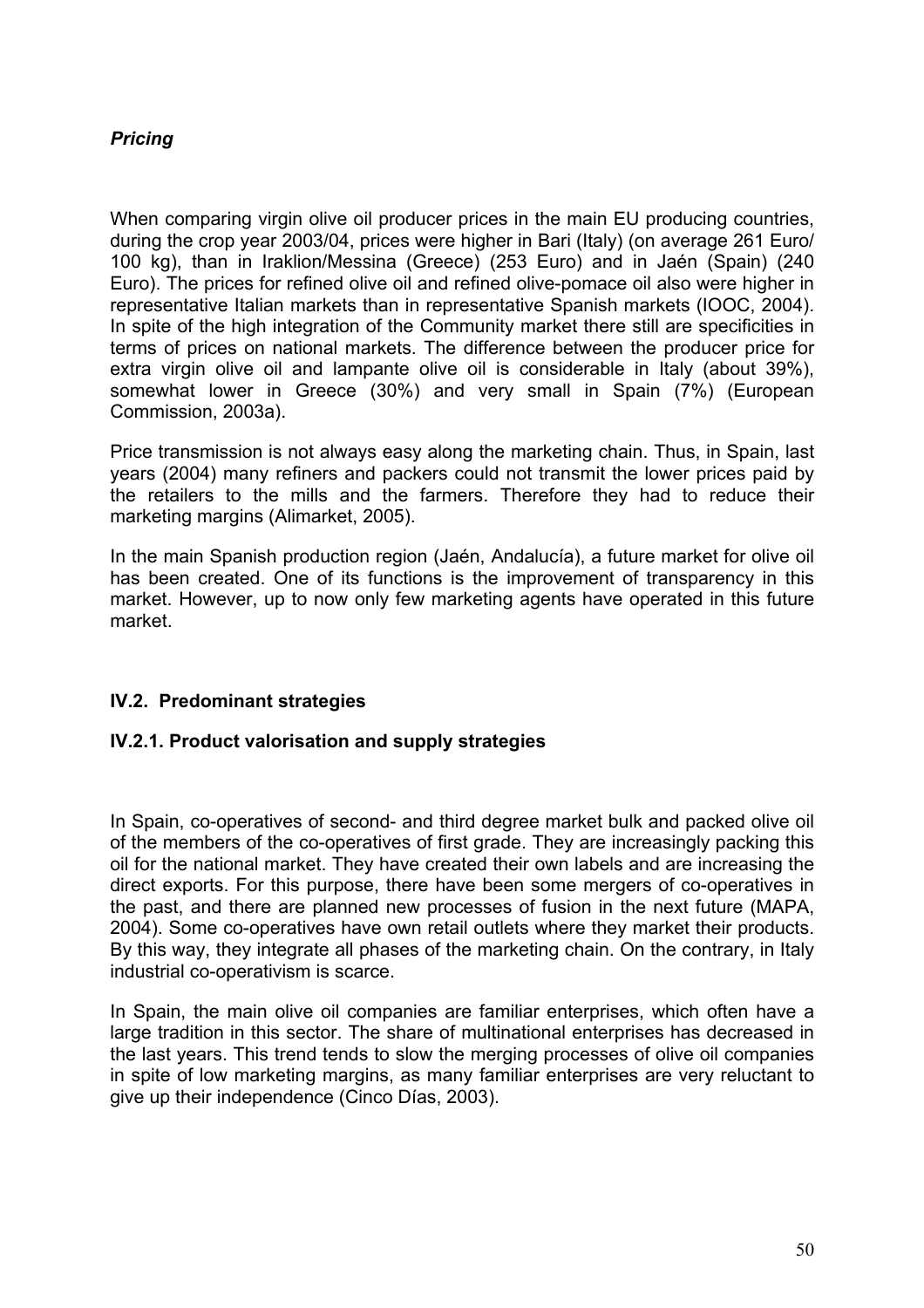In Italy, multinational enterprises are more important in the olive oil production than in Spain. Their strategy is conceived for operating in many countries. Many companies are accustomed to import oils in order to use them in blends or for processing, increasing the value of the final product, which often is exported.

In Spain, some certification and quality measures have been implemented basically as a consequence of the requirements of foreign customers. For instance, about 85% of organic olive oils are being exported. On the contrary, some other quality measures, such as PDO and IGP target mainly at the domestic market. However, some regions are very successful in exporting olive oils with PDO. Thus, Cataluña, which accounts for 5% of total production in Spain, accounts for about 25% of Spanish olive oil exports. It has achieved to specialise on oils with high, certified quality, and usually with PDO (Francas, 2005).

Due to the increasing demand of food safety by consumers and retailers, some standards as ISO 9001 and HACCP (Hazard Analysis Critical Control Point) have become compulsory in the EU since 2004 (Wiegand et al., 2004; Rabobank, 2003).

A large number of distribution chains require suppliers to have additional accreditations of oil quality and the olive oil production process by an accredited certification body. One of the principal retailer initiatives with regard to certification and quality measures are the regulations of Eurep-Gap (Euro Retailer Produce Working Group), a group of European retailers. They aim at achieving that the consumers get sure, standardised products with good quality.

In Spain, the main certification organism is the Spanish Normalization and Certification Association (*Asociación Española de Normalización y Certificación*-AENOR). It has specific norms for extra virgin olive oil regarding the processing in the mills, packing and the final product sold to consumers. Its certificates are recognized at national and international level. The international recognition is assured, as AENOR is founding member of IQNet (AENOR, 2002).

In many cases, product valorization by producing olive oils with Protected Designations of Origin (PDO) or Protected Geographical Indication (PGI) has been a successful supply strategy. For instance, in the Spanish region Cataluña, the olive oil PDOs Les Garrigues and Siurana had a good acceptation in the market (see above). In Italy, average prices of virgin olive oils with PDOs are about 50% to 100% higher than prices for similar olive oils in the retail outlets (Meloni, 2001). This strategy makes possible the product differentiation in the market and common promotion and advertising campaigns of producers of a region that otherwise would not be able to make these campaigns. Therefore, and with the support of the common, national and regional agricultural policy, the production of these oils has been increasing continuously in the producing countries of the EU.

However, reportedly sometimes there also are some problems with the marketing of these products, especially in the case of the less well-known PDOs. For instance, in 2002, average prices paid in the domestic market for olive oil with the PDOs Les Garrigues (3.9 Euro/ kg) and Siurana (4.4 Euro) doubled the price paid for olive oils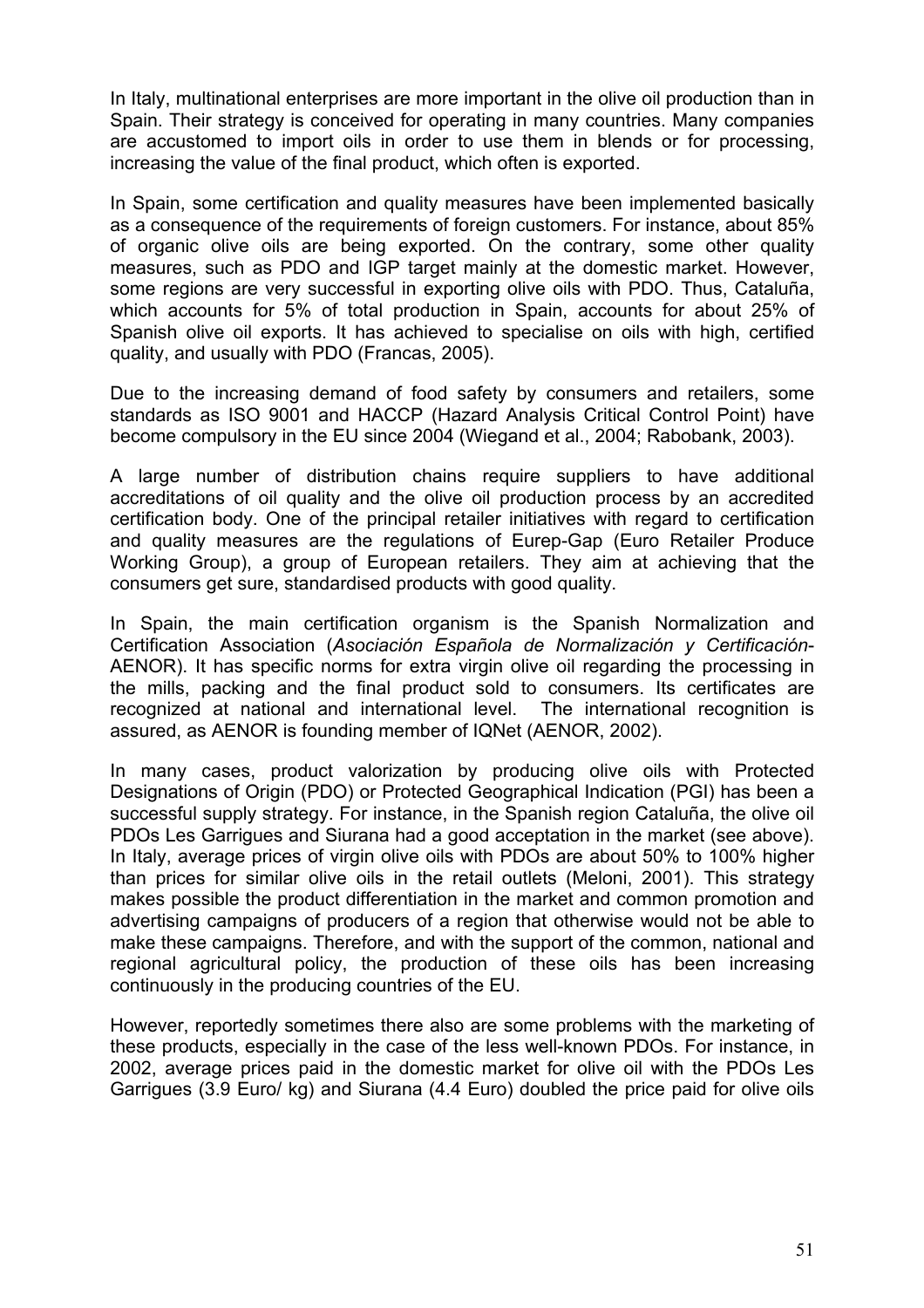with the PDO Sierra Mágina (2.2 Euro) and Montes de Granada (2.1 Euro) (MAPA, 2004c). On another hand, according to Ortega (2005), in Spain last crop year about 60-70% of the extra virgin olive oils with PDO have been marketed bulk, at an average price similar to the price of any other extra virgin. A similar situation has been observed with regard to the organic olive oils, which often have been sold at prices below production costs. Probably actually there are too many PDOs and other quality seals in Spain, and some of them do not reach a minimum size that is necessary for efficient promotion. Many consumers are confused by the great variety of seals and do not know most of these seals.

In Italy, in 2003 about 0.4% of the olive oil sold by households was organic olive oil, and 0.6% had certification of origin (PDO or PGI) (Ismea, 2004).

Many European olive oil enterprises consider that consumption potential in non traditional consumption markets, such as USA, is higher than in the traditional consumption markets. Indeed, since 1990 yearly growth rates of demand have been very high in some countries as e.g. Japan (19%), United Kingdom (14%) and USA (7%). Therefore, several oil companies are involved in important marketing activities in such countries. For example the Spanish enterprise Koipe/Carbonell (SOS) recently bought the Italian enterprise Minerva Oil that in 2003 was the fourth olive oil enterprise in Italy, with sales of 153.8 million Euro and its brands Minerva, Lupi. Montolivo, Dante and Sasso. One of the main objectives of this measure was to control immediately some 13% of the US olive oil market, where the group expects a more significant demand increase than in other markets. Before, the group had bought American Rice which offered the possibility to use its retail net, with almost 5,000 points of sales, and signed an agreement with Wal-Mart, the largest retail enterprise worldwide (Maté, 2004).

## **IV.2.2. Marketing strategies**

### *Product*

Broadly, we can differentiate between olive oils with a high position in the market and olive oils with a medium or low position. The first option aims at achieving high prices, while the second option aims at getting large quantities at low cost (D'Auria, 2001a; Giap Parini, 2001).

According to the final product obtained, there are markets for virgin oils, for ordinary oil and for olive pomace oil. Marketing strategies for these products may be different, as consumers often use these products in different ways. Many Spanish and Portuguese consumers use virgin oils mainly for salads, and preparing some typical Mediterranean meals, and ordinary olive oil or olive pomace oil for frying. Frying food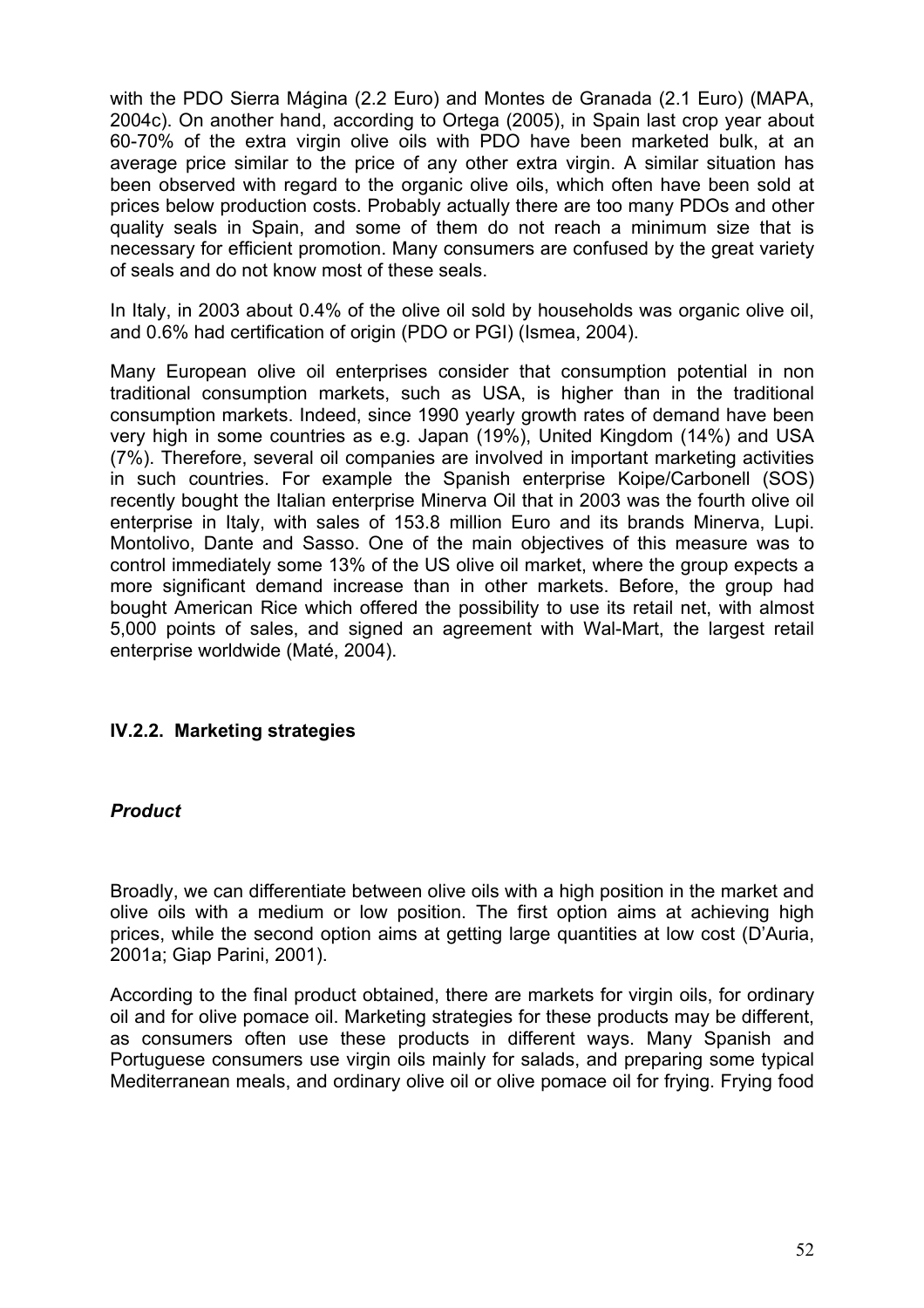with olive oil is very common in Mediterranean countries and explains to some extent the high per capita consumption in these countries. Some promotion campaigns inform consumers of the positive repercussions on health of using olive oil for frying.

In Italy, many firms use traditional ways of producing and processing olive oil in order to obtain a very "traditional" product. Many small enterprises sell small amounts of high quality products with own brands. They communicate this aspect to consumers and link it to the local history and culture, as many consumers like to buy such oils, obtained in this way (Capogna et al, 2001). In Spain, the alliance of enterprises "*Grandes Pagos de Olivar*" uses a similar procedure of producing, processing and marketing its high-quality virgin olive oils. These oils are mixtures obtained with olive of two or three varieties (e.g. Arbequina, Hojiblanca and Koroneiki) that are produced and harvested very carefully in certain farms which have own mills located in the farm (Calduch, 2005).

In Spain the company "*Castillo de Tabernas*" produces olive with an integrated production system (see chapter III.1). A part of the oil is sold as premium quality oil in well-known international gourmet outlets as for instance Harrod´s in Great Britain and Lafayette in Paris (Mercacei, 2004 b).

Several enterprises offer olive oils of specific olive oil varieties, such as e.g. "Arbequina" in Spain, "Nocellaria" in Italy or "Koroneiki" in Greece. For instance, the Swiss company Arena Alimentaria offers these three products in Swiss and German supermarkets (Maroto and Mahlau, 2001). The growth potential of this strategy of product differentiation is high, as they can be produced and bottled in any region (Langreo, 2000).

Some companies develop product innovations. For instance, the Spanish group Borges sells olive oil with a great variety of tastes (spicy, etc.). Other companies market functional products, such as olive oil with vitamins E and C (Mercacei, 2004c). The Spanish group "Grupo Borges" produces and markets olive oil, vinegar, dry fruits and table olives. It exports 65% of its production to 105 countries, and in 2004 it had total sales of 485 million Euro. Its strategy consists in having a strong brand, innovating products and packing and adapting their supply to demand in each market (Expansión, 2005).

In Italy, olive oil companies have some experience in blending olive oils in order to obtain good and stable oil, according to the demand of the clients in the domestic and foreign markets. In this frame, they import bulk olive oils and export bottled olive oils with higher value added (Sivini, 2001).

Another product segmentation strategy is to offer young olive oil, proceeding from a recent harvest. This initiative of the Spanish group Koipe- Carbonell aims at achieving a new, positive image of olive oil, and to reach new consumers (Maté, 2004).

It is worth mentioning that the leading Spanish olive oil enterprise Koipe- Carbonell and some other olive oil firms are trying out new pack types, such as brick cartons,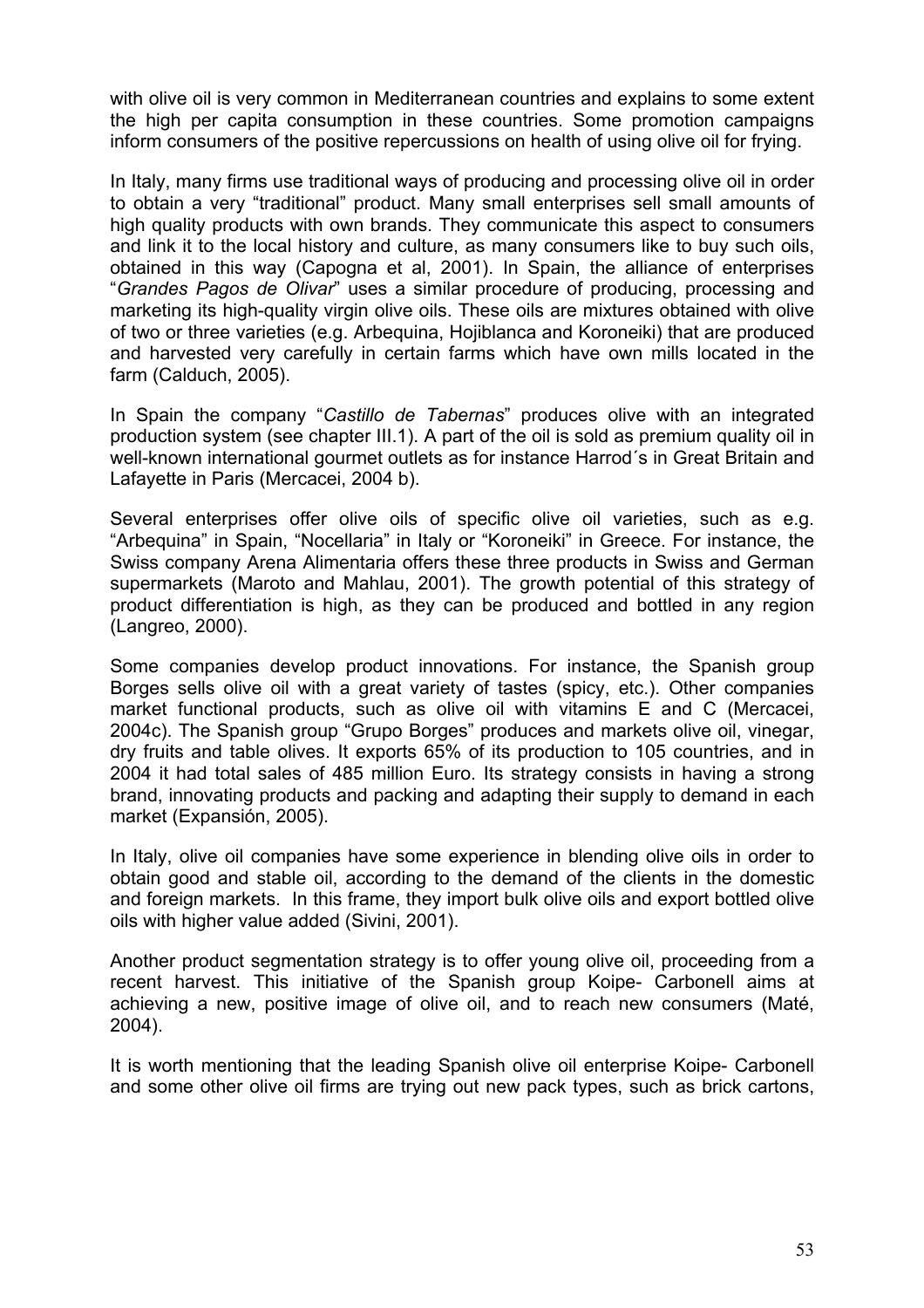as part of a product differentiation strategy. Brick cartons have traditionally been associated with poor-quality products, but promoters of this packing point out that it is a distorted perception because they do the best function of preserving the properties of the oil by keeping it away from oxigen and light, which transparent bottles do not guarantee.

Some multinational enterprises use only a few olive oil brands that they market at a European/world scale. Two examples for this strategy are the brand Bertolli, from Van den Bergh Italia (Unilever Group), and Carapelli from Carapelli Firenze. Some years ago, the multinational company Unilever decided to reduce the number of brands and focus the marketing activities on these brands. In three years, the number of brands was reduced from 1,600 to 400. In 2004, it decided to begin to use the seal with the name "Unilever" in all food products of this company. This strategy might make it possible that this seal might become as well known among European consumers as brands as "Nestlé". In the oil sector, Unilever has increased its marketing activities to promote its principal brand Bertolli. This strategy facilitates the creation of a brand well known among consumers and the realization of promotion campaigns at EU level (Rabobank, 2003, Cinco Días, 2004).

In spite of the advantages of marketing a reduced number of products and brands in many countries, it has to be taken into consideration that consumer preferences with regard to olive oil are quite different in many countries. Therefore, enterprises should try to find the specific type of product (taste, colour, oil consistency, size of the bottle, etc.) demanded by consumers in each country (D´Auria, 2001b).

While some enterprises are specialized in one or two products (e.g. extra virgin olive oil), other firms offer a range of olive oil products. For instance, many Italian companies only offer extra virgin olive oil. The Spanish co-operative Hojiblanca, which up to now has been specialized in extra virgin olive oil production, plans to complete its product line with refined olive oil, table olives, ecological olive oils and one olive oil with PDO certification (Ortega, 2004).

Another development that can be observed in many oil groups is the diversification of their supply. Many Spanish firms specialized in olive oil have begun to deal with similar products, such as margarine, oilseeds vinegar or table olives (Mercasa, 2004). On the other hand, several wine groups as e.g. Torres, have begun to produce and market olive oil. They have achieved that many specialized wine shops offer some top quality olive oils, and also were successful with the exports, using their contacts and experience (Francas, 2005). Some companies sell olive oil jointly with other products (pizza, salad, cheese, etc.).

Some companies are specialized in the production of olive oil with distributor brands. Due to the fierce competition in food distribution, many retail stores offer olive oil at low prices. Farmers, mills, refineries, packers and distributors have to produce very efficiently. In some cases, they work together in order to make the business channel more efficient and to maximize customer service. In other cases, companies merge to become bigger in size and so take advantage of economies of scale and of scope (Mahlau and Mili, 2001). Farmers aim at producing large quantities of olives at low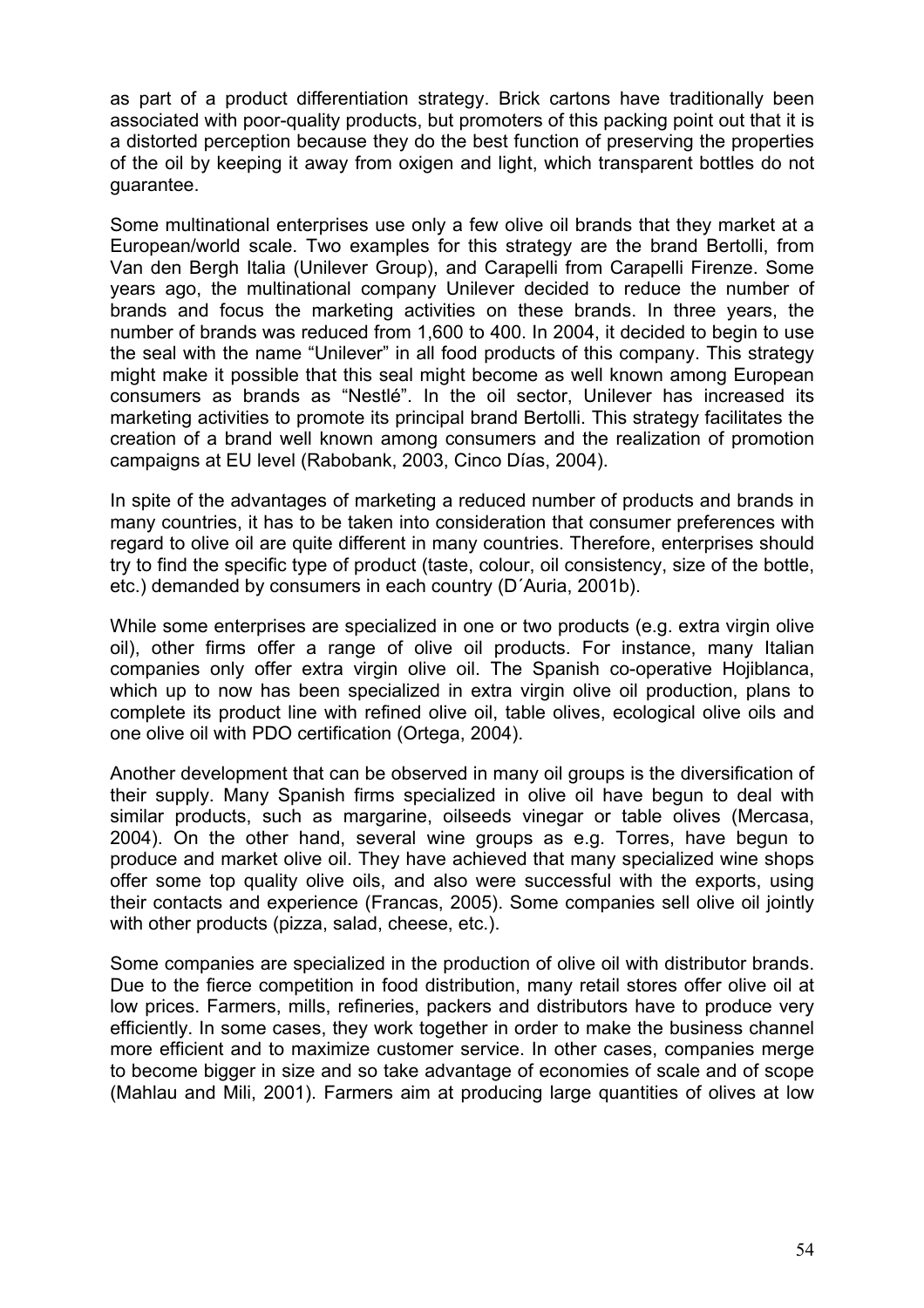costs. For this purpose, they minimize the costs for cultivating and harvesting the olive trees, mainly by reducing the labour costs (Giap Parini, 2001). In Spain, some professional organizations, as for instance the inter-branch organization denounce that distributors sell olive oils with distributor brands at prices that are lower than production costs for promotional purposes (Maté, 2003).

Olive oil companies may also use different producer or distributor brands in order to achieve market segmentation. Some companies market the same product –e.g. extra virgin olive oil- with different brands. They often sell a part of their production with their own main producer brand at a high price level and another part with another producer or distributor brand at lower prices. In this way, they can sell their whole production at reasonable prices, which might be difficult when using another strategy. Consumers often do not perceive that these products are similar.

Consumers' preferences with regard to the product "olive oil" (including virgin and extra virgin olive oil) and its presentation differ among the countries. Thus, while in some countries, consumers prefer a strong taste of olive oil; in other countries they prefer a mild taste. In the main producer countries, olive oil is usually sold in one liter or larger bottles. In non- traditional countries, where per capita consumption is much lower, consumers prefer to buy smaller packing (0.5 or 0.75 liter). In some countries as for instance Germany, consumers like to buy olive oil in dark bottles, in order to assure a good conservation of the oil, in other countries, such as Spain, they prefer clear bottles in order to see the colour of the oil.

Olive oil companies have to find out the consumer preferences in each market and adopt their marketing strategies to the specific circumstances in each market. Sometimes this is not easy. For instance, using focus group methodology according to an Italian survey, German consumers prefer olive oil with a strong taste of olive oil, while according to a Spanish survey they prefer a mild taste of olive oil. These results indicate that there are different types of German consumers. More detailed research (surveys, etc.) would be necessary to quantify the importance of each of these segments of German consumers (D´Auria, 2001; Maroto and Mahlau, 2001).

Many non-producing countries authorize the blend of olive oil with other types of oils. Consumers of these products appreciate them for their light taste and their stability to temperature variations. The main producing countries, however, prohibit the sell of such blends. They consider that the use of the term "olive oil" in these blends may cause confusion among consumers. Another distinguishing feature is that traditional markets tend to sell only home- produced oils of several regions, whereas emerging markets usually stock oils from quite a diversified range of countries. Thus, in traditional markets the regions of origin become a way of market segmentation, and in non-traditional countries the countries of origin (Mahlau and Mili, 2001).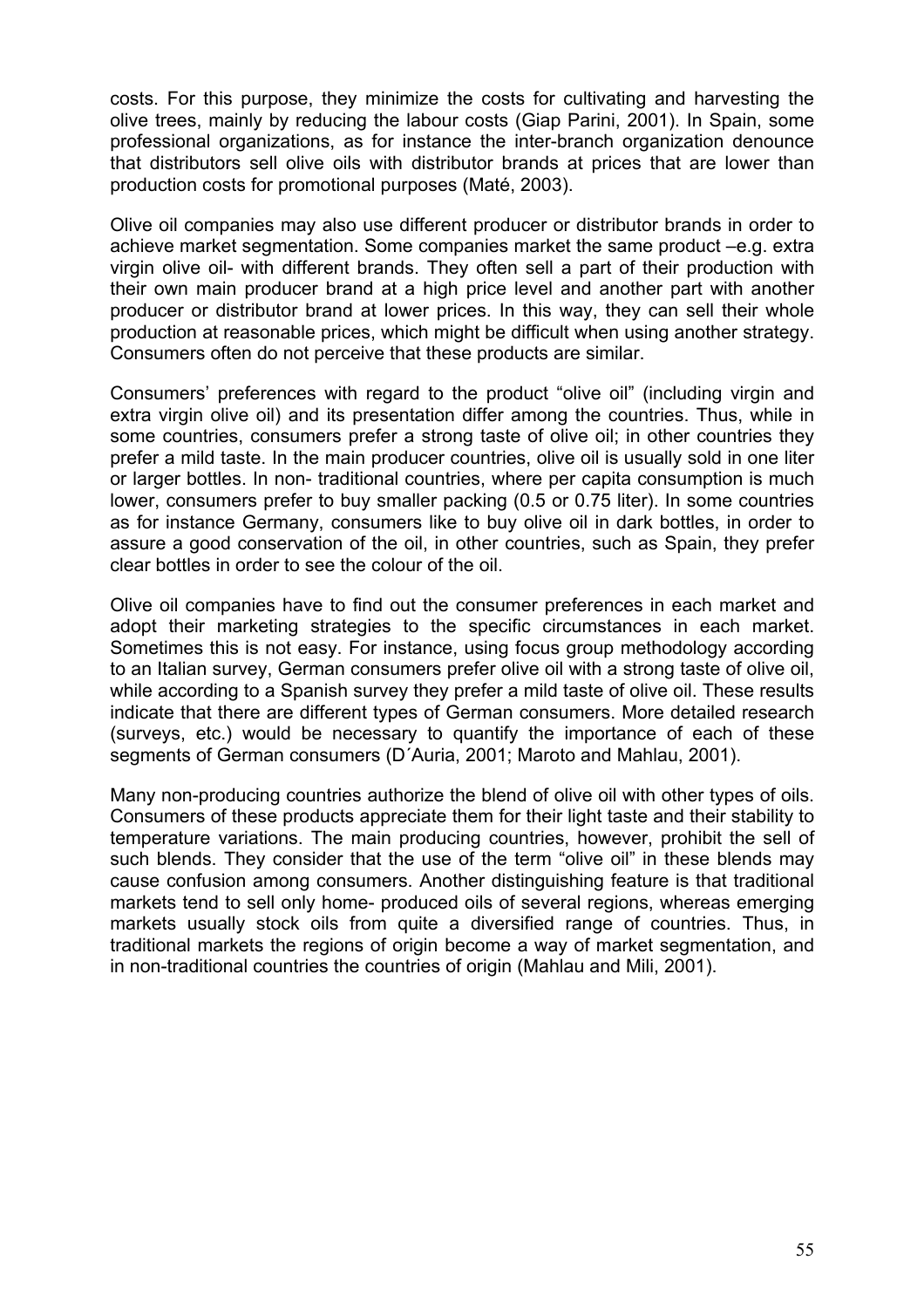## *Price*

Olive oil tends to be significantly higher in price than other edible vegetable oils, amongst other things because the cost of the raw materials (olives) weights heavily on the total cost of producing the oil. Generally speaking, in Spain olive oil is three times more expensive at wholesale level than sunflower oil (the second most consumed oil). The ratio of between the price of olive oil and that of other common edible oils is in the order of 4 or 5 to 1 in non-producing countries. However, this unfavourable price ratio has not affected significantly its positioning in most countries. In some countries such as Italy and Greece, consumers do not react much to changes in consumer prices (elasticity of demand -0.16). The reaction is more appreciable in Spain (-0.44), and even higher in France (-0.47) and non producing EU member states (-0.47) (ADE, 2002).

In spite of the high integration of the Community market and the increasing level of trade, there are continuing specificities in terms of prices on the national markets. In Italy, prices for extra virgin olive oil are higher than in Greece, and, above all, in Spain. Spanish prices for the lampante category are higher than those recorded in Italy and Greece. Consequently, the difference between the producer price for lampante olive oil and extra virgin olive oil is considerable in Italy (655 Euro/tonne, i.e. more than 39.4% of the lampante price in the period 1999/2000 to 2001/02), medium in Greece (442.6 Euro/ tonne) and very small in Spain (122 Euro/ tonne) (European Commission, 2003a). These differences in the price differentials indicate that in the Spanish market, quality is not appreciated as much as it should be (Briz and de Felipe, 1995).

Distributors on the Spanish market apply higher margins on virgin oils, which might be detrimental to potential consumption in the medium and long term, especially when taking into consideration the large potential for future production growth and the difficulties in raising domestic consumption (Mili and Rodríguez Zúñiga, 2001).

As a rule, in non-traditional markets there are market price differentials between olive oils, depending on commercial brands and sales points. In many producer countries, the dispersion of retail sales prices is much narrower, both between regions and sales points.

In Italy, in the last years an increasing share of olive oil is sold in the frame of price promotions, including low prices in the frame of distributors promotions "take 3 units and pay 2" (Ismea, 2004).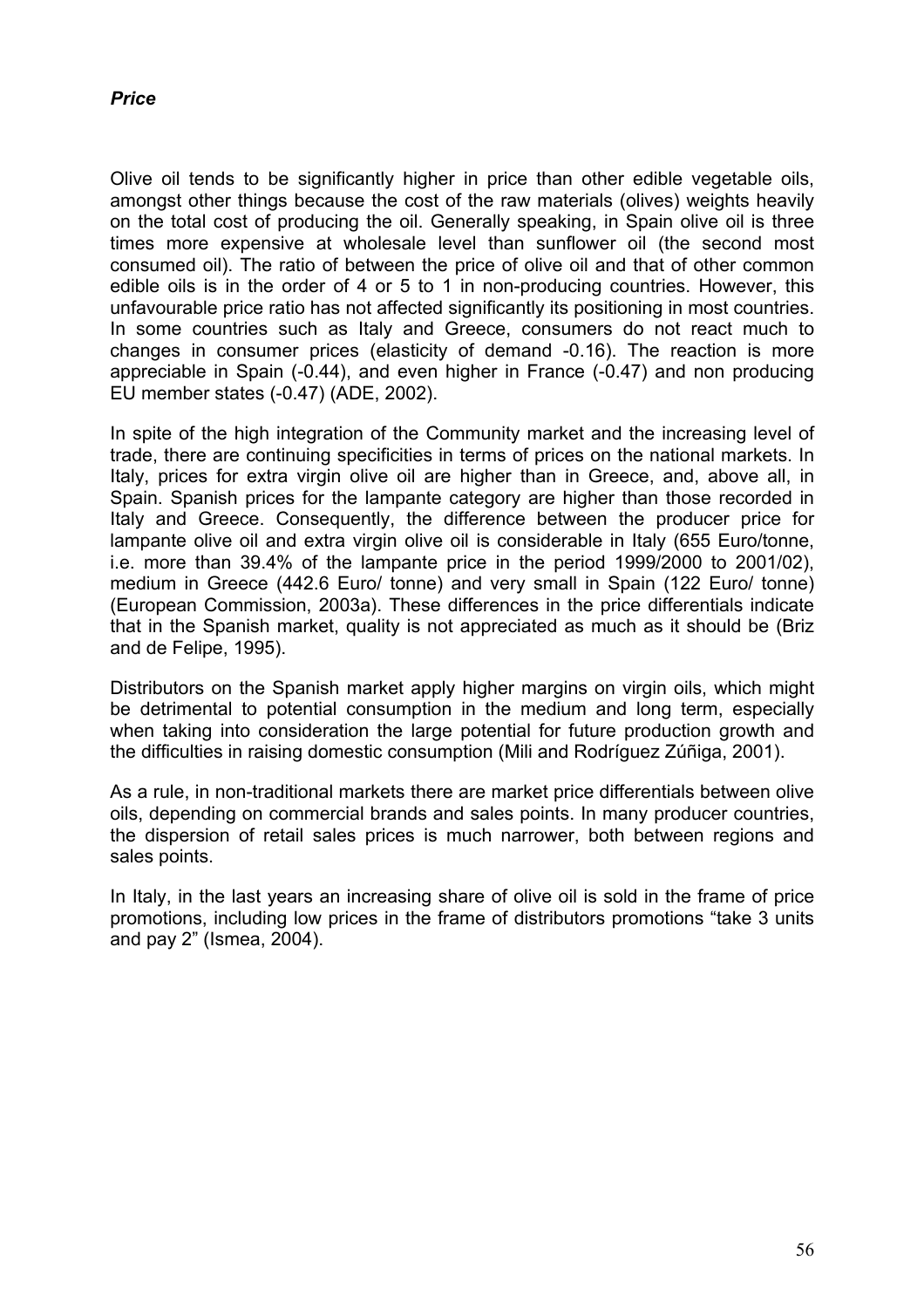### *Promotion, advertising and communication*

Despite the educational campaigns run on several non-traditional markets, majority of consumers on those markets still does not know the difference between the different commercial categories of olive oil; nor are they familiar with the designation and properties of each one. This situation even can be found in some traditional markets. Consequently, it would appear necessary to intensify information campaigns targeted at consumers (existing and potential) in order to supply them with helpful information on the characteristics and designations of the different olive oils. Packing and additional information and in-store promotion are very helpful in self-service outlets. In non-traditional markets it is also advisable to give consumers clear, simple explanations about which oil to use for which dish and to give them cooking suggestions for olive-oil based Mediterranean meals. It must not been overlooked that consumer satisfaction is determined more by the end result of the whole food preparation process than by the quality of the individual ingredients used (Grunert, 2001).

However, the communication campaigns of some companies do not help to clarify the consumers' concepts, and even may cause confusion. Thus, consumers often do not know the meaning of terms of terms as "pure olive oil", and the designation "made in Italy" for oils which just are bottled in Italy may be confusing for many consumers (Sivini, 2001).

Many people engaged in the olive oil sector may organise promotion campaigns, either alone or in co-operation with other organizations. For instance, associations of exporters, as for instance *Asoliva* in Spain make promotion campaigns in cooperation with the companies, ICEX or other national (e.g. Iberia, for promotion of olive oil during the international flies) or regional institutions (e.g. Extenda). One of the main tasks of regulation councils of PDO/ PGI producers and councils of organic producers is the promotion and communication. The strategies used by the olive oil PDO/PGI councils may vary a lot (Meloni, 2001).

### Companies and their associations

As well in Italy as in Spain, the leading companies spend large amounts of money for promotion of their main brands (Ismea, 2004). The reason is that many consumers are willing to pay higher prices for well- known brands than for brands that they do not know.

In Spain, in the last five years the olive oil exporter association spent yearly more than 8 million Euro for promotion of Spanish olive oils in foreign markets (Ortega, 2004). These promotion programs were made in co-operation with the foreign- trade institution ICEX. Another remarkable association of companies within Spain is Landaluz. This association of Andalusia food producers accounts for 31% of the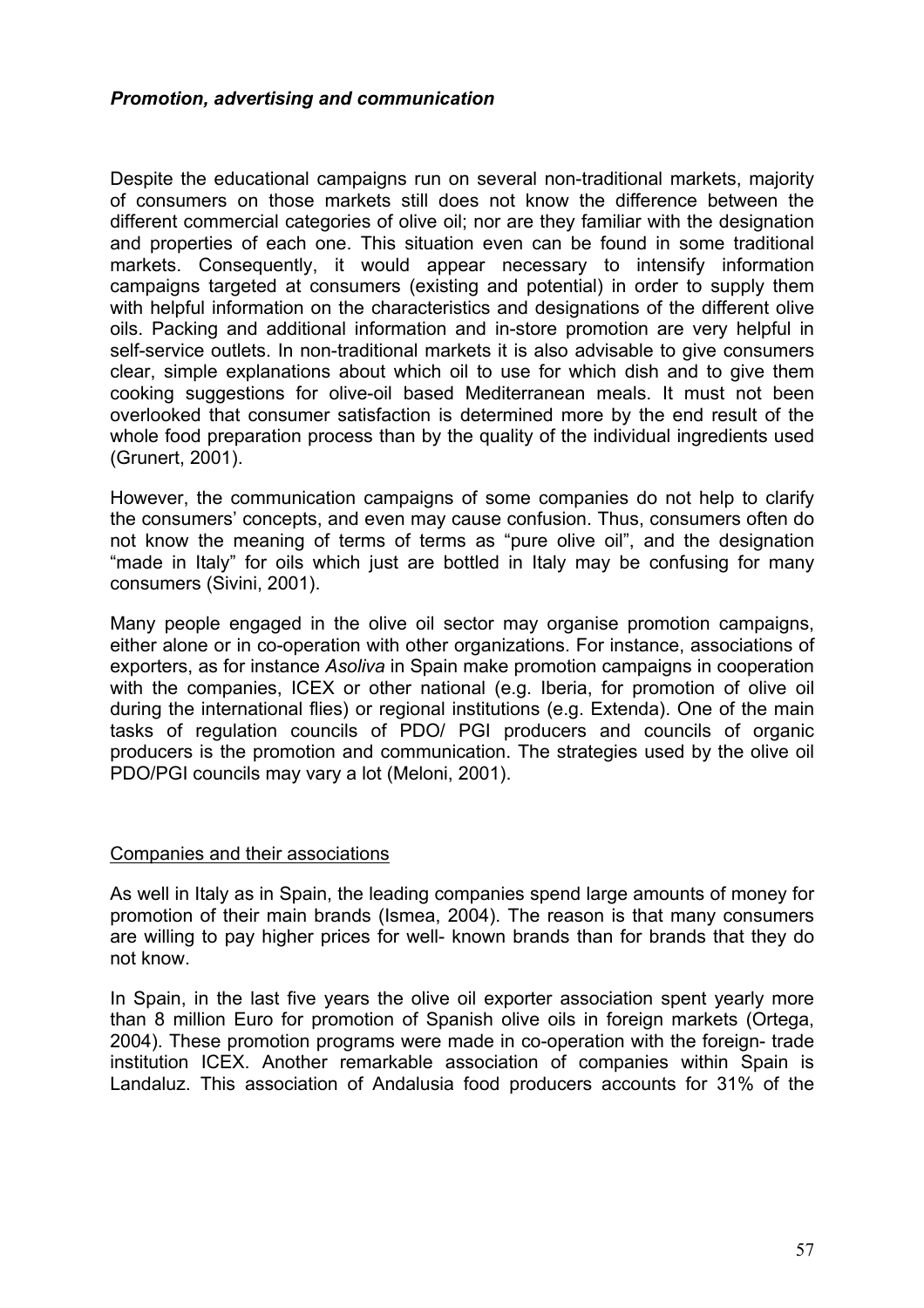sales of the regional agribusiness sector. It aims at improving food quality and the marketing. It participates in fairs, and promotes agreements with distributors.

In Greece, advertising in olive oil is quite significant, in all media from newspapers to TV. In 2002, around 3.8 million Euro were allocated in advertising (80% of which in TV) depicting a 40% increase compared to 1998. Advertising is exercised primarily in large firms. More than 53% of total advertising expenditure was made by the two leading companies (Galapoulous and Mattas, 2005).

In France, multimedia promotion of olive oil decreased by 29% to 16.3 million Euro in the period 2000-2003. This development did not favor an increase of demand (Afidol, 2005).

### National and regional programs

Italian olive oils often are promoted using the indication "made in Italy", which sometimes is complemented with the specification of the region of origin. On the contrary, the promotion of Spanish oils has been more focussed on their regional origin. For instance, the regional organizations *Extenda* and *Prodeca* promote food exports from Andalucía and Catalonia, respectively. The Spanish government and the olive oil industry plan to increase the production of high-quality bottled brands and introduce a generic "España" designation for export to high-income target markets like the United States, as well as new emerging countries like China or India. The Government will use 1.1% of producer subsidies to implement this new marketing program, budgeted for 11 million Euro, which will finance the activities between May 2005 and April 2006 (USDA, 2005).

### EU programs

The European Union has some programs in order to promote EU agricultural products and food on the Internal Market and outside the EU, including olive oil, in particular highlighting the advantages of Community products, especially in terms of quality, hygiene, food safety, nutrition, labelling or environment-friendliness. These measures can also cover participation on trade events and fairs, information on the Community system of PDO, PGI and TGS and studies on new markets. The budget appropriations for promotion on the Internal Market are approximately 40 million Euro, and for promotion outside the EU are available around 15 million Euro. Measures are part-financed up to 50% by the EU, the remainder being provided by professional/ interbranch organizations proposing them. For instance, in 2003 a budget of 4,884,955 Euro was available for internal market promotion programmes for olive oil and olives, with an EC contribution of 50%. The Spanish olive oil industry association managed 56% of this budget, two Italian associations 29% and two Greek associations 15% (European Commission, 2005c). At mentioned above, the EU also finances "olive oil information centers" in several EU countries for this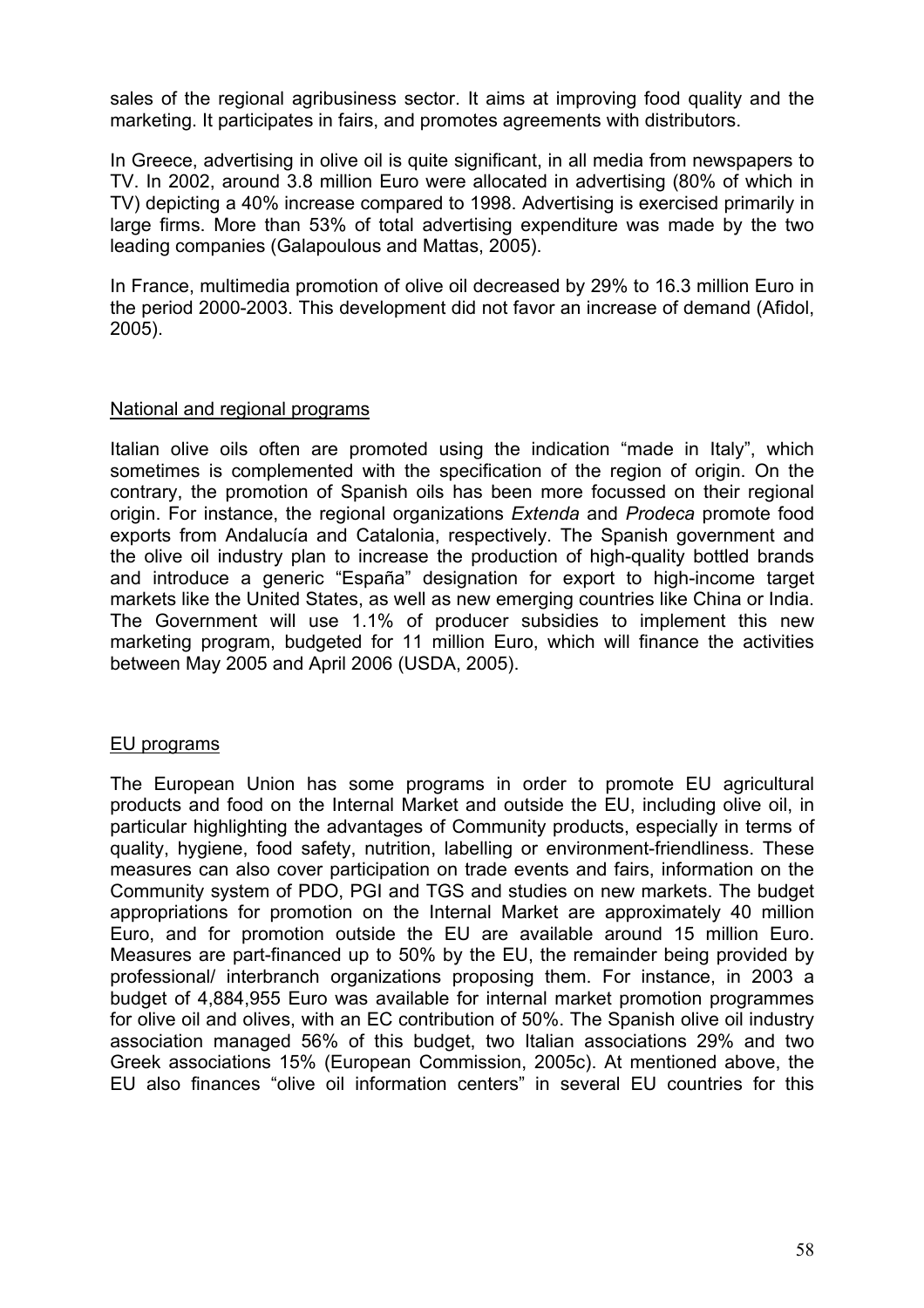purpose. Besides, in 2004 it spent 3 million Euro for funding 50% of an information and promotion campaign for French, German, Italian and Portuguese food specialties (olive oil with PDO or PGI, wine, cheese, fruit, organic products) in the United States, Canada, Switzerland, Russia, Brazil and China (Mercacei, 2004a).

The European Union further contributes to the finances of the generic promotion activities of the International Olive Oil Council in non-member countries such as the United States, Canada, Australia and Japan. In some years, it participated with a voluntary contribution of 5 million Euro to these activities, since 2002, due to the reshuffling of this organization, just with compulsory contribution of 0.5 million Euro provided for by international agreement (European Commission, 2003a). The IOOC has contributed to the regulation of the international trade with olive oil and to the promotion of olive oil consumption in many countries. Within the EU countries, the IOOC usually participates in diverse fairs such as SOL (Verona, Italy), Expoliva (Jaén, Spain), Campomaior (Campo Maior, Portugal), Anuga (Koeln, Germany) and Sial (Paris, France). It also promotes visits of opinion leaders of different countries where it is making promotion campaigns to the producer countries in order to show them the diverse culinary uses of olive oil in the Mediterranean countries, as well as nutritional and cultural aspects related to olive oil (Olivae, 2004). Recently the IOOC has become active again as the EU reinstated its financial contributions. It has just announced it will approve in March a new three-year marketing program for generic promotion of olive oil consumption in Russia, India, China and the Scandinavian countries, where the per capita consumption is low. The program has a budget of 15 million Euro, of which the EU is the largest financial contributor (USDA, 2005).

### *Sales points and channels*

In all EU countries, the big food distribution chains include olive oil in their product assortment. However, there is a clear-cut difference in the treatment given to edible oils and fats in general and olive oils in particular. Hence, while olive oil is one of the chief items in the product portfolio in the Southern producer countries, it is much less significant in the sales of Northern distributors. This implies very different marketing strategies in each case. How olive oil is marketed at the different points of sales differs accordingly to the structural characteristics and the strategies of each business set-up. Hypermarkets offer a large number of references at relatively low prices. Very few references, high rotation products and very low prices characterize hard discount stores (Mahlau and Mili, 2001). For instance, the German harddiscounter only offer one olive oil reference (Maroto and Mahlau, 2001). Other supermarkets usually run an intermediate number of olive oil references and charge average prices. Gourmet outlets usually carry a relatively low number of references of top-quality, highly priced oils.

Many of the large olive oil companies have their own product distribution channels abroad. Small and medium-sized exporting firms depend, however, on middlemen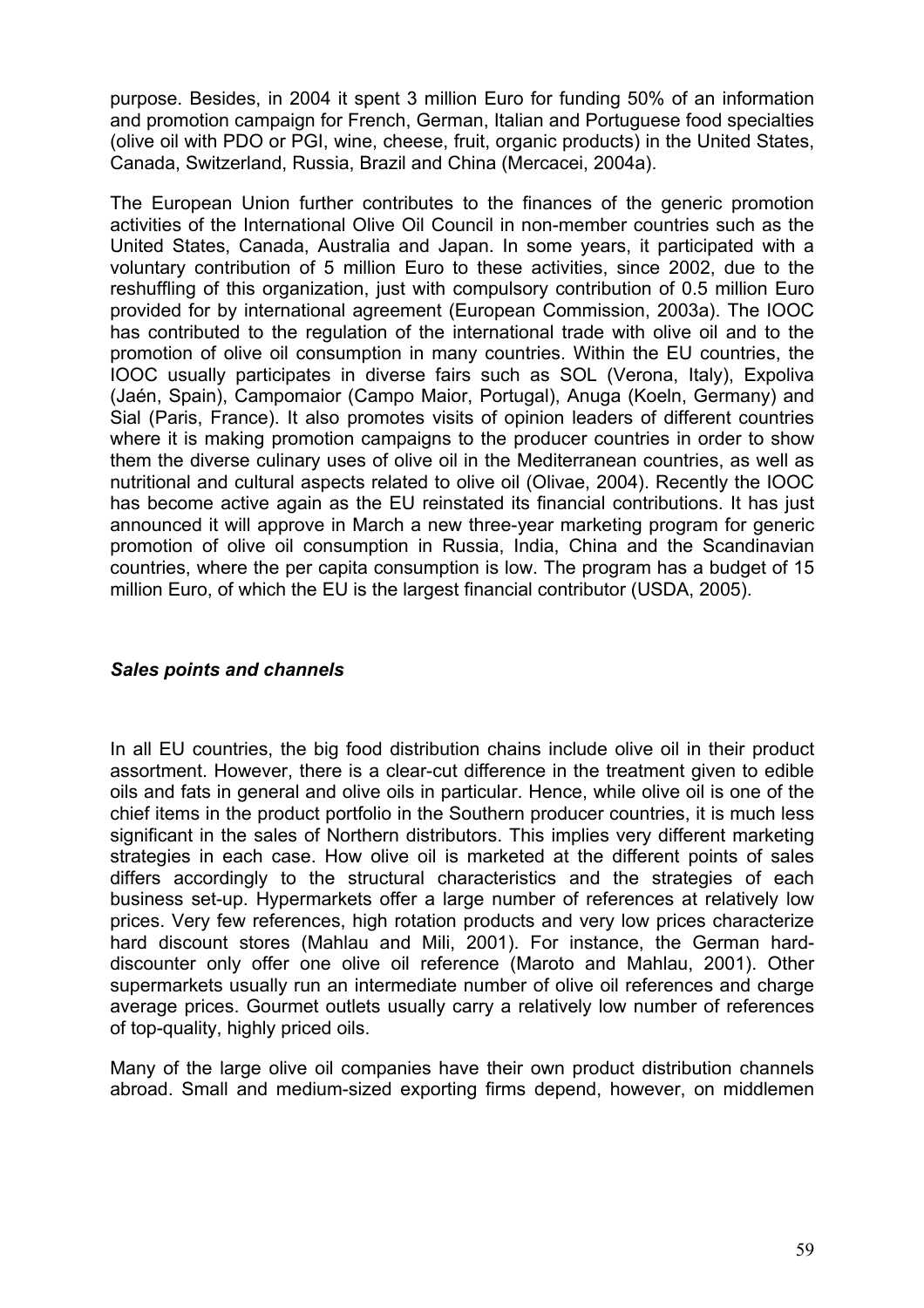and/or distributors. Depending on their target, in either case the firms may implement a selective strategy focused on certain markets or segments, or they may apt for a less differentiated strategy in order to achieve a wider geographical scope (Mahlau and Mili, 2001).

## **IV.2.3. New technologies**

Information technology (IT) is developing vigorously. This development is not only a technical factor, it is transforming the way people communicate, do business and live. Access to the Internet has increased for households and enterprises. In the EU-15, in 2003 45% of the households and almost 85% of enterprises had access to Internet. In the analyzed countries, these figures are lower, but they also are growing rapidly (Eurostat, 2004). The use of new technologies –especially information technologiesby producers and distributors has helped to speed up business management operations and to improve customer service. For consumers, these technologies mean that they can place orders from home and have access to other supplier services and information.

Expenditure for IT (equipment and services) has a share of 3% in the EU-15 GDP, 3.3% in France, 1.8% in Italy and Portugal, 1.6% in Spain and 1.2% in Greece. Internet access has increased for both households and enterprises. In 2003, the level of households´ access to Internet in EU-15 was 45%. Among the studied countries, it was highest in Italy (about 35%) and lowest in Greece (about 18%). The access of enterprises was higher- between 83% in Italy and 51% in Greece (Eurostat, 2004). There are many virtual food and beverages shops in operation in Spain, and they are developing rapidly. Some offer a range of products while others specialize in specific references, normally gourmet products targeted at well-educated consumers with high purchasing powder.

Almost all the big distribution chains are placing heavy strakes on e-business. These firms take advantage of Internet as an additional business channel that allows them to expand their business to new buyers, as well as a tool for supply personalization and customization. However, this dynamism in supply contrasts with a much slower development in demand. The use of new IT on the olive oil market allows producers to provide consumers in many counties with detailed information on the characteristics of their products, its origin, the varieties of olives used, its organoleptic properties, etc. For instance, in Spain, the company "Coosur" includes an illustration with a text about the benefits of olive oil consumption on health, and the "Company "Borges" a scientific study of Eurosciences Communications (www.coosur.es; www.aceitesborges.es).

E-business could thus open up new horizons for small and medium-sized olive oil companies by helping them to enter new markets at much lower operating costs, besides contacting consumers directly and minimizing or doing away altogether with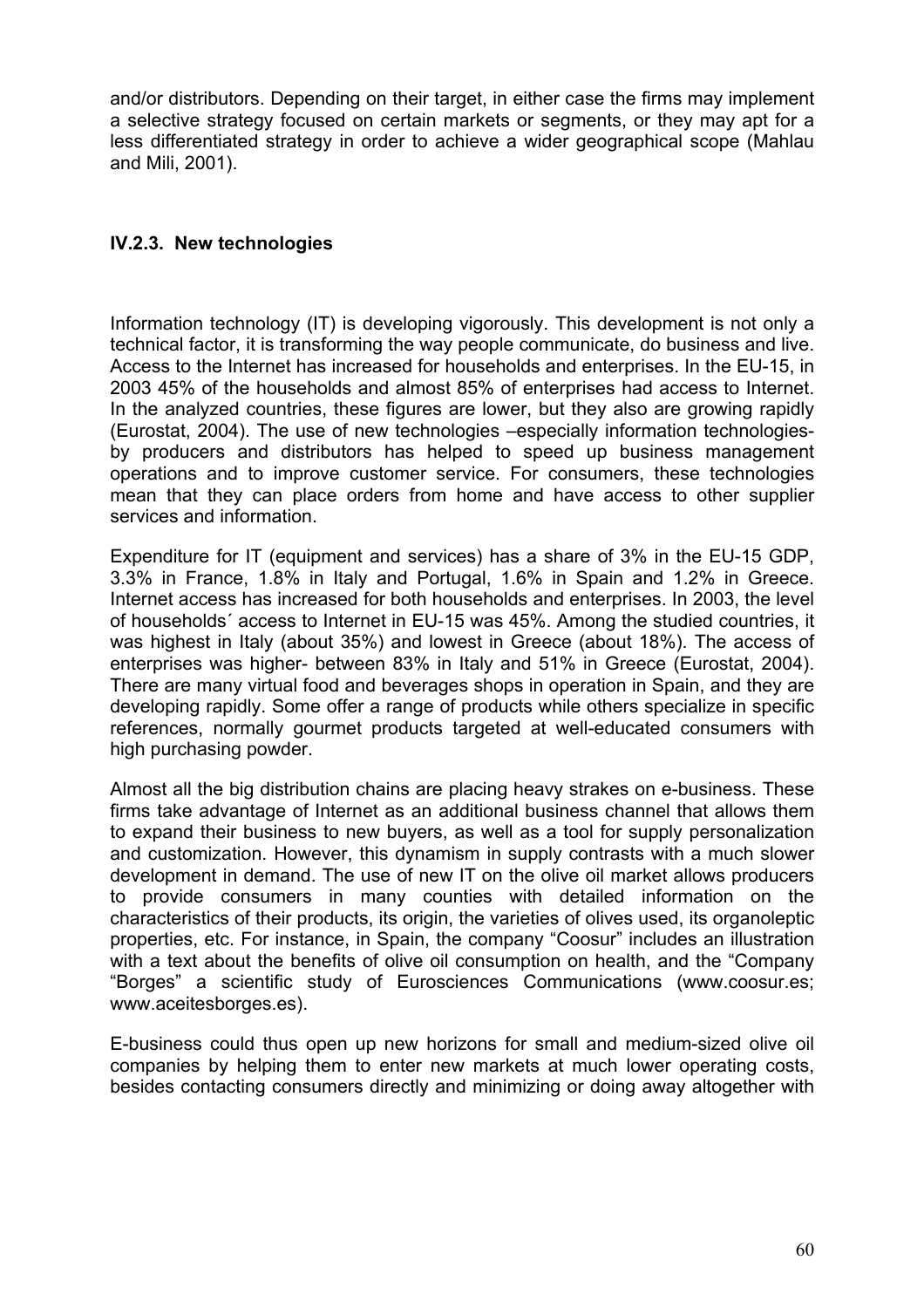middlemen. But whether firms use such technologies should be considered depending of their direct and indirect costs and benefits, and it should be assessed in terms of the incremental income attributable to their application (Samiee, 1998). The web site www.europages.com gives an example how small and medium European olive oil firms can facilitate information to consumers at EU level.

## **IV.2.4. Organisation and logistical strategies**

Due to the low marketing margins in the olive oil chain and increased quality and safety standards required, horizontal and especially vertical arrangements within the supply chain become necessary. Farmers, oil mills, refineries and retailers have many alternatives to cooperate in order to achieve that food production is efficient and safe. Often the retail chains are able to have a dominating position in the contracts signed with the suppliers due to their high negotiating power with them.

In Spain, a vertical arrangement between farmers and mills is very frequent, especially in the case of the co-operatives. The need to increase the negotiating power of the co-operatives with the industrial sector and the distributors lead to the increasing importance of co-operatives of second or third grade with high storage capacity that manage the marketing of, usually bulk, olive oil (MAPA, 2004).

Since February 2004, a future market for olive oil operates in Jaén (Spain). It aims at achieving a stabilization of the prices, thus minimizing the risks for producers and at increasing the transparency of the market. At present this market deals with lampante olive oil (www.mfao.es).

## **IV.2.5. Target markets**

In the main EU producer countries, olive oil supply has been increasing faster than demand in the domestic markets. Therefore, they have to export an increasing share of their production to non-traditional markets, either within the EU or to other foreign markets. At present, the United States, Japan, Australia, Canada and Brazil are the main target markets for olive oil exports (see above).

There are many geographical areas in which increases in demand are expected, and this suggests that the trend towards international expansion of the product will intensify. According to the results of an evaluation of a Spanish panel of experts (Delphi method), the highest increases are expected in countries with large, high income consumers segment, and where consumers are increasingly aware of the health benefits and cultural aspects of food. In these countries, demand increase of olive oil is directly or indirectly related to its healthy image and promotion. According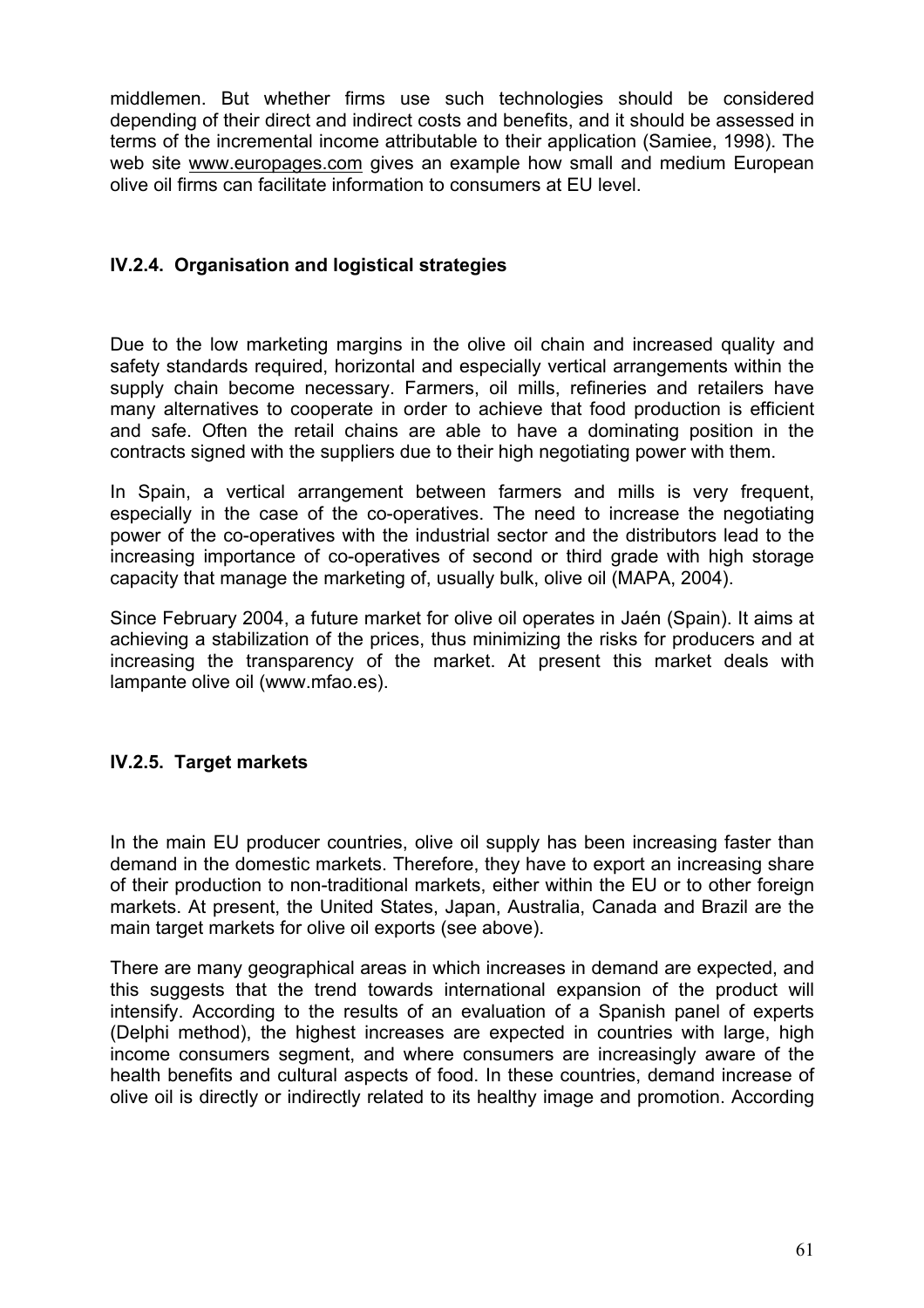to this survey, Japan, the United States, Australia, Canada, France and non-producer EU countries have the best prospects for demand increases, while no perceptible demand increase is detected for the largest EU producers (Spain, Italy and Greece) (Mili and Rodríguez Zúñiga, 2001).

The promotional activities of the International Olive Oil Council have contributed to improvement of the healthy image of olive oil and the more than triplication of olive oil imports and the consumption of the United States, Australia, Japan, Taiwan and other non-traditional markets. This increase benefits all the producing countries, especially those that are able to increase their exports to these markets. Since 1990, the IOOC has signed agreements with the United States, Australia, and Japan in order to promote consumption in these countries, establish quality standards for the imported olive oils, etc. (Olivae, 2004).

Other remarkable target markets are Eastern Europe and South and Central America. Spain, Portugal and Italy have historical links to some of these countries, and exports to these countries are considered as a way of preserving cultural traditions (some other examples of target markets were discussed above, see chapter III.2). The recent integration into the EU of ten new member states increases the EU population by 20%. Some of these countries, as Poland and the Czech Republic, have been importing and consuming increasing quantities of olive oil.

While promotional activities of the IOOC usually are generic and global, the activities of the EU usually are related to oil produced in the EU. The promotional activities of the companies or the associations of the oil industry and national institutions usually communicate the advantages of oils of a certain origin (national or regional) and certain brands in the target markets.

In many cases, marketing efforts just aim at increasing demand in non-traditional countries and consequently, the export of olive oil to these markets. However, some companies may have opened an own commercial delegation in important markets, as for instance the Italian firm Monini in the United States. A further step is the acquisition of mills, refineries, or packers in foreign markets in order to have subsidiaries in these countries.

The principal target markets for the investments of several Spanish enterprises are Eastern Europe and the southern Mediterranean countries. For instance, the firm Ideal has built, jointly with the local company Ideal Syria, a mill and packing plant in Syria. The company Borges bought trade companies in Russia, the United States, Australia and France (Alimarket, 2005). However, some Spanish enterprises focus their marketing efforts on other target markets. For instance, for the leading firm, Carbonell/ Koipe, the United States is the main target market. Moreover, half of the exports of bottled olive oil of the co-operative Hojiblanca are destined to Mexico and Puerto Rico. Most of these exports are marketed on Wal-Mart stores in these countries (Maté, 2005).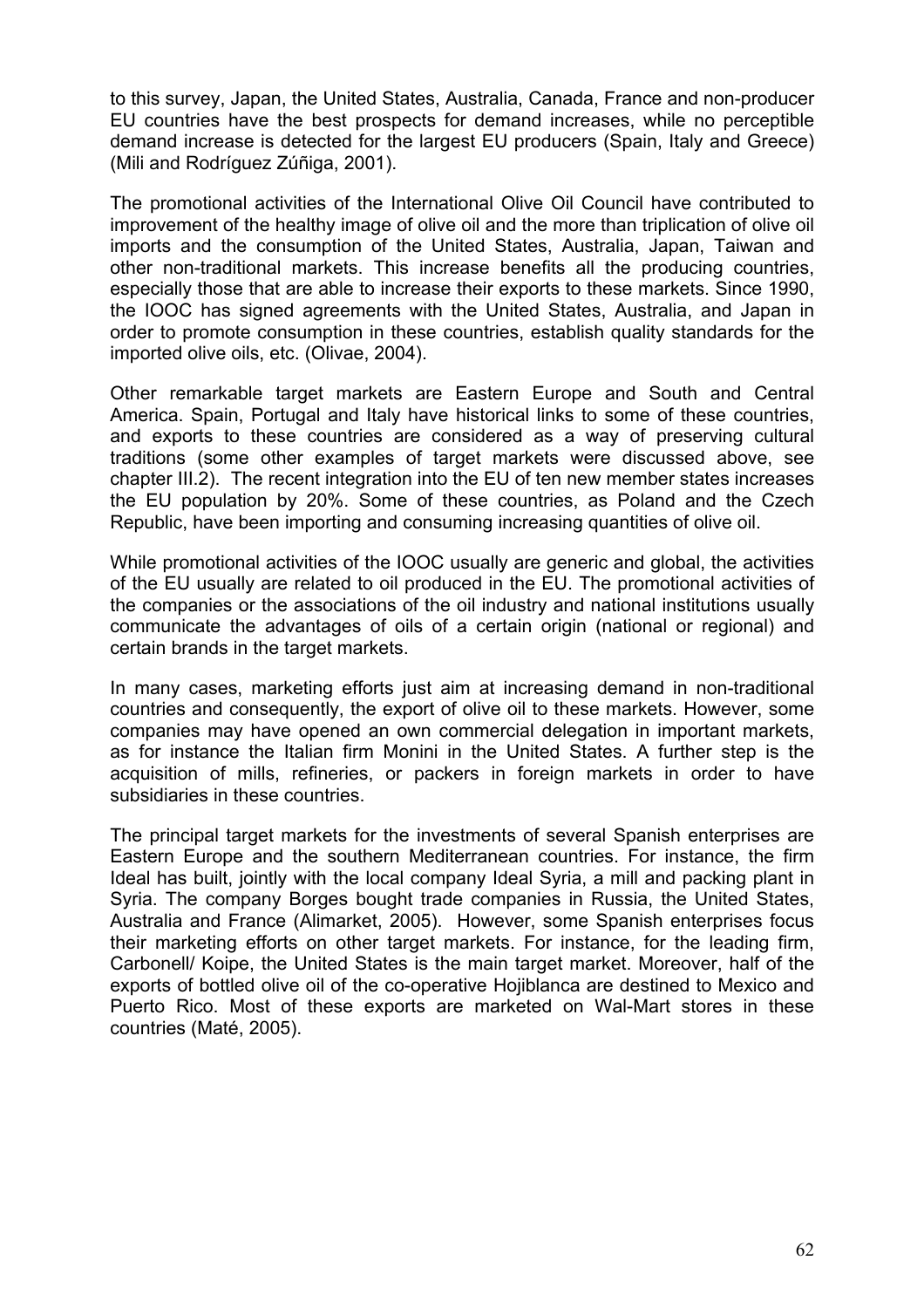### **Summary and conclusions**

Since 1990, in the EU, production has increased substantially and persistently, while consumption has increased in lower proportions. Consequently, extra-EU exports have increased significantly, while EU imports have decreased slightly. At world level, overall production also has increased more rapidly than demand. However, demand has increased outside the EU more than in the EU, due to the demand increases in certain non-traditional markets, mainly the United States, Japan, Canada, Australia and Brazil, amongst others. On the contrary, world production increased less than EU production. Hence, for the future, the main EU olive oil producer countries have to export an increasing share of their production to foreign markets (since supply is expected to increase faster than domestic demand), either within the EU or other non-traditional markets.

Olive oil accounts for approximately 15% of the agricultural output in Greece, 7% in Spain and 4% in Italy and in Portugal. While the share of olive oil exports in total agricultural exports was highest in Greece (7%) and Spain (7%), the share of olive oil imports in total agricultural imports was highest in Italy (4.5 %).

In several of the analysed producing countries, the share of olive oil in total fats consumption has increased since 1990 due to changing habits of consumption towards higher-quality and healthier products. This trend could continue to intensify, as long as a policy is adopted that emphasizes quality and information over prices.

The regulatory environment of the olive oil sector, concretely the Common Market Organisation (CMO) for this product, and the international trade agreements (multilateral WTO, and bilateral agreements) have a substantial impact on the development of production and trade in the EU. From the supply side the processes of trade liberalization and commercial deregulation are creating openings for products from a variety of geographical areas to markets to which it hitherto been difficult to get access. Tariffs and non-tariff barriers are gradually lowering for the exchange of goods and services, and the olive oil is no an exception.

In the CMO, the Council Regulation NR 136/66 of the 22nd September 1966 defined the different types of olive oil according to a former definition of the International Olive Oil Agreement of 1963 and fixed several prices for a standardized quality of olive oil. The reform of 1998 abolished the reference prices and linked aid to actual output for all producers. The CMO was reformed again in 2004. The European Commission is consolidating the concept of decoupling farm subsidy payments from production. The new policy aims at promoting more qualitative aspects, such as product quality, food safety and environmental aspects than quantitative aspects (yields).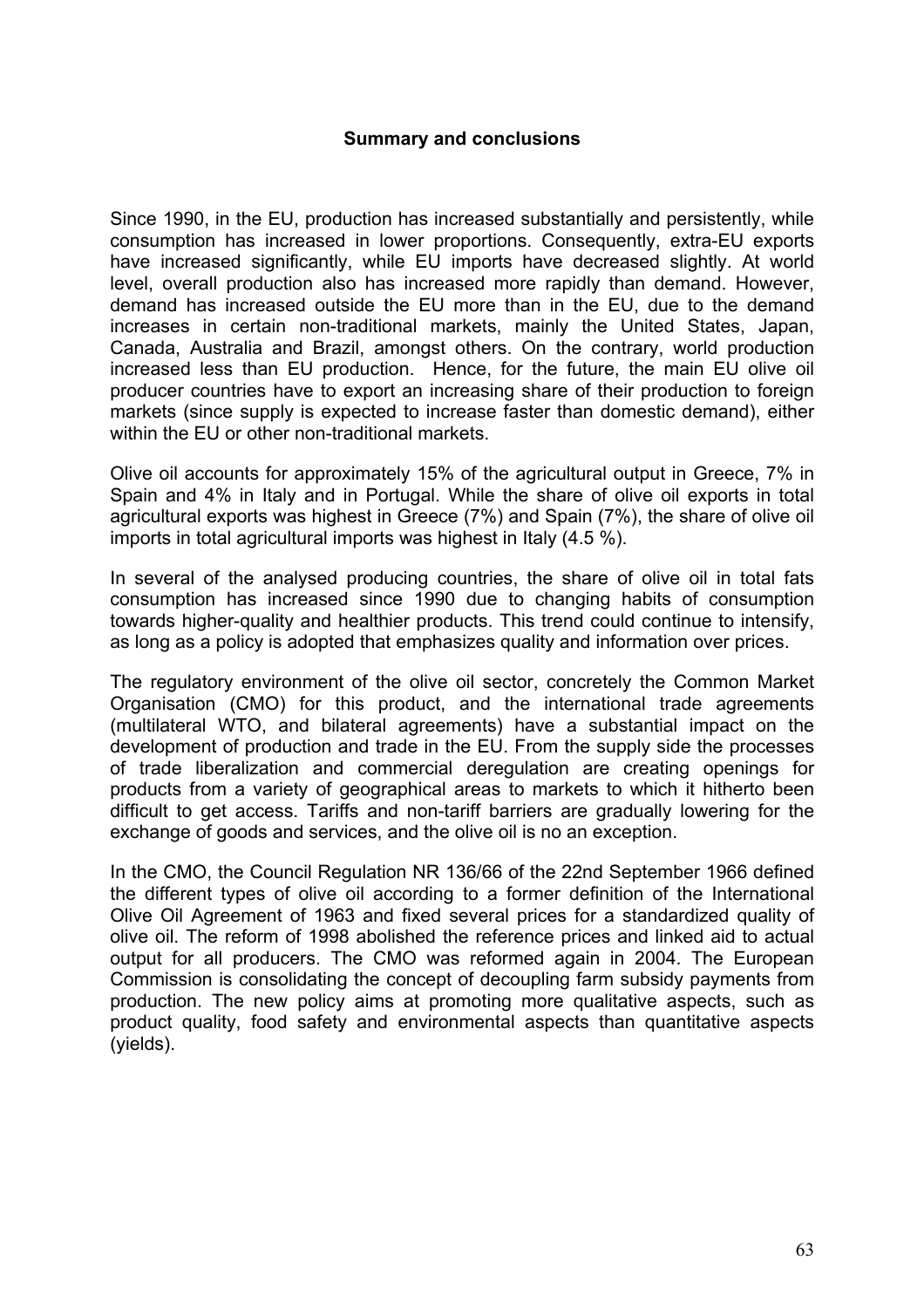In all analysed countries there are numerous professional organisations dealing with different features of the olive oil sector. Their activities have been determinant not only for the increase of production and consumption levels, but above all for the implementation of the CMO stipulations and the vertical coordination arrangements along the marketing chain.

The olive farming is typical of the Mediterranean area. The olive oil tree that is cultivated has numerous varieties. Each variety originates an olive oil with specific organoleptic characteristics such as content in oleic acid, stability, etc. Olive oil trees can survive even under poor conditions but respond positively to improved farming practices. Olives are cultivated in many regions with heterogeneous production systems. Most olive areas are cultivated extensively, with traditional production systems, using few off-farm inputs. However, some new plantations are grown very intensively. They use precise production systems, such as for instance drop irrigation, which allow them to reduce their dependence from the natural endowment and increased quantities of inputs such as fertilizers, insecticides and herbicides. In Italy, 32.4% of the olive oil areas are irrigated, while in Spain the share of irrigated areas is much lower (about 15%). The organic production of olive oil, also called "ecological" or "biological" production in some EU countries, and the integrated production system aim at a production of olive oil with high, certified quality and at reducing soil erosion. In both systems, specific norms have to be fulfilled. Independently of the production system used, olive oils of certain regions may have denominations of origin (DO), which may be defined as "Protected Designation of Origin" (PDO) or "Protected Geographical Indication" (PGI).

A very large number of Community growers (approximately 2.5 million) is involved in the cultivation of olives. Olive oil is cultivated mainly in small and medium farms. The fragmentation of the olive-growing sector at farm level also applies to the mills and the bottling firms. In the last years, there have been introduced considerable technical innovations in the European olive oil mills. The traditional extraction systems have been widely substituted by continuous systems, and within these three-phase systems have been substituted by two-phase systems. In some countries the rationalisation process is not easy due to the persistence of a considerable excess of capacity of the existing mills.

However, the modernization process has affected mainly the introduction of new processes and products, and less the management systems and marketing structures of the olive milling industry. In contrast to Italy and Greece, Spain refines a large part of its olive oil. In Spain, with a few exceptions, the main firms of this sector are now national. In Italy, some multinational firms, such as Unilever, operate in this market in high ranking position.

Historically, the general tendency in the EU (as in the rest of developed countries) has been for negotiating power in the food chain to be gradually transferred from farmers to processors, and subsequently from processors to distributors. This has been the case also in the EU olive oil sector where distribution has been ongoing through a process of concentration (much more intense than in the processing industry). Therefore, at present, often the retail chains decide which innovations have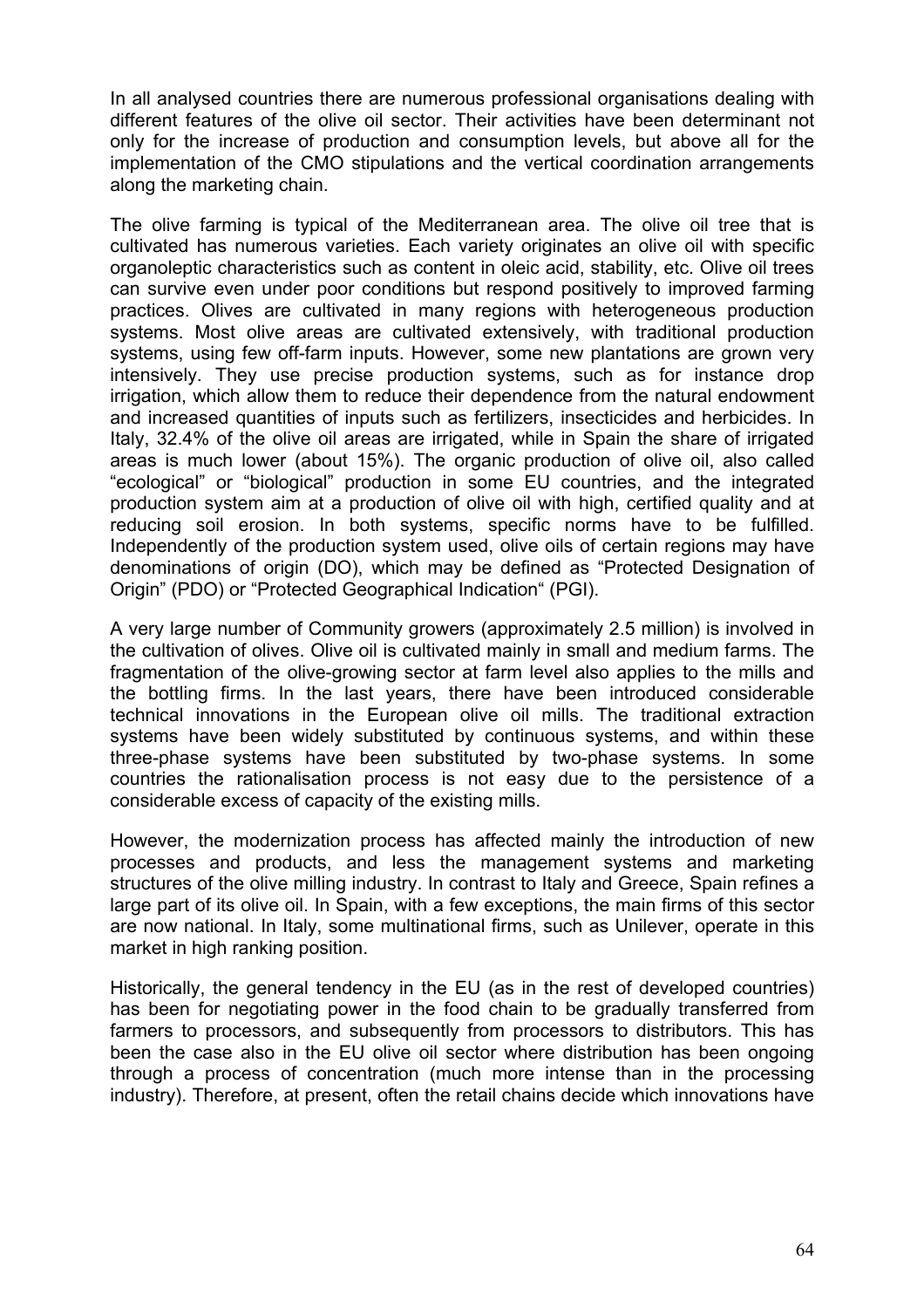to be adopted by farmers and processors in order to take into account the changes required by consumers and markets.

In most EU countries, olive oil, as other foodstuffs, is being increasingly sold in large self- service retail stores. The concentration of sales in the large retail stores was accompanied by a continued increase of the private (distributor) labels share in total sales. In Spain, prices of private labels of the food retail trade usually are lower than prices of established olive oil and extra virgin olive oil industry brands. In Italy, there are no significant price differences between the average established olive oil brands and the olive oils sold with private labels. Some retail chains are multinational enterprises, which are buying and selling their products in many countries and have much power in the negotiations with the food industry. Hotels, restaurants and institutions usually use other marketing channels and larger-sized containers than private households. Taking in consideration the increasing importance of eating out in many counties, these channels are getting more and more important.

Within the EU, olive oil prices usually are higher in Italy than in Greece and Spain. Olive oil tends to be significantly higher in price than other vegetable oils, amongst other things because of the cost of the raw materials (olives) weights heavily on the total cost of producing olive oil.

Broadly, we can differentiate between olive oils with a high position in the market and olive oils with a medium or low position. The first option aims at achieving high prices, while the second option aims at getting large quantities at lower cost. Consumers´ preferences and perception with regard to the product "olive oil" (including virgin and extra virgin olive oil) and its presentation differ among countries. Many private companies and public organisations engaged in the olive oil sector organise promotion and information campaigns. E-business, amongst other options, could open up new opportunities for small and medium-sized olive oil companies by helping them to enter new markets at much lower operating costs, besides contacting consumers directly and minimizing or doing away altogether with intermediate agents.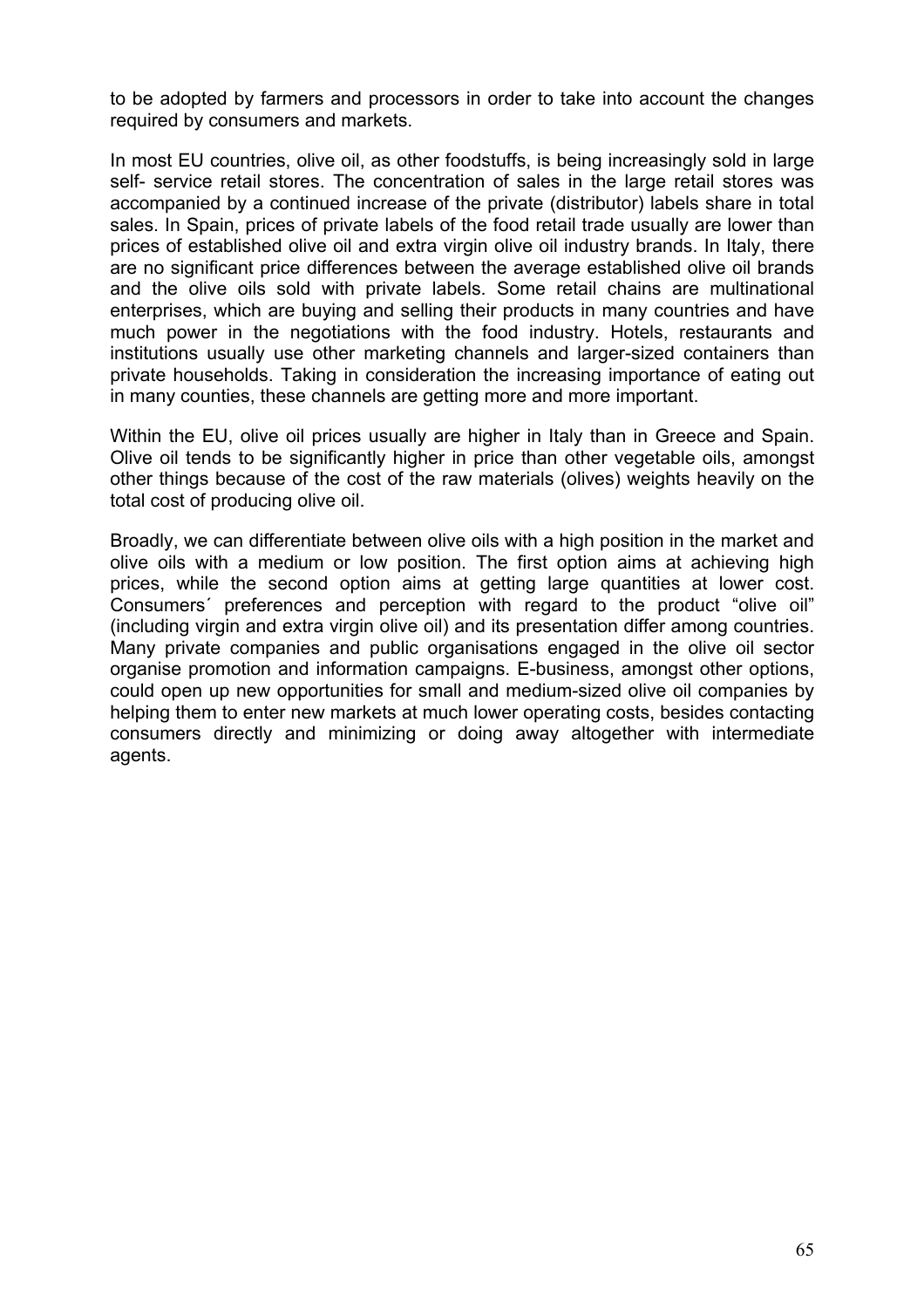## **References**

- ADE (2002). Evaluation des impacts des principales mesures de l'OCM dans le secteur de l´huile d'olive. Volume 1 – Rapport final. Brussels.
- ADE (2003). Evaluation of the impact of the main market-organisation measures in the olive oil sector. Summary of main comments, conclusions and recommendations. Brussels.
- AENOR (2002). Informes AENOR: Sector agroalimentario 2001. Madrid.
- Afidol (2005). Association française inter.professionelle de l'olive, www.afidol.org.
- Afidol-Oniol (2001). Olive Growing in France. Olivae, 86, pp. 13-19.
- Alimarket (2005). Aceite de oliva. Alimarket Revista, 180, 01.2005, pp. 123-138.
- Aral (2004). Estudio de mercado del aceite. Aral, 1503, pp.66-78.
- Argenson, Ch. (2004). La situation de l'oléiculture mondiale. Le Nouvel Olivier, 37, pp. 5- 10.
- Avila Granados, J., (2000). Enciclopedia del aceite de oliva. Barcelona.
- Barranco, D., Fernández-Escobar, R., Rallo, L. (2001). El cultivo del olivo. Madrid.
- Briz, J., de Felipe, I. (1995). The olive oil market and marketing in Spain. Olivae 59, pp. 22-29.
- Cáceres, F., Parra, T., Cruz J.C., Manrique, T. (2004). Los nuevos sistemas agrarios y su posicionamiento en la cadena alimentaria. Fundación de Estudios Rurales and UPA, Agricultura Familiar en España 2004, pp. 192-202.
- Calderón, J.A. (2004). Aceite de oliva: calidad y comercio. Boletín Económico de ICE Nº 2823, 8-14.11.2004, pp. 101-111.
- Calduch, E. (2005). Aceites al estilo de los mejores vinos. Expansión, 12.02.2005.
- Capogna, D., Costagli, G., Alba, J. (2001). El proceso de producción del aceite de oliva virgen: comparación entre España e Italia. Agricultura, 833, pp. 784-788.
- Castro, C., Guerreiro, M., Caldeira, F., Pinto, P. (1997). The olive oil Sector in Portugal: general aspects. Olivae 66, pp. 12-19.
- CincoDías (2003). El carácter familiar de las empresas de aceite de oliva frena las fusiones. 1.04.2004.
- CincoDías (2004). Unilever cambia de imagen al mismo tiempo que lanza una marca con su nombre, 14.01.2004.
- D´Auria, R. (2001a). L´oliviculture italiane. In: L'olivicoltura spagnola e italiana in Europa (A. Cavazzani & G. Sivini, Eds.). Soveria Mannelli: Rubbettino, pp. 123- 156.
- D´Auria, R. (2001b). The olive oil commodity chain in Italy. Olivae 90, pp. 14-27.
- European Commission (2001). The situation of agriculture in the European Union. 2001 Report. Brussels- Luxemburg.
- European Commission (2002a). The situation of agriculture in the European Union. 2002 Report. Brussels- Luxemburg.
- European Commission (2002b). Statistical Yearbook. Theme 5: Agriculture and Fisheries. Data 1992-2001. Brussels.
- European Commission (2003a). Working paper of the Directorate-General for Agriculture: The olive oil and table olives sector. Brussels.
- European Commission (2003b). Accomplishing a sustainable agricultural model for Europe through the reformed CAP – the tobacco, olive oil, cotton and sugar sectors. Communication from the Commission to the Council and the European Parliament, COM (2003) 554 final, Brussels.
- Eurostat (2004), Eurostat Yearbook 2004.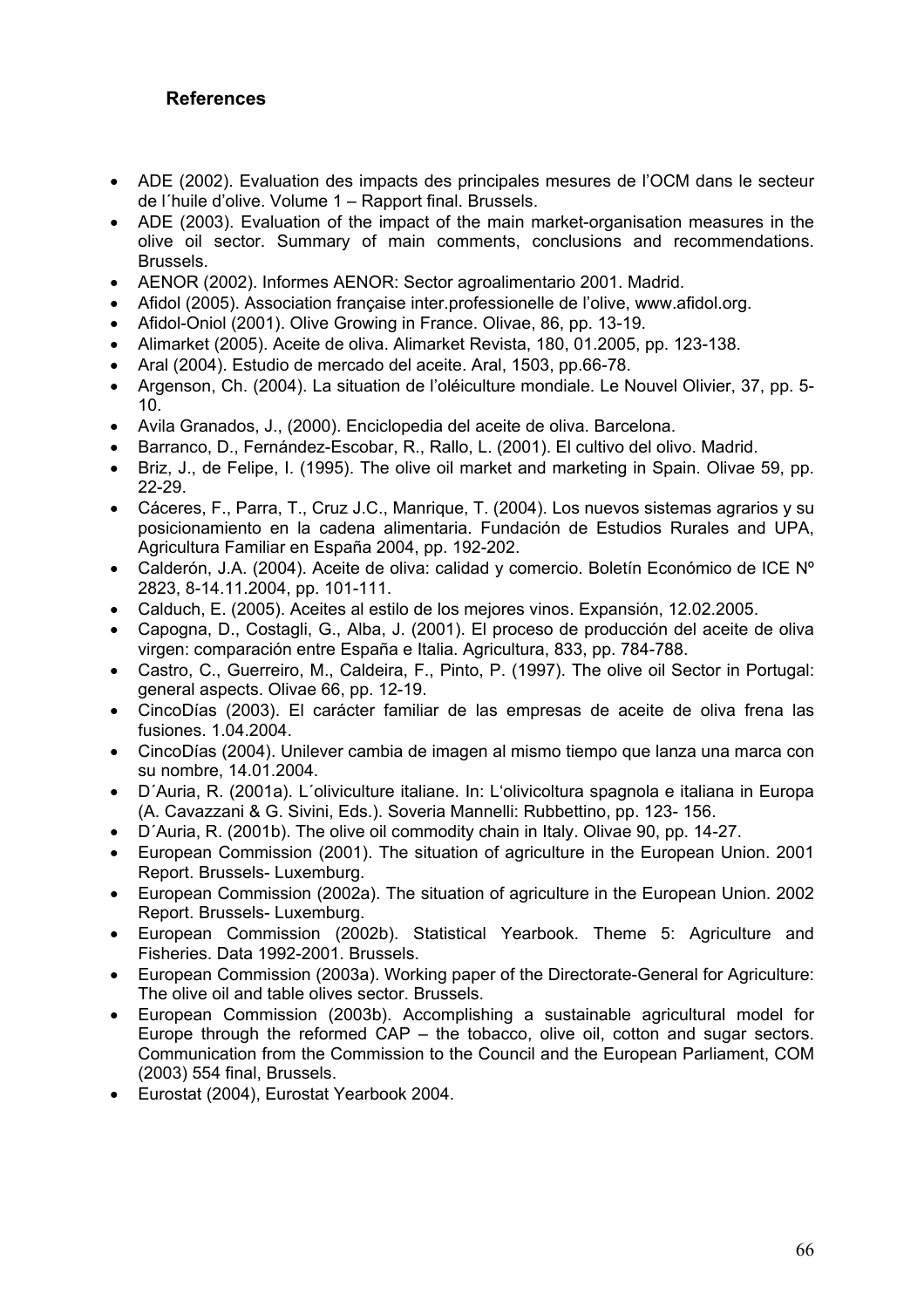- European Commission (2005a). http://europa.eu.int./comm/eurostat.
- European Commission (2005b). http://europa.eu.int/comm/agriculture.
- European Commission (2005c). http://europa.eu.int/comm/agriculture/prom.
- Expansión (2005). Grupo Borges premiado por su buen hacer empresarial. 15.02.2005.
- FAO, Trade Yearbook, various issues.
- Fédération de l´Industrie et du Commerce des huiles d´olive de France (FEDICO) (2001). The French Market for Olive Oil. Olivae 86, pp.20-21.
- Fotopoulos, C., Liodakis, G., and Tzouvelekas, V. (1997). The changing policy agenda for European Agriculture: its implication for the Greek olive oil sector. In: Tracy, M., CAP Reform: Southern products. Brussels, pp. 79-84.
- Francas, R. (2005), Aceites y vinagres viajeros, La Vanguardia, 24.01.
- Galapoulos, K., Mattas, K., Market and Trade Policies for Mediterranean Agriculture: The case of fruit/vegetable and olive oil. Agricultural Situation Report –Greece. Trace/ Thessaloniki, 2005.
- Giap Parini, E. (2001) Le strategie degli olivicoltori nella crisi del mercato dell´olio. In: L'olivicoltura spagnola e italiana in Europa (A. Cavazzani & G. Sivini, Eds.). Soveria Mannelli: Rubbettino pp. 321-345.
- Greek Ministry of Agriculture (2005). Personnel communication.
- Hipersuper (2005). Estudo Azeite. Azeite mantém tendência positiva. Hipersuper 154, pp. 36-46.
- INE (2005). www.ine.es
- International Olive Oil Council, Hojas de Información, various issues, Madrid.
- International Olive Oil Council (2004). World Olive Oil Figures, Madrid.
- Ismea, Instituto di Servizi per il Mercato Agricolo Alimentare, Filiera Olio di Oliva, various issues.
- Istat (2005), www.census.istat.it.
- Langreo, A. (2000). Reflexiones en torno a las opciones de calidad en el aceite de oliva, Distribución y Consumo, 54, pp. 89-90.
- Langreo, A. (2004). La vertebración de intereses en la cadena alimentaria. Unión de Pequeños Agricultores y Ganaderos (UPA). Agricultura Familiar en España. Madrid, pp. 27-35.
- MADRP-GPPAA (2001). Portugal 2000- Panorama Agricultura. Lisboa.
- MADRP-Direccao Geral de Desenvolvimento Rural-DGD (2002). Guia dos produtos de qualidade 2002. Lisboa.
- Mahlau, M., Mili, S. (2001). Recent olive oil marketing trends in traditional and nontraditional markets, Olivae 88, pp. 18-25.
- MAPA (2003). El libro blanco de la agricultura y el desarrollo rural. Madrid.
- MAPA (2004a). Diagnóstico y análisis estratégico del sector agroalimentario español: Análisis de la cadena de producción y distribución del sector del aceite. Madrid.
- MAPA (2004b). La Alimentación en España, 2002. Madrid.
- MAPA (2004c). Datos de las Denominaciones de Origen Protegidas (DOP) e Indicaciones Geográficas Protegidas (IGP) de Productos Agroalimentarios. Año 2002. www.mapya.es/alimentación.
- Maroto, J., Mahlau, M. (2001). Vender aceite en la República Federal de Alemania. Mercacei, 31, pp. 34-55.
- Maté, V. (2003). La interprofesional denuncia la venta de aceites baratos con marca blanca. Agricultura, June.
- Maté, V. (2004), Carbonell, nuevas vías para el aceite. El País, 12.12.2004.
- Maté, V. (2005). Hojiblanca da la batalla en el olivar. El País. 3.04.2005.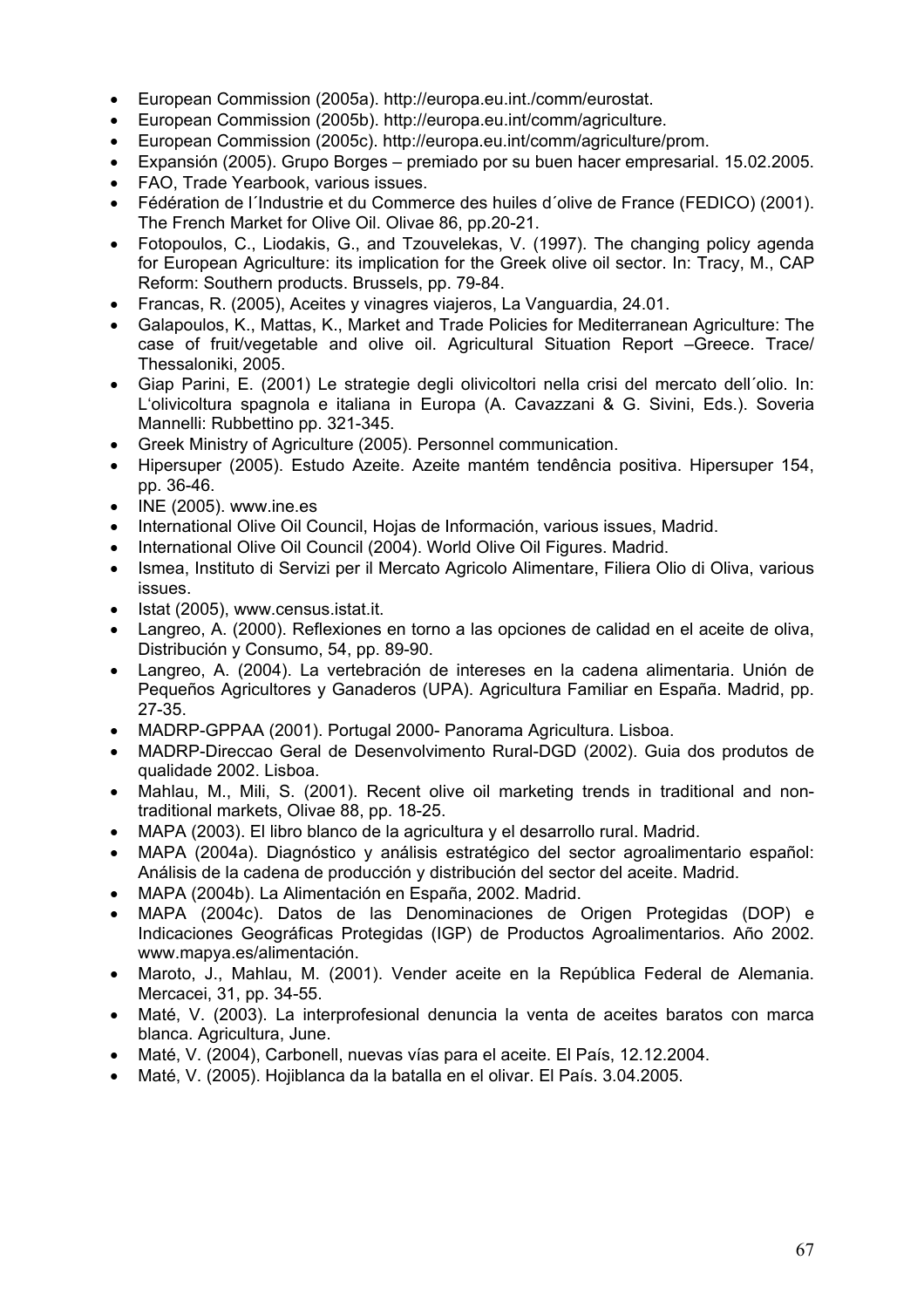- Meloni, M. (2001). La valorazione degli olii di oliva dop in Italia. In: L'olivicoltura spagnola e italiana in Europa (A. Cavazzani & G. Sivini, Eds.). Soveria Mannelli: Rubbettino, pp. 187-215.
- Mercacei (2004a). España se queda fuera de la promoción de productos agrarios europeos de la CE. Mercacei, 5/18.04.2004, p.11.
- Mercacei (2004b). *Castillo de Taberna* obtiene el sello andaluz de producción integrada. 28.06/04.07. 2004.
- Mercacei (2004c). Nuevos aceites enriquecidos con vitaminas E y C. Mercacei, 23/29.02.04.
- Mercado de futuros del aceite de oliva (2005). www.mfao.es.
- Mercasa (2004). Alimentación en España 2004: producción, industria, distribución y consumo. Madrid.
- Mili, S. (1996). Organización de Mercados y Estrategias Empresariales en el Subsector del Aceite de Oliva. Madrid: MAPA: Serie Estudios.
- Mili, S. (1999). The olive oil sector: International challenges and future scenarios. Olivae, 75, pp. 6-15.
- Mili, S. (2005). Transformaciones del consumo alimentario y su repercusión en el sistema agroalimentario. Revista Española de Estudios Agrosociales y Pesqueros, 205, pp. 221- 247.
- Mili, S., Rodríguez Zúñiga, M. (2001). Exploring future developments in international olive oil trade and marketing: A Spanish perspective. Agribusiness, 17 (3), pp. 397-415.
- Mili, S., Rodríguez-Zúñiga, M. (2005). El sector de aceite de oliva español. Transformaciones estructurales recientes y estrategias empresariales. In: Mercados agroalimentarios y globalización. Perspectivas para las producciones mediterráneas (S. Mili & S. Gatti, Eds.). Madrid: Editorial CSIC. (forthcoming).
- Oleo Semanal (2004). La difícil competencia entre marca propia y la marca blanca. Oleo Semanal, 2067, pp. 1-3.
- Olivae (2004). Promotion. Olivae 100, pp. 20-28.
- Organisation for Economic Cooperation and Development (2003). Agricultural Policies in OECD Countries. Monitoring and Evaluation 2003. OECD: Paris.
- Ortega, N. (2004a). entrevista con Antonio Luque, gerente del grupo Hojiblanca. Oleo, revista, pp. 14-17.
- Ortega, N. (2004b). Más del 50% de las exportaciones de aceite de oliva en manos cinco empresas. Oleo, 18-25.02.2004, p.3.
- Ortega, N. (2005). Oleo, 12-19.01, p.3.
- Panagiotou, S. (1995). The facts about Greek olive oil farming and its produce. Olivae 56, pp.7-9.
- Parras Rosa, M. (1999). Las denominaciones de los aceites de oliva y la orientación al mercado. Jaén: Instituto de Estudios Giennenses.
- Patsis, P.G. (1995). Consumption of olive oil and seed oils in Greek households. Olivae 56, pp. 11-15.
- Peñafiel, M.D. (2004). Entrevista con Enzo Fedeli. Mercacei 38, 02-04, pp.- 60-61.
- Pérez Hernández, P.P. (2000). La demanda de aceite de oliva en España y la política agraria de la Unión Europea. ETEA. Córdoba.
- Quaranta, G. and Rotundo, V. (2002). Economic and commercial prospects for olive oil in view of the changes in the common market organisation (CMO). Part 1: Olivae 91, pp. 20-24. Part 2: Olivae 92, pp. 28-32.
- Regidor, J.G., Ruiz-Maya, L.R (2004). El destino de la producción Agraria. Fundación de Estudios Rurales and UPA, Agricultura Familiar en España 2004, pp. 14-24.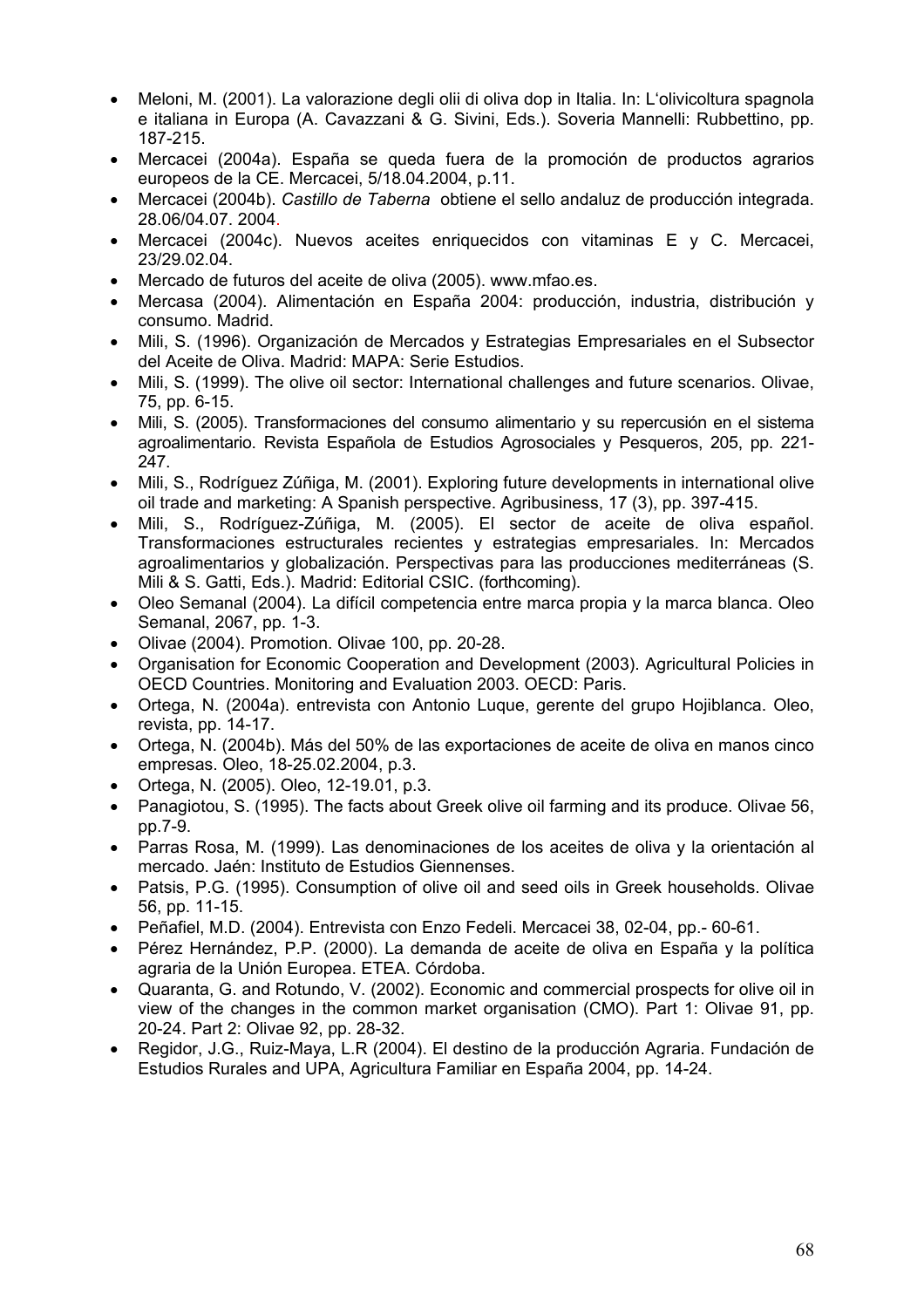- Samiee, S. (1998), Exporting and the Internet: A conceptual perspective. International Marketing Review, 15 (5), pp. 423-426.
- Segura, R. (2004). Marca de distribuidor: de complemento a locomotora. Revista Alimarket, 177, pp. 146- 172.
- Sivini, G. (2001). Politiche, interessi e prospettive dell'olivicoltura italiana. In: L'olivicoltura spagnola e italiana in Europa (A. Cavazzani & G. Sivini, Eds.). Soveria Mannelli: Rubbettino, pp. 157-185.
- USDA Foreign Agricultural Service (2005). GAIN Report SP5006. Spain, Oilseeds and Products, Iberia 2005. Madrid.
- Wiegand, G., Sessler, B., Becker, T. (2004). Kontrolliert-integrierte Erzeugung von Obst und Gemüse- Anbaurichtlinien und Kontrollvorgaben im europäischen Vergleich. Münster.
- World Trade Organization (2004). Committee on Agriculture, Notification Domestic Support Commitments: European Communities, G/AG/N/EEC/49 (April 2004), WTO, Geneva.
- www.aceitesborges.es
- www.coosur.es
- www.europages.com
- www.infolivo.com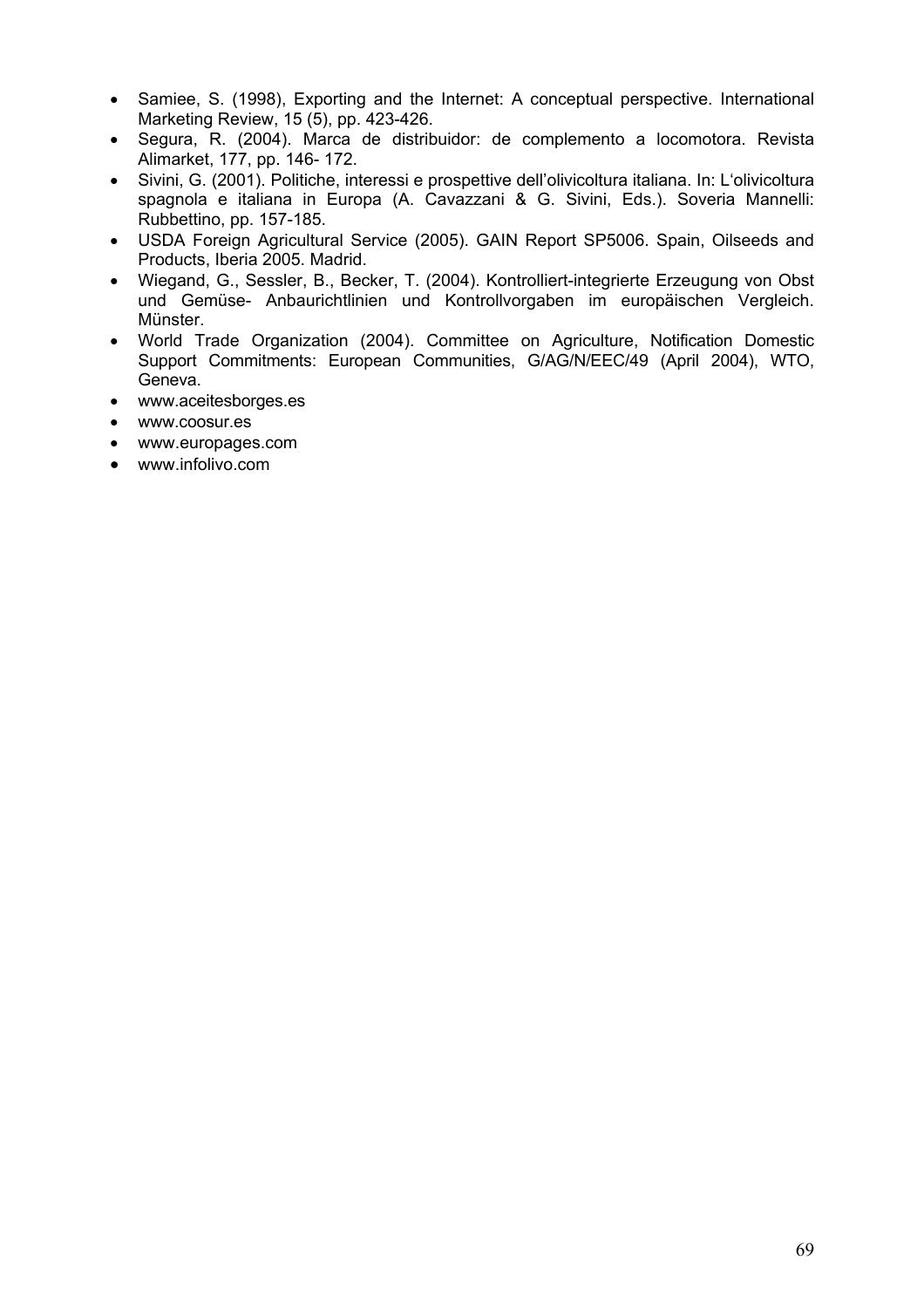## **ANNEXES**

| Indicator               | Unit            | <b>Spain</b> | <b>Italy</b> | <b>Greece</b> | Portugal | <b>France</b> | <b>EU-15</b> |
|-------------------------|-----------------|--------------|--------------|---------------|----------|---------------|--------------|
| Area with olives        | 1000 ha         |              |              |               |          |               |              |
| 2000                    |                 | 2,486.0      | 1,162.0      | 765.0         | 369.0    | 17.0          | 4,799.0      |
| 2001                    |                 | 2,427.0      | 1,165.0      | 767.0         | 369.0    | 17.0          | 4,745.0      |
| 2002                    |                 | 2,169.0      | 1,170.0      | 767.0         | 370.0    | 17.0          | 4,494.0      |
| Yield                   | 100 kg/<br>unit |              |              |               |          |               |              |
| 2000                    |                 | 19.9         | 24.2         | 28.9          | 4.7      | 10.8          | 21.2         |
| 2001                    |                 | 28.8         | 28.9         | 24.8          | 6.3      | 10.3          | 26.3         |
| 2002                    |                 | 19,0         | 27.6         | 25.5          | 6.0      | 12.6          | 21.2         |
| <b>Olive Production</b> | $1,000$ t       |              |              |               |          |               |              |
| 2000                    |                 | 4,945.0      | 2,810.0      | 2,215.0       | 175.0    | 18.0          | 10,163.0     |
| 2001                    |                 | 6,981.0      | 3,364.0      | 1,900.0       | 323.0    | 18.0          | 12,495.0     |
| 2002                    |                 | 4,111.0      | 3,231.0      | 1,955.0       | 223.0    | 21.0          | 9,542.0      |

# **A 1: Area cultivated with olives, yields and production.**

Source: Based on European Commission (Eurostat), 2005a.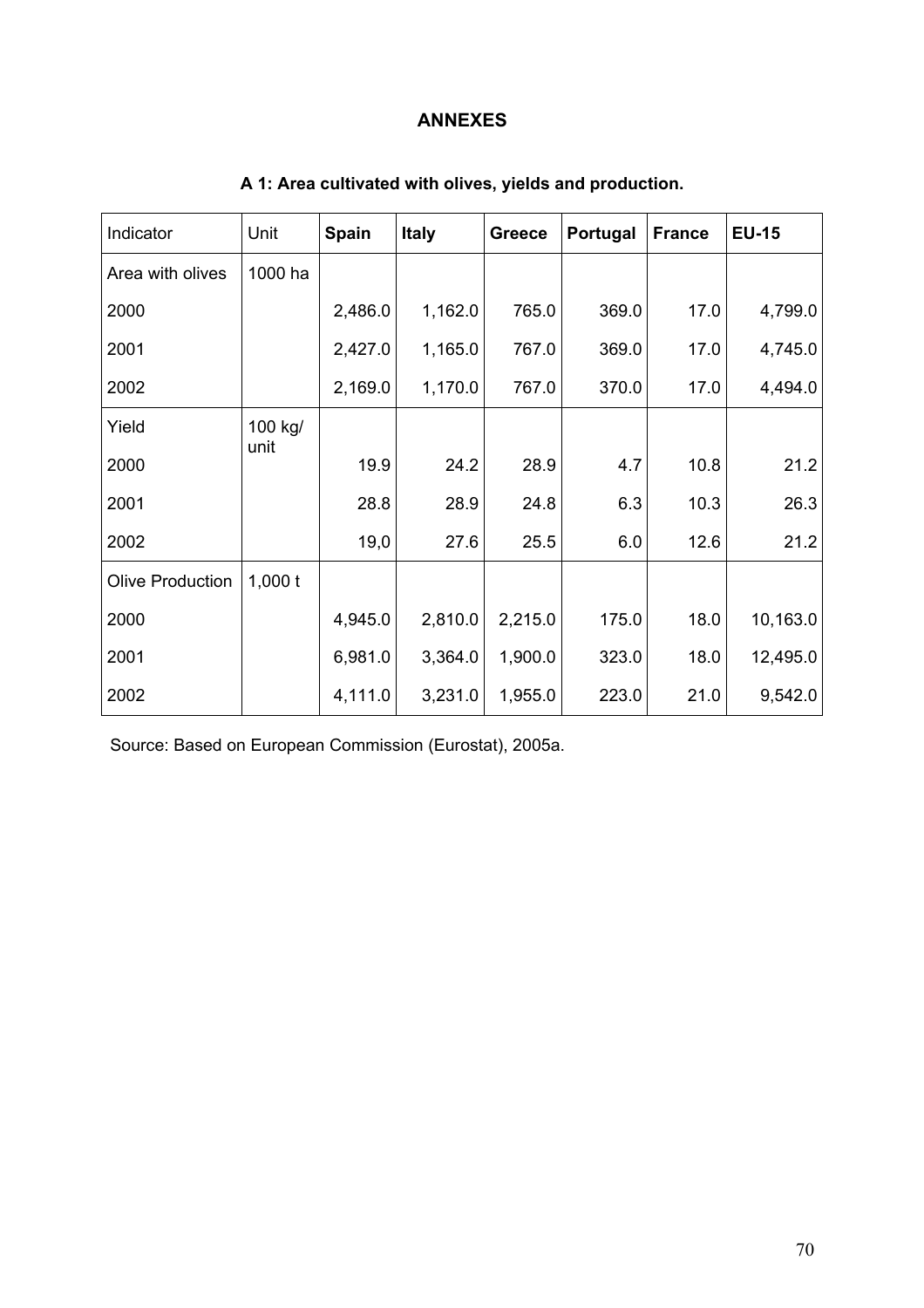| Farm size (ha) | <b>Farms</b> |        | Area      |        | <b>Average</b><br>size (ha) |
|----------------|--------------|--------|-----------|--------|-----------------------------|
|                | Number       | $\%$   | ha        | %      |                             |
| < 0.1          | 23,605       | 3.63   | 1,240     | 0.05   | 0.05                        |
| $0.1 - 0.2$    | 39,546       | 6.09   | 5,534     | 0.24   | 0.14                        |
| $0.2 - 0.5$    | 110,267      | 16.98  | 36,292    | 1.60   | 0.33                        |
| $0.5 - 1$      | 123,229      | 18.98  | 85,964    | 3.78   | 0.70                        |
| $1 - 2$        | 132,389      | 20.38  | 182,713   | 8.04   | 1.38                        |
| $2 - 3$        | 64,140       | 9.87   | 153,380   | 6.75   | 2.39                        |
| $3-4$          | 37,957       | 5.84   | 129,115   | 5.68   | 3.40                        |
| $4 - 5$        | 24,245       | 3.73   | 106,914   | 4.70   | 4.41                        |
| $5 - 10$       | 51,259       | 7.89   | 351,824   | 15.47  | 6.86                        |
| $10 - 20$      | 25,371       | 3.91   | 345,849   | 15.21  | 13.63                       |
| 20-30          | 7,430        | 1.14   | 178,673   | 7.86   | 24.05                       |
| 30-50          | 5,264        | 0.81   | 199,078   | 8.76   | 37.82                       |
| 50-70          | 2,019        | 0.31   | 117,424   | 5.16   | 58.16                       |
| 70-100         | 1,251        | 0.19   | 103,208   | 4.54   | 82.50                       |
| 100-150        | 826          | 0.13   | 98,240    | 4.32   | 118.93                      |
| 150-200        | 337          | 0.05   | 57,092    | 2.51   | 169.42                      |
| 200-300        | 236          | 0.04   | 55,061    | 2.42   | 233.31                      |
| 300-500        | 92           | 0.01   | 33,869    | 1.49   | 368.15                      |
| 500-1,000      | 23           | 0.00   | 15,143    | 0.67   | 658.42                      |
| 1,000-2,500    | 9            | 0.00   | 12,300    | 0.54   | 1,366.72                    |
| >2,500         | 1            | 0.00   | 4,667     | 0.21   | 4,667.00                    |
| Total          | 649,496      | 100.00 | 2,273,580 | 100.00 | 3.50                        |

## **A 2: Structure of the Spanish olive growing farms, 1999.**

Source: INE, Censo Agrario de España 1999.

## **A3: Structure of the Italian olive growing farms, 1997/98.**

| Farm size (number<br>of olive trees) | Farms % | Olive trees % | Oil % |
|--------------------------------------|---------|---------------|-------|
| $51$                                 | 29.8    | 6.3           | 8.0   |
| 51-100                               | 29.5    | 14.4          | 13.0  |
| 101-250                              | 28.3    | 28.8          | 24.9  |
| 251-500                              | 8.4     | 18.8          | 16.5  |
| $ 501 - 1,000 $                      | 2.8     | 12.3          | 12.0  |
| $1,001 - 5,000$                      | 1.2     | 14.1          | 17.3  |
| >5,000                               | 0.1     | 5.3           | 8.3   |
| Total                                | 100.0   | 100.0         | 100.0 |

Source: AIMA statistics, cited in D´Auria (2001a).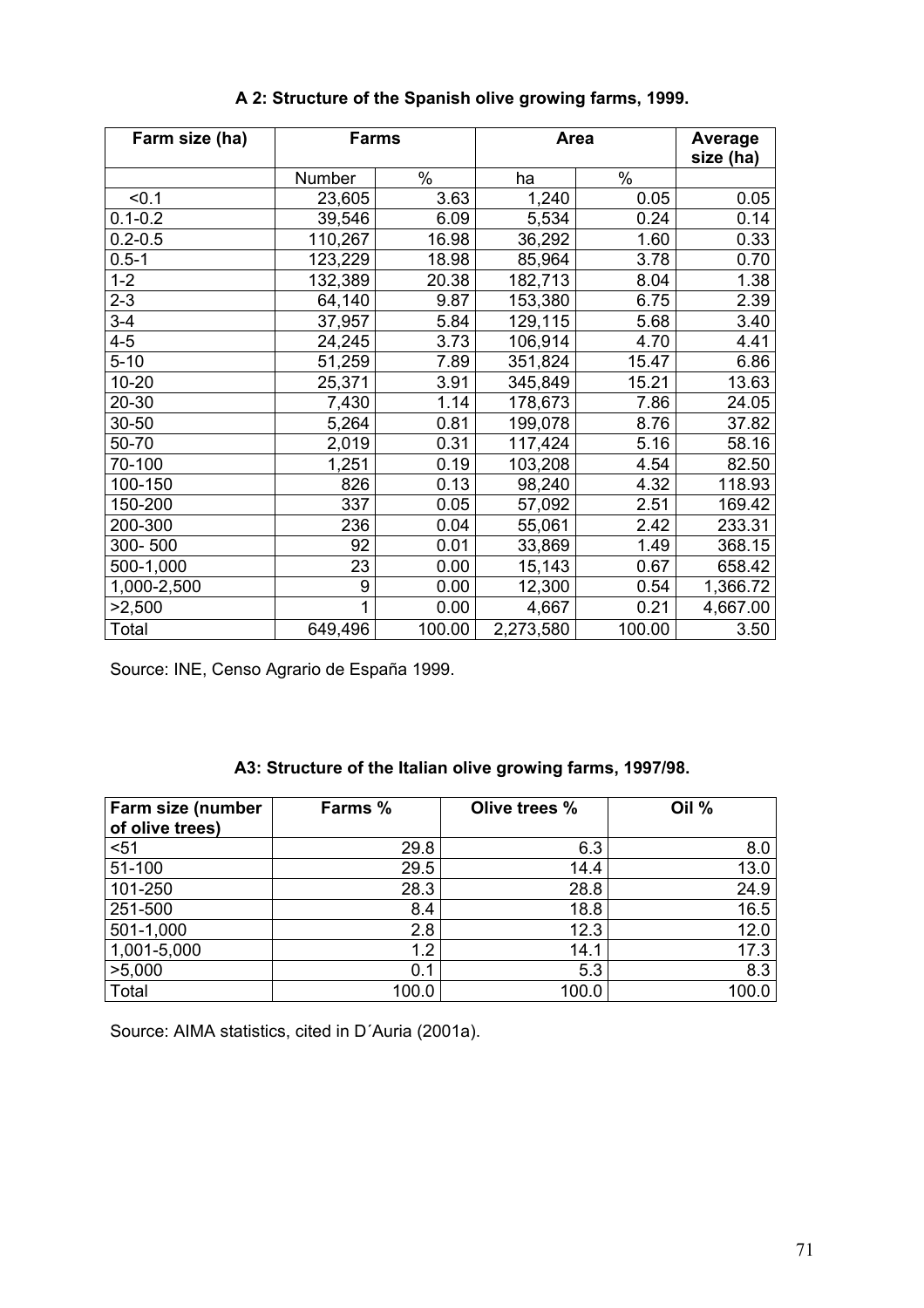| A4: Evolution of olive tree and olive oil in Greece |                 |            |          |                   |  |  |
|-----------------------------------------------------|-----------------|------------|----------|-------------------|--|--|
|                                                     |                 |            |          |                   |  |  |
| Year                                                | Number of trees | Production | Price    | Gross value of    |  |  |
|                                                     |                 | (tons)     | (Drs/kg) | production (1,000 |  |  |
|                                                     |                 |            |          | Drs)              |  |  |
| 1990                                                | 104,291,779     | 167,367    | 563.49   | 94,309,631        |  |  |
| 1991                                                | 104,950,000     | 364,100    | 851.34   | 309,972,894       |  |  |
| 1992                                                | 105,760,046     | 303,500    | 575.91   | 174,788,685       |  |  |
| 1993                                                | 106,248,762     | 268,000    | 593.60   | 159,084,800       |  |  |
| 1994                                                | 110,772,737     | 357,785    | 666.68   | 238,528,104       |  |  |
| 1995                                                | 114,003,029     | 407,450    | 794.77   | 323,829,037       |  |  |
| 1996                                                | 117,905,650     | 454,640    | 1,083.38 | 492,547,883       |  |  |
| 1997                                                | 121, 182, 101   | 453,000    | 839.91   | 380,479,230       |  |  |
| 1998                                                | 122,481,028     | 466,000    | 674.40   | 314,270,400       |  |  |
| 1999                                                | 130,769,382     | 413,000    | 709.19   | 292,895,470       |  |  |
| 2000                                                | 129,053,238     | 430,000    | 630.50   | 271,115,000       |  |  |

Source: Greek Ministry of Agriculture, 2005.

## **A5a: Main brands of extra virgin olive oil bought by Italian households, in value.**

|                             | 2003       | 2002       | 2001       | Var. %<br>2003/02 |
|-----------------------------|------------|------------|------------|-------------------|
| <b>Total (million Euro)</b> | 612,005    | 575,695    | 571,846    | 6,3               |
|                             | Share in % | Share in % | Share in % | Var. share        |
| 1 Van den Bergh             | 13.3       | 13.4       | 13.8       | $-0.1$            |
| <b>Bertolli</b>             | 11.8       | 8.9        | 9.3        | 2.9               |
| Dante                       | 1.2        | 1.4        | 1.6        | $-0.2$            |
| San Giorgio                 | 0.3        | 3.1        | 2.9        | $-2.8$            |
| 2<br>Carapelli              | 11.3       | 11.5       | 11.7       | $-0.2$            |
| Delizia                     | 3.2        | 2.9        | 3.2        | 0.3               |
| Il Frantolio                | 5.5        | 6.1        | 5.7        | $-0.6$            |
| Le Macina                   | 1.6        | 1.2        | 1.6        | 0.4               |
| Oro Verde                   | 1.0        | 1.3        | 1.2        | $-0.3$            |
| Private labels<br>3         | 9.5        | 10.2       | 10.1       | $-0.7$            |
| Monini<br>4                 | 7.8        | 7.6        | 7.8        | 0.2               |
| Salov<br>5                  | 4.5        | 4.4        | 4.4        | 0.1               |
| 6 Farchioi                  | 2.9        | 2.8        | 2.1        | 0.1               |
| 7 Sasso                     | 2.1        | 2.3        | 2.6        | $-0.2$            |
| Other brands                | 48.6       | 47.8       | 47.5       | 0.8               |

Source: Households panel Ismea/AC Nielsen, cited in ISMEA (2004).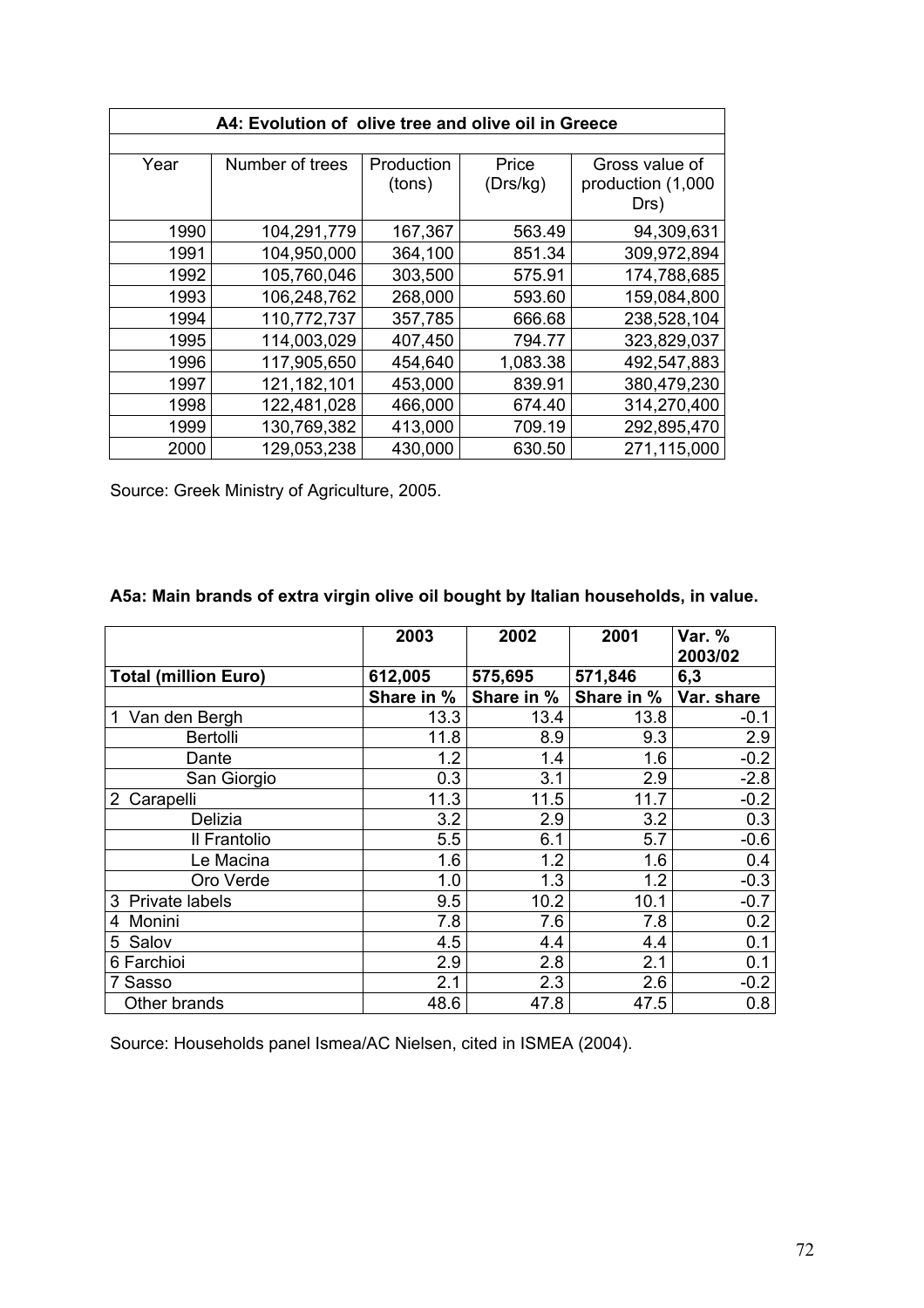|                             | 2003       | 2002       | 2001       | Var. %<br>2003/02 |
|-----------------------------|------------|------------|------------|-------------------|
| <b>Total (million Euro)</b> | 116.165    | 121.094    | 119.112    | $-4.1$            |
|                             | Share in % | Share in % | Share in % | Var. share        |
| Van den Bergh               | 29.3       | 32.5       | 32.0       | $-3.2$            |
| <b>Bertolli</b>             | 12.7       | 13.8       | 13.1       | $-1.1$            |
| Dante                       | 16.4       | 17.4       | 16.5       | $-1.0$            |
| San Giorgio                 | 0.2        | 1.3        | 2.4        | 1.1               |
| Sasso<br>2                  | 12.2       | 10.7       | 10.5       | 1.5               |
| 3 Private labels            | 12.2       | 11.0       | 11.1       | 1.2               |
| Carapeli<br>4               | 9.8        | 9.1        | 8.6        | 0.7               |
| Monini<br>5                 | 3.2        | 2.5        | 2.0        | 0.7               |
| Coricelli<br>6              | 2.7        | 2.5        | 2.3        | 0.2               |
| Salov                       | 2.6        | 2.0        | 2.2        | 0.6               |
| Farchioni<br>8              | 0.6        | 0.7        | 0.7        | $-0.1$            |
| Other brands                | 27.4       | 29.0       | 30.6       | $-0.6$            |

## **A5b: Main brands of blended olive oil bought by Italian households, in value.**

Source: Households panel Ismea/AC Nielsen, cited in ISMEA (2004).